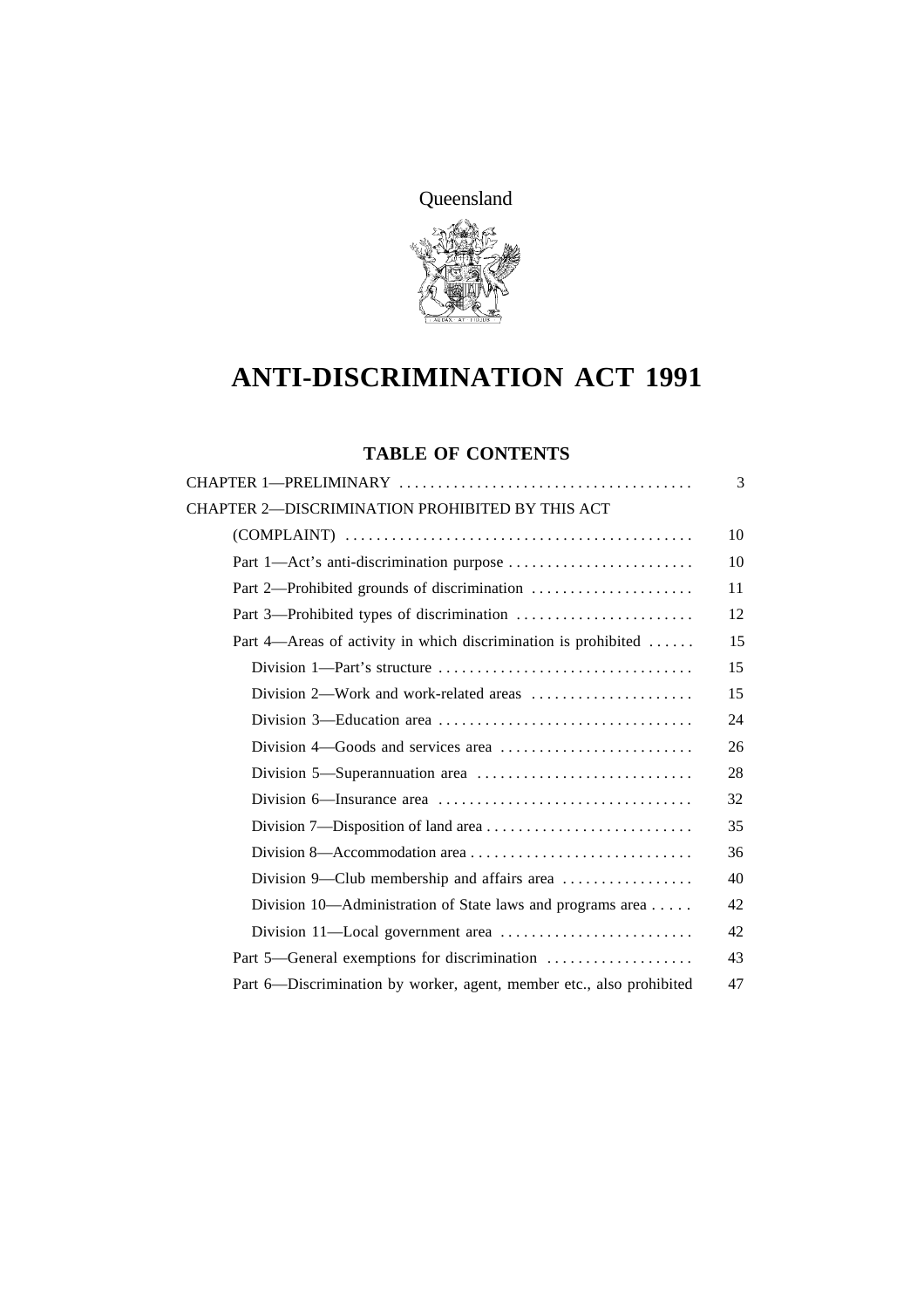| CHAPTER 3-SEXUAL HARASSMENT PROHIBITED BY THIS ACT                                     |    |
|----------------------------------------------------------------------------------------|----|
|                                                                                        | 48 |
| Part 1-Act's freedom from sexual harassment purpose                                    | 48 |
|                                                                                        | 48 |
| CHAPTER 4- ASSOCIATED OBJECTIONABLE CONDUCT                                            |    |
|                                                                                        | 50 |
| Part 1-Act's freedom from associated objectionable conduct purpose                     | 50 |
| Part 2—Requesting and encouraging contravention of the Act                             | 51 |
|                                                                                        | 51 |
| CHAPTER 5-ASSOCIATED HIGHLY OBJECTIONABLE CONDUCT                                      |    |
| (COMPLAINT AND PENALTY)                                                                | 52 |
| Part 1-Act's freedom from associated highly objectionable conduct                      |    |
|                                                                                        | 52 |
| Part 2—Incitement to racial or religious hatred                                        | 53 |
|                                                                                        | 53 |
|                                                                                        | 54 |
| CHAPTER 6-LIABILITY FOR CONTRAVENTIONS OF WORKERS AND                                  |    |
|                                                                                        | 56 |
|                                                                                        | 57 |
| Part 1—What the Anti-Discrimination Commission may do                                  | 57 |
|                                                                                        | 57 |
|                                                                                        | 64 |
|                                                                                        | 66 |
|                                                                                        | 68 |
| Division 5—Lapsed or withdrawn complaints or authorisation $\dots$ .                   | 69 |
|                                                                                        | 71 |
| Part 2—What the Anti-Discrimination Tribunal may do                                    | 72 |
|                                                                                        | 72 |
| Division 2—The hearing process $\dots \dots \dots \dots \dots \dots \dots \dots \dots$ | 79 |
|                                                                                        | 83 |
|                                                                                        | 85 |
|                                                                                        | 85 |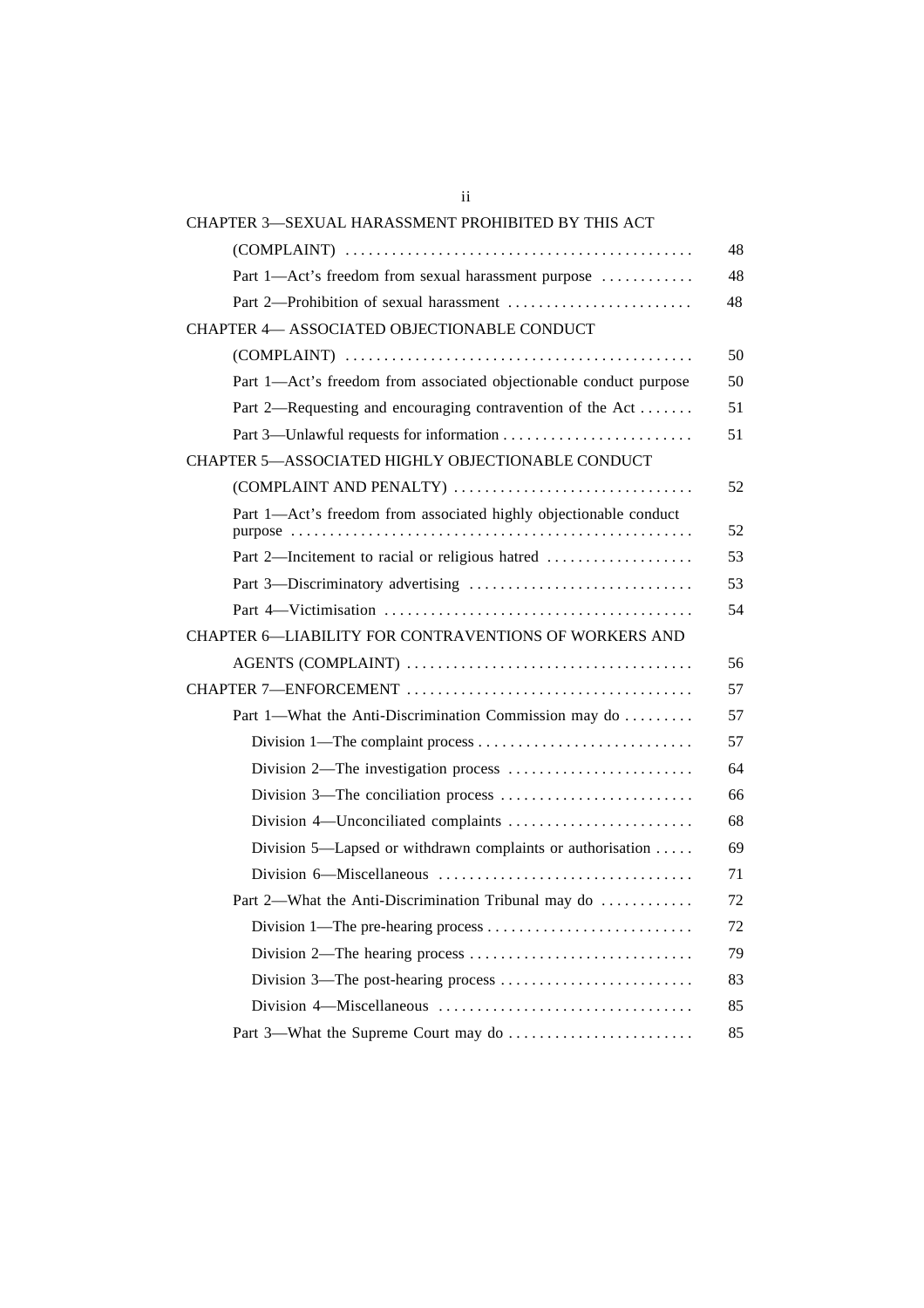|                                                                                                    | 86  |
|----------------------------------------------------------------------------------------------------|-----|
| Division 1—Creation of offences to assist in enforcement $\dots\dots$                              | 86  |
| Division 2—Improper communication offence                                                          | 87  |
| Division 3—Offences against the Commissioner, the                                                  |     |
|                                                                                                    | 88  |
| Division 4—Miscellaneous offence                                                                   | 89  |
| Division 5—Procedure $\dots\dots\dots\dots\dots\dots\dots\dots\dots\dots\dots\dots\dots\dots\dots$ | 89  |
| Part 5—Proceedings involving unincorporated association                                            | 90  |
|                                                                                                    | 91  |
|                                                                                                    | 92  |
| Part 1—The Anti-Discrimination Commission                                                          | 92  |
|                                                                                                    | 96  |
| Part 3—Commonwealth/State arrangement                                                              | 99  |
|                                                                                                    | 100 |
| CHAPTER 11—AMENDMENT OF INDUSTRIAL RELATIONS ACT 1990                                              | 103 |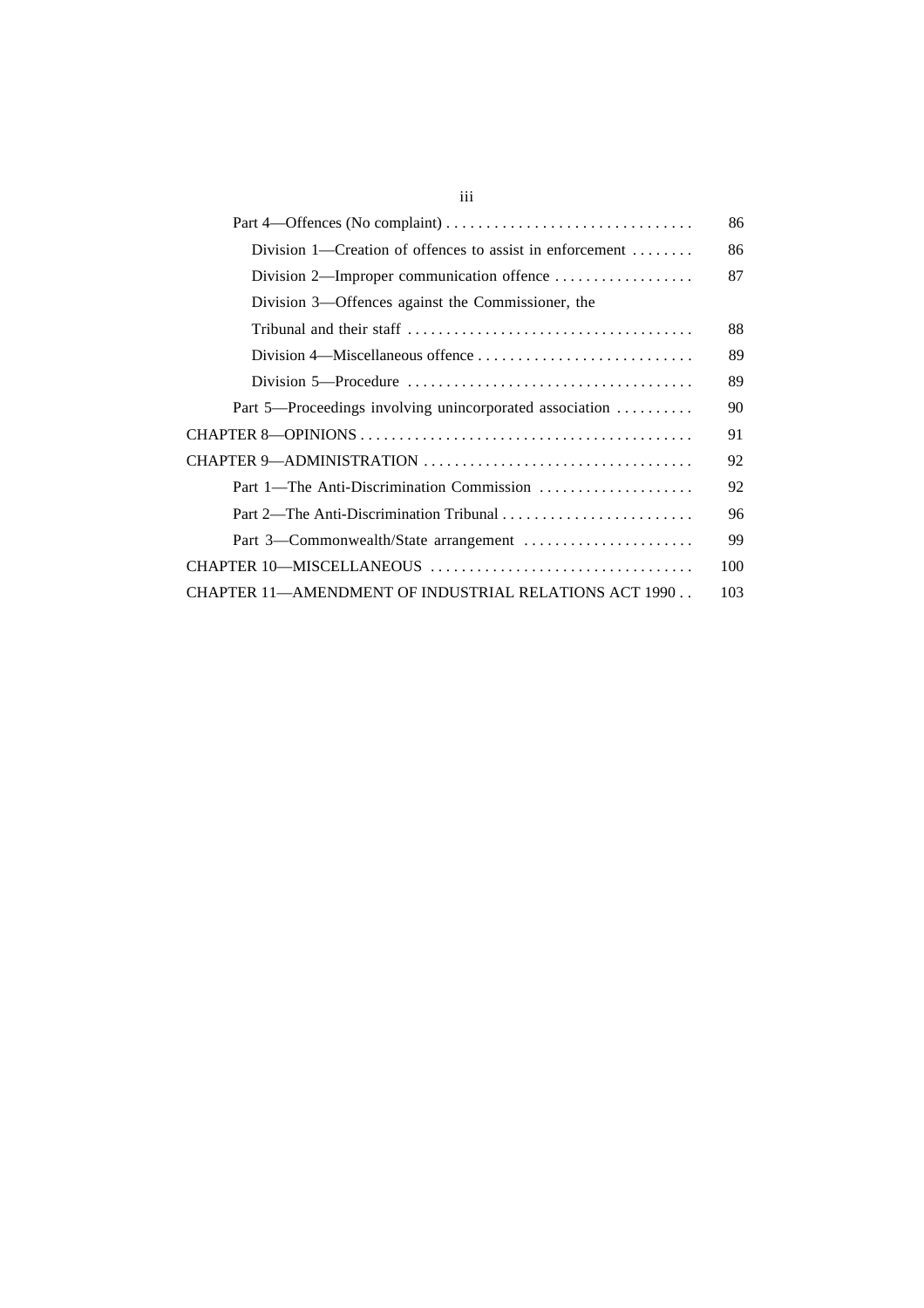# **TABLE OF PROVISIONS**

| Section | Page |
|---------|------|
|---------|------|

#### **CHAPTER 1—PRELIMINARY**

| 1              |                                                                              | 3      |
|----------------|------------------------------------------------------------------------------|--------|
| 2              |                                                                              | 3      |
| 3              |                                                                              | 3      |
| $\overline{4}$ |                                                                              | 4      |
| 5              |                                                                              | 9      |
|                | <b>CHAPTER 2-DISCRIMINATION PROHIBITED BY THIS ACT</b><br>(COMPLAINT)        |        |
|                | PART 1-ACT'S ANTI-DISCRIMINATION PURPOSE                                     |        |
| 6              | Act's anti-discrimination purpose and how it is to be achieved               | 10     |
|                | <b>PART 2-PROHIBITED GROUNDS OF DISCRIMINATION</b>                           |        |
| 7              | Discrimination on the basis of certain attributes prohibited                 | 11     |
| 8              | Meaning of discrimination on the basis of an attribute                       | 12     |
|                | PART 3-PROHIBITED TYPES OF DISCRIMINATION                                    |        |
| 9              |                                                                              | 12     |
| 10             |                                                                              | 12     |
| 11             |                                                                              | 13     |
|                | PART 4-AREAS OF ACTIVITY IN WHICH DISCRIMINATION IS<br><b>PROHIBITED</b>     |        |
|                | Division 1-Part's structure                                                  |        |
| 12             | Explanatory provision (structure)                                            | 15     |
|                | Division 2-Work and work-related areas                                       |        |
|                | Subdivision A—Prohibitions in work and work-related areas                    |        |
| 13             |                                                                              | 15     |
| 14             |                                                                              | 15     |
| 15             |                                                                              | 16     |
| 16             | Discrimination by proposed partnership in pre-partnership area $\dots$ .     | 16     |
| 17             | Discrimination by existing partnership in pre-partnership area               | 17     |
| 18             | Discrimination by existing partnership in partnership area $\dots\dots\dots$ | 17     |
| 19             | Discrimination by industrial, professional, trade or business organisation   | $17\,$ |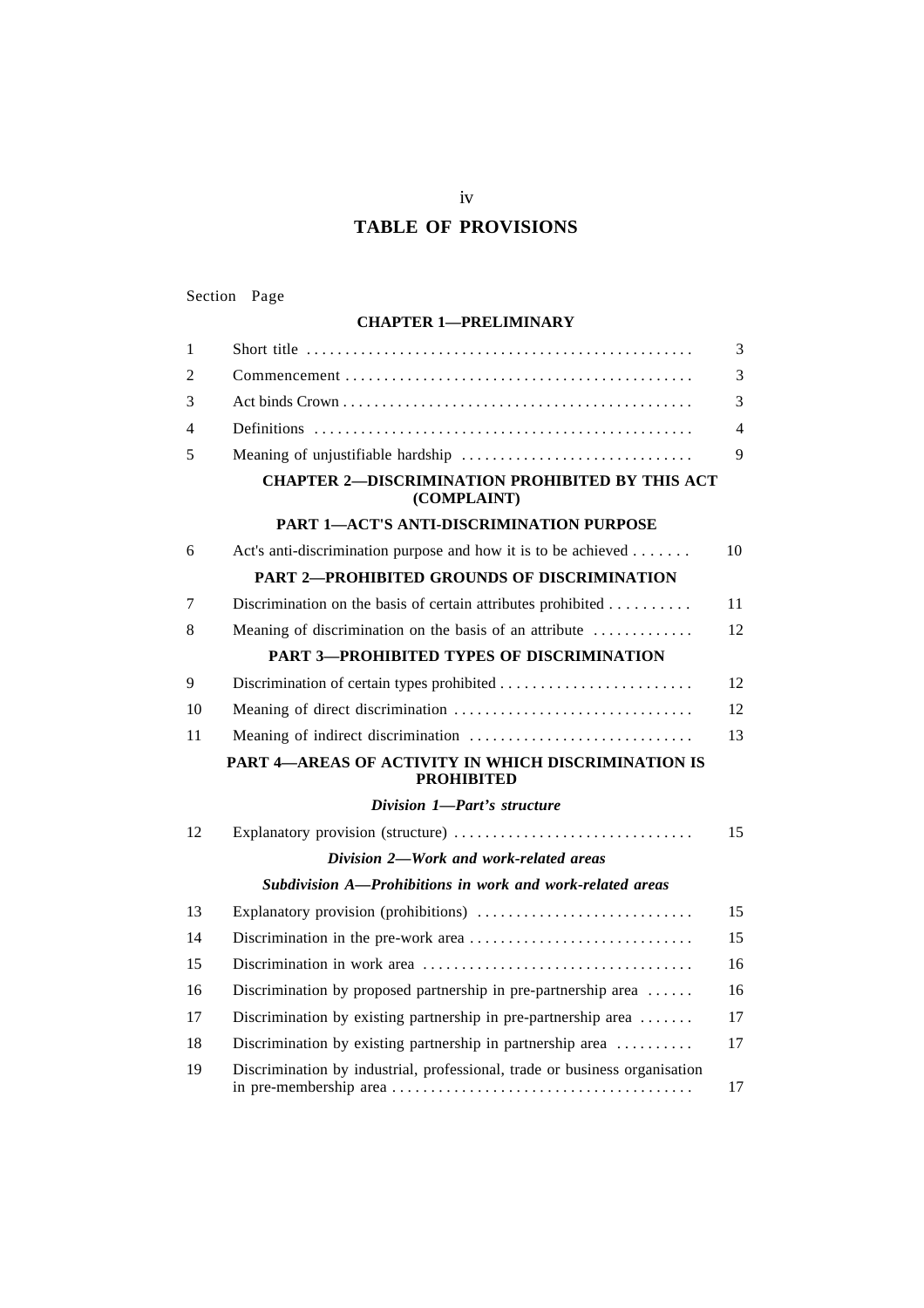| 20 | Discrimination by industrial, professional, trade or business organisation    | 18 |
|----|-------------------------------------------------------------------------------|----|
| 21 | Discrimination by qualifying body in pre-qualification area $\dots\dots\dots$ | 18 |
| 22 | Discrimination by qualifying body in qualification area                       | 18 |
| 23 | Discrimination in employment agency area                                      | 19 |
|    | Subdivision B-Exemptions for discrimination in work and work-related areas    |    |
| 24 |                                                                               | 19 |
| 25 | Genuine occupational requirements                                             | 19 |
| 26 |                                                                               | 20 |
| 27 |                                                                               | 20 |
| 28 |                                                                               | 20 |
| 29 | Educational or health-related institution with religious purposes             | 21 |
| 30 |                                                                               | 21 |
| 31 |                                                                               | 22 |
| 32 |                                                                               | 23 |
| 33 |                                                                               | 23 |
| 34 | Special terms if job capacity is restricted by impairment                     | 23 |
| 35 |                                                                               | 23 |
| 36 |                                                                               | 23 |
|    | Division 3-Education area                                                     |    |
|    | Subdivision A-Prohibitions in education area                                  |    |
| 37 | Explanatory provision (prohibitions)                                          | 24 |
| 38 | Discrimination by educational authority in prospective student area           | 24 |
| 39 | Discrimination by educational authority in student area                       | 24 |
|    | Subdivision B-Exemptions for discrimination in education area                 |    |
| 40 | Explanatory provision (exemptions)                                            | 25 |
| 41 |                                                                               | 25 |
| 42 |                                                                               | 25 |
| 43 |                                                                               | 25 |
| 44 |                                                                               | 25 |
|    | Division 4-Goods and services area                                            |    |
|    | Subdivision A-Prohibition in goods and services area                          |    |
| 45 | Explanatory provision (prohibition)                                           | 26 |
| 46 | Discrimination in goods and services area                                     | 26 |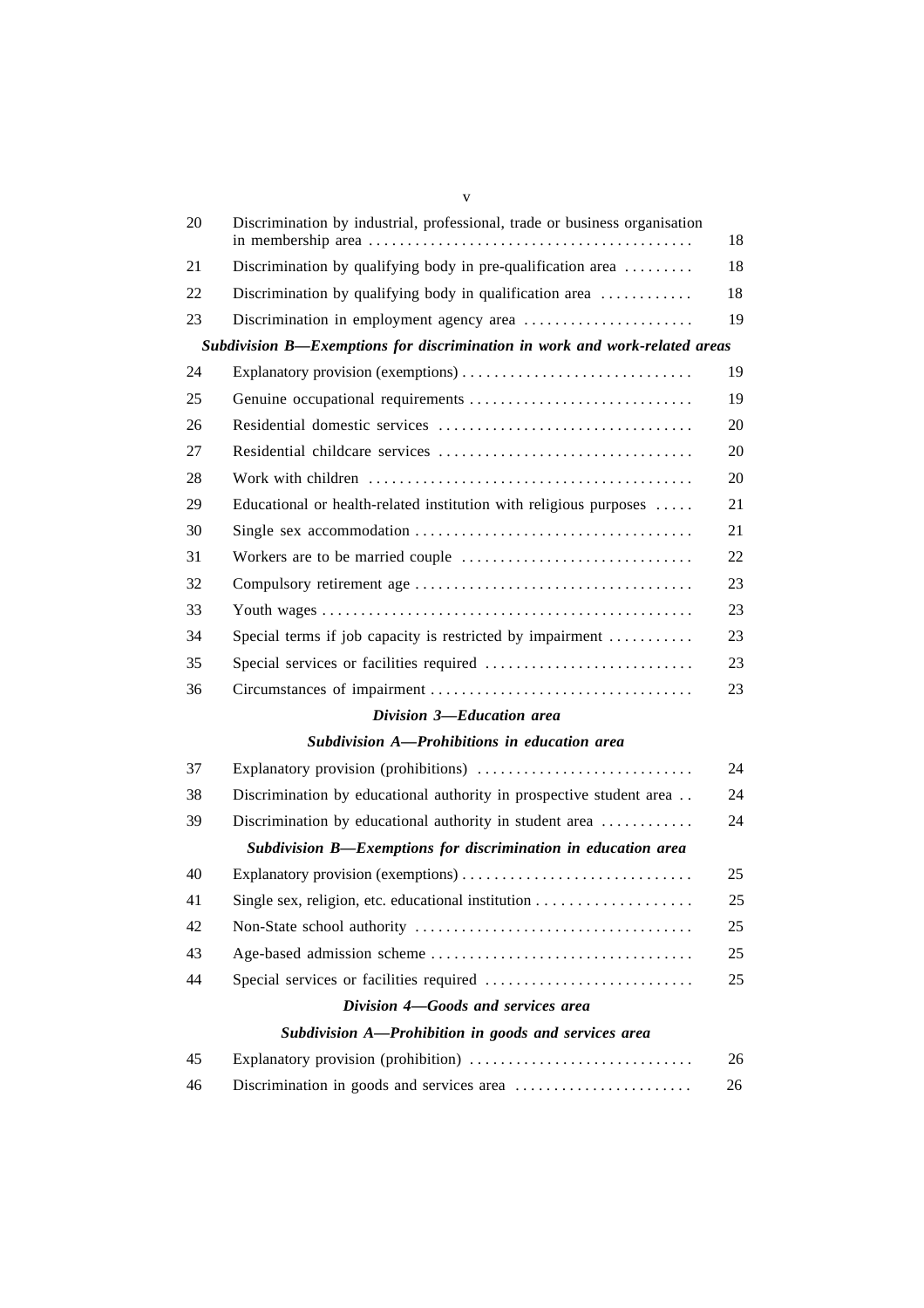|    | Subdivision B—Exemptions for discrimination in goods and services area                                                                                                        |    |
|----|-------------------------------------------------------------------------------------------------------------------------------------------------------------------------------|----|
| 47 |                                                                                                                                                                               | 27 |
| 48 |                                                                                                                                                                               | 27 |
| 49 |                                                                                                                                                                               | 27 |
| 50 |                                                                                                                                                                               | 28 |
| 51 |                                                                                                                                                                               | 28 |
|    | Division 5-Superannuation area                                                                                                                                                |    |
|    | Subdivision A-Prohibitions in superannuation area                                                                                                                             |    |
| 52 | Explanatory provision (prohibitions)                                                                                                                                          | 28 |
| 53 | Discrimination in superannuation area (goods and services) $\dots \dots$                                                                                                      | 28 |
| 54 | Discrimination in superannuation area (pre-work)                                                                                                                              | 29 |
| 55 | Discrimination in superannuation area (work)                                                                                                                                  | 29 |
| 56 | Discrimination in superannuation area (pre-partnership) $\dots\dots\dots\dots$                                                                                                | 29 |
| 57 | Discrimination in superannuation area (partnership)                                                                                                                           | 29 |
|    | Subdivision B-Exemptions for discrimination in superannuation area                                                                                                            |    |
| 58 |                                                                                                                                                                               | 30 |
| 59 | Commonwealth exemption (sex or marital status)                                                                                                                                | 30 |
| 60 | Retention of existing superannuation fund conditions (age or                                                                                                                  | 30 |
| 61 | New superannuation fund conditions-actuarial or statistical data<br>(age or impairment) $\dots \dots \dots \dots \dots \dots \dots \dots \dots \dots \dots \dots \dots \dots$ | 30 |
| 62 | New superannuation fund conditions—other data (age or impairment)                                                                                                             | 31 |
| 63 | New superannuation fund conditions—no data (age or impairment)                                                                                                                | 31 |
| 64 | Application of Commonwealth occupational superannuation standard.                                                                                                             | 32 |
| 65 | Compliance etc. with Commonwealth legislation                                                                                                                                 | 32 |
|    | Division 6-Insurance area                                                                                                                                                     |    |
|    | Subdivision A-Prohibitions in insurance area                                                                                                                                  |    |
| 66 | Explanatory provision (prohibitions)                                                                                                                                          | 32 |
| 67 | Discrimination in insurance area (goods and services) $\dots\dots\dots\dots$                                                                                                  | 32 |
| 68 | Discrimination in insurance area (pre-work)                                                                                                                                   | 33 |
| 69 | Discrimination in insurance area (work)                                                                                                                                       | 33 |
| 70 | Discrimination in insurance area (pre-partnership)                                                                                                                            | 33 |
| 71 | Discrimination in insurance area (partnership)                                                                                                                                | 33 |
|    | Subdivision B-Exemptions for discrimination in insurance area                                                                                                                 |    |
| 72 |                                                                                                                                                                               | 34 |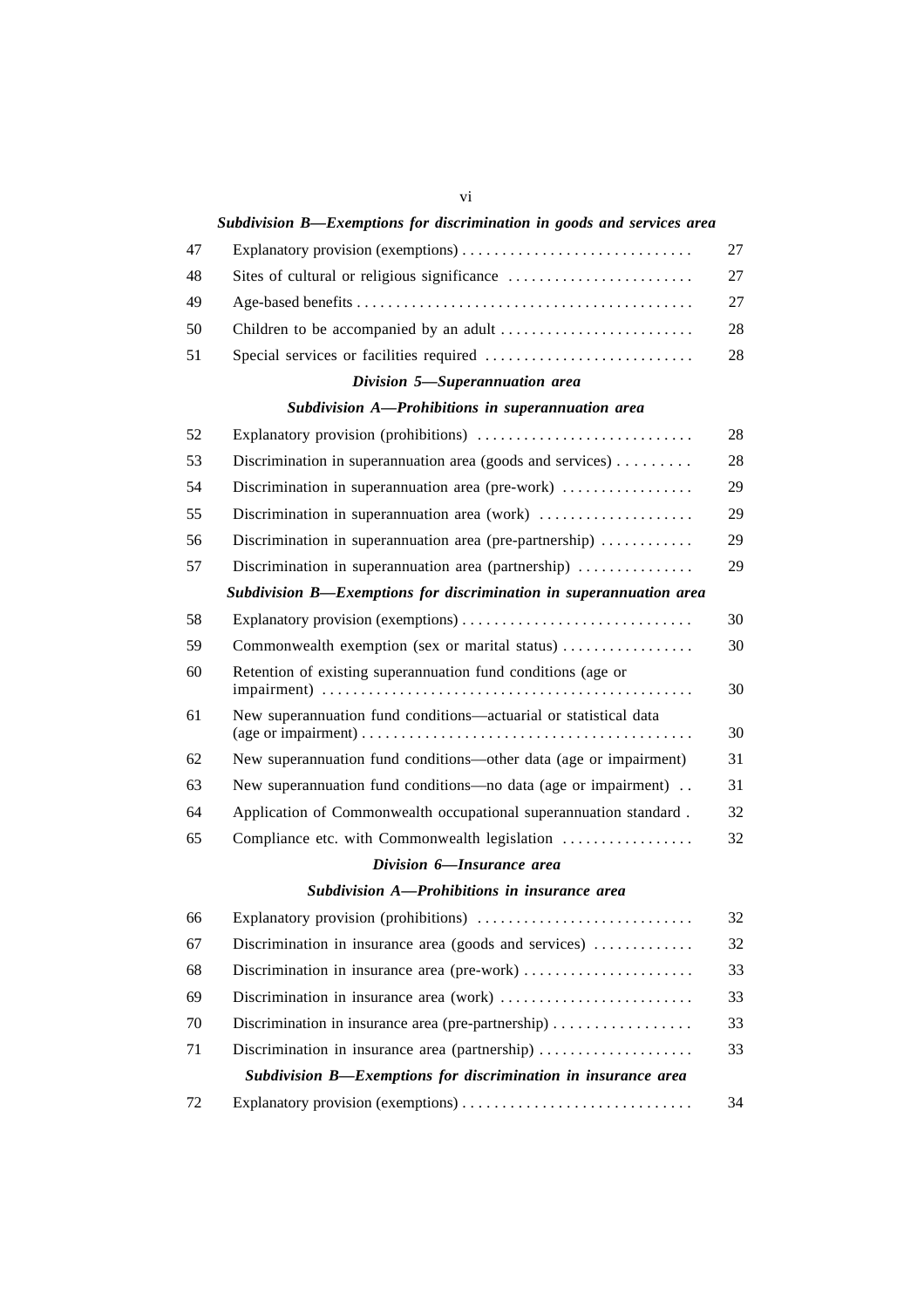| 73 |                                                                            | 34 |
|----|----------------------------------------------------------------------------|----|
| 74 | Actuarial or statistical data (age or impairment)                          | 34 |
| 75 | No actuarial or statistical data (age or impairment)                       | 34 |
|    | Division 7-Disposition of land area                                        |    |
|    | Subdivision A-Prohibition in disposition of land area                      |    |
| 76 | Explanatory provision (prohibition)                                        | 35 |
| 77 |                                                                            | 35 |
|    | Subdivision B—Exemptions for discrimination in disposition of land area    |    |
| 78 |                                                                            | 35 |
| 79 |                                                                            | 35 |
| 80 |                                                                            | 35 |
|    | Division 8-Accommodation area                                              |    |
|    | Subdivision A-Prohibitions in accommodation area                           |    |
| 81 | Explanatory provision (prohibitions)                                       | 36 |
| 82 |                                                                            | 36 |
| 83 |                                                                            | 36 |
| 84 | Discrimination by refusing to allow reasonable alterations                 | 37 |
| 85 | Discrimination by refusing to allow guide dog                              | 37 |
|    | Subdivision B-Exemptions for discrimination in accommodation area          |    |
| 86 |                                                                            | 38 |
| 87 |                                                                            | 38 |
| 88 |                                                                            | 38 |
| 89 |                                                                            | 38 |
| 90 | Accommodation with religious purposes                                      | 39 |
| 91 | Accommodation with charitable purposes                                     | 39 |
| 92 |                                                                            | 39 |
|    | Division 9—Club membership and affairs area                                |    |
|    | Subdivision A-Prohibitions in club membership and affairs area             |    |
| 93 | Explanatory provision (prohibitions)                                       | 40 |
| 94 | Discrimination by club in prospective membership area                      | 40 |
| 95 | Discrimination by club in membership and affairs area                      | 40 |
|    | Subdivision B—Exemptions for discrimination in club membership and affairs |    |
|    | area                                                                       |    |
| 96 | Explanatory provision (exemptions)                                         | 41 |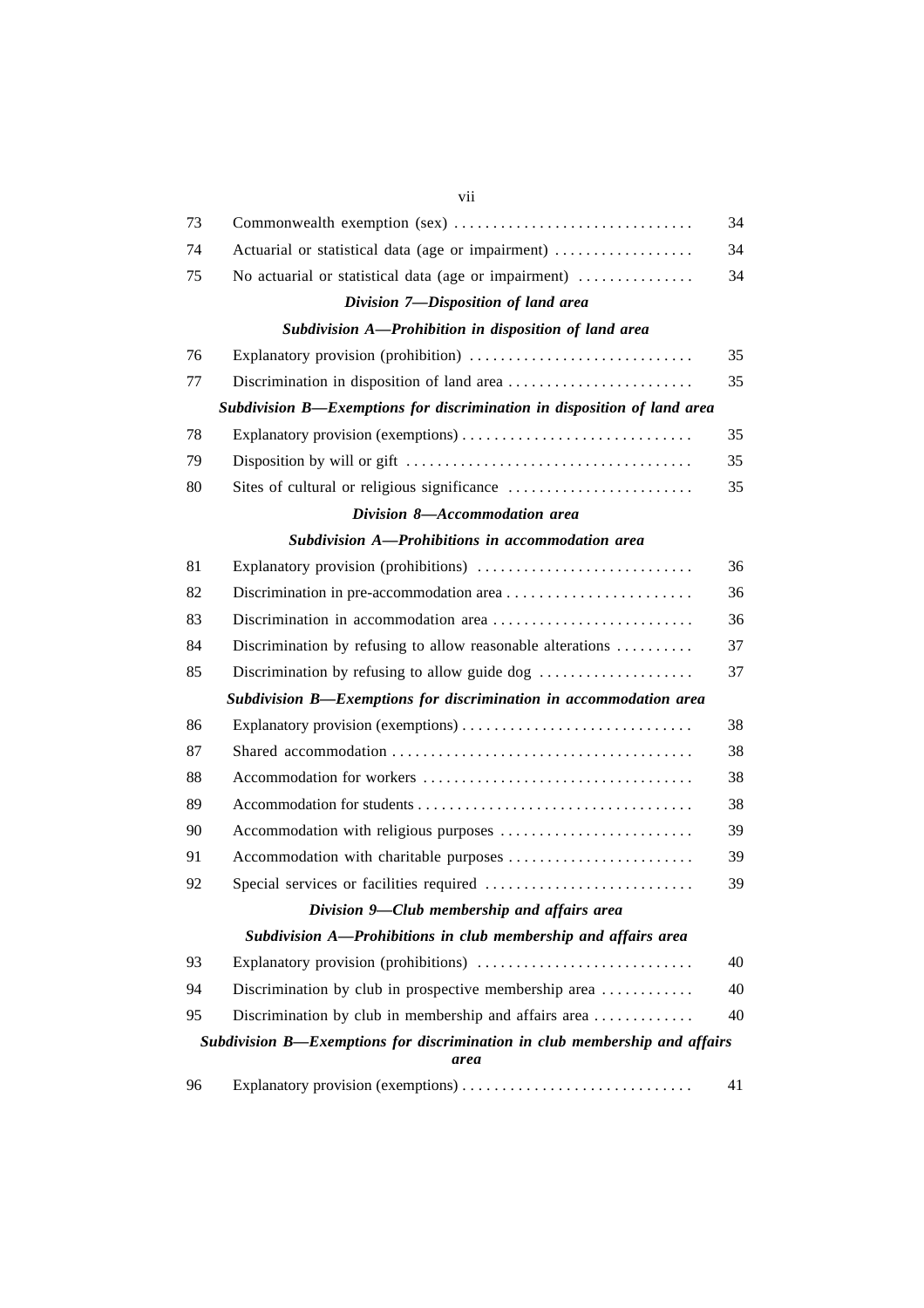| 97  | Club established for minority cultures and disadvantaged people               | 41 |
|-----|-------------------------------------------------------------------------------|----|
| 98  | Reasonable sex discrimination permitted                                       | 41 |
| 99  |                                                                               | 41 |
| 100 |                                                                               | 42 |
|     | Division 10-Administration of State laws and programs area                    |    |
| 101 | Discrimination in administration of State laws and programs area              | 42 |
|     | Division 11-Local government area                                             |    |
| 102 | Discrimination by local government member                                     | 42 |
|     | <b>PART 5-GENERAL EXEMPTIONS FOR DISCRIMINATION</b>                           |    |
| 103 |                                                                               | 43 |
| 104 |                                                                               | 43 |
| 105 |                                                                               | 43 |
| 106 |                                                                               | 43 |
| 107 |                                                                               | 44 |
| 108 |                                                                               | 44 |
| 109 |                                                                               | 44 |
| 110 |                                                                               | 45 |
| 111 |                                                                               | 45 |
| 112 |                                                                               | 46 |
| 113 |                                                                               | 46 |
|     | PART 6-DISCRIMINATION BY WORKER, AGENT, MEMBER ETC. ALSO<br><b>PROHIBITED</b> |    |
| 114 |                                                                               | 47 |
| 115 | Discrimination by member of industrial, professional, trade or business       | 47 |
| 116 | Discrimination by club's committee of management etc.                         | 47 |
|     | <b>CHAPTER 3-SEXUAL HARASSMENT PROHIBITED BY THIS ACT</b><br>(COMPLAINT)      |    |
|     | PART 1-ACT'S FREEDOM FROM SEXUAL HARASSMENT PURPOSE                           |    |
| 117 | Act's freedom from sexual harassment purpose and how it is to be              |    |
|     |                                                                               | 48 |
|     | <b>PART 2-PROHIBITION OF SEXUAL HARASSMENT</b>                                |    |
| 118 |                                                                               | 48 |
| 119 |                                                                               | 48 |
| 120 |                                                                               | 49 |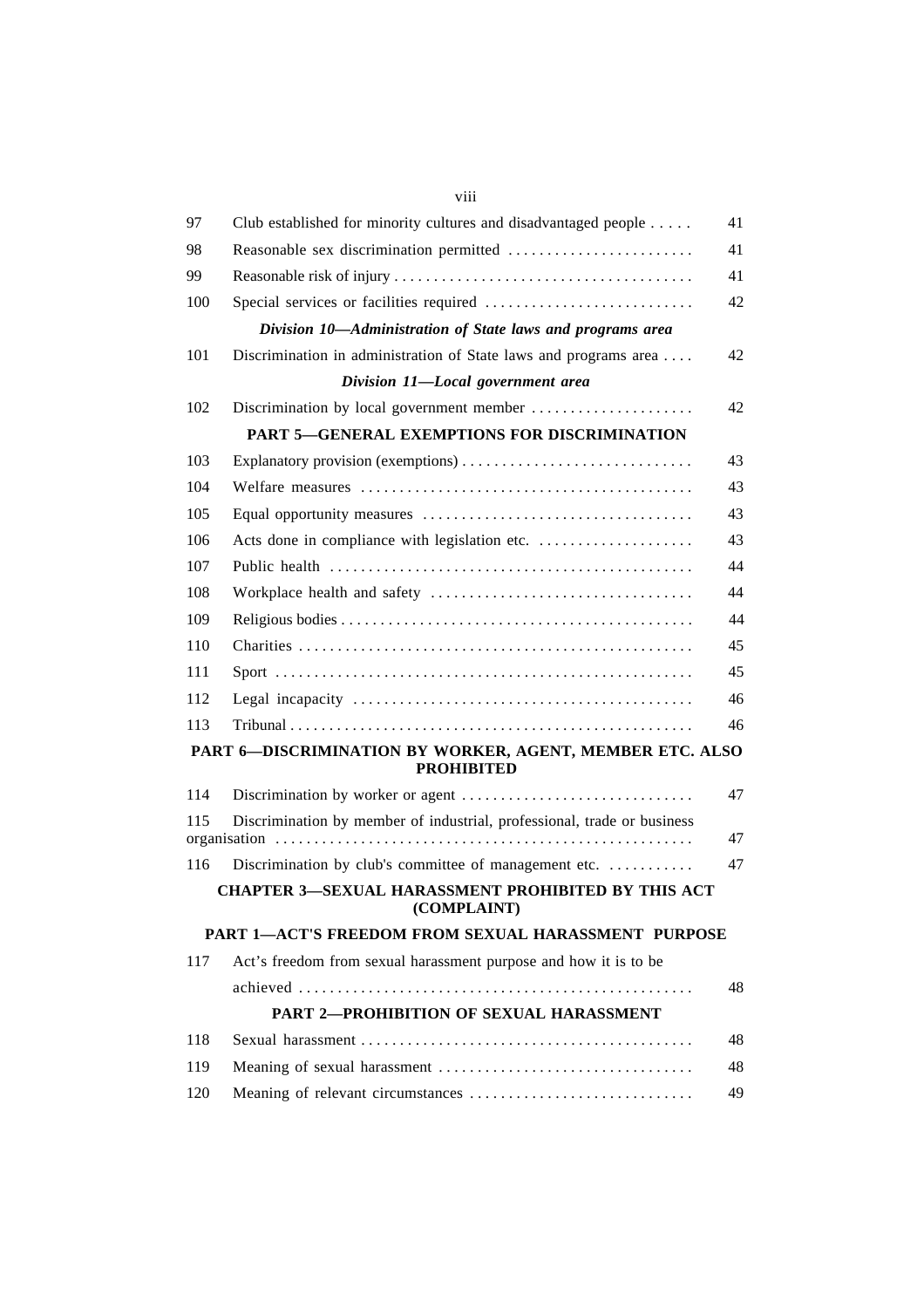|     | <b>CHAPTER 4-ASSOCIATED OBJECTIONABLE CONDUCT (COMPLAINT)</b>                             |    |
|-----|-------------------------------------------------------------------------------------------|----|
|     | PART 1-ACT'S FREEDOM FROM ASSOCIATED OBJECTIONABLE<br><b>CONDUCT PURPOSE</b>              |    |
| 121 | Act's freedom from associated objectionable conduct purpose and how                       |    |
|     |                                                                                           | 50 |
|     | PART 2-REQUESTING AND ENCOURAGING CONTRAVENTION OF THE<br>ACT                             |    |
| 122 | Request or encouragement of contravention                                                 | 51 |
| 123 |                                                                                           | 51 |
|     | PART 3-UNLAWFUL REQUESTS FOR INFORMATION                                                  |    |
| 124 |                                                                                           | 51 |
|     | <b>CHAPTER 5-ASSOCIATED HIGHLY OBJECTIONABLE CONDUCT</b><br>(COMPLAINT AND PENALTY)       |    |
|     | PART 1-ACT'S FREEDOM FROM ASSOCIATED HIGHLY<br><b>OBJECTIONABLE CONDUCT PURPOSE</b>       |    |
| 125 | Act's freedom from associated highly objectionable conduct purpose                        |    |
|     |                                                                                           | 52 |
|     | <b>PART 2-INCITEMENT TO RACIAL OR RELIGIOUS HATRED</b>                                    |    |
| 126 |                                                                                           | 53 |
|     | <b>PART 3-DISCRIMINATORY ADVERTISING</b>                                                  |    |
| 127 |                                                                                           | 53 |
| 128 |                                                                                           | 54 |
|     | <b>PART 4-VICTIMISATION</b>                                                               |    |
| 129 |                                                                                           | 54 |
| 130 |                                                                                           | 54 |
| 131 | Victimisation continues even if proceedings etc. do not                                   | 55 |
|     | <b>CHAPTER 6-LIABILITY FOR CONTRAVENTIONS OF WORKERS AND</b><br><b>AGENTS (COMPLAINT)</b> |    |
| 132 | Act's vicarious liability purpose and how it is to be achieved                            | 56 |
| 133 |                                                                                           | 56 |
|     | <b>CHAPTER 7-ENFORCEMENT</b>                                                              |    |
|     | PART 1-WHAT THE ANTI-DISCRIMINATION COMMISSION MAY DO                                     |    |
|     | Division 1-The complaint process                                                          |    |
|     | Subdivision A-All complaints                                                              |    |
| 134 |                                                                                           | 57 |
| 135 | Complaint may allege more than one contravention                                          | 57 |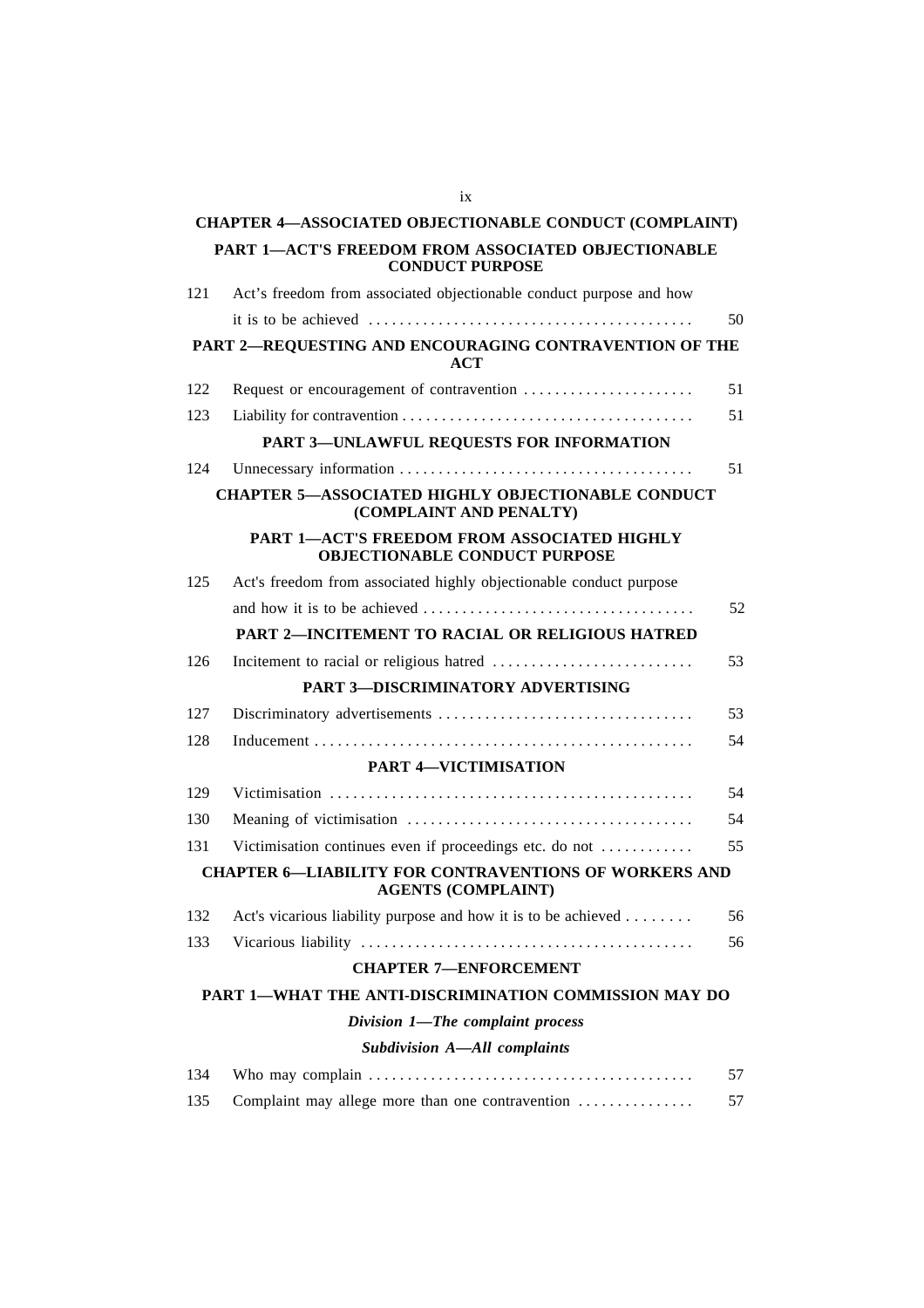| 136 |                                                                        | 58 |
|-----|------------------------------------------------------------------------|----|
|     | X                                                                      |    |
| 137 | Unfair agreements not to complain are not binding                      | 58 |
| 138 |                                                                        | 58 |
| 139 | Commissioner must reject frivolous etc. complaints                     | 58 |
| 140 | Commissioner may reject or stay complaints dealt with elsewhere        | 59 |
| 141 | Time limit on acceptance or rejection of complaints                    | 59 |
| 142 |                                                                        | 59 |
| 143 | Respondent is to be notified of accepted complaint                     | 59 |
| 144 | Interim orders protecting complainant's interests (before reference to | 59 |
| 145 |                                                                        | 60 |
|     | Subdivision B-Representative complaints                                |    |
| 146 |                                                                        | 61 |
| 147 | Criteria for determining whether prima facie representative complaint  | 61 |
| 148 | Amendment resulting in representative complain                         | 62 |
| 149 | Amendment resulting in non-representative complaint                    | 62 |
| 150 | Directions about conduct of representative complaint                   | 62 |
| 151 | Representative complainant must choose                                 | 62 |
| 152 | Non-representative complaint not precluded by representative           | 63 |
|     | Subdivision C-Complaints by dismissed workers                          |    |
| 153 |                                                                        | 63 |
| 154 | Dismissed worker applies for industrial relief first                   | 63 |
|     | Division 2-The investigation process                                   |    |
| 155 |                                                                        | 64 |
| 156 | Commissioner may obtain information and documents                      | 65 |
| 157 | Commissioner may obtain actuarial, statistical or other data           | 66 |
|     | Division 3-The conciliation process                                    |    |
| 158 |                                                                        | 66 |
| 159 | Attendance at conciliation conference                                  | 66 |
| 160 |                                                                        | 67 |
| 161 |                                                                        | 67 |
| 162 |                                                                        | 67 |
| 163 | Representative may be used with permission                             | 67 |
| 164 |                                                                        | 67 |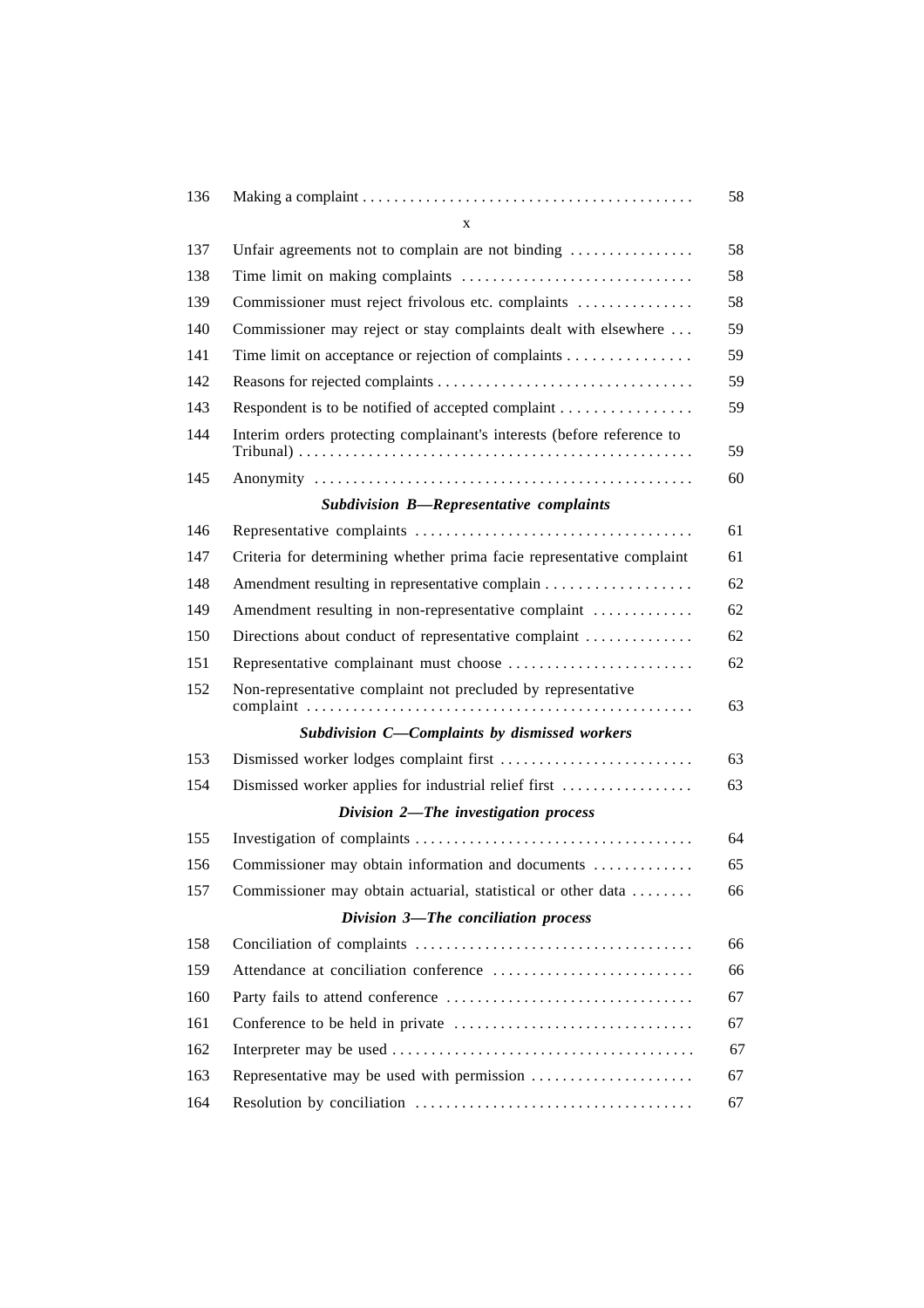#### *Division 4—Unconciliated complaints*

| 165 | Complaints which are not resolved by conciliation          | 68 |
|-----|------------------------------------------------------------|----|
| 166 | Complainant may obtain referral of unconciliated complaint | 68 |
| 167 | Complainant or respondent may seek referral after 6 months | 68 |
|     | Division 5—Lapsed or withdrawn complaints or authorisation |    |
| 168 |                                                            | 69 |
| 169 | Complaint may lapse if complainant loses interest          | 70 |
| 170 |                                                            | 70 |
| 171 |                                                            | 71 |
|     | Division 6–Miscellaneous                                   |    |

#### **PART 2—WHAT THE ANTI-DISCRIMINATION TRIBUNAL MAY DO**

#### *Division 1—The pre-hearing process*

#### *Subdivision A—All complaints*

| 175 |                                                                                  | 72 |
|-----|----------------------------------------------------------------------------------|----|
| 176 |                                                                                  | 72 |
| 177 |                                                                                  | 72 |
| 178 |                                                                                  | 72 |
| 179 |                                                                                  | 73 |
| 180 | Tribunal powers prior to a hearing (conference) $\dots\dots\dots\dots\dots\dots$ | 73 |
| 181 | Tribunal powers prior to a hearing (information and documents) $\dots$           | 73 |
| 182 |                                                                                  | 74 |
| 183 |                                                                                  | 74 |
| 184 |                                                                                  | 74 |
| 185 |                                                                                  | 75 |
| 186 |                                                                                  | 75 |
| 187 | Representative may be used in certain cases                                      | 75 |
| 188 |                                                                                  | 75 |
| 189 |                                                                                  | 75 |
| 190 | Interim orders protecting complainant's interests (Tribunal)                     | 76 |
| 191 |                                                                                  | 76 |
| 192 | Publication of evidence may be restricted                                        | 77 |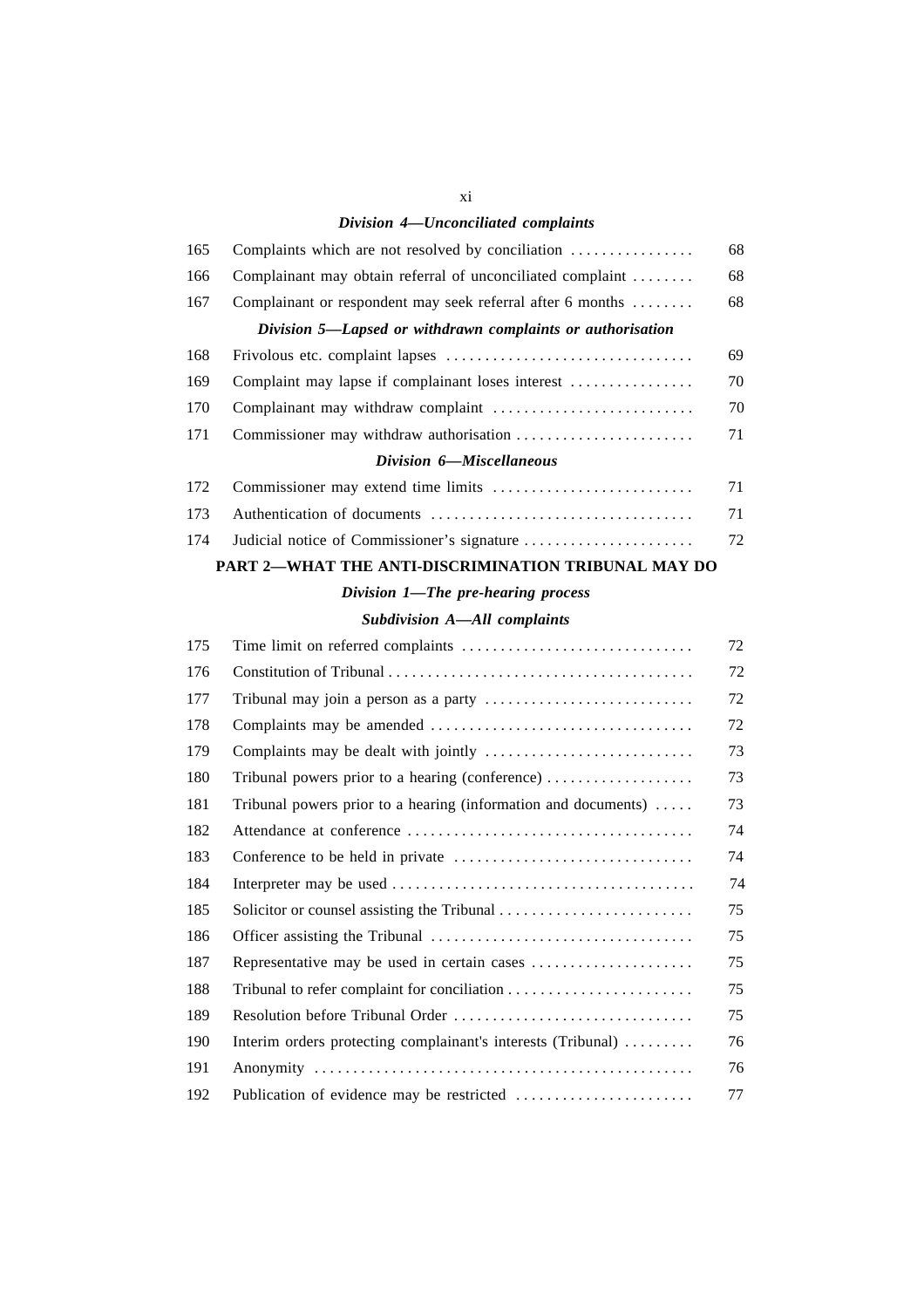| 193 | Complainant may withdraw complaint                               | 77 |
|-----|------------------------------------------------------------------|----|
|     | Subdivision B-Representative complaints                          |    |
| 194 |                                                                  | 77 |
| 195 | Criteria for determining whether representative complaint        | 78 |
| 196 | Amendment resulting in representative complaint                  | 78 |
| 197 | Amendment resulting in non-representative complaint              | 79 |
| 198 | Directions about conduct of representative complaint             | 79 |
| 199 | Representative complainant must choose                           | 79 |
| 200 | Non-representative complaint not precluded by representative     | 79 |
|     | Division 2-The hearing process                                   |    |
| 201 | Tribunal's powers relating to attendance at hearing and evidence | 79 |
| 202 |                                                                  | 80 |
| 203 |                                                                  | 81 |
| 204 |                                                                  | 81 |
| 205 |                                                                  | 81 |
| 206 |                                                                  | 81 |
| 207 | Commissioner may provide investigation reports                   | 81 |
| 208 |                                                                  | 82 |
|     | Division 3-The post-hearing process                              |    |
| 209 | Orders the Tribunal may make if complaint is proven              | 83 |
| 210 |                                                                  | 84 |
| 211 |                                                                  | 84 |
| 212 |                                                                  | 84 |
| 213 |                                                                  | 85 |
|     | Division 4-Miscellaneous                                         |    |
| 214 |                                                                  | 85 |
| 215 |                                                                  | 85 |
|     | PART 3-WHAT THE SUPREME COURT MAY DO                             |    |
| 216 |                                                                  | 85 |
| 217 |                                                                  | 85 |
| 218 |                                                                  | 86 |
|     | PART 4-OFFENCES (NO COMPLAINT)                                   |    |
|     | Division 1-Creation of offences to assist in enforcement         |    |
| 219 |                                                                  | 86 |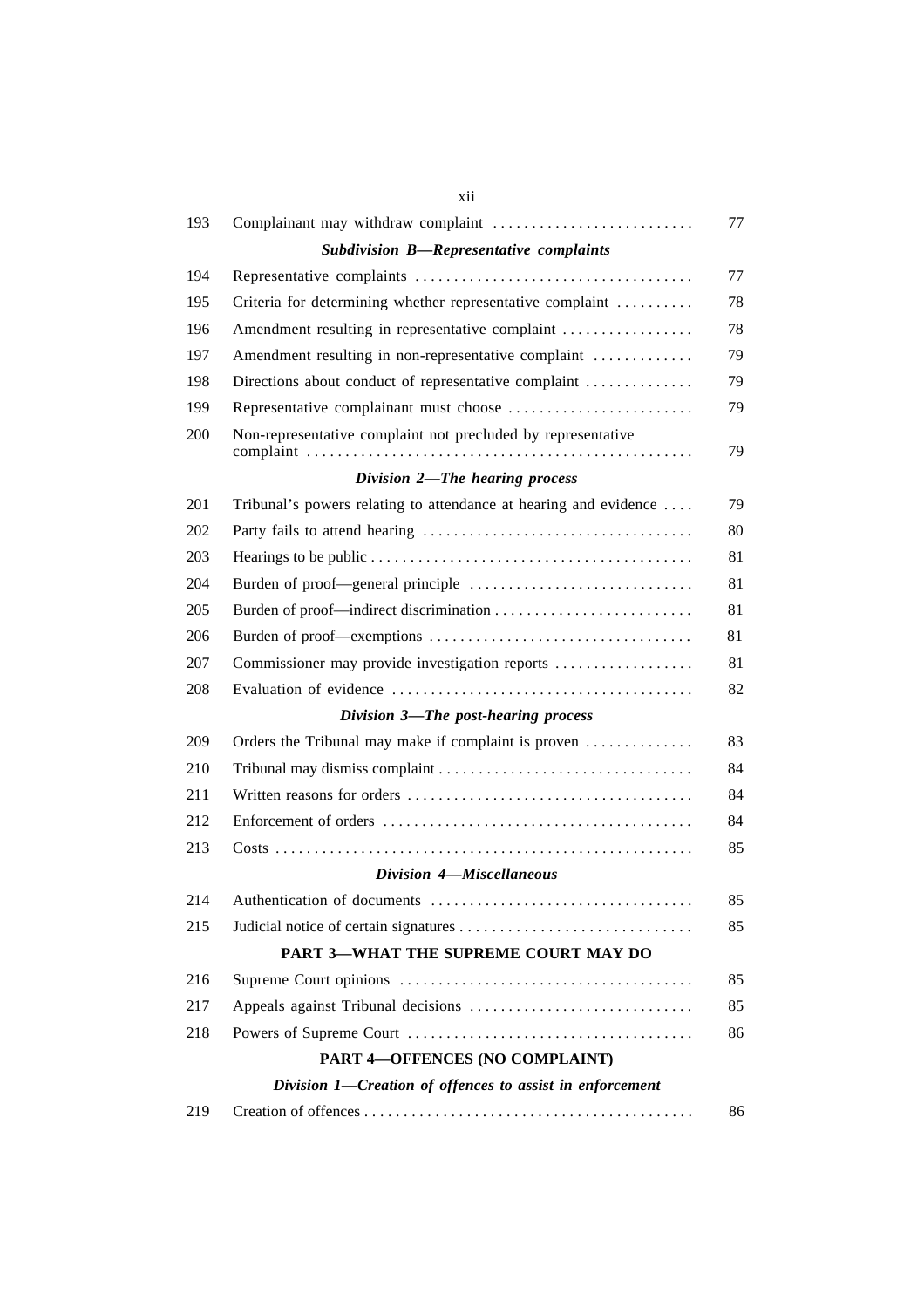|     | Division 2-Improper communication offence                                  |    |
|-----|----------------------------------------------------------------------------|----|
| 220 |                                                                            | 87 |
|     | Division 3-Offences against the Commissioner, the Tribunal and their staff |    |
| 221 |                                                                            | 88 |
| 222 |                                                                            | 88 |
| 223 |                                                                            | 88 |
| 224 |                                                                            | 89 |
|     | Division 4-Miscellaneous offence                                           |    |
| 225 | Separation of guide dog from visually, hearing or mobility impaired        |    |
|     |                                                                            | 89 |
|     | Division 5-Procedure                                                       |    |
| 226 |                                                                            | 89 |
|     | PART 5-PROCEEDINGS INVOLVING UNINCORPORATED ASSOCIATION                    |    |
| 227 | Unincorporated association represented by committee member                 | 90 |
|     | <b>CHAPTER 8-OPINIONS</b>                                                  |    |
| 228 |                                                                            | 91 |
| 229 |                                                                            | 91 |
| 230 |                                                                            | 91 |
| 231 |                                                                            | 91 |
| 232 |                                                                            | 91 |
| 233 |                                                                            | 91 |
|     | <b>CHAPTER 9-ADMINISTRATION</b>                                            |    |
|     | PART 1-THE ANTI-DISCRIMINATION COMMISSION                                  |    |
| 234 | The Anti-Discrimination Commission and Commissioner                        | 92 |
| 235 |                                                                            | 92 |
| 236 |                                                                            | 93 |
| 237 |                                                                            | 93 |
| 238 |                                                                            | 93 |
| 239 |                                                                            | 94 |
| 240 |                                                                            | 94 |
| 241 |                                                                            | 94 |
| 242 |                                                                            | 94 |
| 243 |                                                                            | 94 |
| 244 |                                                                            | 95 |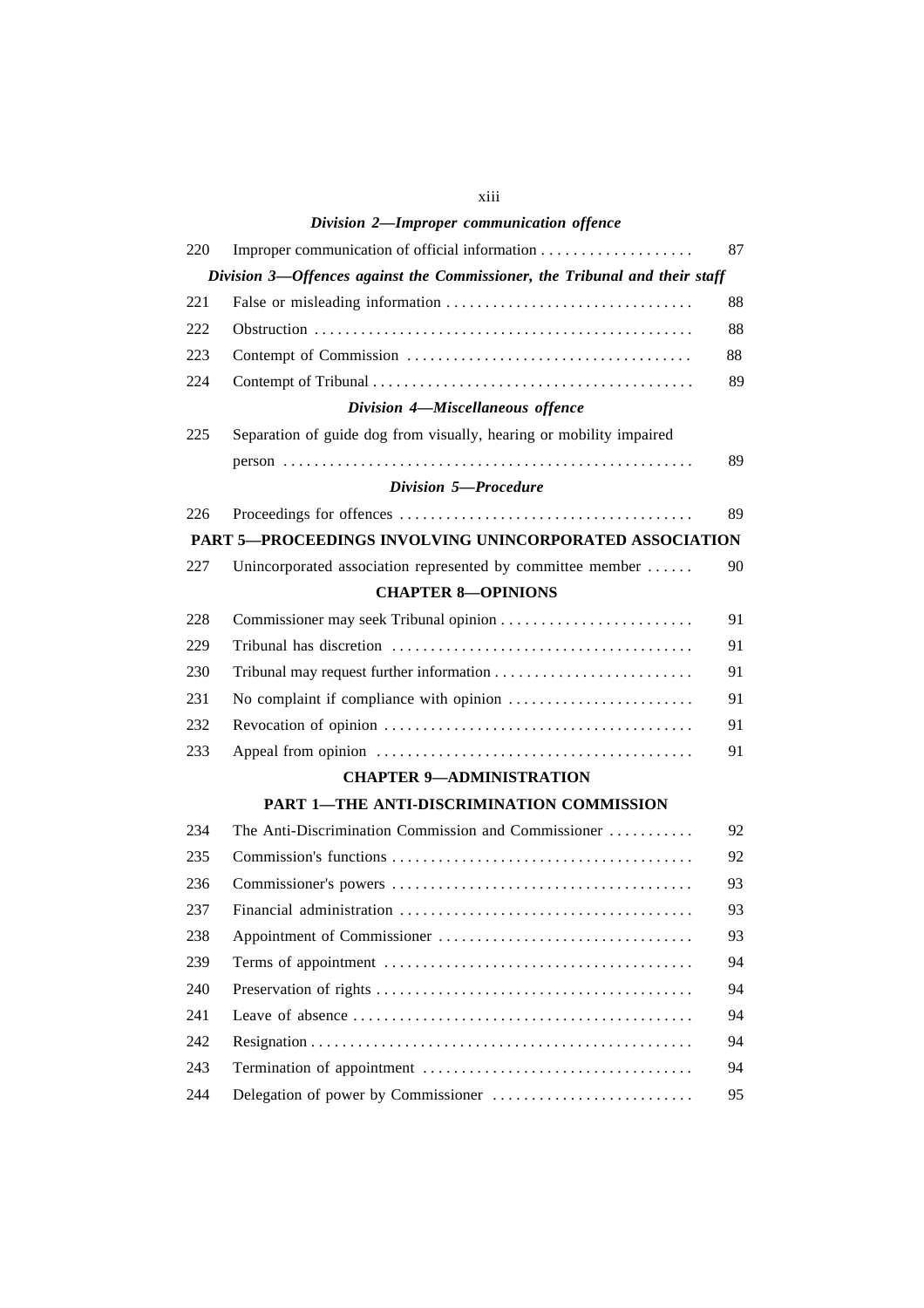| 245 |                                                              | 95  |
|-----|--------------------------------------------------------------|-----|
|     | xiv                                                          |     |
| 246 |                                                              | 95  |
|     | PART 2-THE ANTI-DISCRIMINATION TRIBUNAL                      |     |
| 247 |                                                              | 96  |
| 248 |                                                              | 96  |
| 249 |                                                              | 96  |
| 250 |                                                              | 97  |
| 251 |                                                              | 97  |
| 252 |                                                              | 97  |
| 253 |                                                              | 98  |
| 254 |                                                              | 98  |
| 255 |                                                              | 98  |
| 256 |                                                              | 98  |
| 257 |                                                              | 99  |
|     | <b>PART 3-COMMONWEALTH/STATE ARRANGEMENT</b>                 |     |
| 258 |                                                              | 99  |
| 259 |                                                              | 99  |
| 260 |                                                              | 100 |
| 261 |                                                              | 100 |
| 262 |                                                              | 100 |
| 263 |                                                              | 100 |
|     | <b>CHAPTER 10-MISCELLANEOUS</b>                              |     |
| 264 | No communication of official information to court            | 100 |
| 265 | Protection from civil actions—exercise of functions etc      | 101 |
| 266 |                                                              | 102 |
| 267 |                                                              | 102 |
|     | <b>CHAPTER 11-AMENDMENT OF INDUSTRIAL RELATIONS ACT 1990</b> |     |
| 268 |                                                              | 103 |
| 269 | Amendment of s.4.13 (General jurisdiction of Commission)     | 103 |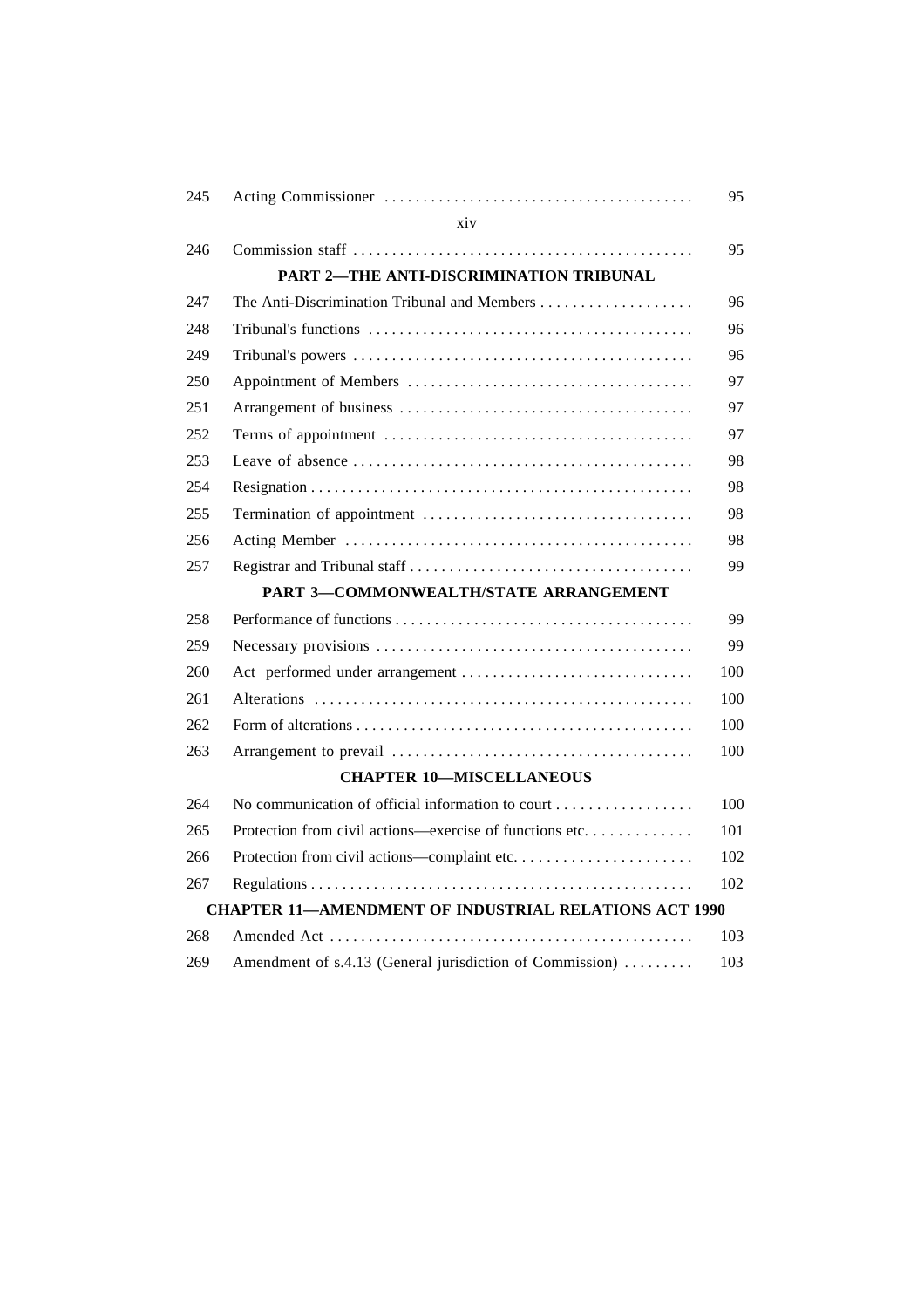# Queensland



# **Anti-Discrimination Act 1991**

# **Act No. 85 of 1991**

**An Act to promote equality of opportunity for everyone by protecting them from unfair discrimination in certain areas of activity and from sexual harassment and certain associated objectionable conduct** 

*[Assented to 9 December 1991]*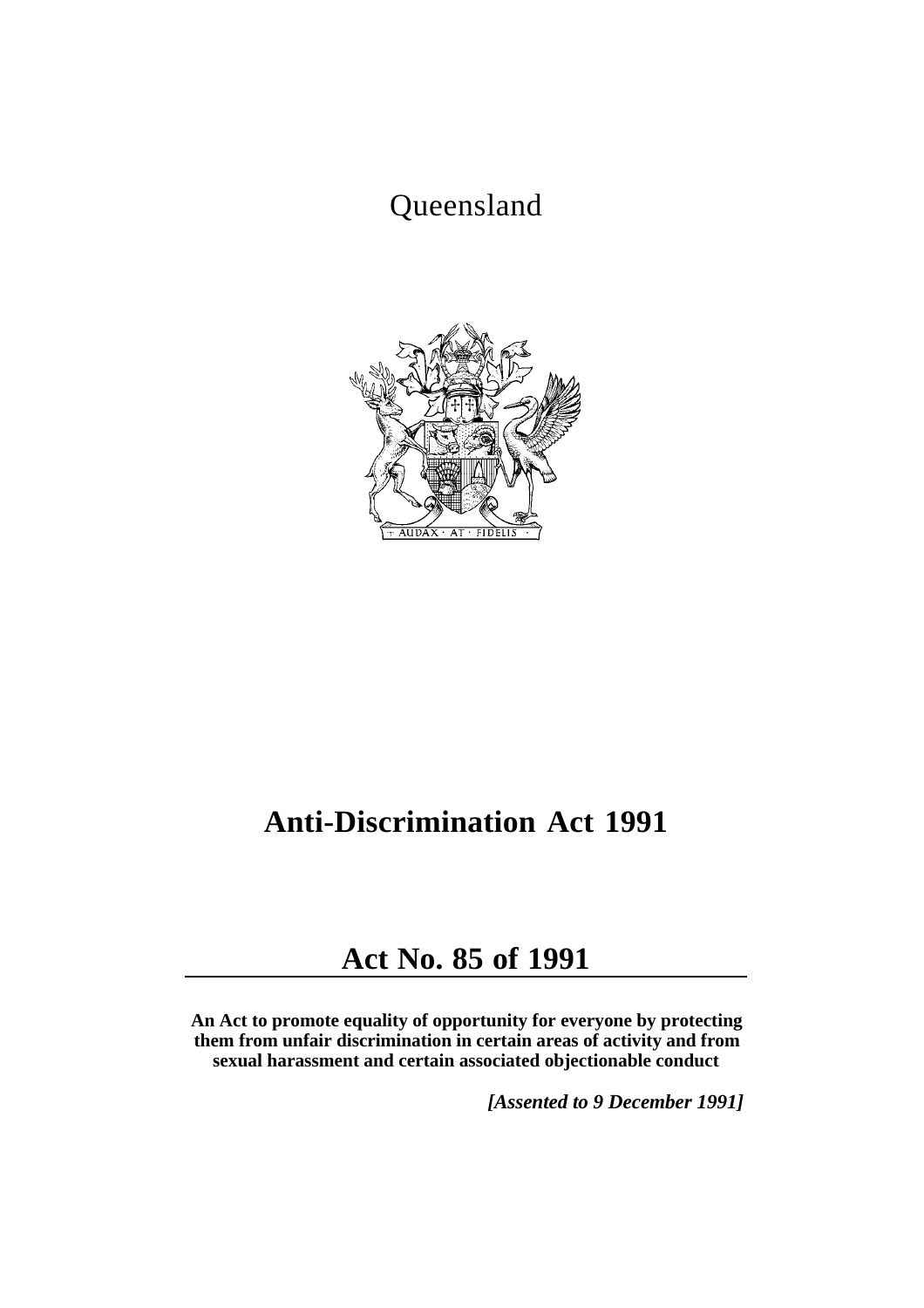#### WHEREAS:

**(1)** The international community has long recognised the need to protect and preserve the principles of dignity and equality for everyone;

**(2)** This is reflected in a number of international human rights instruments that the Commonwealth has ratified, including—

- . the International Convention on the Elimination of All Forms of Racial Discrimination;
- . the Convention on the Elimination of All Forms of Discrimination Against Women;
- . the International Labour Organisation Convention No. 111— Discrimination (Employment and Occupation);
- . the International Labour Organisation Convention No. 156—Workers with Family Responsibilities;
- . the International Covenant on Civil and Political Rights;
- . the Convention on the Rights of the Child;
- . the Declaration on the Rights of Mentally Retarded Persons;
- . the Declaration on the Rights of Disabled Persons;

**(3)** The Parliament is supportive of the Commonwealth's ratification of these international instruments;

**(4)** In fulfilling its obligations under these international instruments the Commonwealth has enacted certain human rights legislation;

**(5)** The Parliament is satisfied that there is a need—

- (a) to extend the Commonwealth legislation; and
- (b) to apply anti-discrimination law consistently throughout the State; and
- (c) to ensure that determinations of unlawful conduct are enforceable in the courts of law;

**(6)** The Parliament considers that—

(a) everyone should be equal before and under the law and have the right to equal protection and equal benefit of the law without discrimination; and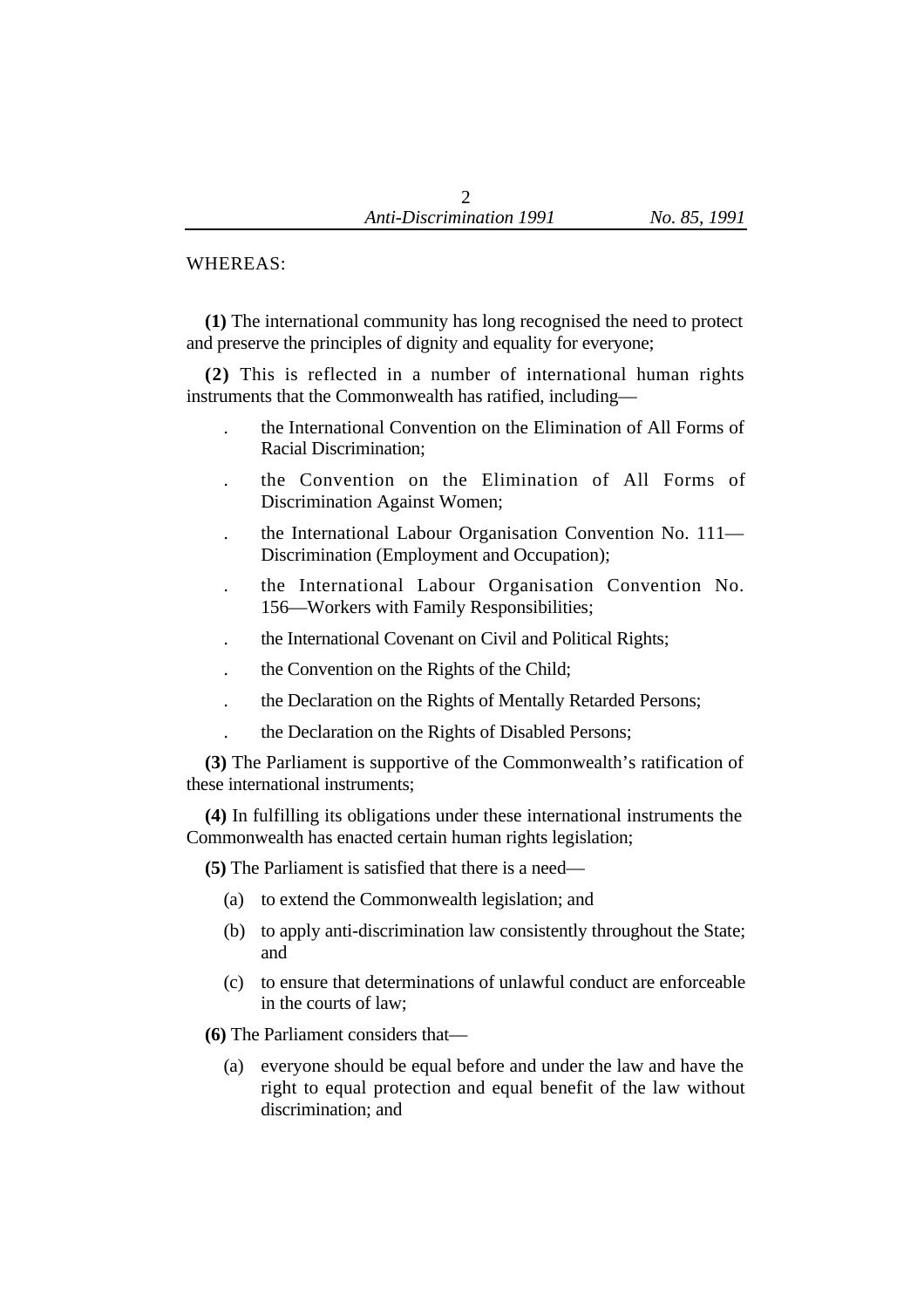- (b) the protection of fragile freedoms is best effected by legislation that reflects the aspirations and needs of contemporary society; and
- (c) the quality of democratic life is improved by an educated community appreciative and respectful of the dignity and worth of everyone;

(7) It is, therefore, the intention of the Parliament to make provision, by the special measures enacted by the Act, for the promotion of equality of opportunity for everyone by protecting them from unfair discrimination in certain areas of activity and from sexual harassment and certain associated objectionable conduct.

BE IT THEREFORE ENACTED by the Queen's Most Excellent Majesty, by and with the advice and consent of the Legislative Assembly of Queensland in Parliament assembled, and by the authority of the same, as follows.

# **CHAPTER 1—PRELIMINARY**

### **Short title**

**1.** This Act may be cited as the *Anti-Discrimination Act 1991*.

#### **Commencement**

**2.(1)** The provisions of the Act (other than Part 3 of Chapter 9) commence on a day to be fixed by proclamation.

**(2)** However, if a provision has not commenced within 1 year after the date of assent, it commences 1 year after the date of assent.

# **Act binds Crown**

- **3.** This Act binds—
	- (a) the Crown in right of Queensland; and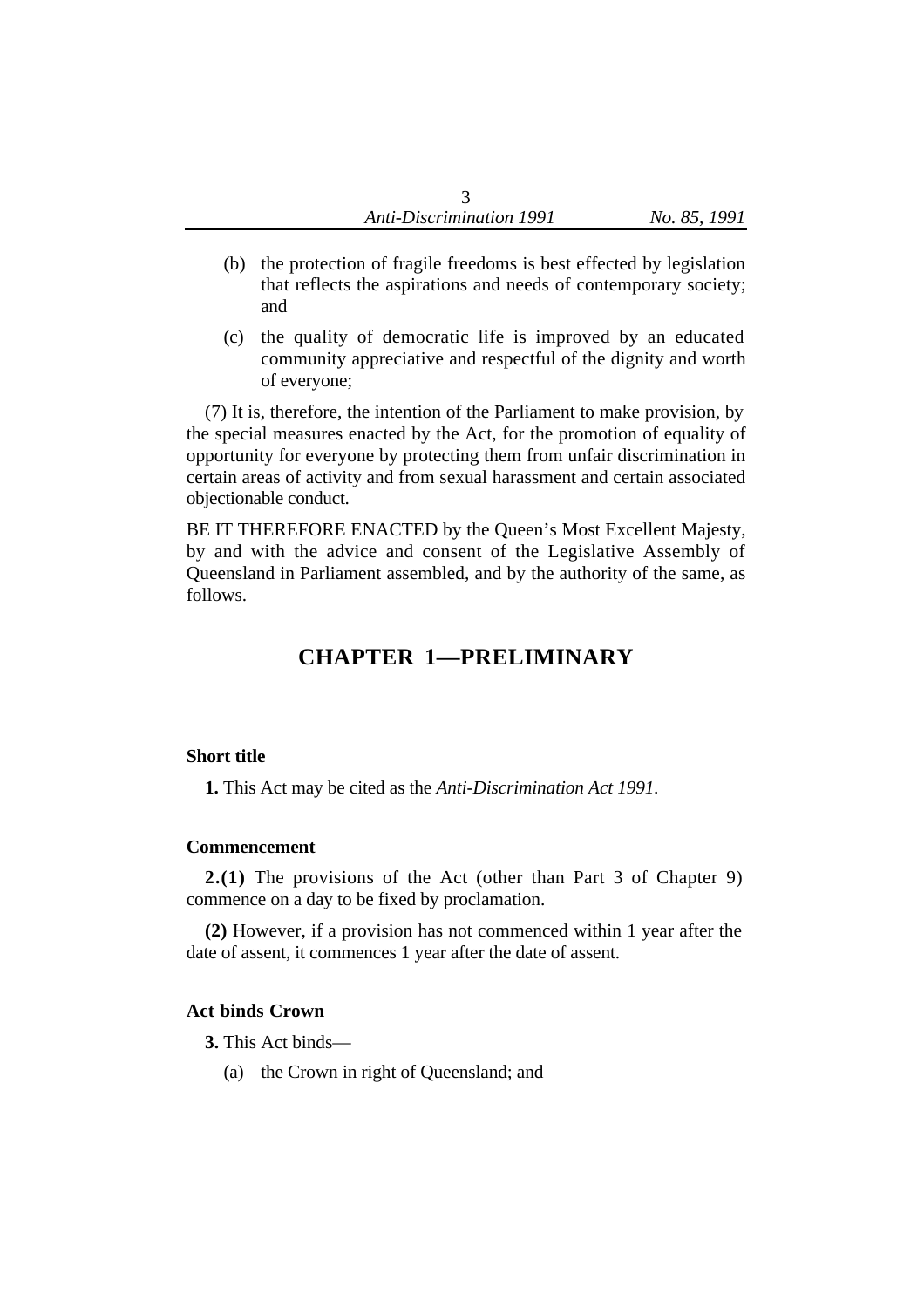(b) the Crown in all its other capacities so far as the legislative power of the Parliament allows.

## **Definitions**

**4.** In this Act—

**"accommodation"** includes—

- (a) business premises; and
- (b) a house or flat; and
- (c) a hotel or motel; and
- (d) a boarding house or hostel; and
- (e) a caravan or caravan site; and
- (f) a mobile home or mobile home site; and
- (g) a camping site; and
- (h) a building or construction site;
- **"advertisement"** includes every form of advertisement or notice, however displayed, and whether or not displayed to the public, and includes, for example, an advertisement—
	- (a) in a newspaper or other publication; or
	- (b) by television or radio; or
	- (c) by display of notices, signs, labels or goods; or
	- (d) by distribution of samples, circulars, catalogues, price lists or other material; or
	- (e) by exhibition of pictures, models or films;
- **"affairs"**, in relation to a club, has the meaning given by section 53 of the Corporations Law;
- **"agent"** means a person who has actual, implied or ostensible authority to act on behalf of another;
- **"attribute"** means an attribute set out in section 7;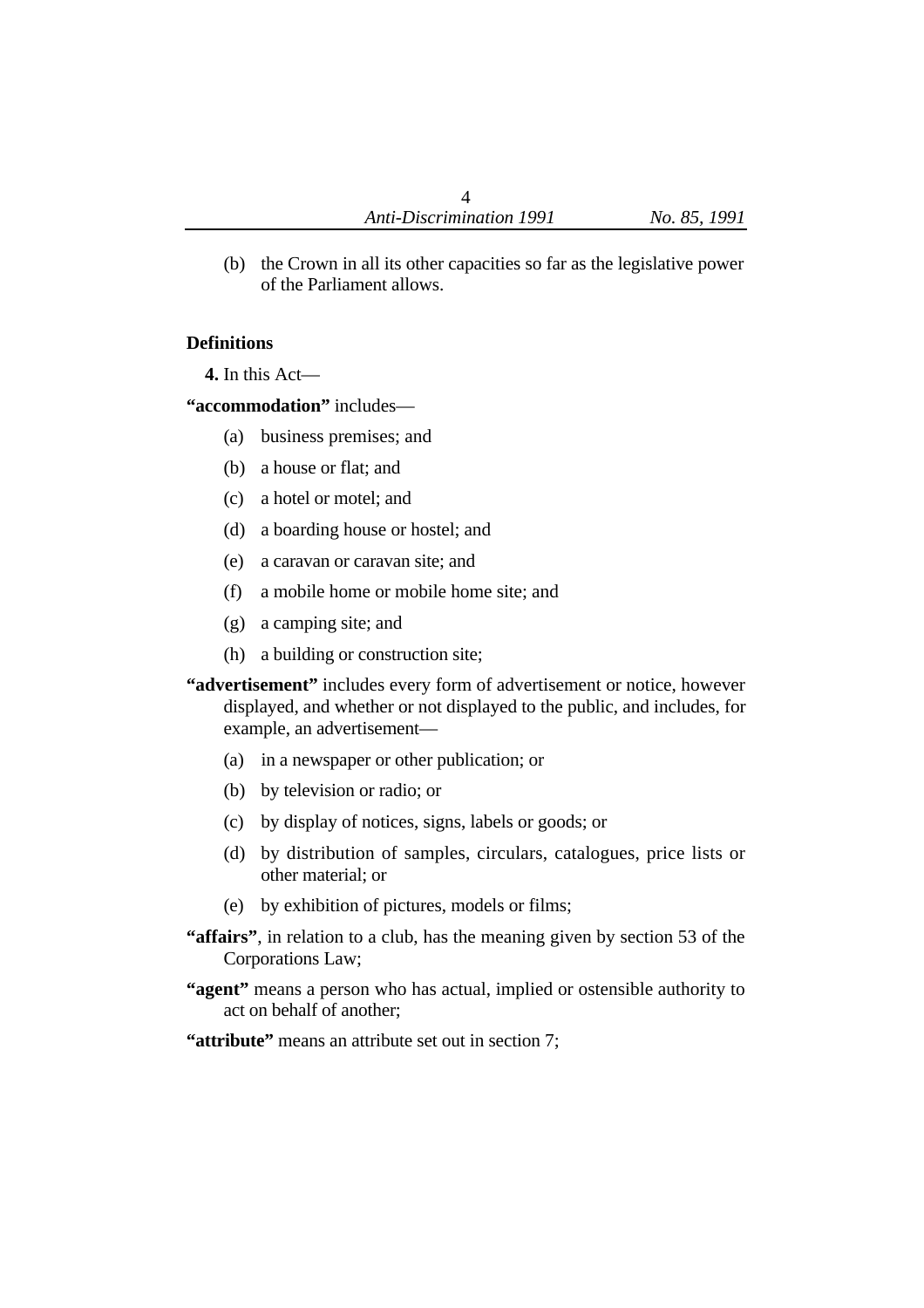**"club"** means an association that—

- (a) is established for social, literary, cultural, political, sporting, athletic, recreational, community service or any other similar lawful purposes; and
- (b) carries out its purposes for the purpose of making a profit;

**"Commission"** means the Anti-Discrimination Commission;

**"Commissioner"** means the Anti-Discrimination Commissioner;

**"committee of management"**, in relation to a club or unincorporated association, means the group or body of people, by whatever name called, that manages the affairs of the club or association;

## **"complainant"** means—

- (a) in relation to a complaint (other than a representative complaint) —the person making the complaint; or
- (b) in relation to a representative complaint—a person named in the complaint as a person on whose behalf the complaint is being made;

**"contravention"**, in relation to the Act, means—

- (a) unlawful discrimination; or
- (b) sexual harassment; or
- (c) conduct prohibited by Chapter 4 or 5;
- **"de facto spouse"** means a person who lives with a person of the opposite sex as a husband or wife of the person on a genuine domestic basis, although not legally married to the person;
- **"direct discrimination"** has the meaning given by section 10;
- **"discriminate"** means discriminate whether by direct discrimination or indirect discrimination;
- **"discrimination on the basis of an attribute"** has the meaning given by section 8;
- **"educational authority"** means a person or body administering an educational institution;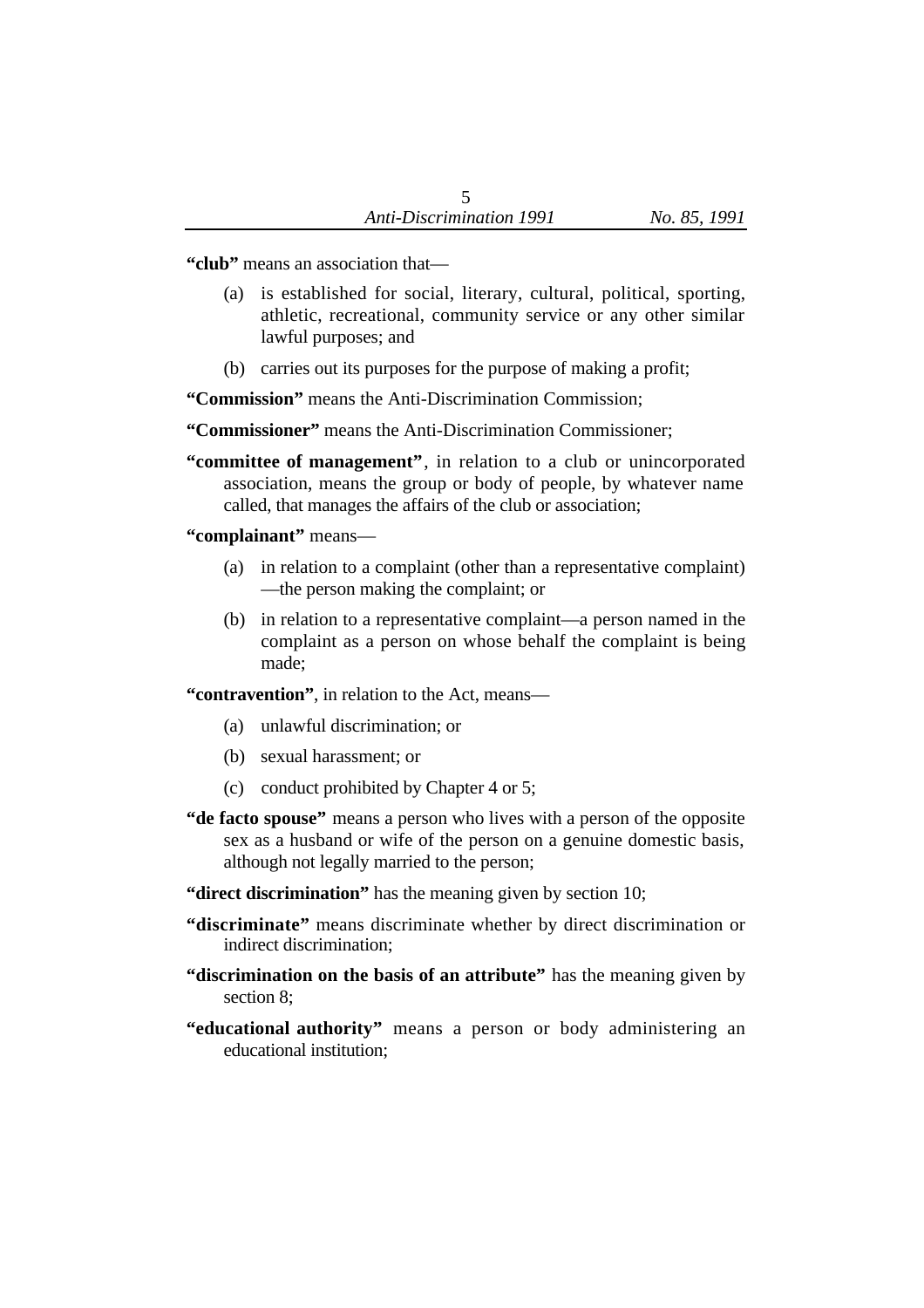- **"educational institution"** means a school, college, university or other institution at which any form of training or instruction is provided and includes—
	- (a) a training institution within the meaning of the *Training Guarantee (Administration) Act 1990* of the Commonwealth; and
	- (b) a place at which training or instruction is provided by an employer;
- **"exclude"**, in relation to a student, means expel;
- **"guide dog"** has the meaning given by section 3 of the *Guide Dogs Act 1972*;
- **"human rights"** has the meaning given by section 3(1) of the *Human Rights and Equal Opportunity Commission Act 1986* of the Commonwealth;
- **"Human Rights and Equal Opportunity Commission"** means the commission of that name established by the *Human Rights and Equal Opportunity Commission Act 1986* of the Commonwealth;

**"impairment"**, in relation to a person, means—

- (a) the total or partial loss of the person's bodily functions, including the loss of a part of the person's body; or
- (b) the malfunction, malformation or disfigurement of a part of the person's body; or
- (c) a condition or malfunction that results in the person learning more slowly than a person without the condition or malfunction; or
- (d) a condition, illness or disease that impairs a person's thought processes, perception of reality, emotions or judgment or that results in disturbed behaviour; or
- (e) the presence in the body of organisms capable of causing illness or disease; or
- (f) reliance on a guide dog, wheelchair or other remedial device;

whether or not arising from an illness, disease or injury or from a condition subsisting at birth, and includes an impairment that—

- (g) presently exists; or
- (h) previously existed but no longer exists;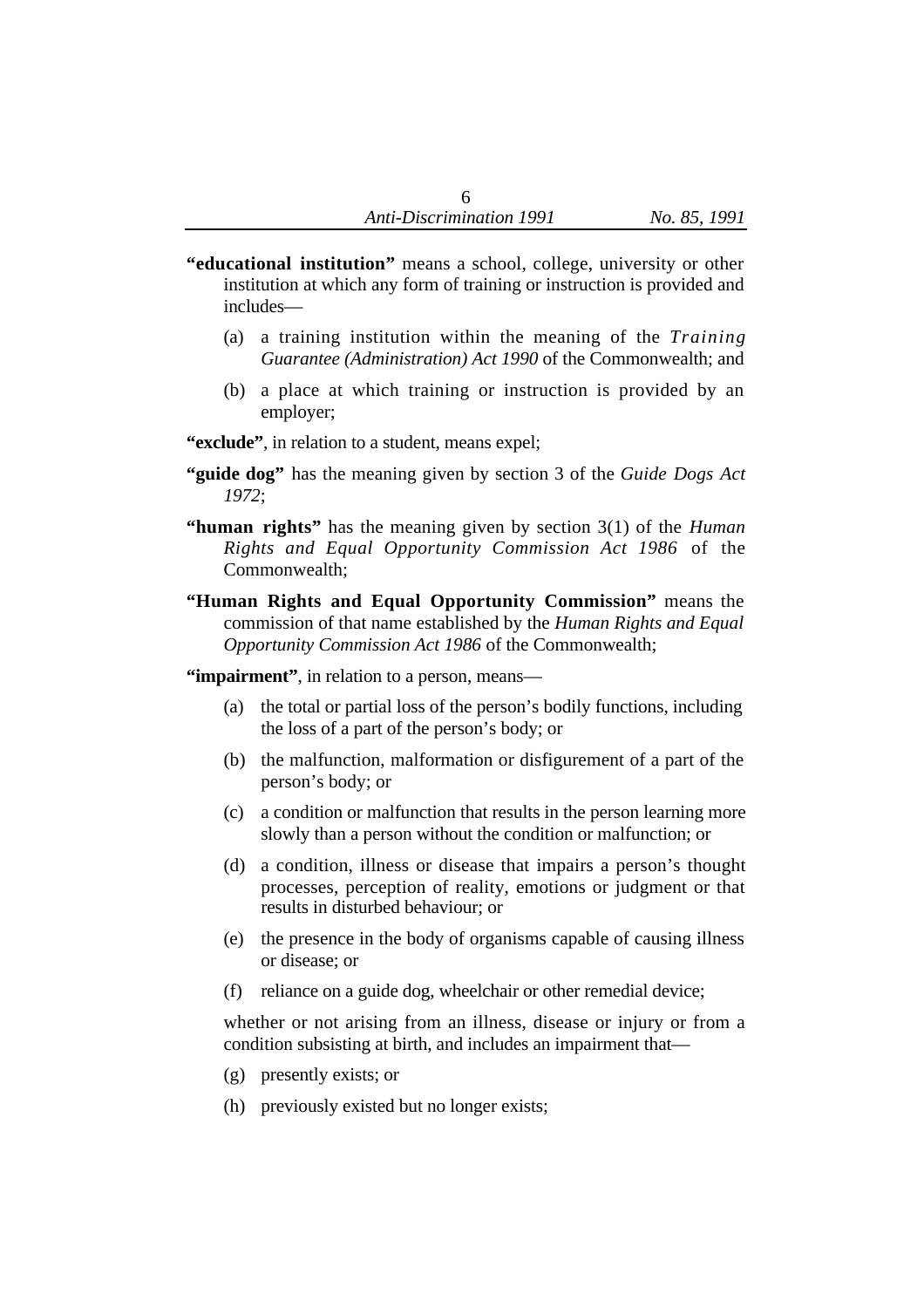**"indirect discrimination"** has the meaning given by section 11;

- **"industrial agreement"** has the meaning given by section 2.1 of the *Industrial Relations Act 1990*;
- **"industrial relief"** means relief under section 11.11 of the *Industrial Relations Act 1990*;

**"insurance"** includes—

- (a) an annuity; and
- (b) life assurance; and
- (c) accident insurance; and
- (d) illness insurance;
- **"Magistrates Courts' district"** means the district appointed under the *Justices Act 1886* for the purposes of Magistrates Courts;

**"marital status"** means whether a person is—

- (a) single; or
- (b) married; or
- (c) married but living separately and apart from the person's spouse; or
- (d) divorced; or
- (e) widowed; or
- (f) a de facto spouse;

**"Member"** means a member of the Tribunal;

- **"non-State school"** has the meaning given by section 3(2) of the *Education (General Provisions) Act 1989;*
- **"non-State school authority"** means a person or body administering a non-State school;

**"parent"** includes—

- (a) step-parent; and
- (b) adoptive parent; and
- (c) foster parent; and
- (d) guardian;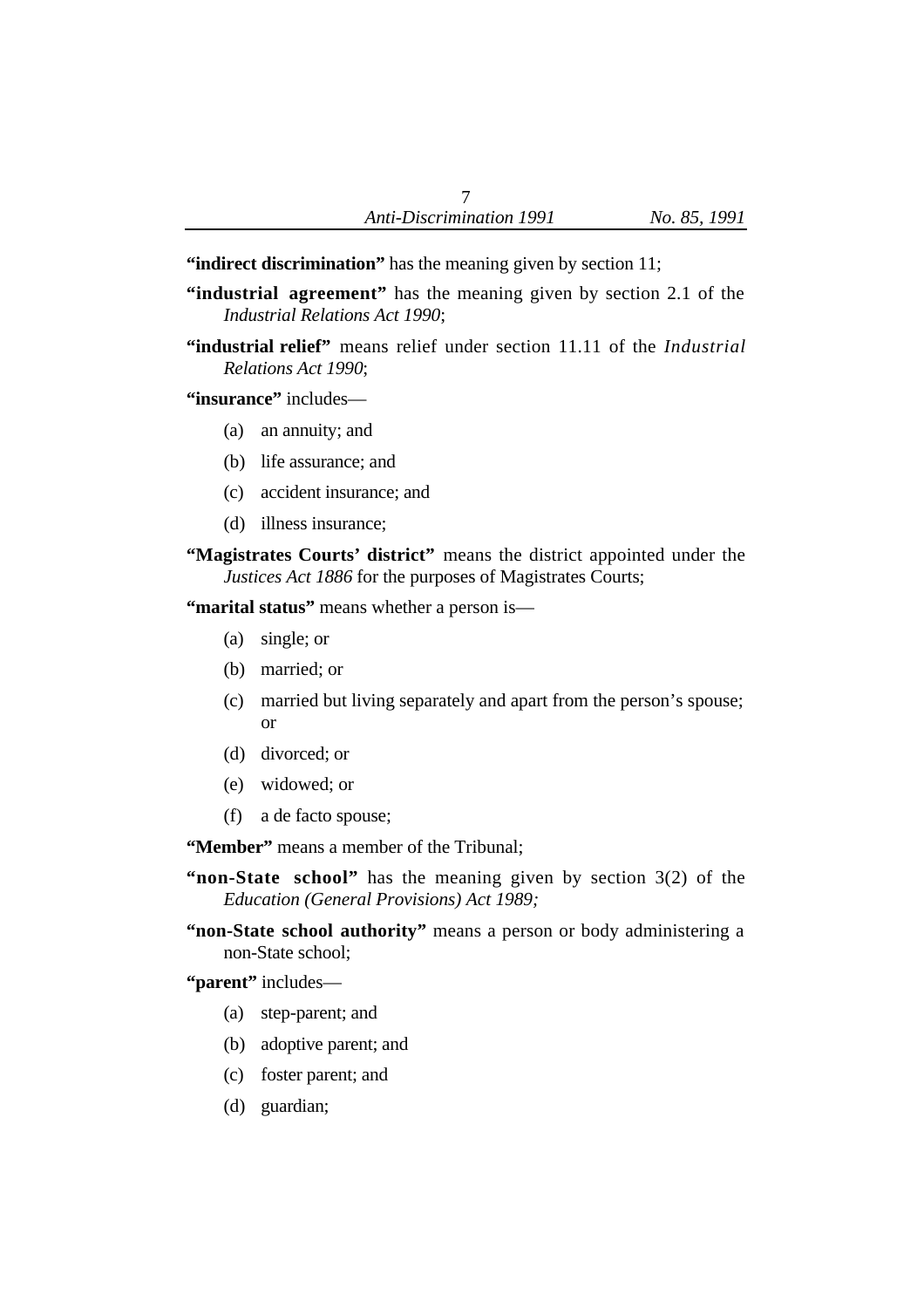**"parental status"** means whether or not a person is a parent;

**"position"** includes a position as—

- (a) a worker; or
- (b) a partner;

**"race"** includes—

- (a) colour; and
- (b) descent or ancestry; and
- (c) ethnicity or ethnic origin; and
- (d) nationality or national origin;
- **"relation"**, in relation to a person, means relation to the person by blood, marriage, affinity or adoption, and includes a person who is wholly or mainly dependent on, or is a member of the household of, the first person;
- **"respondent",** in relation to a complaint, means a person alleged in the complaint to have contravened the Act;

**"services"** include—

- (a) access to and use of any place, vehicle or facilities that members of the public are permitted to use; and
- (b) banking and the supply of loans, finance or credit guarantees; and
- (c) recreation, including entertainment, sports, tourism and the arts; and
- (d) the supply of refreshments; and
- (e) services connected with transport and travel; and
- (f) services of any profession, trade or business; and
- (g) services provided by a public or local authority;
- (h) the provision of scholarships, prizes or awards;

but does not include—

- (i) superannuation; or
- (j) insurance;

**"State"** includes Territory;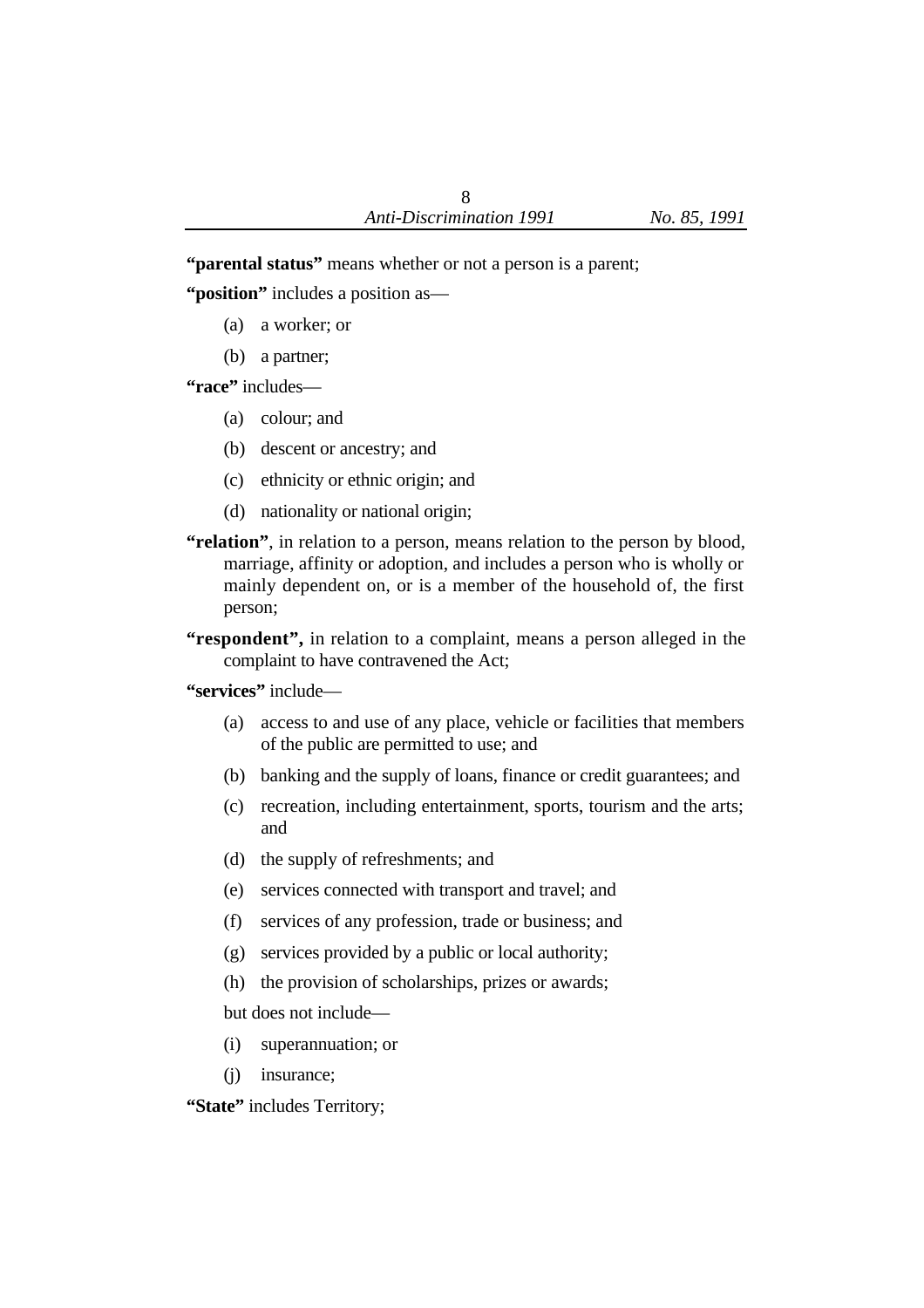- **"superannuation fund"** means a superannuation or provident fund or scheme;
- **"superannuation fund conditions"**, in relation to a superannuation fund, means the terms that relate to membership of, or benefits payable from, the superannuation fund;

**"term"** includes condition;

**"Tribunal"** means the Anti-Discrimination Tribunal;

**"work"** includes—

- (a) work in a relationship of employment (including full-time, parttime, casual, permanent and temporary employment); and
- (b) work under a contract for services; and
- (c) work remunerated in whole or in part on a commission basis; and
- (d) work under a statutory appointment; and
- (e) work under an arrangement within the meaning of section 3(1) of the *Education (Student Work Experience) Act 1978*; and
- (f) work on a voluntary or unpaid basis; and
- (g) work by a person with an impairment in a sheltered workshop, whether on a paid basis (including a token remuneration or allowance) or an unpaid basis; and
- (h) work under a guidance program, an apprenticeship training program or other occupational training or retraining program.

### **Meaning of unjustifiable hardship**

**5.** Whether the supply of special services or facilities would impose unjustifiable hardship on a person depends on all the relevant circumstances of the case, including, for example—

- (a) the nature of the special services or facilities; and
- (b) the cost of supplying the special services or facilities and the number of people who would benefit or be disadvantaged; and
- (c) the financial circumstances of the person; and
- (d) the disruption that supplying the special services or facilities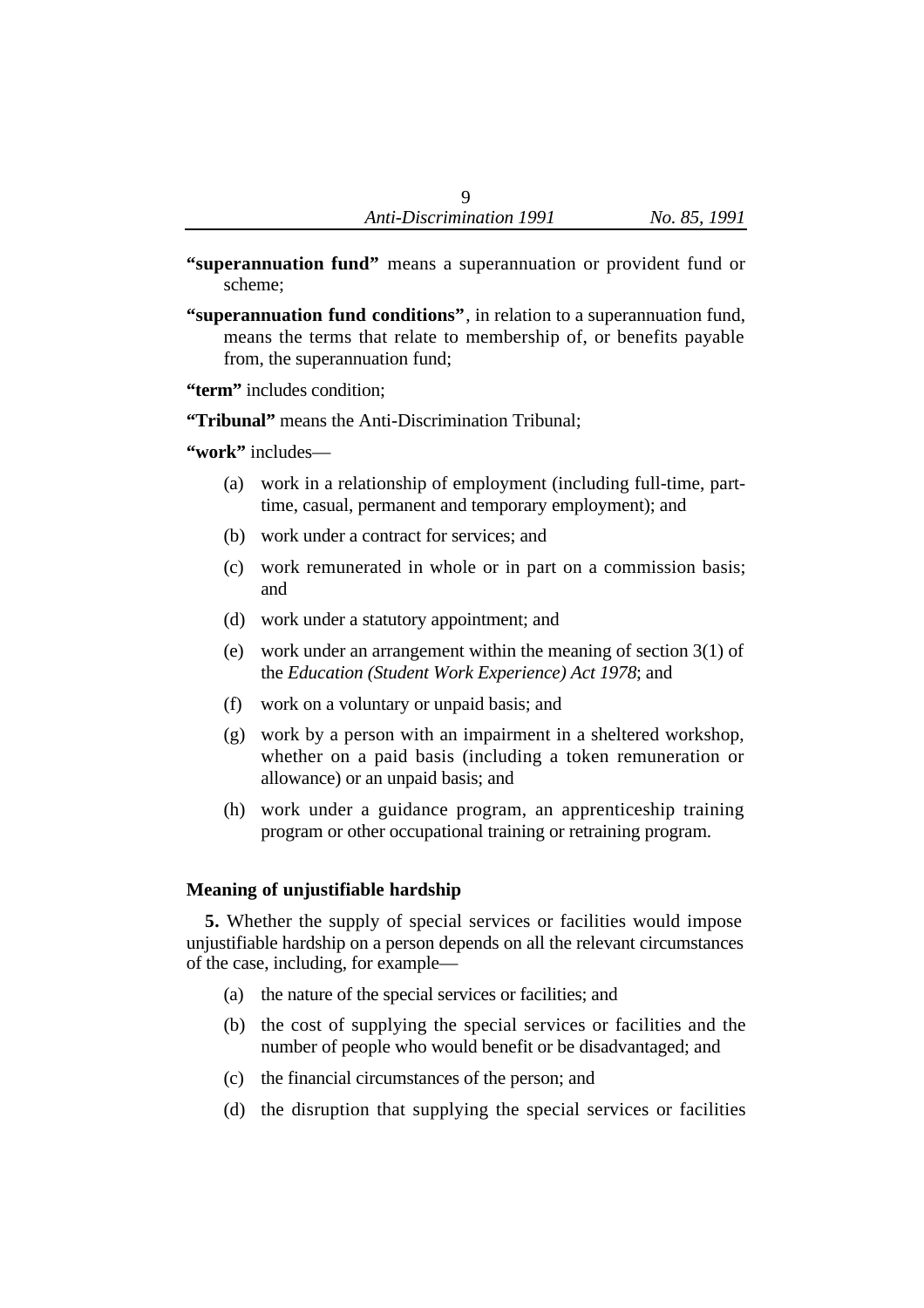might cause; and

(e) the nature of any benefit or detriment to all people concerned.

*Example of application in the work area (section 35)—*

Company R refuses to employ A who uses a wheelchair because there is no appropriate access to the place of employment. R may only discriminate against A on the basis of impairment if supplying access would be very expensive or would impose another significant hardship on R.

# **CHAPTER 2—DISCRIMINATION PROHIBITED BY THIS ACT (COMPLAINT)**

# **PART 1—ACT'S ANTI-DISCRIMINATION PURPOSE**

#### **Act's anti-discrimination purpose and how it is to be achieved**

**6.(1)** One of the purposes of the Act is to promote equality of opportunity for everyone by protecting them from unfair discrimination in certain areas of activity, including work, education and accommodation.

**(2)** This purpose is to be achieved by—

- (a) prohibiting discrimination that is—
	- (i) on a ground set out in Part 2; and
	- (ii) of a type set out in Part 3; and
	- (iii) in an area of activity set out in Part 4;

unless an exemption set out in Part 4 or 5 applies; and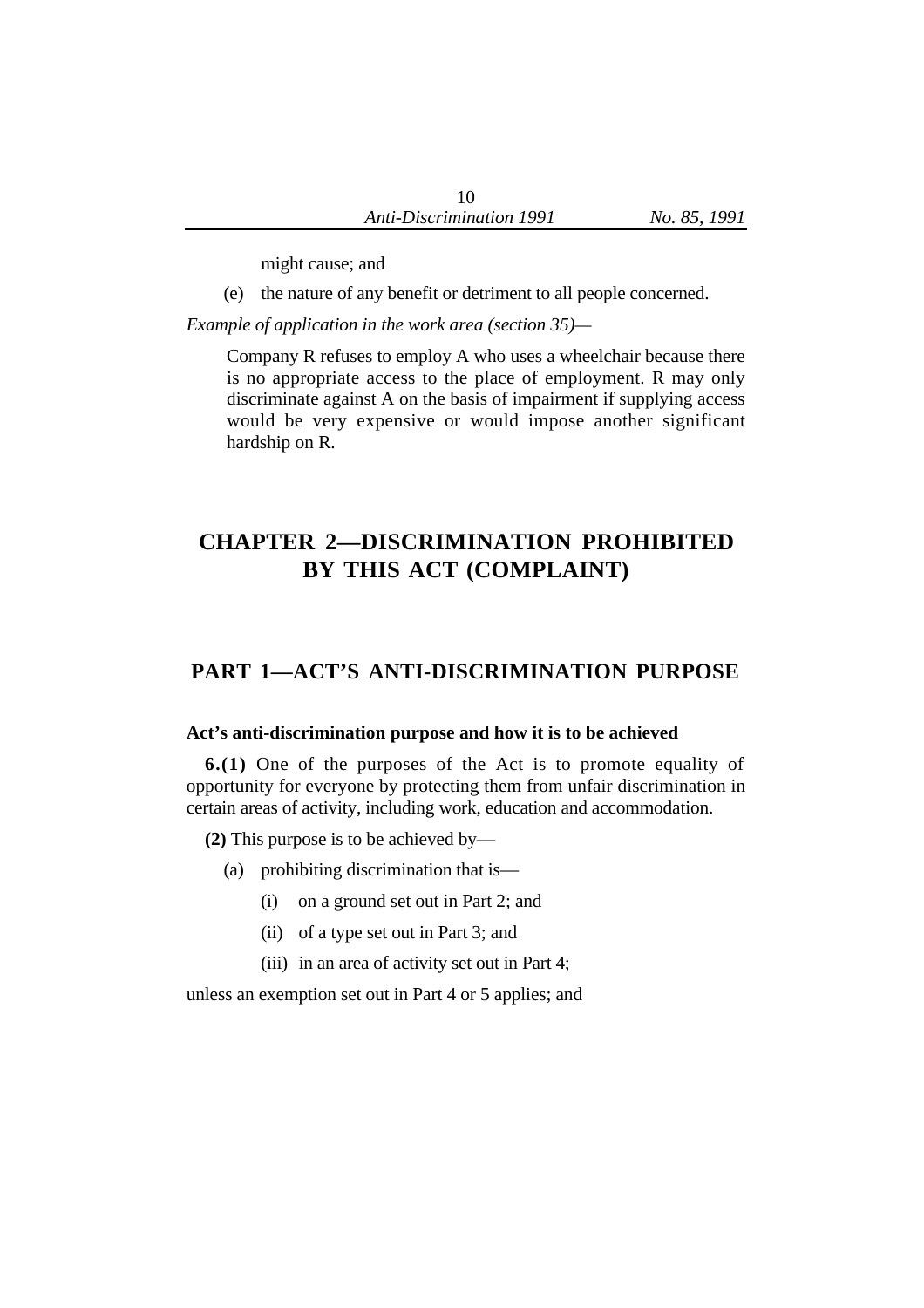- (b) allowing a complaint to be made under Chapter 7 against the person who has unlawfully discriminated; and
- (c) using the agencies and procedures established under Chapter 7 to deal with the complaint.

# **PART 2—PROHIBITED GROUNDS OF DISCRIMINATION**

### **Discrimination on the basis of certain attributes prohibited**

**7.(1)** The Act prohibits discrimination on the basis of the following attributes—

- (a) sex;
- (b) marital status;
- (c) pregnancy;
- (d) parental status;
- (e) breastfeeding;
- (f) age;
- (g) race;
- (h) impairment;
- (i) religion;
- (j) political belief or activity;
- (k) trade union activity;
- (l) lawful sexual activity;
- (m) association with, or relation to, a person identified on the basis of any of the above attributes.

**(2)** Breastfeeding is an attribute for which discrimination is prohibited only for the purposes of Division 4 of Part 4 (Goods and services area).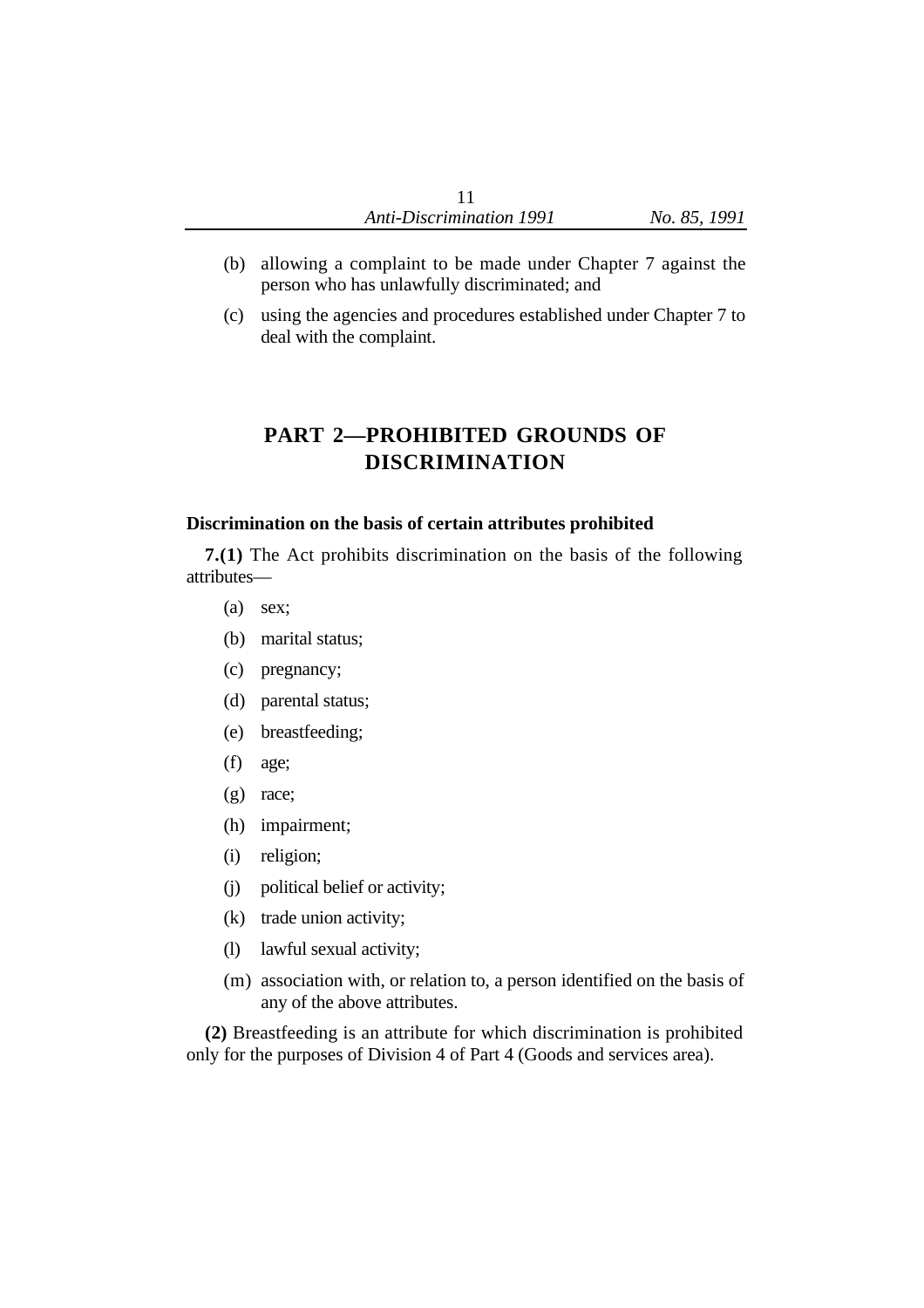#### **Meaning of discrimination on the basis of an attribute**

**8.** Discrimination on the basis of an attribute includes direct and indirect discrimination on the basis of—

- (a) a characteristic that a person with any of the attributes generally has; or
- (b) a characteristic that is often imputed to a person with any of the attributes; or
- (c) an attribute that a person is presumed to have, or to have had at any time, by the person discriminating; or
- (d) an attribute that a person had, even if the person did not have it at the time of the discrimination.

*Example of paragraph (c)—*

If an employer refused to consider a written application from a person called Viv because it assumed Viv was female, the employer would have discriminated on the basis of an attribute (female sex) that Viv (a male) was presumed to have.

# **PART 3—PROHIBITED TYPES OF DISCRIMINATION**

#### **Discrimination of certain types prohibited**

**9.** The Act prohibits the following types of discrimination—

- (a) direct discrimination;
- (b) indirect discrimination.

#### **Meaning of direct discrimination**

**10.(1)** Direct discrimination on the basis of an attribute happens if a person treats, or proposes to treat, a person with an attribute less favourably than another person without the attribute is or would be treated in circumstances that are the same or not materially different.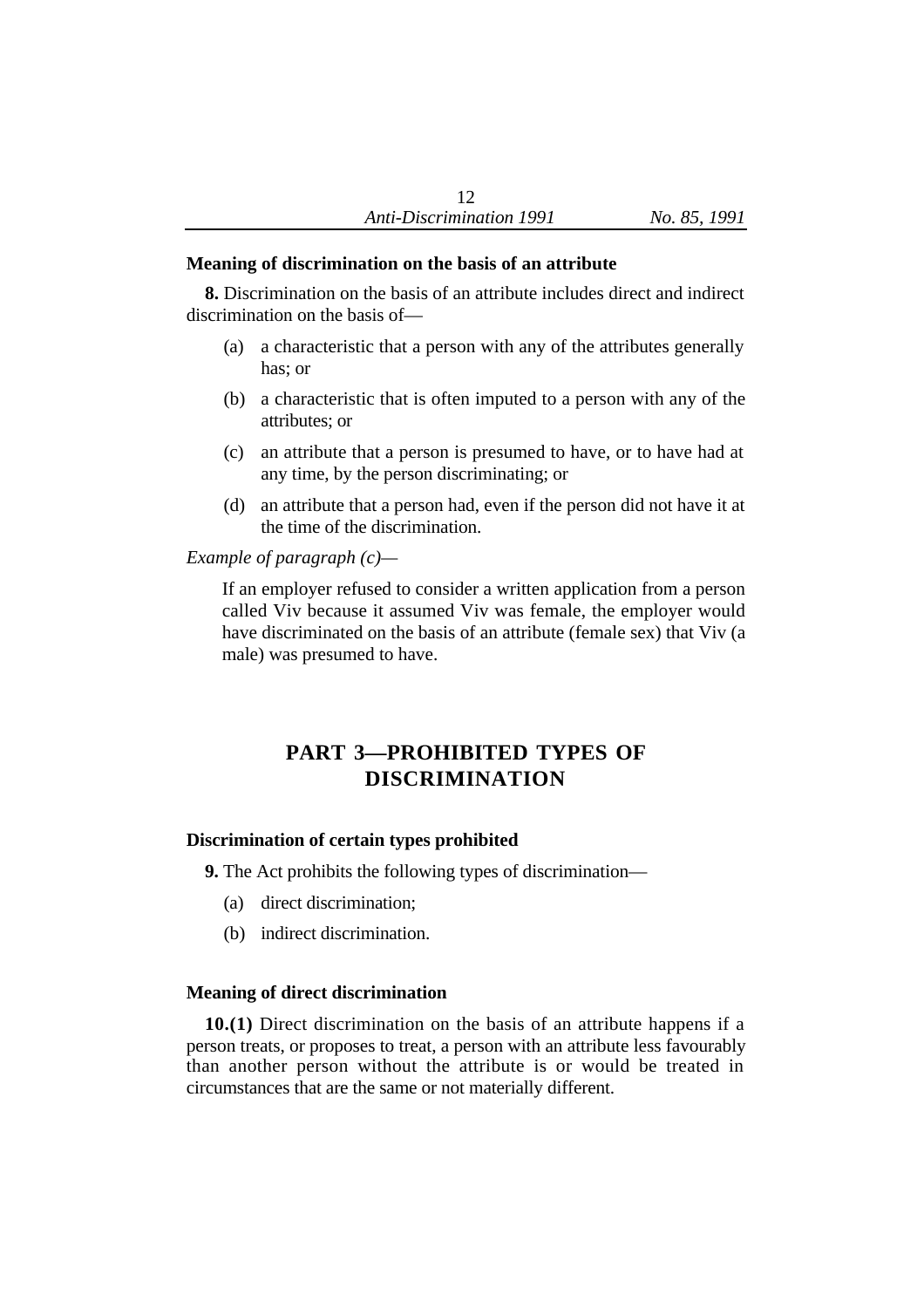*Example*—R refuses to rent a flat to C because—

- . C is English and R doesn't like English people
- . C's friend, B, is English and R doesn't like English people
- . R believes that English people are unreliable tenants.

In each case, R discriminates against C, whether or not R's belief about C's or B's nationality, or the characteristics of people of that nationality, is correct.

**(2)** It is not necessary that the person who discriminates considers the treatment is less favourable.

**(3)** The person's motive for discriminating is irrelevant.

*Example*—R refuses to employ C, who is Chinese, not because R dislikes Chinese people, but because R knows that C would be treated badly by other staff, some of whom are prejudiced against Asian people. R's conduct amounts to discrimination against C.

**(4)** If there are 2 or more reasons why a person treats, or proposes to treat, another person with an attribute less favourably, the person treats the other person less favourably on the basis of the attribute if the attribute is a substantial reason for the treatment.

**(5)** In determining whether a person treats, or proposes to treat a person with an impairment less favourably than another person is or would be treated in circumstances that are the same or not materially different, the fact that the person with the impairment may require special services or facilities is irrelevant.

### **Meaning of indirect discrimination**

**11.(1)** Indirect discrimination on the basis of an attribute happens if a person imposes, or proposes to impose, a term—

- (a) with which a person with an attribute does not or is not able to comply; and
- (b) with which a higher proportion of people without the attribute comply or are able to comply; and
- (c) that is not reasonable.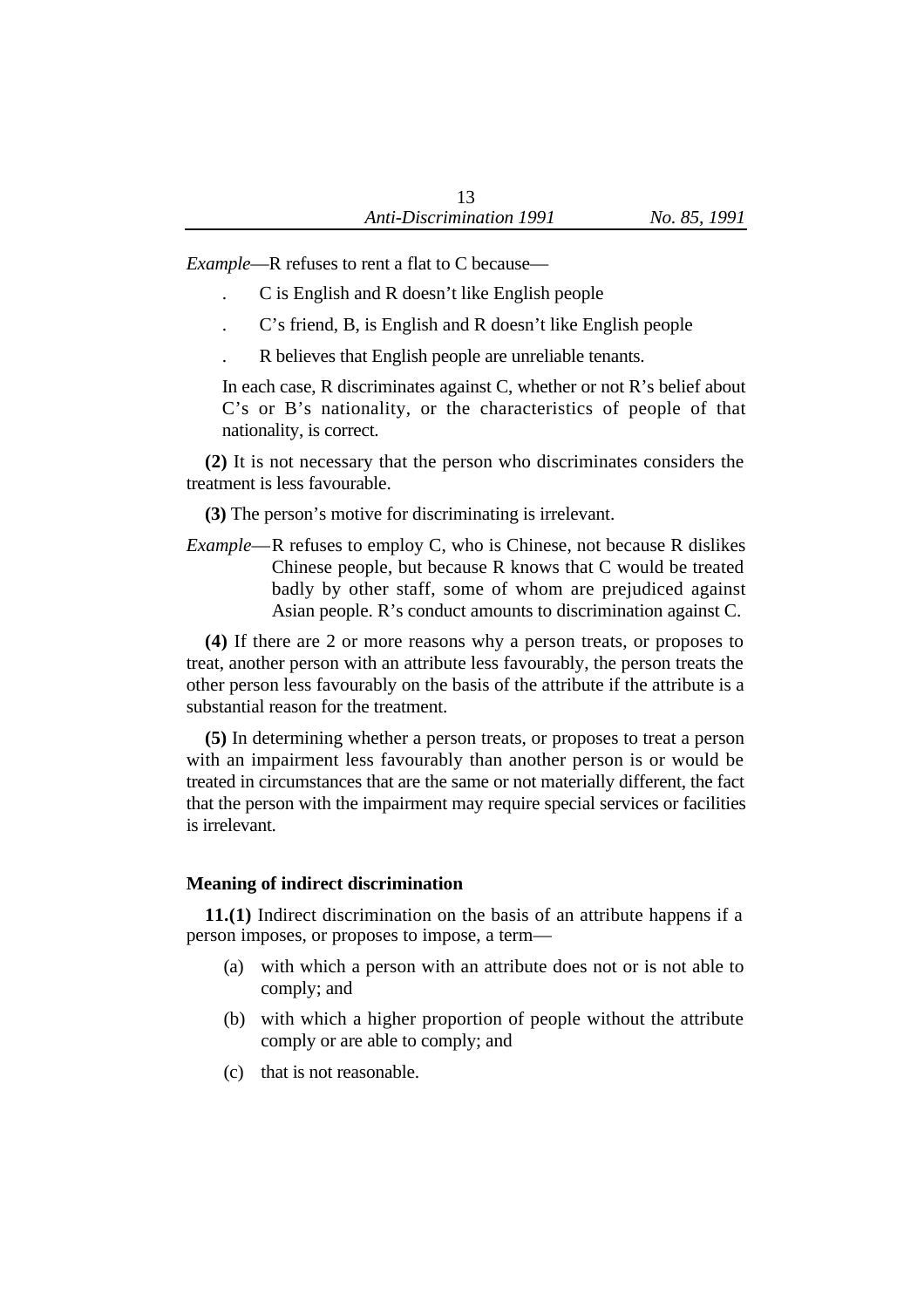**(2)** Whether a term is reasonable depends on all the relevant circumstances of the case, including, for example—

- (a) the consequences of failure to comply with the term; and
- (b) the cost of alternative terms; and
- (c) the financial circumstances of the person who imposes, or proposes to impose, the term.

**(3)** It is not necessary that the person imposing, or proposing to impose, the term is aware of the indirect discrimination.

**(4)** In this section—

**"term"** includes condition, requirement or practice, whether or not written.

- *Example 1* An employer decides to employ people who are over 190cm tall, although height is not pertinent to effective performance of the work. This disadvantages women and people of Asian origin, as there are more men of non-Asian origin who can comply. The discrimination is unlawful because the height requirement is unreasonable, there being no genuine occupational reason to justify it.
- *Example 2* An employer requires employees to wear a uniform, including a cap, for appearance reasons, not for hygiene or safety reasons. The requirement is not directly discriminatory, but it has a discriminatory effect against people who are required by religious or cultural beliefs to wear particular headdress.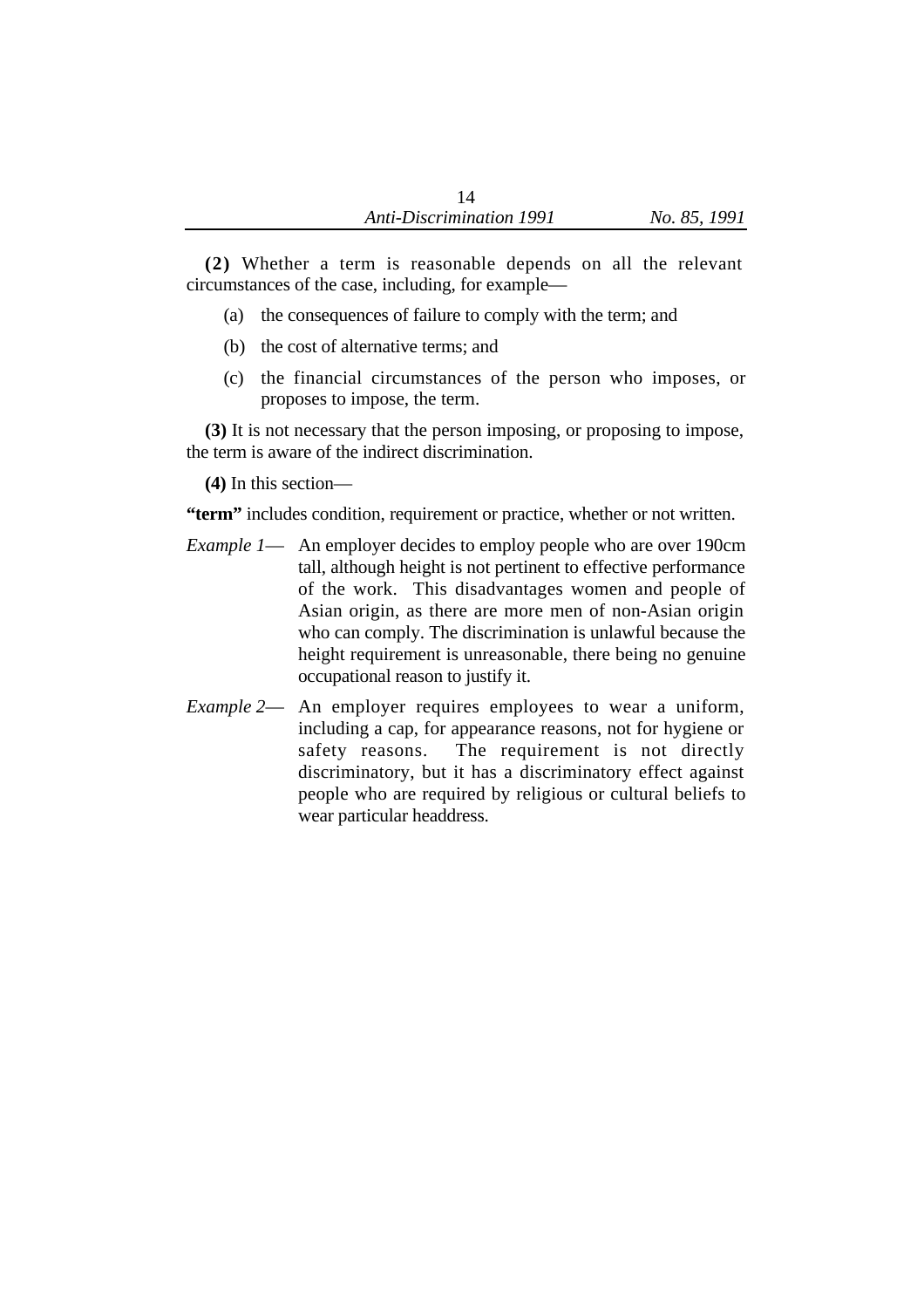# **PART 4—AREAS OF ACTIVITY IN WHICH DISCRIMINATION IS PROHIBITED**

*Division 1—Part's structure*

#### **Explanatory provision (structure)**

**12.(1)** This Part specifies the areas of activity in which discrimination is prohibited and the exemptions that apply in relation to those areas.

**(2)** Part 5 specifies general exemptions that apply to all the areas.

#### *Division 2—Work and work-related areas*

*Subdivision A—Prohibitions in work and work-related areas*

#### **Explanatory provision (prohibitions)**

**13.(1)** A person must not discriminate in the work or work-related area if a prohibition in sections 14 to 23 applies.

**(2)** This Subdivision does not apply to discrimination in connection with superannuation or insurance.

**(3)** Discrimination in connection with superannuation or insurance is dealt with in sections 52 to 75.

#### **Discrimination in the pre-work area**

**14.(1)** A person must not discriminate—

- (a) in the arrangements made for deciding who should be offered work; or
- (b) in deciding who should be offered work; or
- (c) in the terms of work that is offered; or
- (d) in failing to offer work; or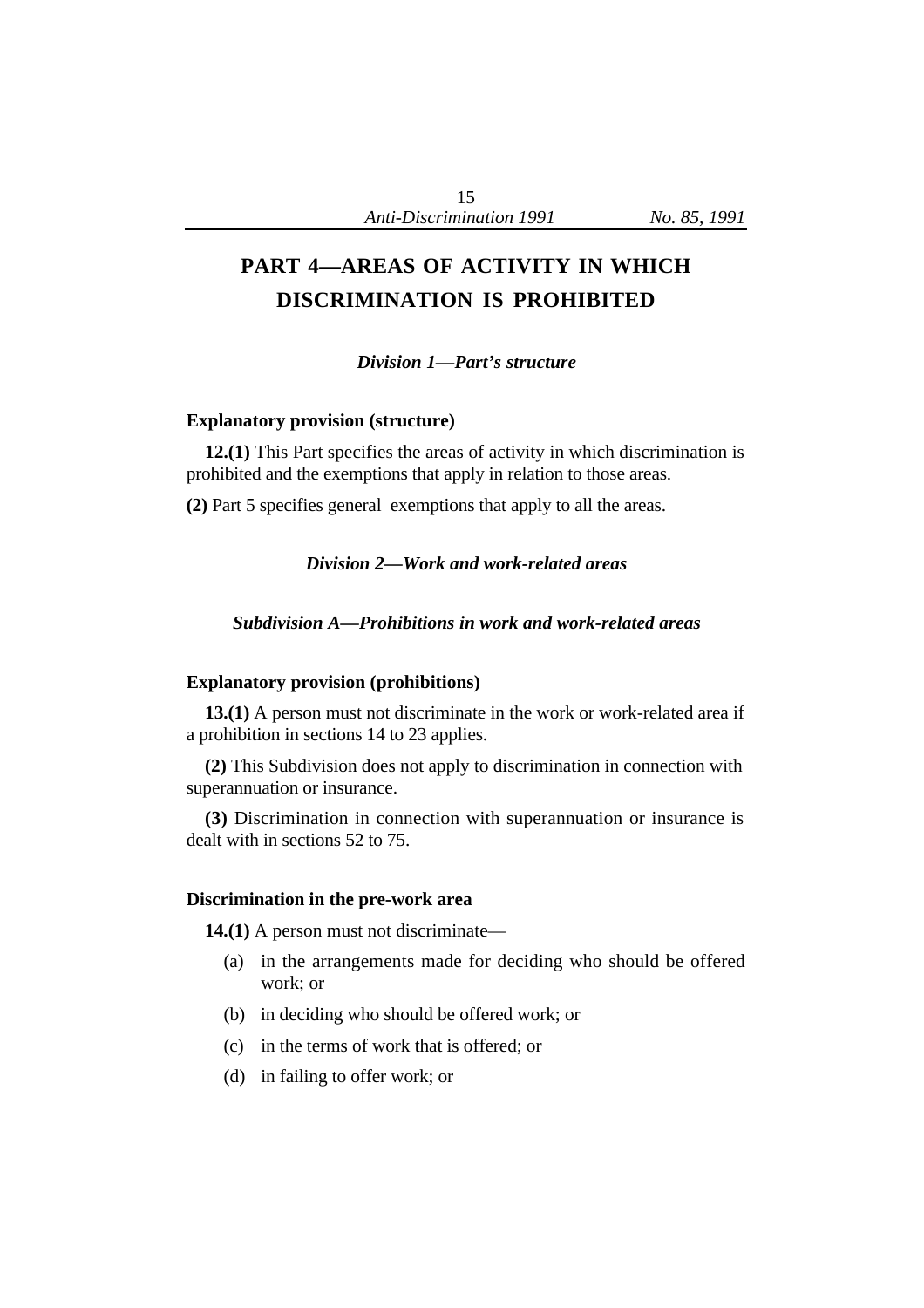- (e) by denying a person seeking work access to a guidance program, an apprenticeship training program or other occupational training or retraining program; or
- (f) in developing the scope or range of such a program.

**(2)** Subsection (1) does not apply to discrimination on the basis of trade union activity if section 13.107 or 13.108 of the *Industrial Relations Act 1990* applies.

#### **Discrimination in work area**

**15.(1)** A person must not discriminate—

- (a) in any variation of the terms of work; or
- (b) in denying or limiting access to opportunities for promotion, transfer, training or other benefit to a worker; or
- (c) in dismissing a worker; or
- (d) by denying access to a guidance program, an apprenticeship training program or other occupational training or retraining program; or
- (e) in developing the scope or range of such a program; or
- (f) by treating a worker unfavourably in any way in connection with work.

**(2)** Subsection (1) does not apply to discrimination on the basis of trade union activity if section 13.107 or 13.108 of the *Industrial Relations Act 1990* applies.

### **Discrimination by proposed partnership in pre-partnership area**

**16.** Six or more people who propose to form themselves into a partnership must not discriminate—

- (a) in deciding who should be invited to become a partner; or
- (b) in the terms on which a person is invited to become a partner.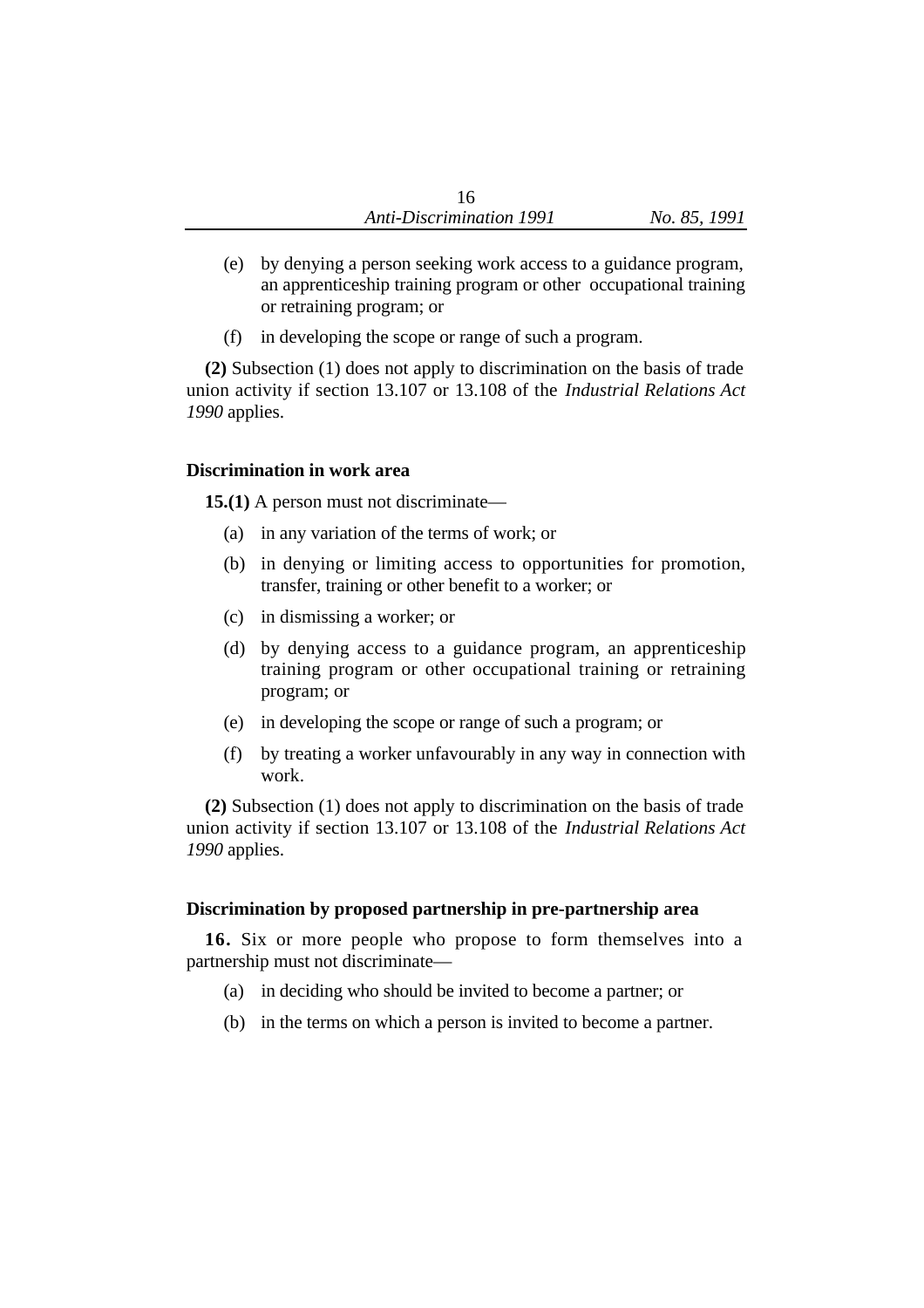## **Discrimination by existing partnership in pre-partnership area**

**17.** A partner in a partnership that consists of 6 or more people must not discriminate—

- (a) in deciding who should be invited to become a partner; or
- (b) in the terms on which a person is invited to become a partner.

# **Discrimination by existing partnership in partnership area**

**18.** A partner in a partnership that consists of 6 or more people must not discriminate—

- (a) in any variation of the terms of the partnership; or
- (b) in denying or limiting access by another partner to any benefit arising from the partnership; or
- (c) in expelling another partner from the partnership; or
- (d) by treating another partner unfavourably in any way in connection with the partnership.

# **Discrimination by industrial, professional, trade or business organisation in pre-membership area**

**19.(1)** An organisation of workers, employers, or people who carry on an industry, profession, trade or business must not discriminate—

- (a) in failing to accept a person's application for membership of the organisation; or
- (b) in the arrangements made for deciding who may join; or
- (c) in deciding who may join; or
- (d) in the terms on which a person may join.

**(2)** Subsection (1) does not apply to discrimination on the basis of trade union activity if Division 4 or 6 of Part 13 of the *Industrial Relations Act 1990* applies.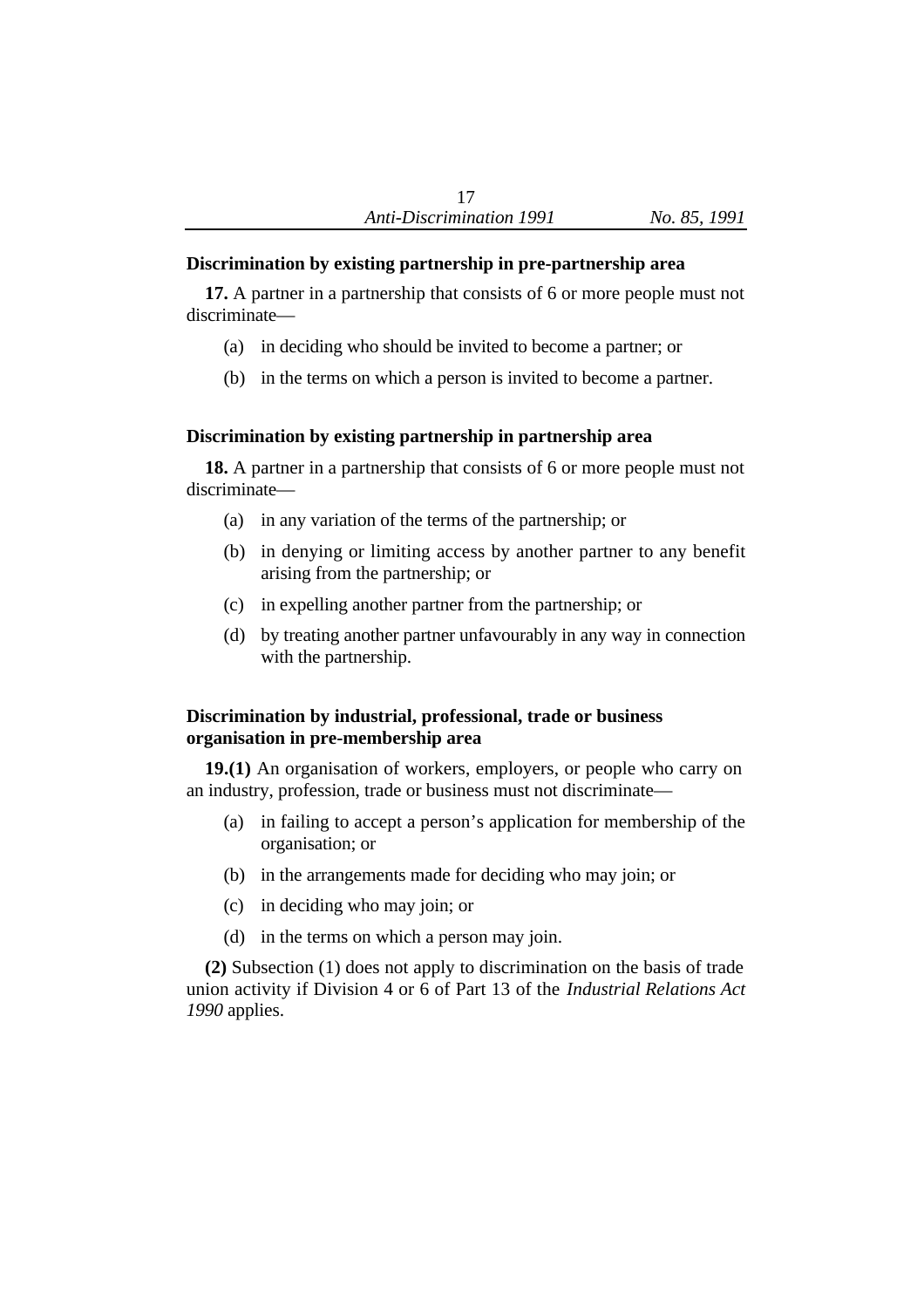#### **Discrimination by industrial, professional, trade or business organisation in membership area**

**20.(1)** An organisation of workers, employers, or people who carry on an industry, profession, trade or business must not discriminate—

- (a) in any variation of the terms of membership of the organisation; or
- (b) in denying or limiting access to any benefit arising from the membership; or
- (c) in depriving a person of membership; or
- (d) by treating a person unfavourably in any way in connection with the membership.

**(2)** Subsection (1) does not apply to discrimination on the basis of trade union activity if Division 4 or 6 of Part 13 of the *Industrial Relations Act 1990* applies.

## **Discrimination by qualifying body in pre-qualification area**

**21.** A person who has power to grant, renew or extend a qualification or authorisation that (whether by itself or together with other qualifications or authorisations) is needed for, or facilitates, the practice of a profession, or the carrying on of a trade or business must not discriminate—

- (a) in granting, renewing or extending a qualification or authorisation or failing to do so; or
- (b) in the terms on which a qualification or authorisation is granted, renewed or extended.

### **Discrimination by qualifying body in qualification area**

**22.** A person who has power to grant, renew or extend a qualification or authorisation that (whether by itself or together with other qualifications or authorisations) is needed for, or facilitates, the practice of a profession, or the carrying on of a trade or business must not discriminate against another person—

(a) in any variation of the terms on which a qualification or authorisation was granted, renewed or extended; or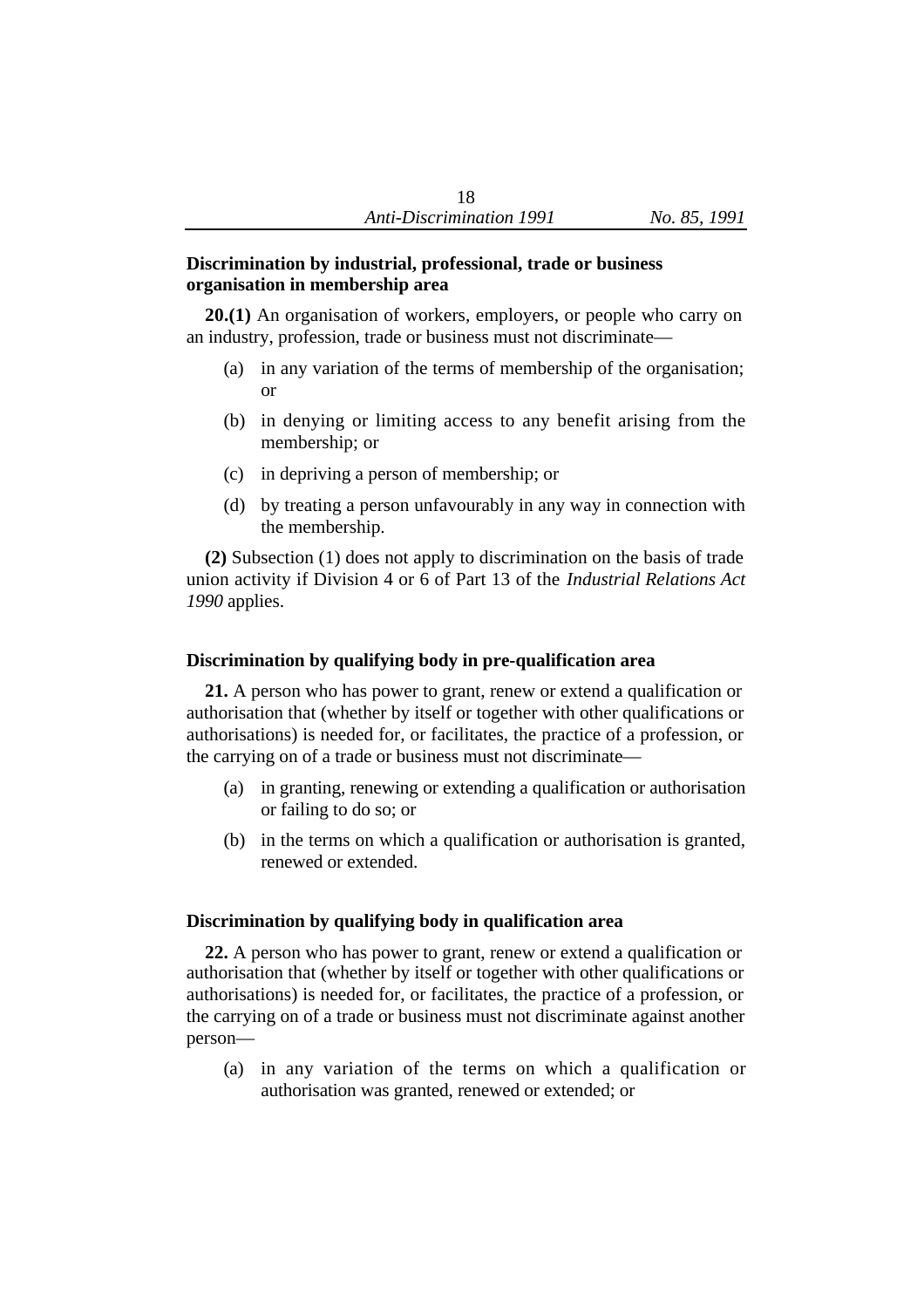- (b) in revoking or withdrawing a qualification or authorisation or failing to do so; or
- (c) by treating the other person unfavourably in any way in connection with the grant, renewal or extension of a qualification or authorisation.

#### **Discrimination in employment agency area**

**23.** A person who carries on a business (whether or not for reward or profit) of introducing people seeking work to employers must not discriminate—

- (a) by failing to supply a service of the business, whether to a person seeking work or an employer seeking a worker; or
- (b) in the terms on which a service is offered or supplied; or
- (c) in the way in which a service is supplied; or
- (d) by treating a person seeking work or an employer seeking a worker unfavourably in any way in connection with a service.

# *Subdivision B—Exemptions for discrimination in work and workrelated areas*

### **Explanatory provision (exemptions)**

**24.** It is not unlawful to discriminate in the work or work-related area if an exemption in sections 25 to 36 or Part 5 applies.

### **Genuine occupational requirements**

**25.** A person may impose genuine occupational requirements for a position.

*Examples of genuine requirements for a position—*

*Example 1*— Selecting an actor for a dramatic performance on the basis of age, race or sex for reasons of authenticity.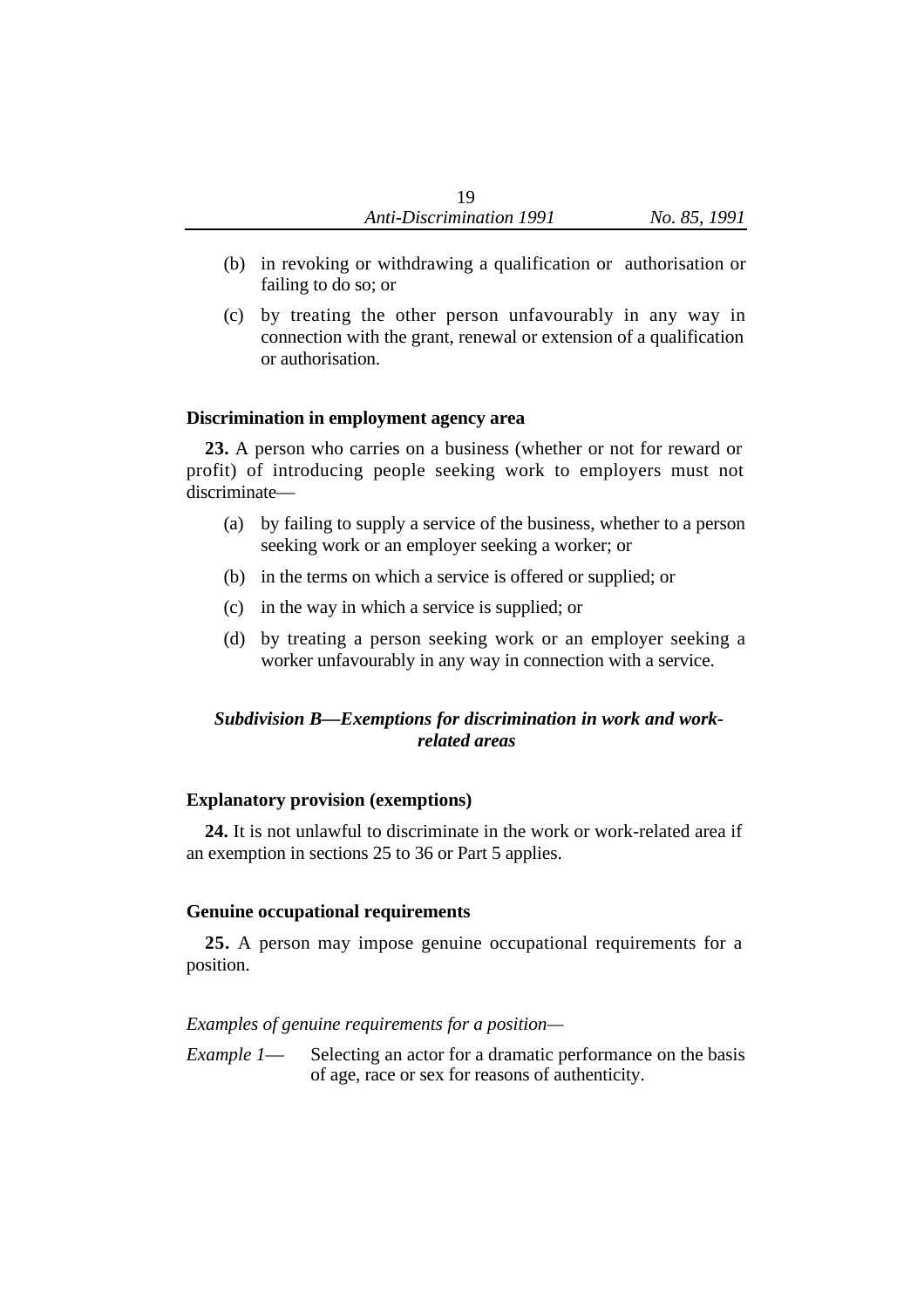*Example 2*— Using membership of a particular political party as a criterion for a position as an adviser to a political party or a worker in the office of a member of Parliament.

*Example 3* Considering only women applicants for a position involving body searches of women.

#### **Residential domestic services**

**26.(1)** It is not unlawful for a person to discriminate—

- (a) in the arrangements made for deciding who should be offered work; or
- (b) in deciding who should be offered work; or
- (c) in failing to offer work; or
- (d) in dismissing a worker;

if the work is to perform domestic services at the person's home.

**(2)** Subsection (1) does not apply to discrimination on the basis of race.

### **Residential childcare services**

**27.(1)** It is not unlawful for a person to discriminate—

- (a) in the arrangements made for deciding who should be offered work; or
- (b) in deciding who should be offered work; or
- (c) in failing to offer work; or
- (d) in dismissing a worker;

if the work is to care for the person's children at the person's home.

**(2)** Subsection (1) does not apply to discrimination on the basis of race.

# **Work with children**

**28.** It is not unlawful to discriminate on the basis of lawful sexual activity against a person with respect to a matter that is otherwise prohibited under Subdivision A if—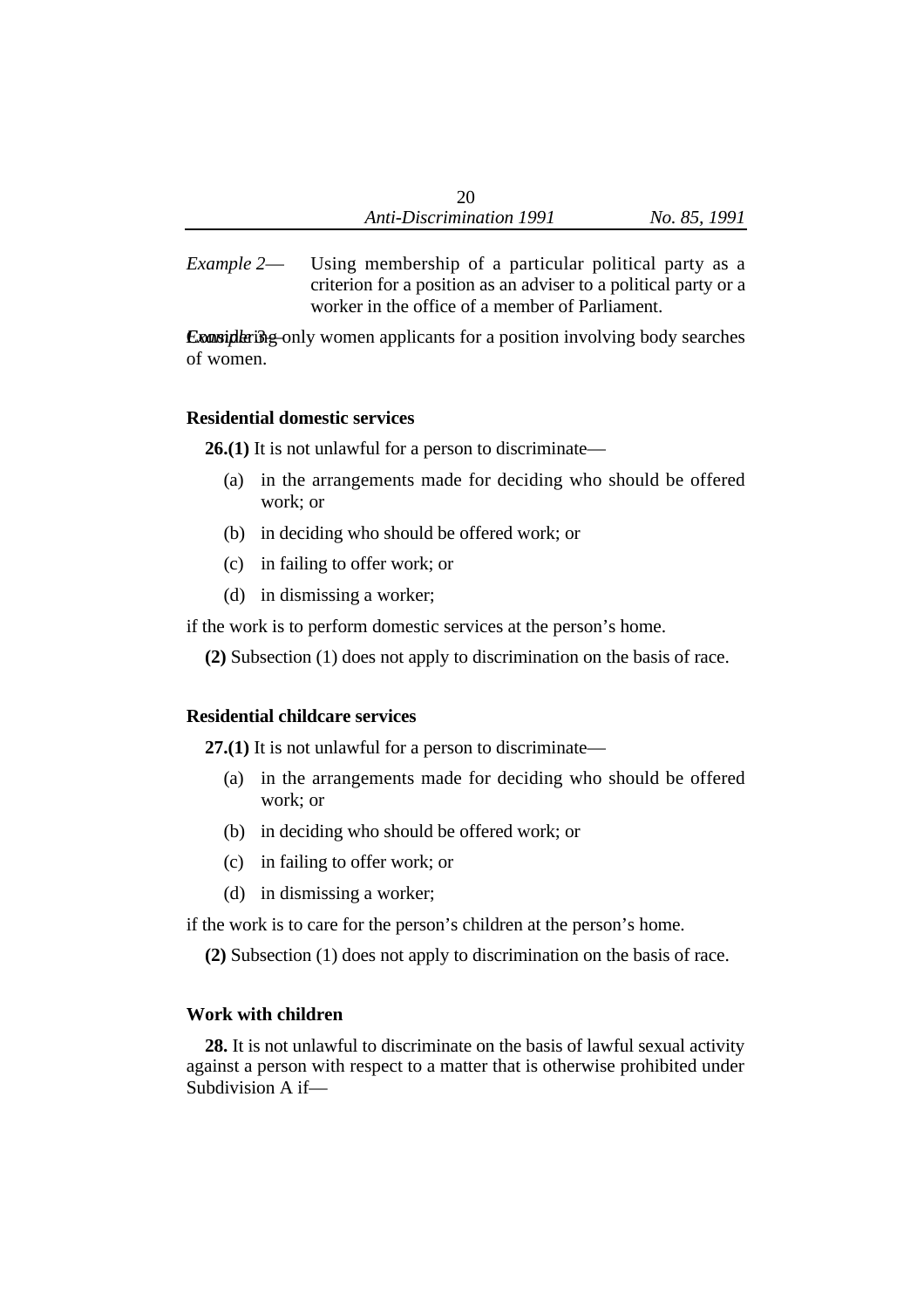- (a) the work involves the care or instruction of minors; and
- (b) the discrimination is reasonably necessary to protect the physical, psychological or emotional well-being of minors having regard to all the relevant circumstances of the case, including the person's actions.

### **Educational or health-related institution with religious purposes**

**29.(1)** It is not unlawful to discriminate with respect to a matter that is otherwise prohibited under Subdivision A if the discrimination—

- (a) is in connection with work in, or a partnership operating, an educational or health-related institution under the direction or control of a body established for religious purposes; and
- (b) is in accordance with the doctrine of the religion concerned; and
- (c) is necessary to avoid offending the religious sensitivities of people of the religion.

**(2)** Subsection (1) does not apply to discrimination on the basis of age, race or impairment.

**(3)** To allay any doubt, subsection (1) does not affect a provision of an agreement with respect to work in, or a partnership operating, an institution under which the institution agrees not to discriminate in a particular way.

**(4)** In this section—

**"agreement"** includes an informal agreement, whether or not written.

#### **Single sex accommodation**

**30.(1)** It is not unlawful for a person to discriminate on the basis of sex against another person with respect to a matter that is otherwise prohibited under Subdivision A if the other person is required to live in accommodation supplied by the first person and—

- (a) the accommodation is not equipped with separate sleeping accommodation for people of each sex; and
- (b) the accommodation is already occupied by a person or people of one sex and is not occupied by anyone of the opposite sex; and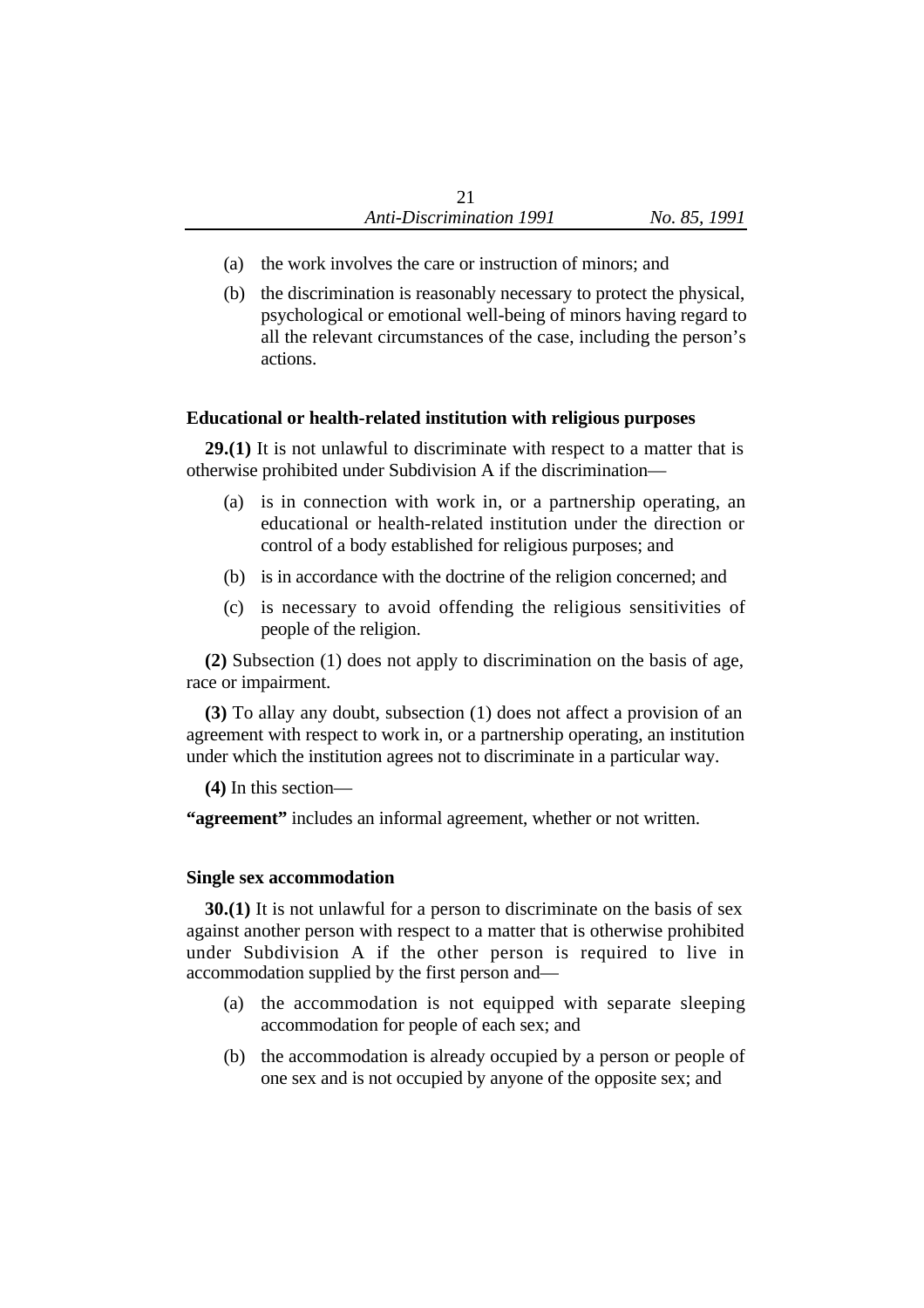(c) the supply of separate sleeping accommodation for people of each sex would impose unjustifiable hardship on the first person.

**(2)** Whether the supply of separate sleeping accommodation for people of each sex would impose unjustifiable hardship on a person depends on all the relevant circumstances of the case, including, for example—

- (a) the nature of the accommodation; and
- (b) the cost of supplying the separate sleeping accommodation and the number of people who would benefit or be disadvantaged; and
- (c) the financial circumstances of the person; and
- (d) the disruption that supplying the separate sleeping accommodation might cause; and
- (e) the nature of any benefit or detriment to all people concerned.

#### **Workers are to be married couple**

**31.(1)** It is not unlawful for a person to discriminate on the basis of marital status—

- (a) in the arrangements made for deciding who should be offered work; or
- (b) in deciding who should be offered work; or
- (c) in the terms of work that is offered; or
- (d) in failing to offer work; or
- (e) in dismissing a worker;

if—

- (f) the work is for one of 2 positions that the person wants held concurrently by a married couple; and
- (g) the workers are required to live in accommodation supplied by the person.

**(2)** In this section—

**"married couple"** includes 2 people who are de facto spouses to each other.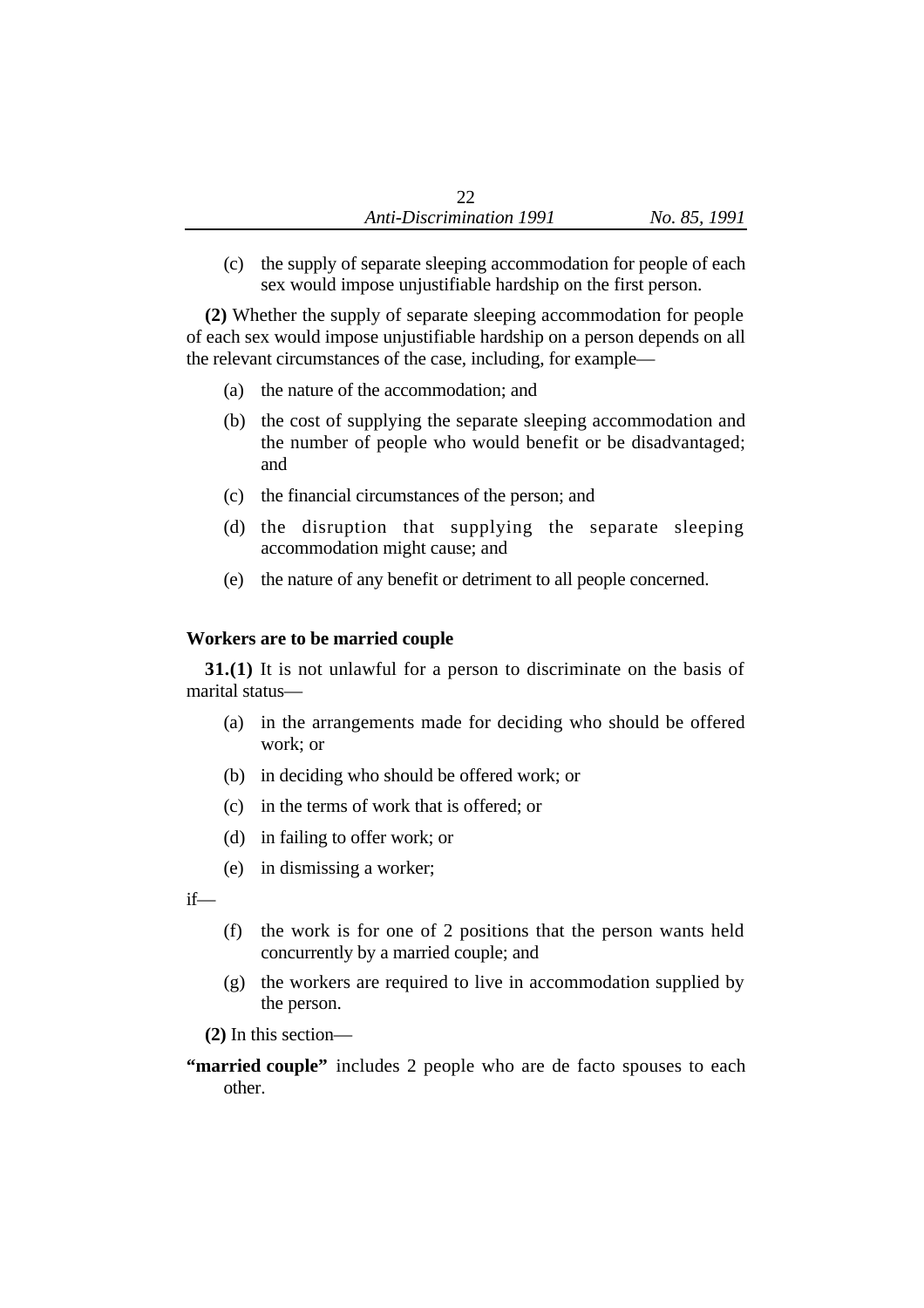## **Compulsory retirement age**

**32.(1)** A person may set an age for the compulsory retirement of people of a particular sex or a particular category or type of position.

**(2)** Subsection (1) applies for only 2 years after the commencement of this section.

# **Youth wages**

**33.** A person may remunerate a worker who is under 21 years of age according to the worker's age.

# **Special terms if job capacity is restricted by impairment**

**34.** A person may fix reasonable terms in relation to the holder or prospective holder of a position who, because of an impairment—

- (a) has a restricted capacity to do work genuinely and reasonably required for the position; or
- (b) requires special conditions in order to be able to do the work.

# **Special services or facilities required**

**35.(1)** It is not unlawful for a person to discriminate on the basis of impairment against another person with respect to a matter that is otherwise prohibited under Subdivision A if—

- (a) the other person would require special services or facilities; and
- (b) the supply of special services or facilities would impose unjustifiable hardship on the first person.

**(2)** Whether the supply of special services or facilities would impose unjustifiable hardship depends on the circumstances set out in section 5.

# **Circumstances of impairment**

**36.(1)** It is not unlawful for a person to discriminate on the basis of impairment against another person with respect to a matter that is otherwise prohibited under Subdivision A if the circumstances of the impairment would impose unjustifiable hardship on the first person.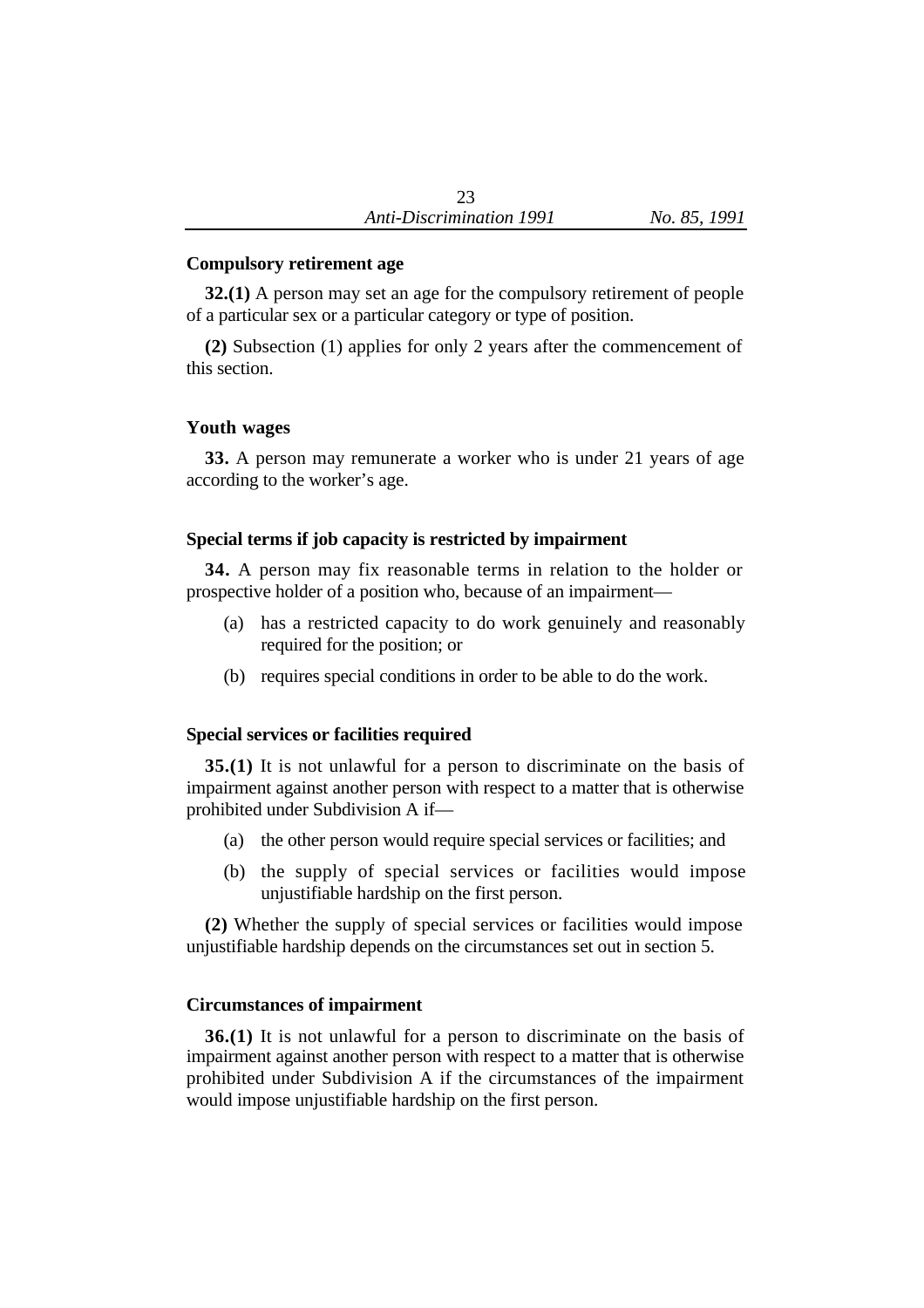**(2)** Whether the circumstances of the impairment would impose unjustifiable hardship on a person depends on all the relevant circumstances of the case, including, for example—

- (a) the nature of the impairment; and
- (b) the nature of the work or partnership.

# *Division 3—Education area*

# *Subdivision A—Prohibitions in education area*

## **Explanatory provision (prohibitions)**

**37.** An educational authority must not discriminate in the education area if a prohibition in section 38 or 39 applies.

## **Discrimination by educational authority in prospective student area**

**38.** An educational authority must not discriminate—

- (a) in failing to accept a person's application for admission as a student; or
- (b) in the way in which a person's application is processed; or
- (c) in the arrangements made for, or the criteria used in, deciding who should be offered admission as a student; or
- (d) in the terms on which a person is admitted as a student.

## **Discrimination by educational authority in student area**

**39.** An educational authority must not discriminate—

- (a) in any variation of the terms of a student's enrolment; or
- (b) by denying or limiting access to any benefit arising from the enrolment that is supplied by the authority; or
- (c) by excluding a student; or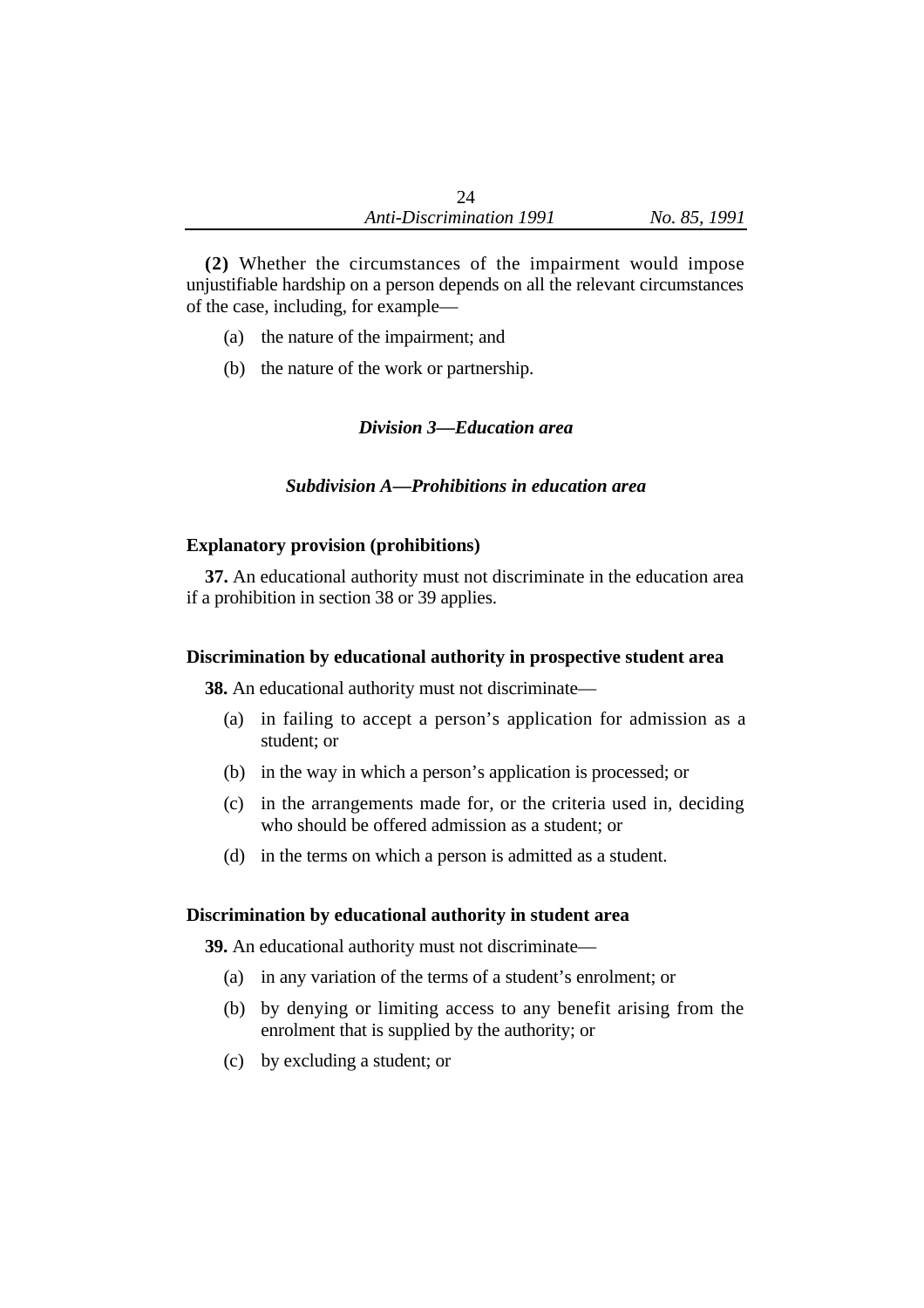(d) by treating a student unfavourably in any way in connection with the student's training or instruction.

## *Subdivision B—Exemptions for discrimination in education area*

#### **Explanatory provision (exemptions)**

**40.** It is not unlawful for an educational authority to discriminate in the education area if an exemption in sections 41 to 44 or Part 5 applies.

#### **Single sex, religion, etc. educational institution**

**41.** An educational authority that operates, or proposes to operate, an educational institution wholly or mainly for students of a particular sex or religion, or who have a general or specific impairment may exclude—

- (a) applicants who are not of the particular sex or religion; or
- (b) applicants who do not have a general, or the specific, impairment.

#### **Non-State school authority**

**42.(1)** It is not unlawful for a non-State school authority to discriminate against a person with respect to a matter that is otherwise prohibited under Subdivision A.

**(2)** Subsection (1) does not apply to discrimination on the basis of race or impairment.

#### **Age-based admission scheme**

**43.** An educational authority may select students for an education program on the basis of an admission scheme that has a minimum qualifying age.

#### **Special services or facilities required**

**44.(1)** Subject to the *Education (General Provisions) Act 1989*, it is not unlawful for an educational authority to discriminate on the basis of impairment against a person with respect to a matter that is otherwise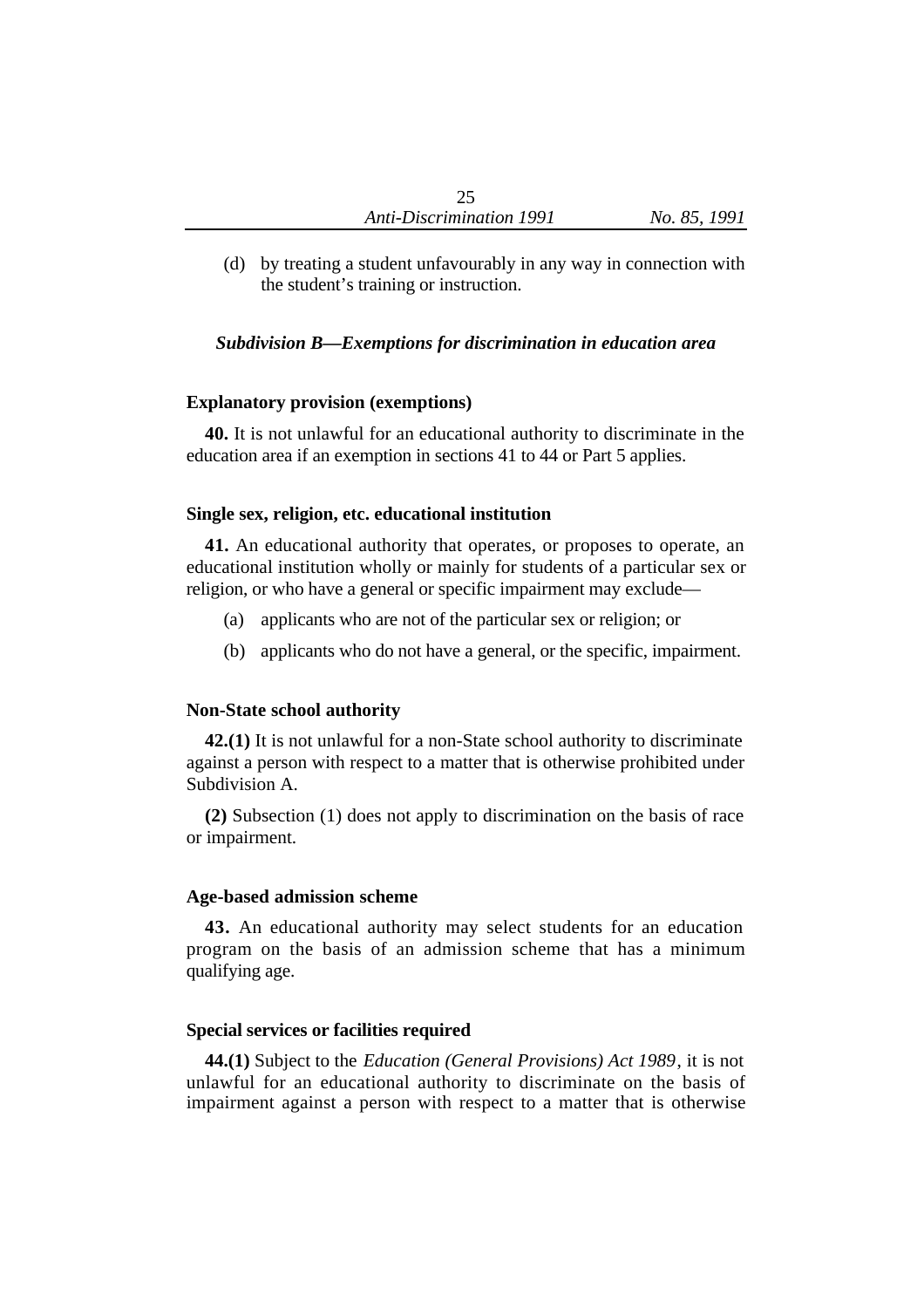prohibited under Subdivision A if—

- (a) the person would require special services or facilities; and
- (b) the supply of special services or facilities would impose unjustifiable hardship on the educational authority.

**(2)** Whether the supply of special services or facilities would impose unjustifiable hardship depends on the circumstances set out in section 5.

*Division 4—Goods and services area*

*Subdivision A—Prohibition in goods and services area*

## **Explanatory provision (prohibition)**

**45.(1)** A person must not discriminate in the goods and services area if the prohibition in section 46 applies.

**(2)** This Subdivision does not apply to discrimination in connection with superannuation or insurance.

**(3)** Discrimination in connection with superannuation or insurance is dealt with in sections 52 to 75.

## **Discrimination in goods and services area**

**46.(1)** A person who supplies goods or services (whether or not for reward or profit) must not discriminate against another person—

- (a) by failing to supply the goods or services; or
- (b) in the terms on which goods or services are supplied; or
- (c) in the way in which goods or services are supplied; or
- (d) by treating the other person unfavourably in any way in connection with the supply of goods and services.

**(2)** In this section, a reference to a person who supplies goods and services does not include an association that—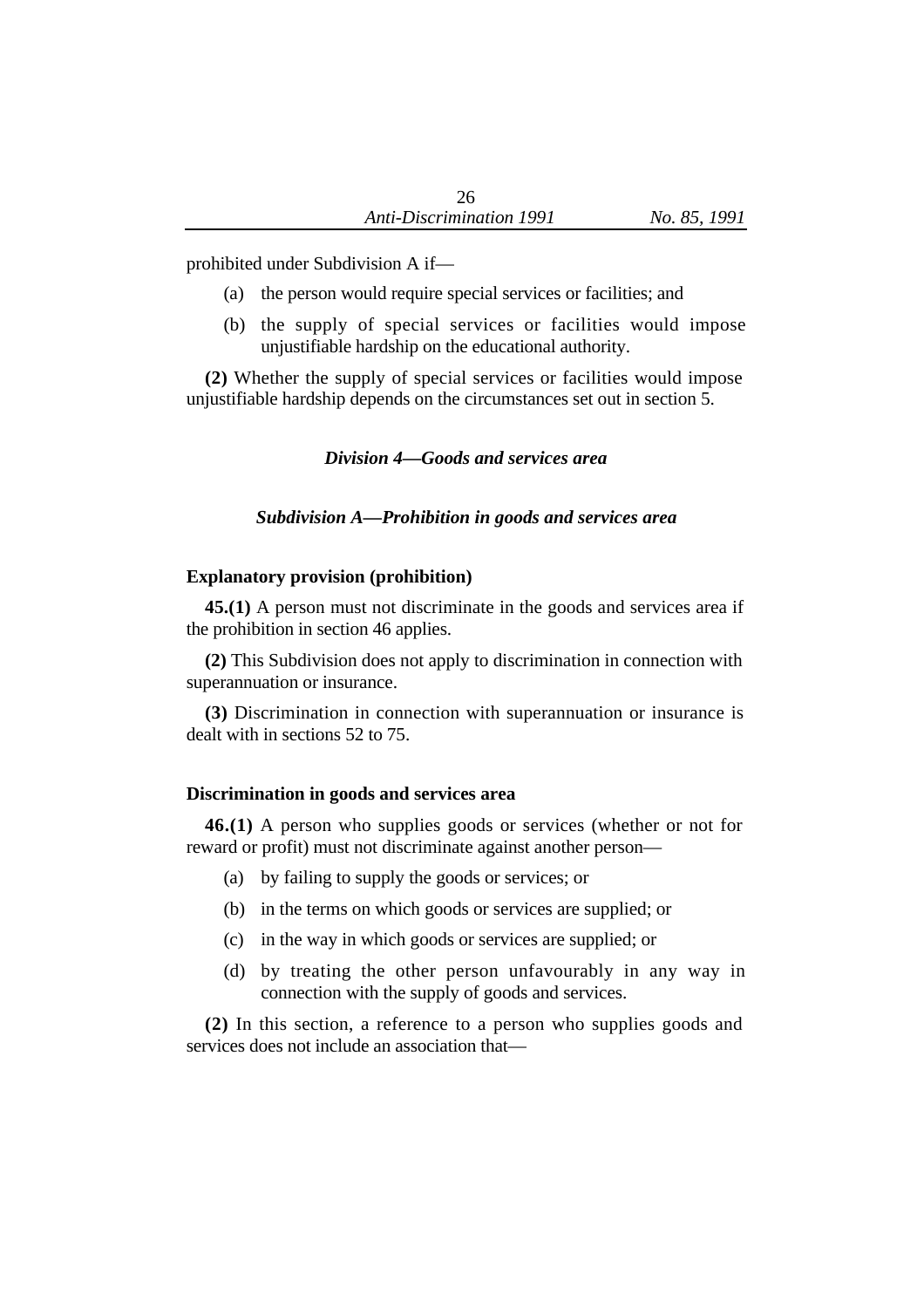- (a) is established for social, literary, cultural, political, sporting, athletic, recreational, community service or any other similar lawful purposes; and
- (b) does not carry out its purposes for the purpose of making a profit.

# *Subdivision B—Exemptions for discrimination in goods and services area*

## **Explanatory provision (exemptions)**

**47.** It is not unlawful to discriminate in the goods and services area if an exemption in sections 48 to 51 or Part 5 applies.

## **Sites of cultural or religious significance**

**48.** A person may restrict access to land or a building of cultural or religious significance by people who are not of a particular sex, age, race or religion if the restriction—

- (a) is in accordance with the culture concerned or the doctrine of the religion concerned; and
- (b) is necessary to avoid offending the cultural or religious sensitivities of people of the culture or religion.

## **Age-based benefits**

**49.** A person may supply benefits and concessions on the basis of age with respect to a matter that is otherwise prohibited under Subdivision A.

- *Example 1* A bus operator may give travel concessions to people under the age of 12 or over the age of 70.
- *Example 2—* The Government may supply, on an age basis, Seniors' Cards that give entitlements to concessions.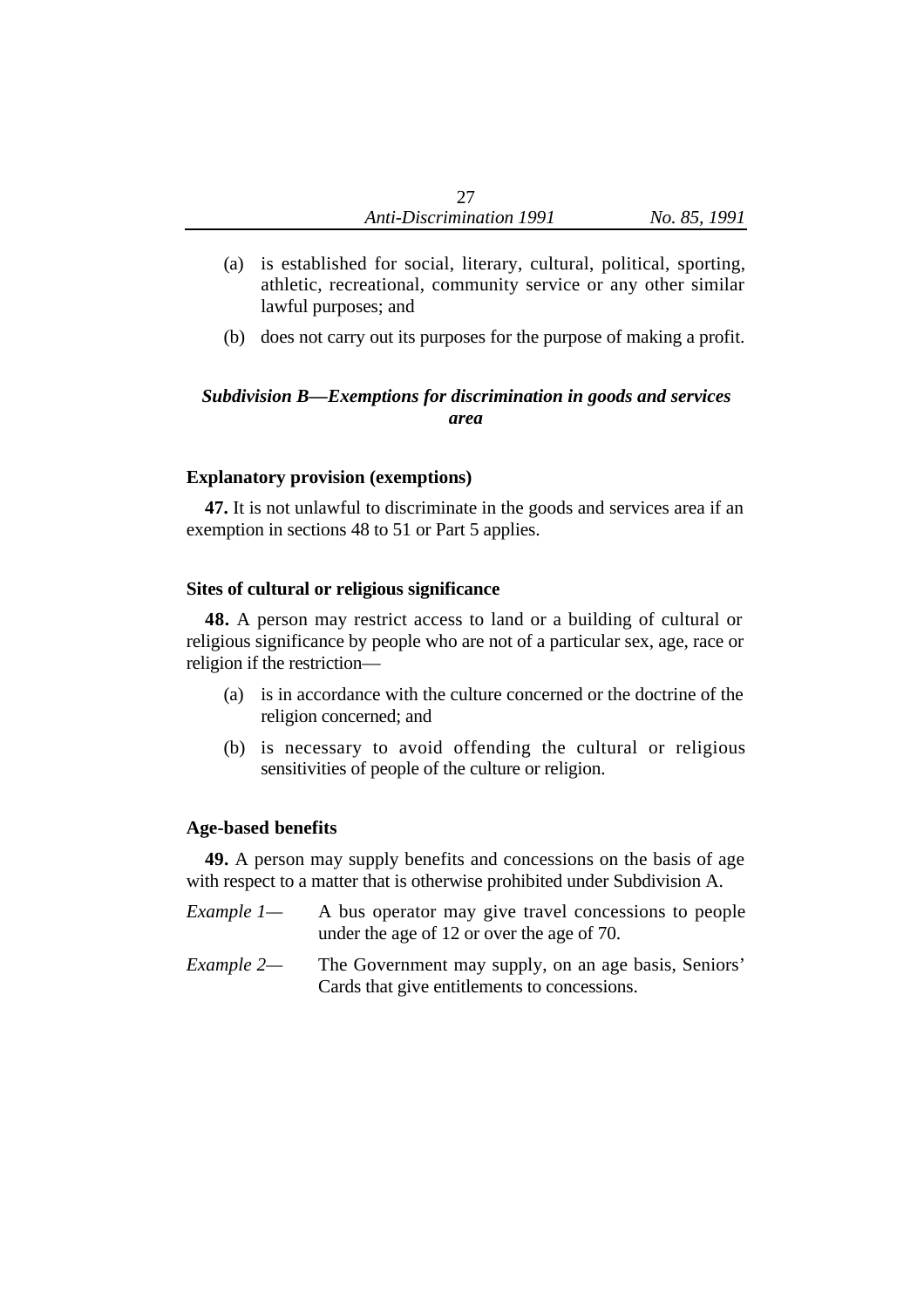# **Children to be accompanied by an adult**

**50.** A person may require, as a term of supplying goods and services to a minor, that a minor be accompanied by an adult if there would be a reasonable risk that a minor may cause a disruption or endanger himself or herself or others if not accompanied by an adult.

*Example*— The operator of a rifle range may require a minor who wants to use the range to be accompanied by an adult.

# **Special services or facilities required**

**51.(1)** It is not unlawful for a person to discriminate on the basis of impairment against another person with respect to a matter that is otherwise prohibited under Subdivision A if—

- (a) the other person would require special services or facilities; and
- (b) the supply of special services or facilities would impose unjustifiable hardship on the person supplying the goods or services.

**(2)** Whether the supply of special services or facilities would impose unjustifiable hardship depends on the circumstances set out in section 5.

# *Division 5—Superannuation area*

# *Subdivision A—Prohibitions in superannuation area*

# **Explanatory provision (prohibitions)**

**52.** A person must not discriminate in the superannuation area if a prohibition in sections 53 to 57 applies.

# **Discrimination in superannuation area (goods and services)**

**53.** A person must not discriminate—

- (a) by failing to supply superannuation; or
- (b) in the terms on which superannuation is supplied; or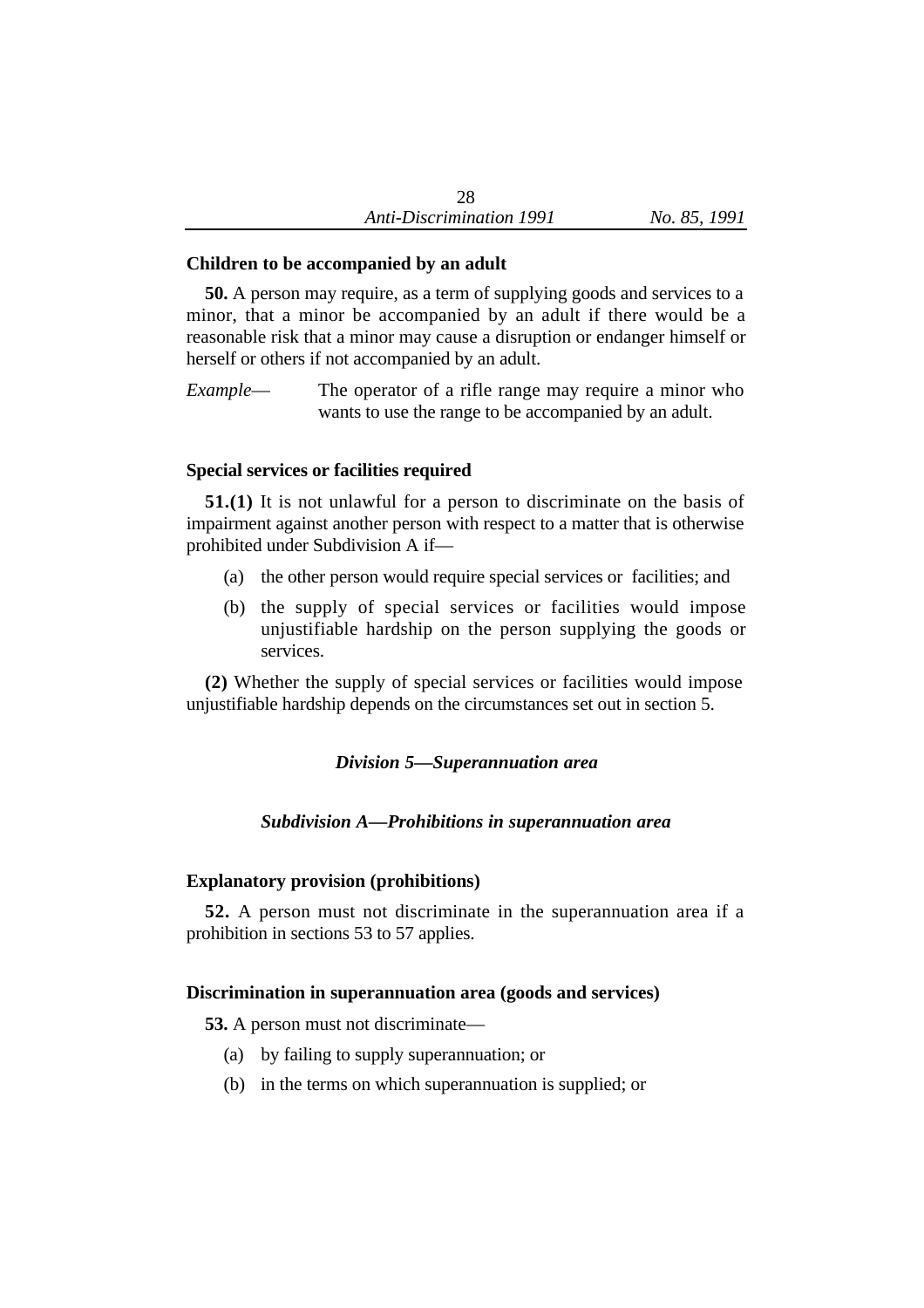(c) in the way in which superannuation is supplied.

## **Discrimination in superannuation area (pre-work)**

**54.** A person must not discriminate against another person, who is seeking work with the person, in the terms of any work that is offered that relate to superannuation.

## **Discrimination in superannuation area (work)**

**55.** A person must not discriminate against another person who works for the person—

- (a) in any variation of the terms of the work that relate to superannuation; or
- (b) in denying or limiting the other person's access to any benefit to a worker that relates to superannuation; or
- (c) by treating the other person unfavourably in any way in connection with superannuation.

# **Discrimination in superannuation area (pre-partnership)**

**56.** A person must not discriminate against another person, who is invited to become a partner of the person in a partnership that consists, or will consist, of 6 or more people, in the terms relating to superannuation on which the other person is invited to become a partner.

## **Discrimination in superannuation area (partnership)**

**57.** A partner in a partnership that consists of 6 or more people must not discriminate against another partner—

- (a) in any variation of the terms of the partnership that relate to superannuation; or
- (b) in denying or limiting the other partner's access to any benefit arising from the partnership that relates to superannuation; or
- (c) by treating the other partner unfavourably in any way in connection with superannuation.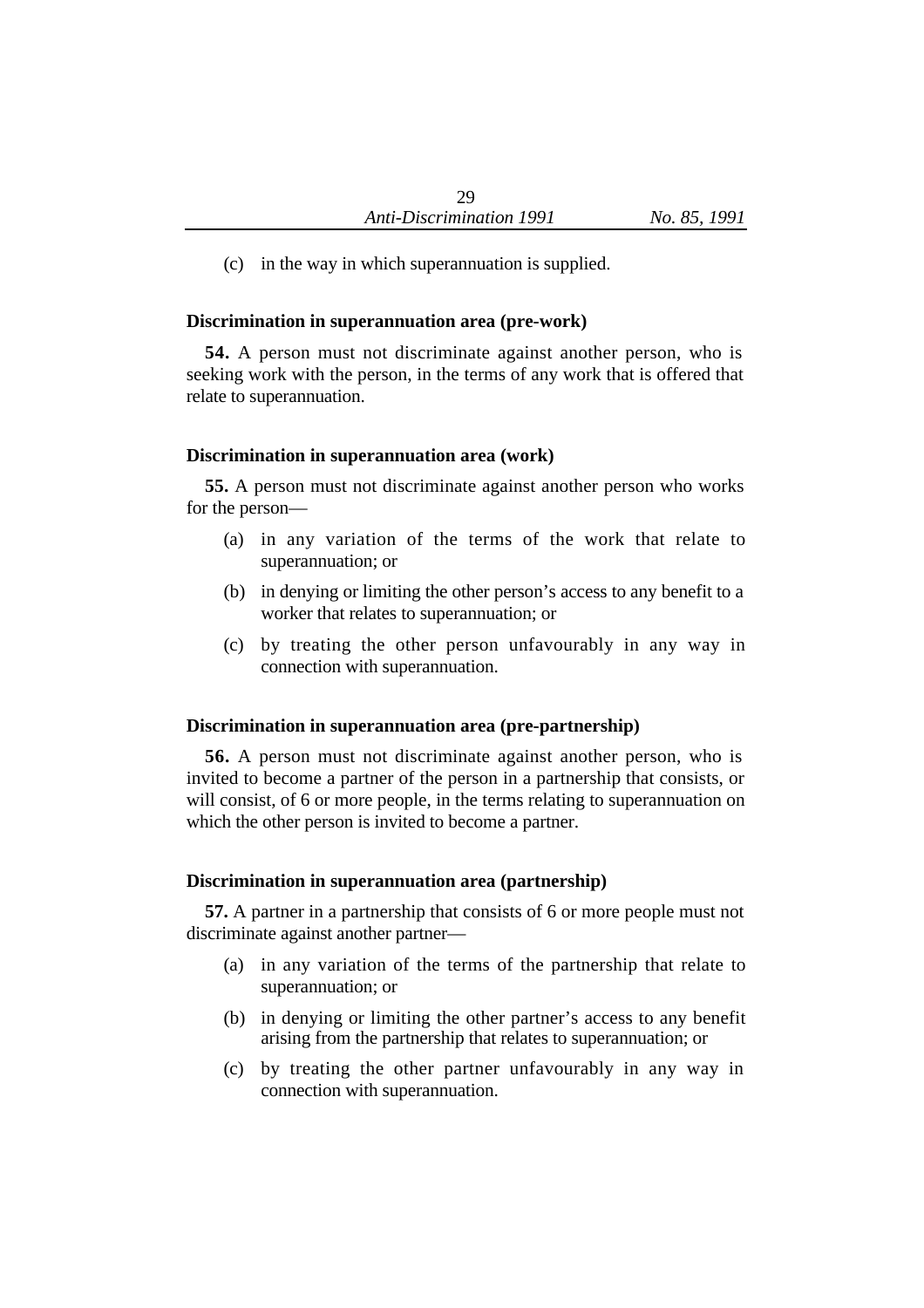# *Subdivision B—Exemptions for discrimination in superannuation area*

#### **Explanatory provision (exemptions)**

**58.** It is not unlawful to discriminate in the superannuation area if an exemption in sections 59 to 65 or Part 5 applies.

#### **Commonwealth exemption (sex or marital status)**

**59.** It is not unlawful to discriminate on the basis of sex or marital status with respect to a matter that is otherwise prohibited under Subdivision A if the discrimination is permitted under the *Sex Discrimination Act 1984* of the Commonwealth.

# **Retention of existing superannuation fund conditions (age or impairment)**

**60.(1)** It is not unlawful to discriminate on the basis of age or impairment by retaining an existing superannuation fund condition in relation to a person who became a member of the fund before the commencement of section 53.

**(2)** In this section—

**"existing superannuation fund condition"** means a superannuation fund condition in existence at the commencement of section 53.

# **New superannuation fund conditions—actuarial or statistical data (age or impairment)**

**61.** It is not unlawful for a person to discriminate on the basis of age or impairment by imposing a superannuation fund condition after the commencement of section 53 in relation to another person, irrespective of—

- (a) whether the superannuation fund was in existence before the commencement of section 53; and
- (b) when the other person became, or becomes, a member of the fund;

if—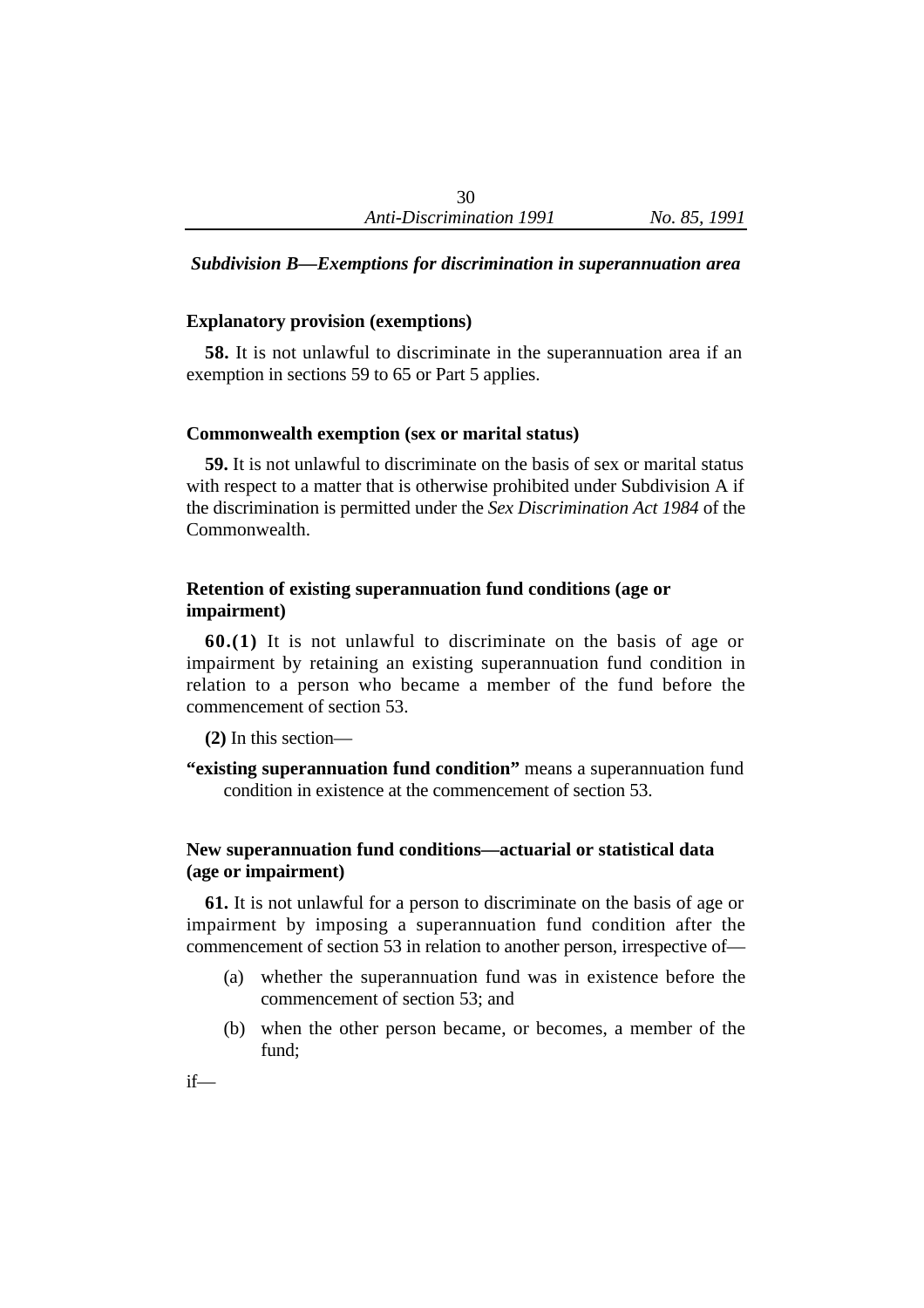- (c) the condition is based on reasonable actuarial or statistical data from a source on which it is reasonable for the person to rely; and
- (d) the condition is reasonable having regard to the data and any other relevant factors.

# **New superannuation fund conditions—other data (age or impairment)**

**62.** It is not unlawful for a person to discriminate on the basis of age or impairment by imposing a superannuation fund condition after the commencement of section 53 in relation to another person, irrespective of—

- (a) whether the superannuation fund was in existence before the commencement of section 53; and
- (b) when the other person became, or becomes, a member of the fund;

if—

- (c) there is no reasonable actuarial or statistical data from a source on which it is reasonable for the person to rely; and
- (d) the condition is based on other reasonable data from a source on which it is reasonable for the person to rely; and
- (e) the condition is reasonable having regard to the other data and any other relevant factors.

# **New superannuation fund conditions—no data (age or impairment)**

**63.** It is not unlawful for a person to discriminate on the basis of age or impairment by imposing a superannuation fund condition after the commencement of section 53 in relation to another person, irrespective of—

- (a) whether the superannuation fund was in existence before the commencement of section 53; and
- (b) when the other person became, or becomes, a member of the fund;

if—

(c) there is no reasonable actuarial, statistical or other data from a source on which it is reasonable for the person to rely; and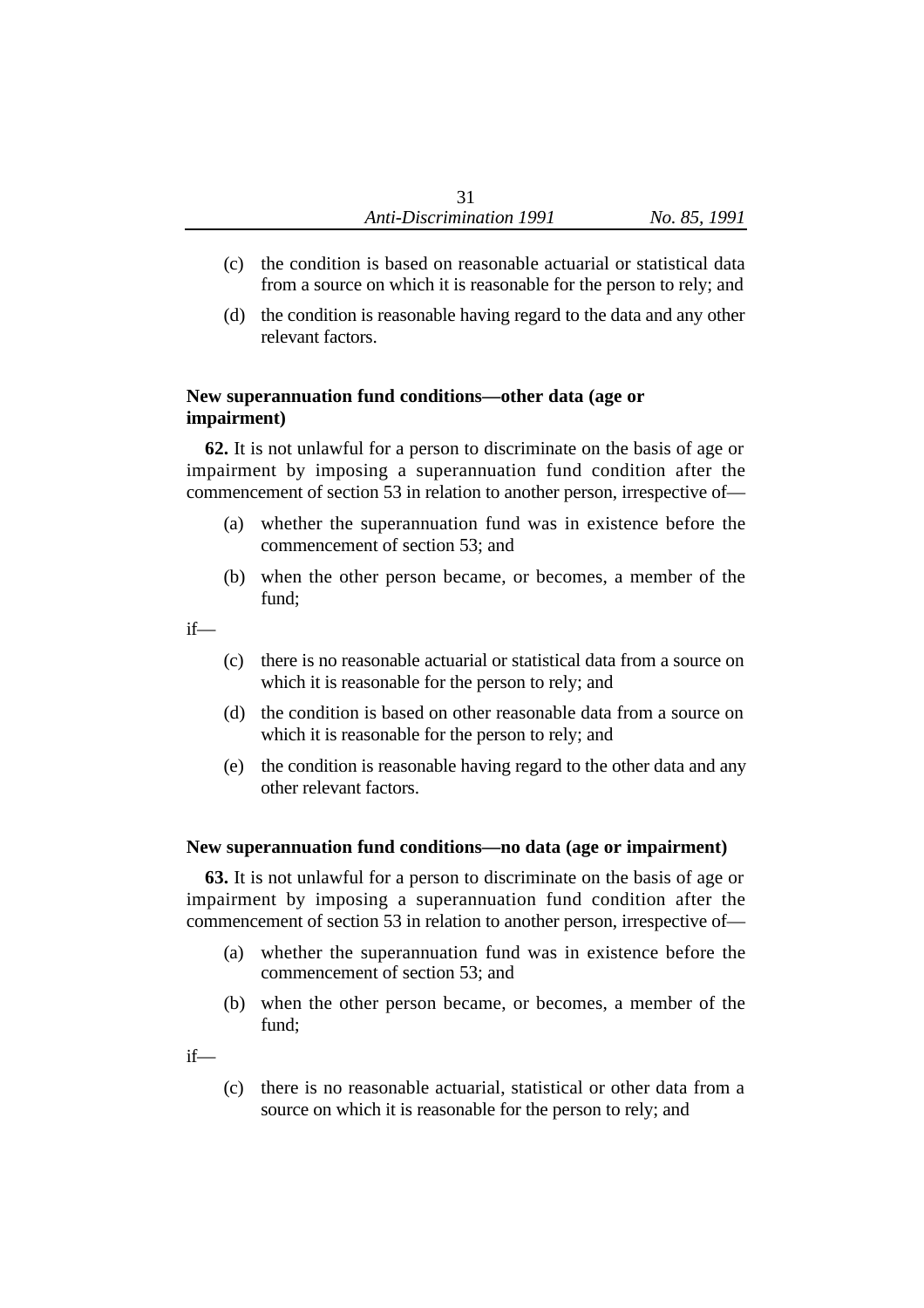(d) the condition is reasonable having regard to any other relevant factors.

# **Application of Commonwealth occupational superannuation standard**

**64.** It is not unlawful to discriminate on the basis of age or impairment with respect to a matter that is otherwise prohibited under Subdivision A if the discrimination happens because of the application of a standard prescribed under the *Occupational Superannuation Standards Act 1987* of the Commonwealth.

# **Compliance etc. with Commonwealth legislation**

**65.** It is not unlawful to discriminate on the basis of age or impairment with respect to a matter that is otherwise prohibited under Subdivison A if the discrimination happens in order—

- (a) to comply with a Commonwealth Act (other than the *Occupational Superannuation Standards Act 1987*); or
- (b) to obtain a benefit or avoid a penalty under such an Act.

# *Division 6—Insurance area*

# *Subdivision A—Prohibitions in insurance area*

## **Explanatory provision (prohibitions)**

**66.** A person must not discriminate in the insurance area if a prohibition in sections 67 to 71 applies.

## **Discrimination in insurance area (goods and services)**

**67.** A person must not discriminate—

- (a) by failing to supply insurance; or
- (b) in the terms on which insurance is supplied; or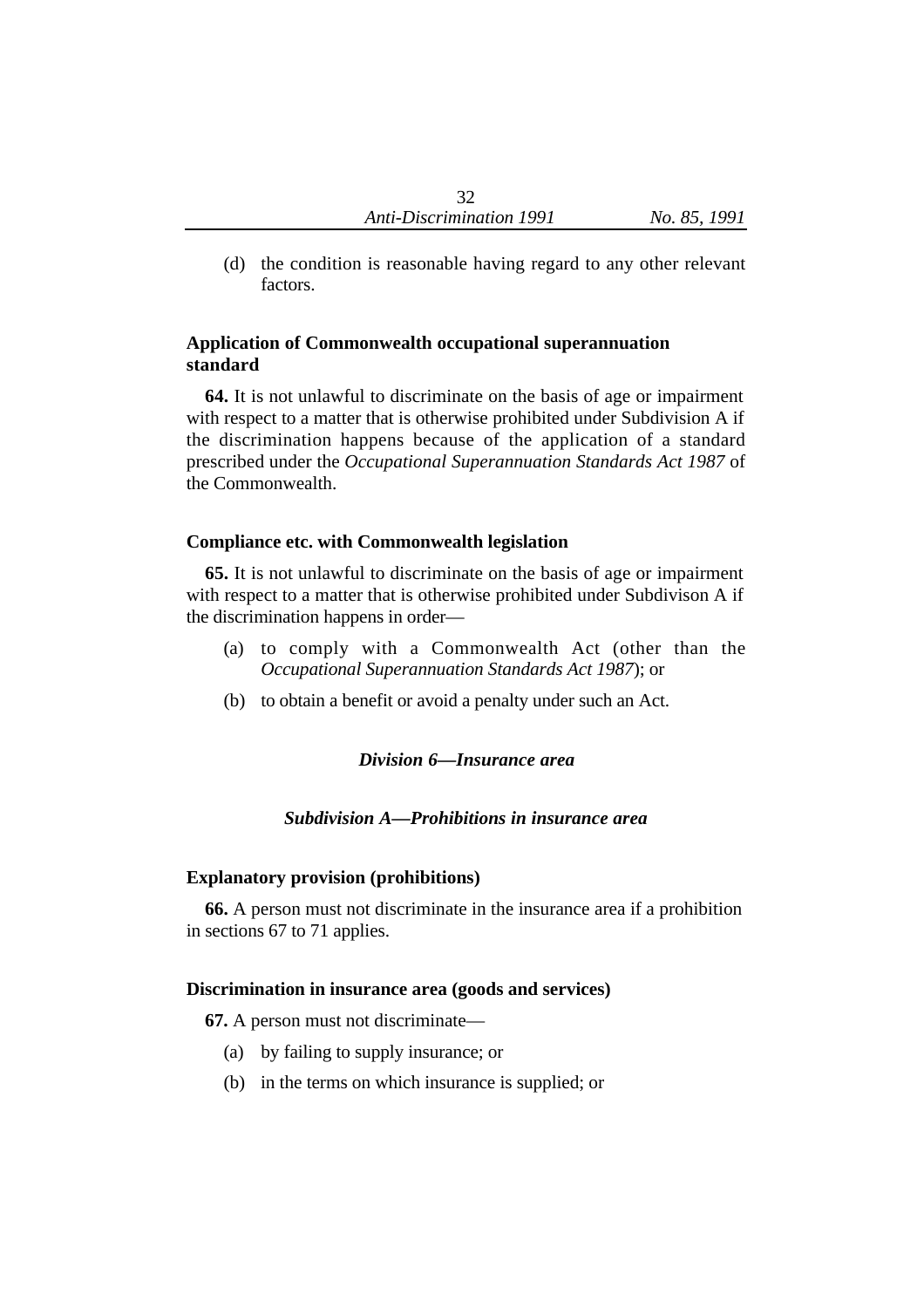(c) in the way in which insurance is supplied.

## **Discrimination in insurance area (pre-work)**

**68.** A person must not discriminate against another person, who is seeking work with the person, in the terms of any work that is offered that relate to insurance.

## **Discrimination in insurance area (work)**

**69.** A person must not discriminate against another person who works for the person—

- (a) in any variation of the terms of the work that relate to insurance; or
- (b) in denying or limiting the other person's access to any benefit to a worker that relates to insurance; or
- (c) by treating the person unfavourably in any way in connection with insurance.

## **Discrimination in insurance area (pre-partnership)**

**70.** A person must not discriminate against another person, who is invited to become a partner of the person in a partnership that consists, or will consist, of 6 or more people, in the terms relating to insurance on which the other person is invited to become a partner.

## **Discrimination in insurance area (partnership)**

**71.** A partner in a partnership that consists of 6 or more people must not discriminate against another partner—

- (a) in any variation of the terms of the partnership that relate to insurance; or
- (b) in denying or limiting the other partner's access to any benefit arising from the partnership that relates to insurance; or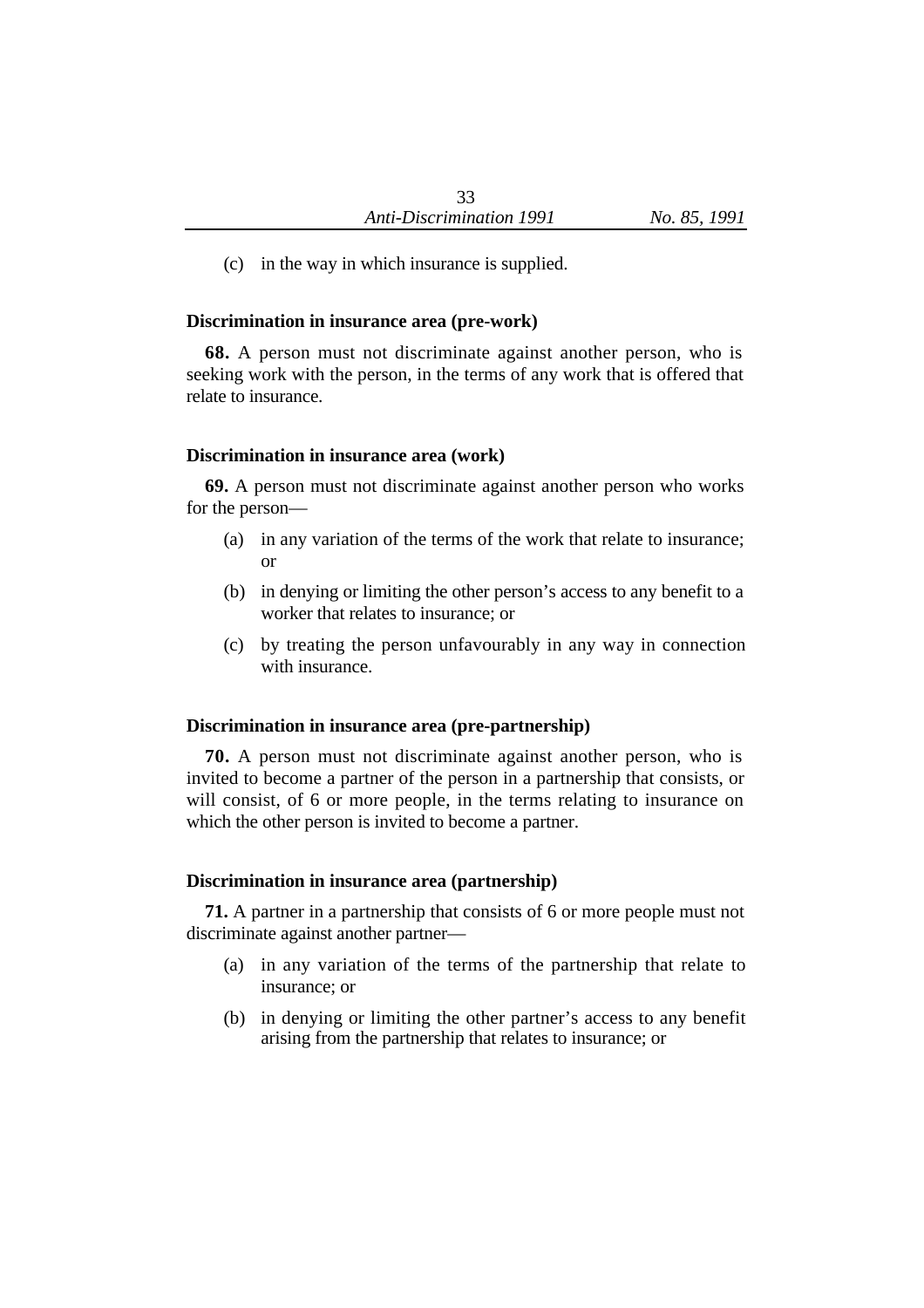(c) by treating the other partner unfavourably in any way in connection with insurance.

# *Subdivision B—Exemptions for discrimination in insurance area*

#### **Explanatory provision (exemptions)**

**72.** It is not unlawful to discriminate in the insurance area if an exemption in sections 73 to 75 or Part 5 applies.

#### **Commonwealth exemption (sex)**

**73.** It is not unlawful to discriminate on the basis of sex with respect to a matter that is otherwise prohibited under Subdivison A if the discrimination is permitted under the *Sex Discrimination Act 1984* of the Commonwealth.

#### **Actuarial or statistical data (age or impairment)**

**74.** It is not unlawful for a person to discriminate on the basis of age or impairment with respect to a matter that is otherwise prohibited under Subdivision A if the discrimination—

- (a) is based on reasonable actuarial or statistical data from a source on which it is reasonable for the person to rely; and
- (b) is reasonable having regard to the data and any other relevant factors.

#### **No actuarial or statistical data (age or impairment)**

**75.** It is not unlawful for a person to discriminate on the basis of age or impairment with respect to a matter that is otherwise prohibited under Subdivision A if—

- (a) there is no reasonable actuarial or statistical data from a source on which it is reasonable for the person to rely; and
- (b) the discrimination is reasonable having regard to any other relevant factors.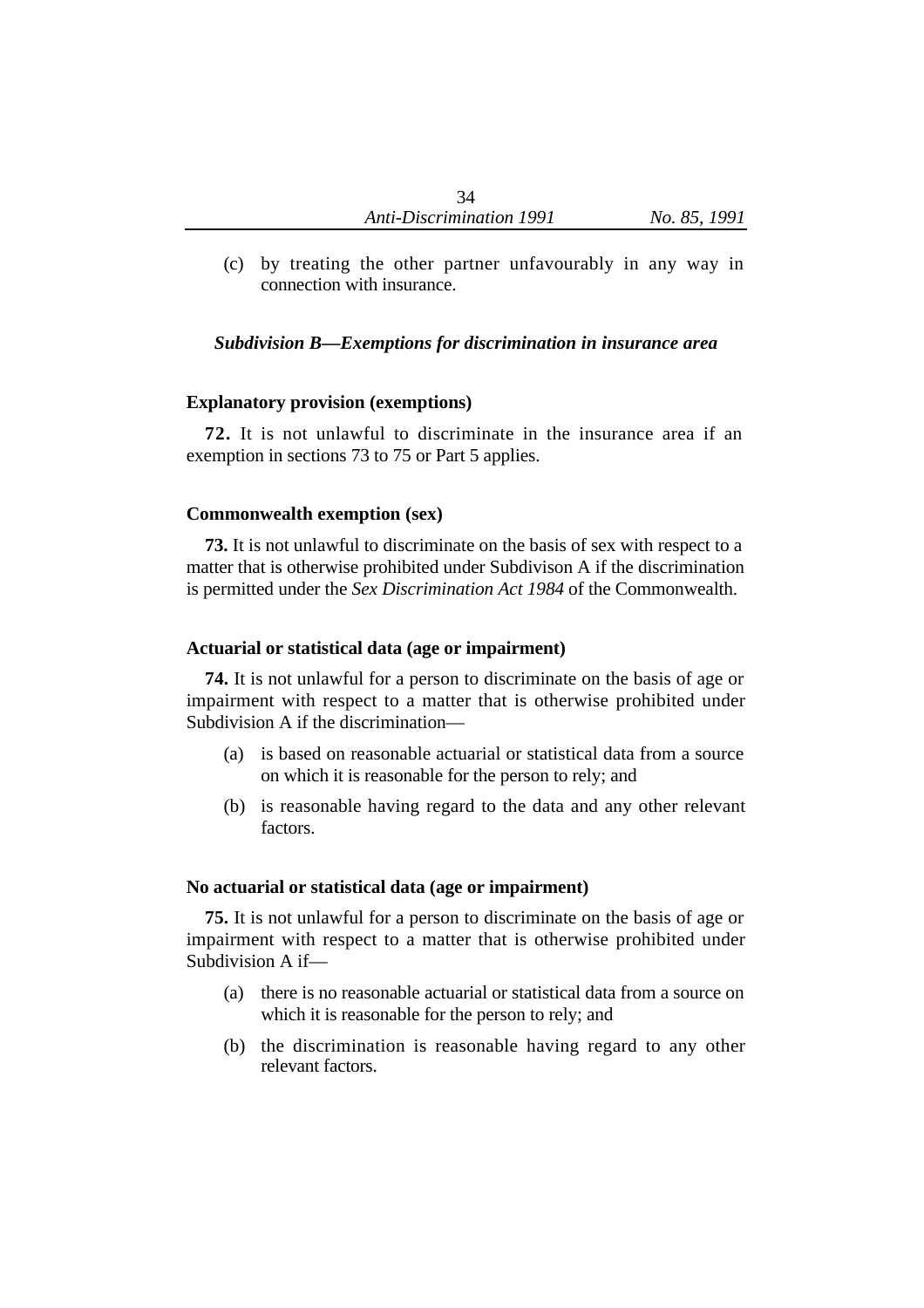## *Division 7—Disposition of land area*

*Subdivision A—Prohibition in disposition of land area*

#### **Explanatory provision (prohibition)**

**76.** A person must not discriminate in the disposition of land area if the prohibition in section 77 applies.

#### **Discrimination in disposition of land area**

**77.** A person must not discriminate against another person—

- (a) by failing to dispose of an interest in land to the other person; or
- (b) in the terms on which an interest in land is offered to the other person.

## *Subdivision B—Exemptions for discrimination in disposition of land area*

#### **Explanatory provision (exemptions)**

**78.** It is not unlawful to discriminate in the disposition of land area if an exemption in section 79 or 80 or Part 5 applies.

#### **Disposition by will or gift**

**79.** It is not unlawful to discriminate with respect to a matter that is otherwise prohibited under Subdivision A if the discrimination is by way of a testamentary disposition or gift.

#### **Sites of cultural or religious significance**

**80.** It is not unlawful to discriminate on the basis of sex, age, race or religion with respect to a matter that is otherwise prohibited under Subdivision A if—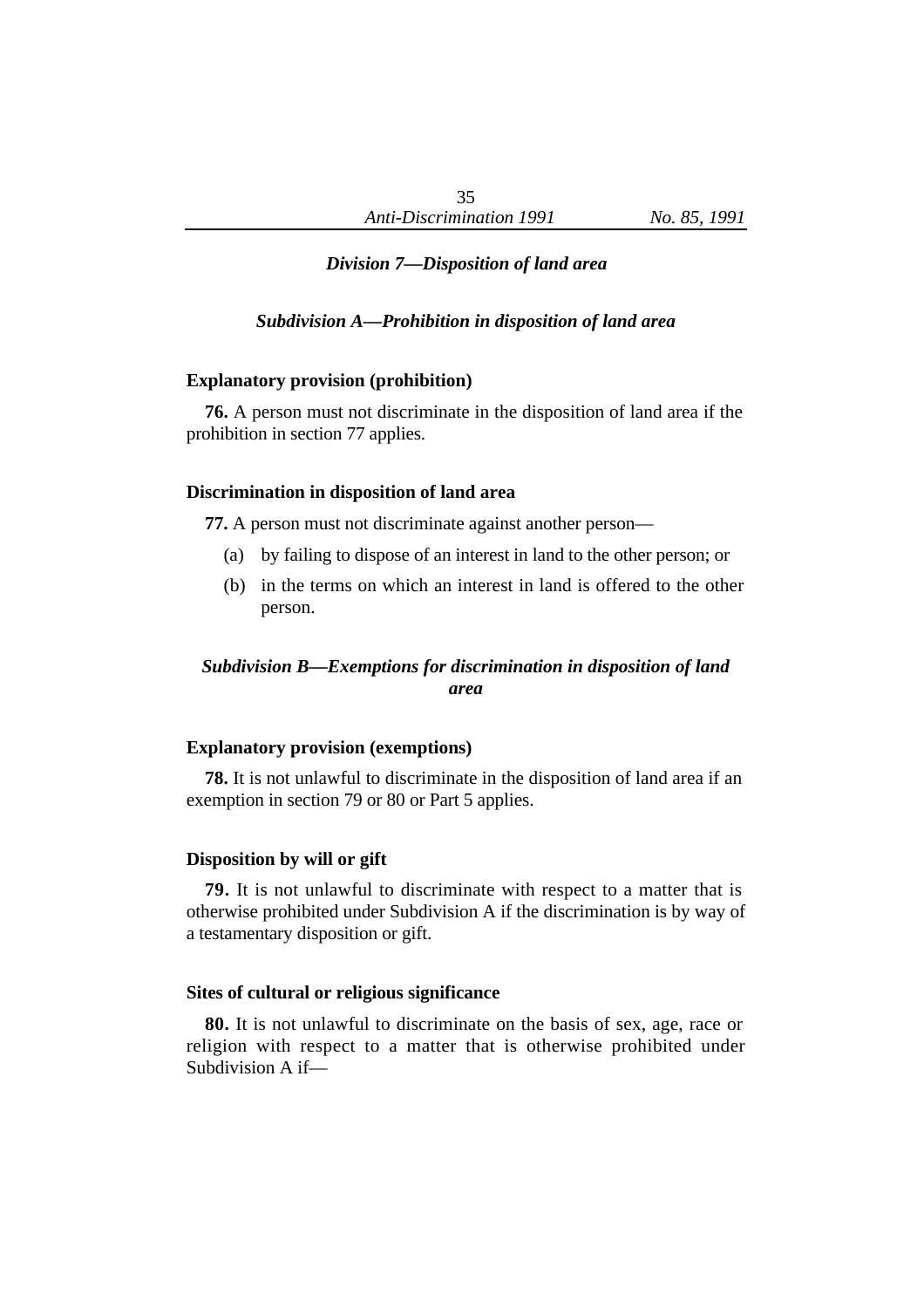- (a) the relevant interest in land is an interest in land or a building of cultural or religious significance; and
- (b) the discrimination—
	- (i) is in accordance with the culture concerned or the doctrine of the religion concerned; and
	- (ii) is necessary to avoid offending the cultural or religious sensitivities of people of the culture or religion.

#### *Division 8—Accommodation area*

#### *Subdivision A—Prohibitions in accommodation area*

#### **Explanatory provision (prohibitions)**

**81.** A person must not discriminate in the accommodation area if a prohibition in sections 82 to 85 applies.

#### **Discrimination in pre-accommodation area**

**82.** A person must not discriminate against another person—

- (a) by failing to accept an application for accommodation; or
- (b) by failing to renew or extend the supply of accommodation; or
- (c) in the way in which an application is processed; or
- (d) in the terms on which accommodation is offered, renewed or extended.

#### **Discrimination in accommodation area**

**83.** A person must not discriminate against another person—

- (a) in any variation of the terms on which accommodation is supplied; or
- (b) in denying or limiting access to any benefit associated with the accommodation; or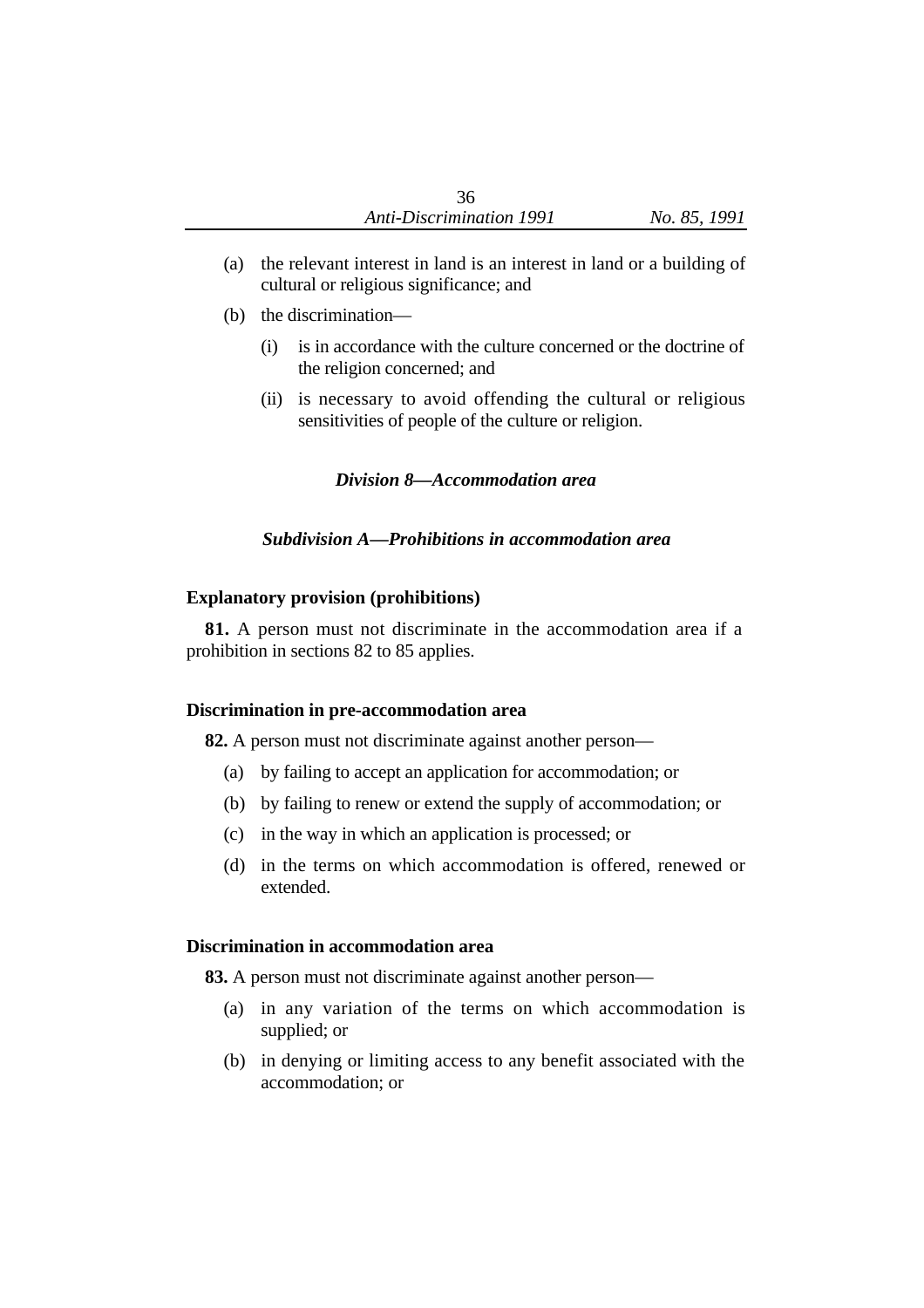- (c) in evicting the other person from the accommodation; or
- (d) by treating the other person unfavourably in any way in connection with the accommodation.

# **Discrimination by refusing to allow reasonable alterations**

**84.** A person must not discriminate by refusing to allow another person with an impairment to alter accommodation to meet the other person's special needs if—

- (a) the alteration is at the expense of the other person; and
- (b) the alteration does not require an alteration to the premises of another occupier; and
- (c) the action required to restore the accommodation to its previous condition is reasonably practicable; and
- (d) the other person undertakes to restore the accommodation to its previous condition before leaving it, and it is reasonably likely that the other person will do so.

# **Discrimination by refusing to allow guide dog**

**85.(1)** A person must not discriminate by doing any of the following—

- (a) refusing to rent accommodation to another person with a visual, hearing or mobility impairment because the other person has a dog to assist the other person in relation to the impairment;
- (b) requiring the other person to keep the dog elsewhere;
- (c) requesting or requiring the other person to pay an extra charge because the dog lives at the accommodation.

**(2)** This section does not affect the liability of the person with the dog for any damage caused by the dog.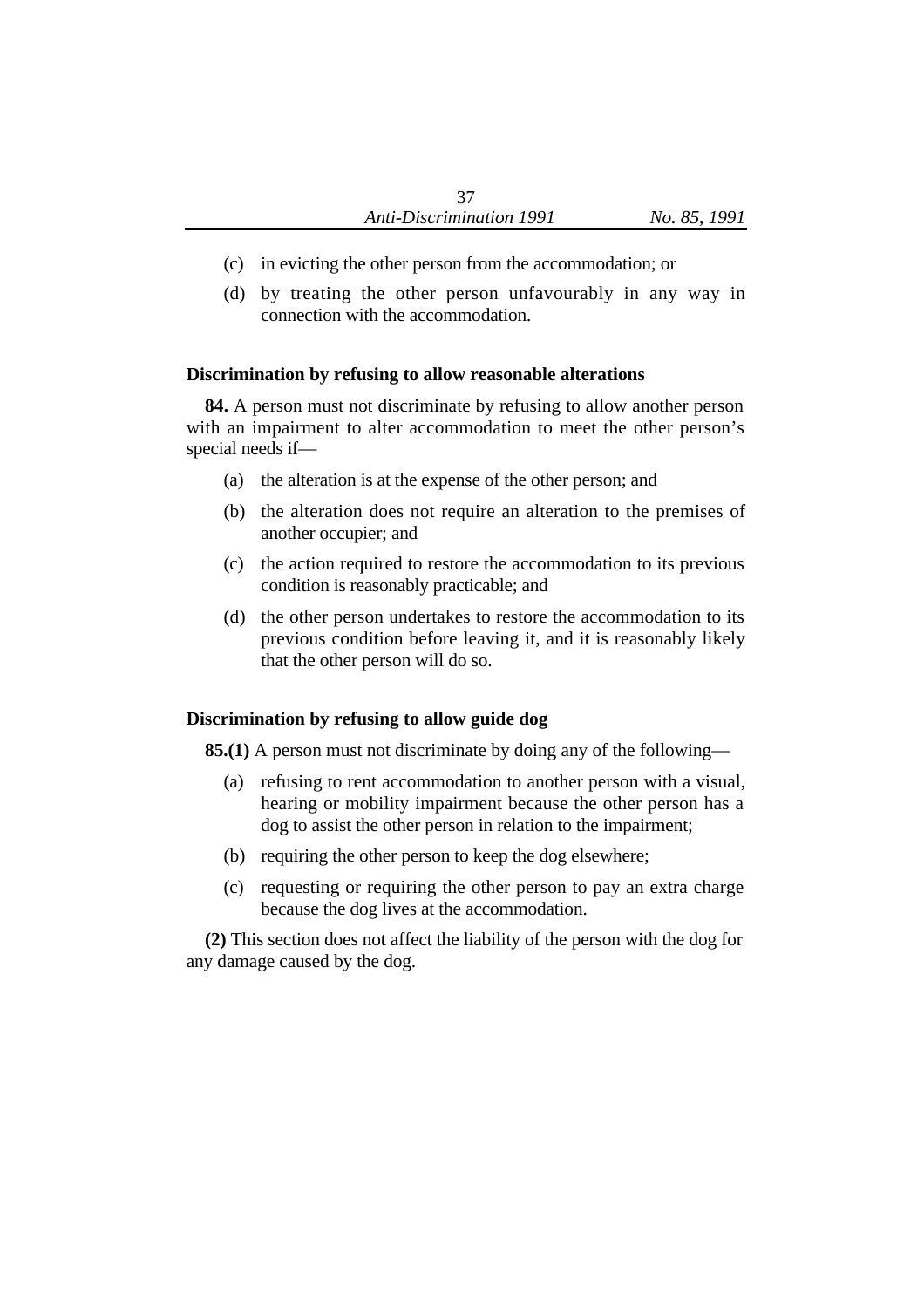## *Subdivision B—Exemptions for discrimination in accommodation area*

#### **Explanatory provision (exemptions)**

**86.** It is not unlawful to discriminate in the accommodation area if an exemption in sections 87 to 92 or Part 5 applies.

#### **Shared accommodation**

**87.** It is not unlawful for a person to discriminate in deciding who is to reside in accommodation that—

- (a) forms part of, and is intended to continue to form part of, the main home of the person or a near relative; and
- (b) is for no more than 3 people other than a person mentioned in paragraph (a) or near relatives of such a person.

#### **Accommodation for workers**

**88.** A person who supplies accommodation for the persons's workers may provide accommodation of different standards to different workers if—

- (a) it is not reasonable to expect the person to supply accommodation of the same standard for all workers; and
- (b) the standard of the accommodation supplied to each worker is determined having regard to—
	- (i) the number of people in the worker's household; or
	- (ii) the class of work performed, or the nature of the position held, by the worker.

#### **Accommodation for students**

**89.** An educational authority that operates, or proposes to operate, an educational institution wholly or mainly for students of a particular sex or religion, or who have a general or specific impairment, may provide accommodation wholly or mainly for—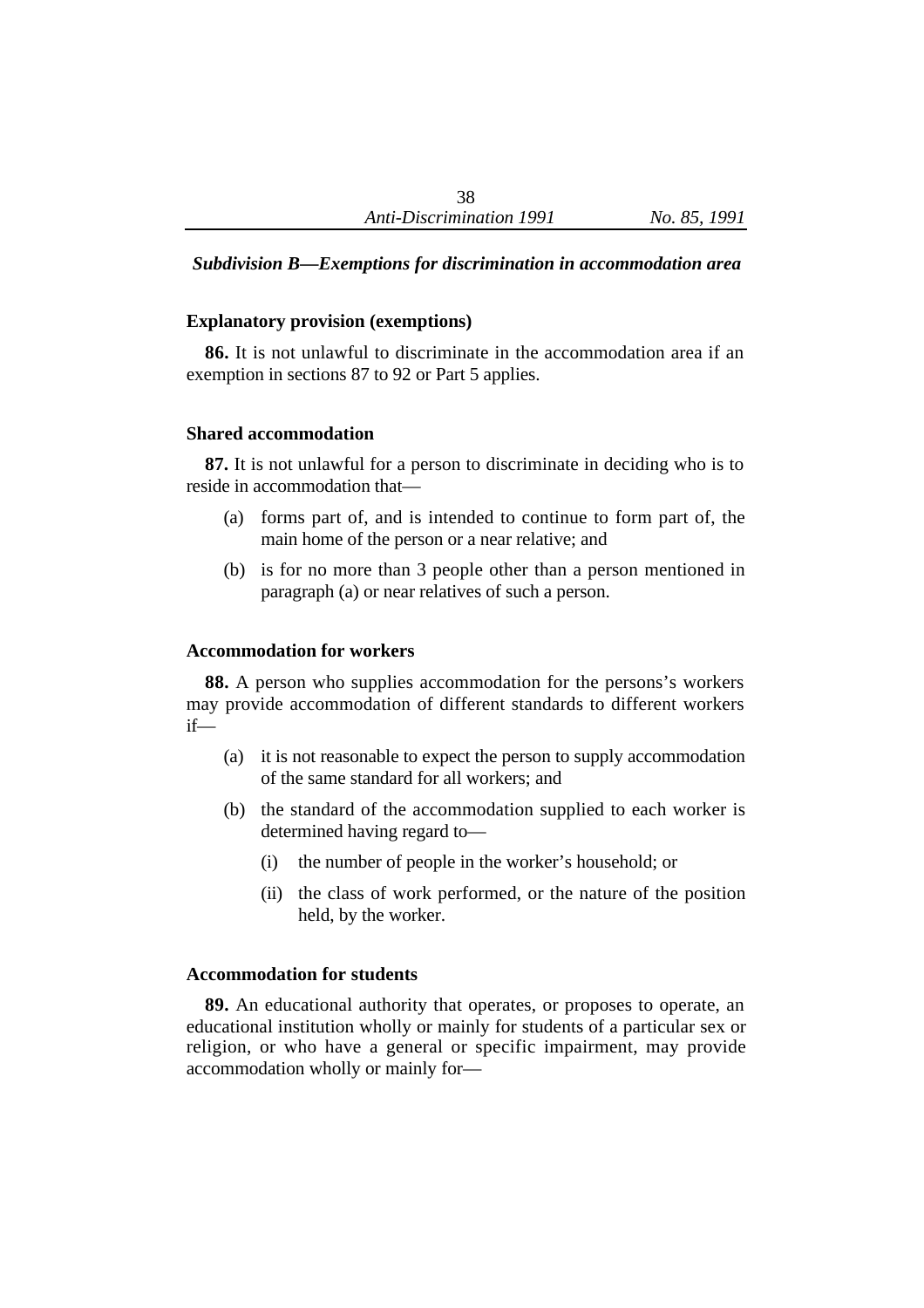- (a) students of the particular sex or religion; or
- (b) students who have a general, or the specific, impairment.

## **Accommodation with religious purposes**

**90.** It is not unlawful to discriminate with respect to a matter that is otherwise prohibited under Subdivision A if—

- (a) the accommondation concerned is under the direction or control of a body established for religious purposes; and
- (b) the discrimination—
	- (i) is in accordance with the doctrine of the religion concerned; and
	- (ii) is necessary to avoid offending the religious sensitivities of people of the religion.

# **Accommodation with charitable purposes**

**91.** It is not unlawful to discriminate on the basis of sex, marital status or age with respect to a matter that is otherwise prohibited under Subdivision  $A$  if—

- (a) the accommondation concerned is under the direction or control of a body established for charitable purposes; and
- (b) the discrimination is in accordance with the particular purposes for which the accommodation was established by the body.

# **Special services or facilities required**

**92.(1)** A person may discriminate on the basis of impairment against another person with respect to a matter that is otherwise prohibited under Subdivision A if—

- (a) the other person would require special services or facilities; and
- (b) the supply of special services or facilities would impose unjustifiable hardship on the first person.

**(2)** Whether the supply of special services or facilities would impose unjustifiable hardship depends on the circumstances set out in section 5.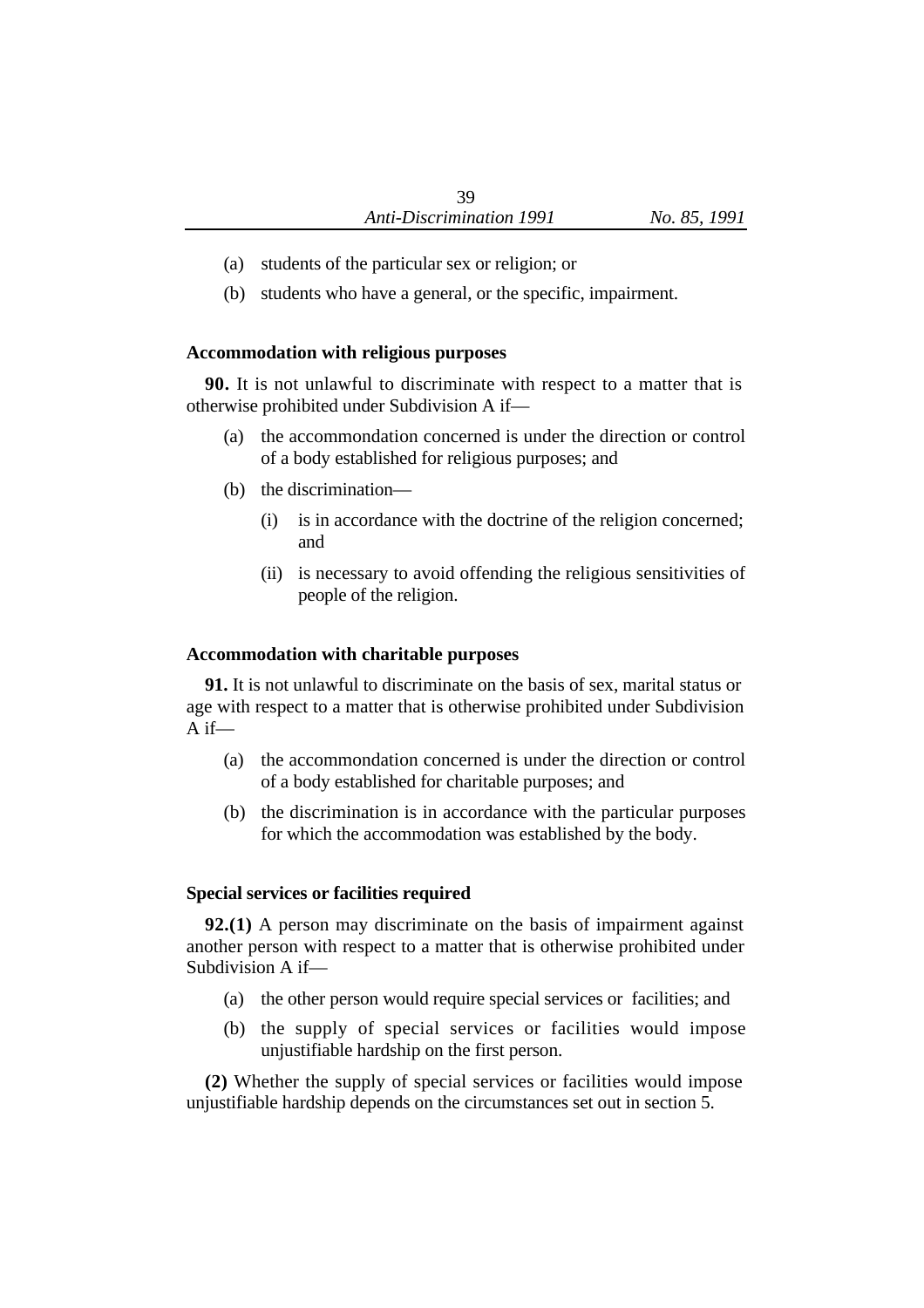# *Division 9—Club membership and affairs area*

# *Subdivision A—Prohibitions in club membership and affairs area*

## **Explanatory provision (prohibitions)**

**93.** A club must not discriminate in the club membership and affairs area if a prohibition in section 94 or 95 applies.

## **Discrimination by club in prospective membership area**

**94.** A club must not discriminate—

- (a) in determining the terms of a particular category or type of membership of the club; or
- (b) in failing to accept a person's application for membership of the club; or
- (c) in the way in which a person's application is processed; or
- (d) in the arrangements made for deciding who should be offered membership; or
- (e) in the terms on which a person is admitted as a member.

## **Discrimination by club in membership and affairs area**

**95.** A club must not discriminate—

- (a) in any variation of the terms of membership of the club; or
- (b) in failing to accept a member's application for a different category or type of membership; or
- (c) by denying or limiting access to any benefit, arising from membership, that is supplied by the club; or
- (d) in depriving a member of membership; or
- (e) by treating a member unfavourably in any way in connection with the membership or the affairs of the club.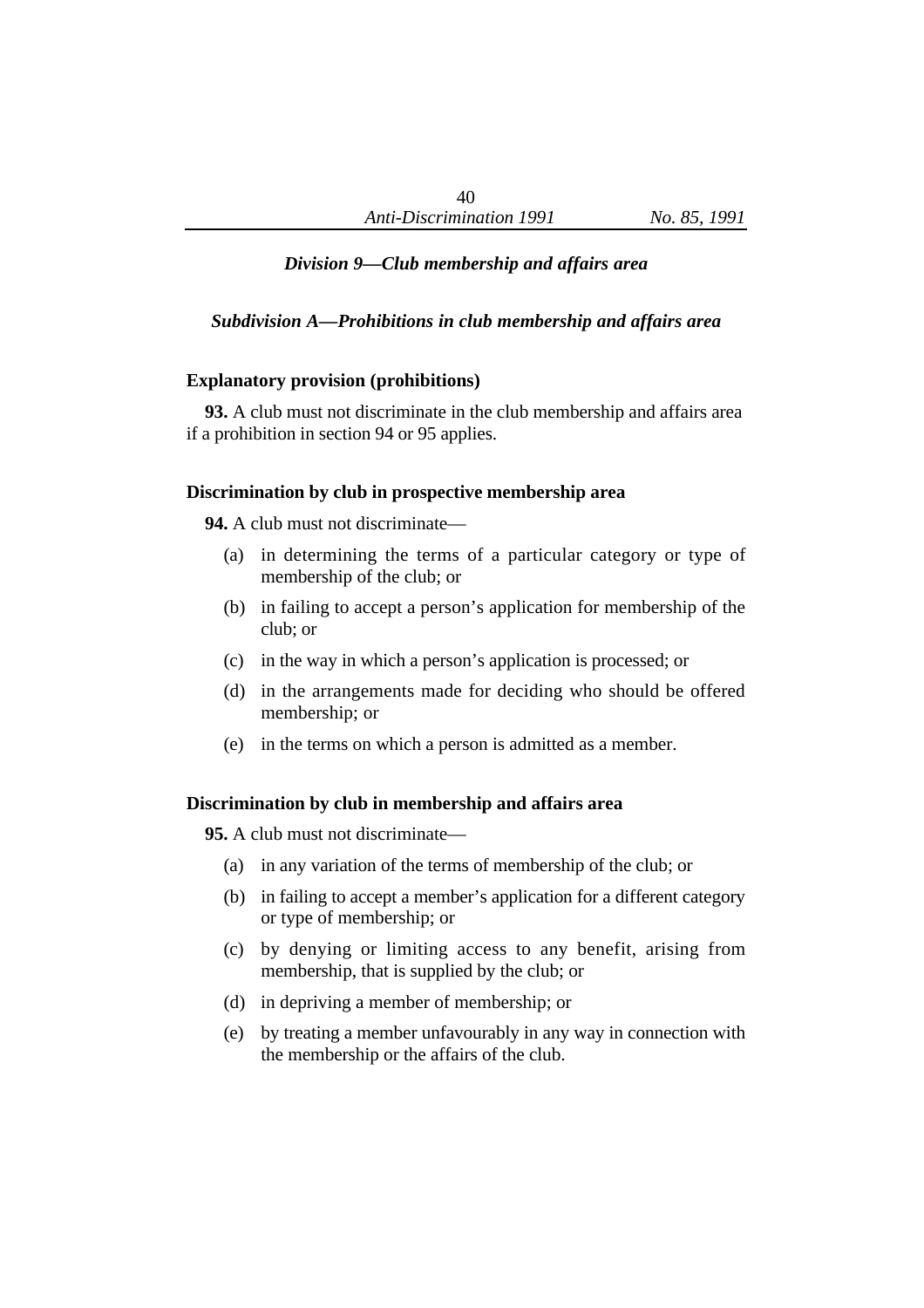## *Subdivision B—Exemptions for discrimination in club membership and affairs area*

#### **Explanatory provision (exemptions)**

**96.** It is not unlawful to discriminate in the club membership and affairs area if an exemption in sections 97 to 100 or Part 5 applies.

## **Club established for minority cultures and disadvantaged people**

**97.** A club may exclude applicants for membership of the club who are not members of the group of people with an attribute for whom the club was established if the club operates wholly or mainly—

- (a) to preserve a minority culture; or
- (b) to prevent or reduce disadvantage suffered by people of that group.

#### **Reasonable sex discrimination permitted**

**98.** It is not unlawful for a club to discriminate on the basis of sex by limiting access to any benefit, arising from membership, that is provided by the club if—

- (a) it is not practicable for males and females to enjoy the benefit at the same time; and
- (b) either of the following subparagraphs apply—
	- (i) access to the same or an equivalent benefit is supplied for the use of males and females separately; or
	- (ii) access arrangements offer males and females a reasonably equivalent opportunity to enjoy the benefit.

## **Reasonable risk of injury**

**99.** A club may exclude an applicant for membership who is a minor if there is a reasonable risk of injury to a minor or other people.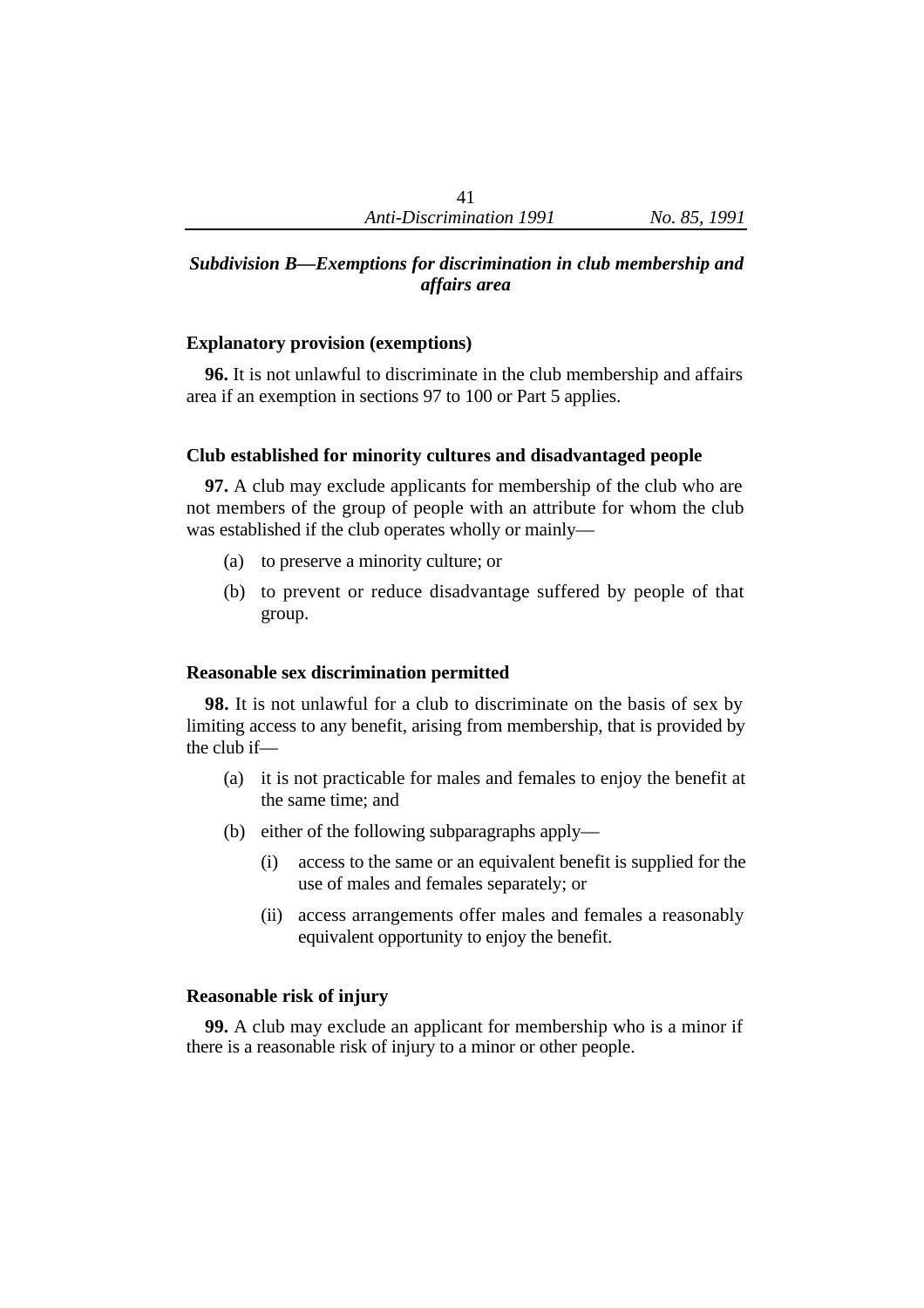## **Special services or facilities required**

**100.(1)** It is not unlawful for a club to discriminate on the basis of impairment in failing to accept a person's application for membership if—

- (a) the person would require special services or facilities; and
- (b) the supply of special services or facilities would impose unjustifiable hardship on the club.

**(2)** Whether the supply of special services or facilities would impose unjustifiable hardship depends on the circumstances set out in section 5.

# *Division 10—Administration of State laws and programs area*

# **Discrimination in administration of State laws and programs area**

**101.** A person who—

- (a) performs any function or exercises any power under State law or for the purposes of a State Government program; or
- (b) has any other responsibility for the administration of State law or the conduct of a State Government program;

must not discriminate in—

- (c) the performance of the function; or
- (d) the exercise of the power; or
- (e) the carrying out of the responsibility.

# *Division 11—Local government area*

# **Discrimination by local government member**

**102.(1)** A member of a local authority must not discriminate against another member in the performance of official functions.

**(2)** Subsection (1) does not apply to discrimination on the basis of political belief or activity.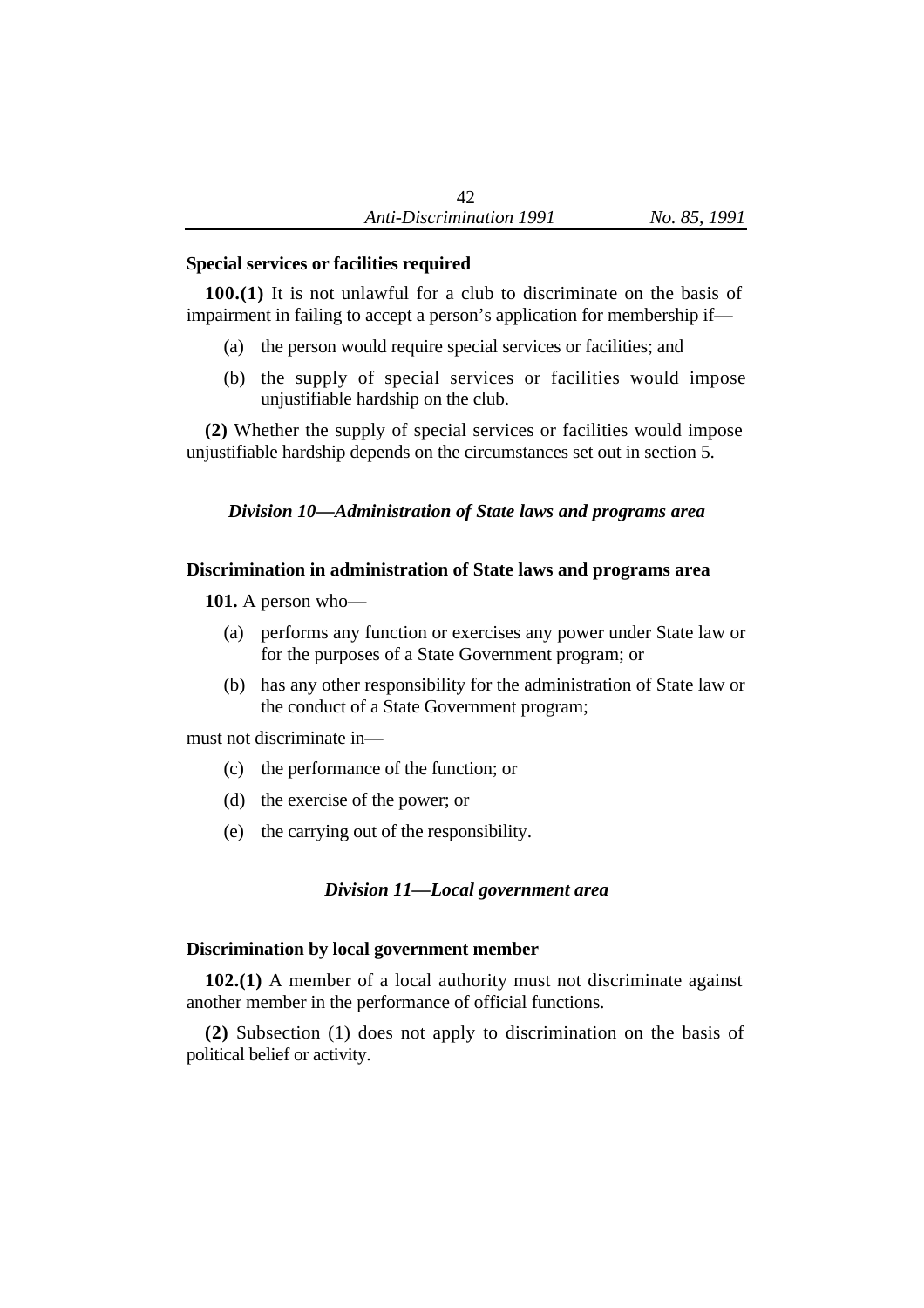# **PART 5—GENERAL EXEMPTIONS FOR DISCRIMINATION**

#### **Explanatory provision (exemptions)**

**103.** It is not unlawful to discriminate with respect to a matter that is otherwise prohibited under Part 4 if an exemption in sections 104 to 113 applies.

#### **Welfare measures**

**104.** A person may do an act to benefit the members of a group of people with an attribute for whose welfare the act was designed if the purpose of the act is not inconsistent with this Act.

| Example 1— | It is not unlawful for a bus operator to give travel<br>concessions to pensioners or to give priority in seating to<br>people who are pregnant or frail. |
|------------|----------------------------------------------------------------------------------------------------------------------------------------------------------|
| Example 2- | It is not unlawful to restrict special accommodation to<br>women who have been victims of domestic violence or<br>to frail, older people.                |
| Example 3— | It is not unlawful to establish a high security patrolled car<br>park exclusively for women that would reduce the<br>likelihood of physical attacks.     |

## **Equal opportunity measures**

**105.(1)** A person may do an act to promote equal opportunity for a group of people with an attribute if the purpose of the act is not inconsistent with this Act.

**(2)** Subsection (1) applies only until the purpose of equal opportunity has been achieved.

#### **Acts done in compliance with legislation etc.**

**106.(1)** A person may do an act that is necessary to comply with, or is specifically authorised by—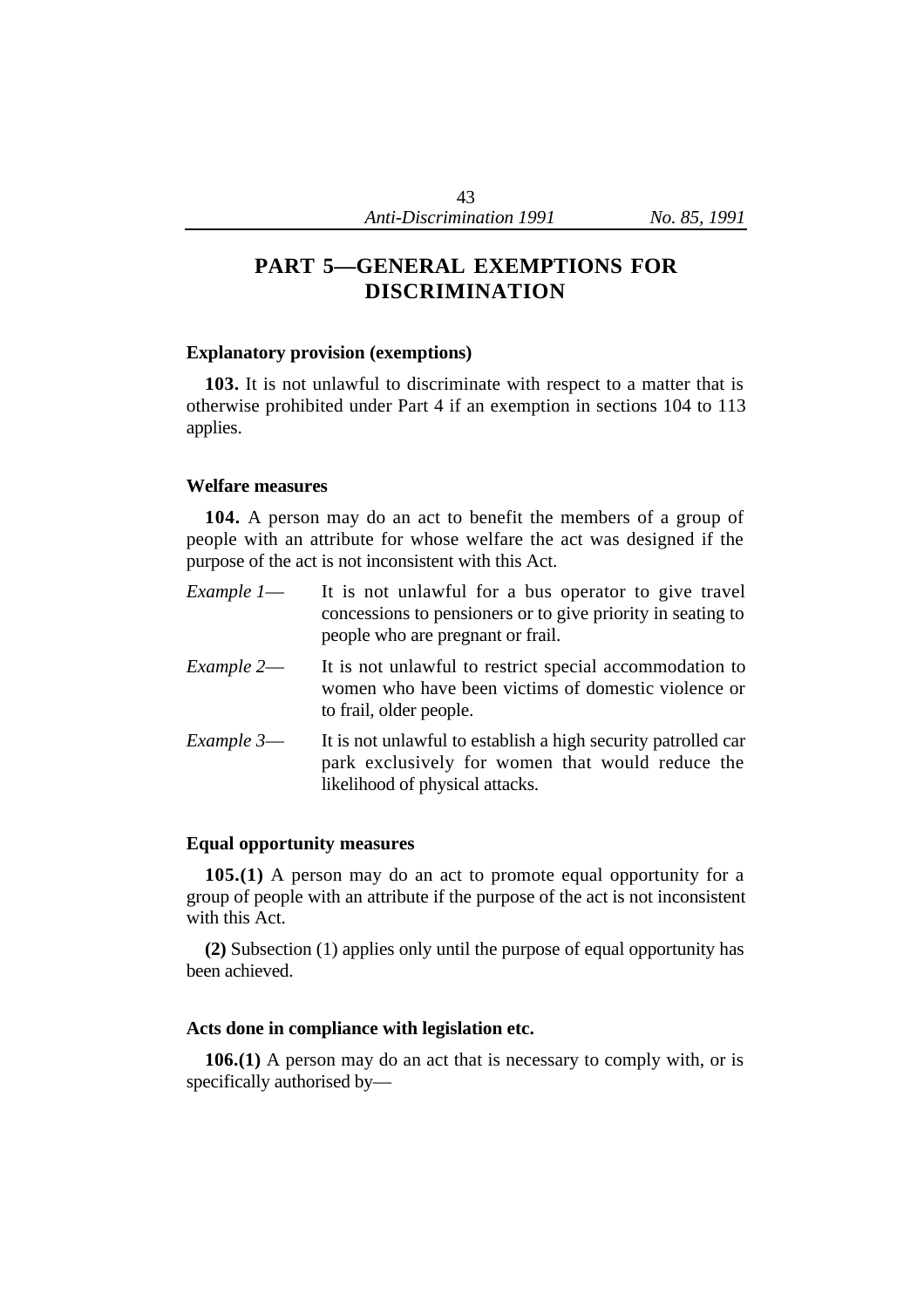- (a) an existing provision of another Act; or
- (b) an order of a court; or
- (c) an existing provision of an order or award of a court or tribunal having power to fix minimum wages and other terms of employment; or
- (d) an existing provision of an industrial agreement; or
- (e) an order of the Anti-Discrimination Tribunal.

**(2)** In this section—

**"existing provision"** means a provision in existence at the commencement of this section.

## **Public health**

**107.** A person may do an act that is reasonably necessary to protect public health.

## **Workplace health and safety**

**108.** A person may do an act that is reasonably necessary to protect the health and safety of people at a place of work.

## **Religious bodies**

**109.** The Act does not apply in relation to—

- (a) the ordination or appointment of priests, ministers of religion or members of a religious order; or
- (b) the training or education of people seeking ordination or appointment as priests, ministers of religion or members of a religious order; or
- (c) the selection or appointment of people to perform functions in relation to, or otherwise participate in, any religious observance or practice; or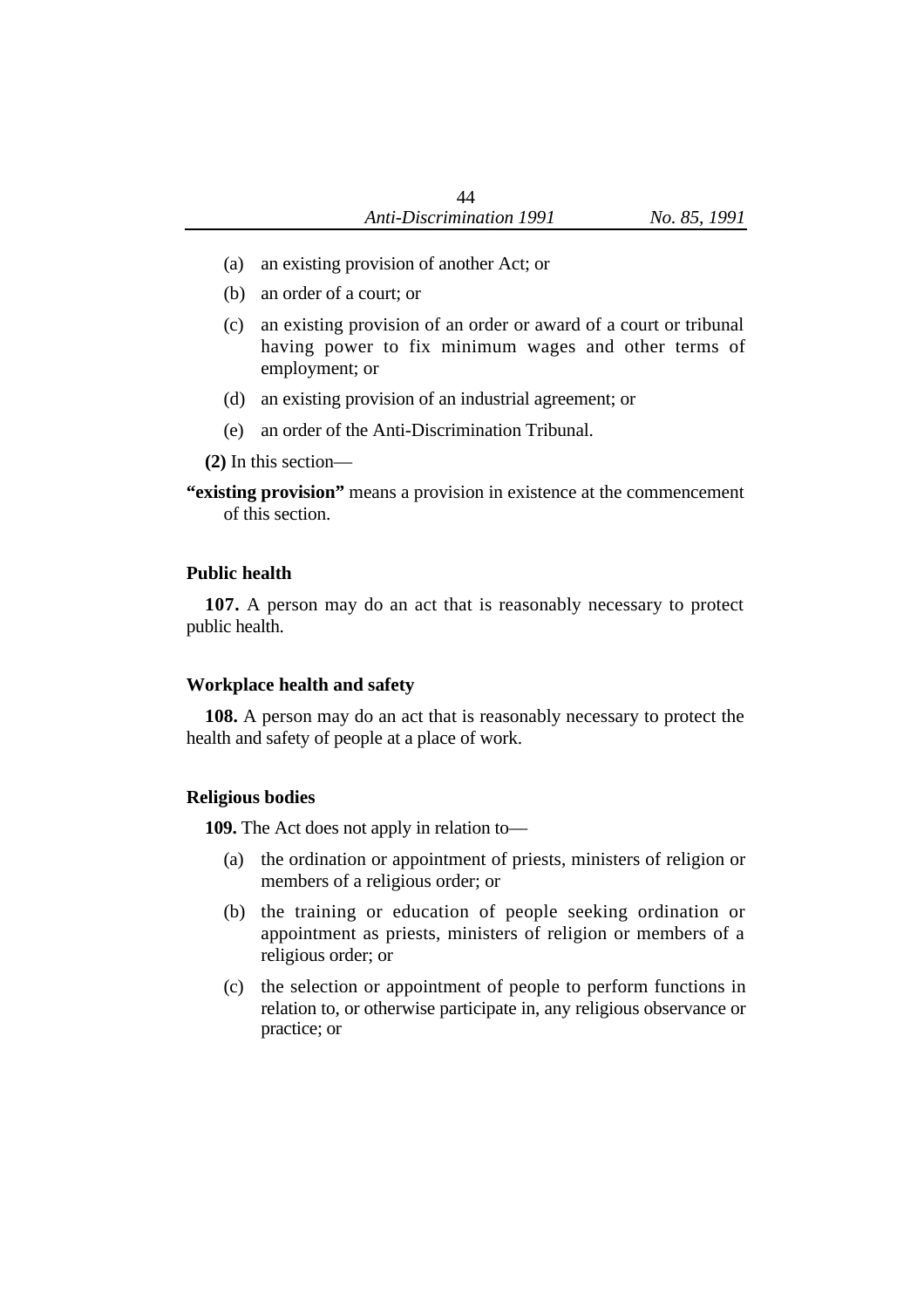- (d) unless section 29 (Educational or health-related institution with religious purposes) or section 90 (Accommodation with religious purposes) applies—an act by a body established for religious purposes if the act is—
	- (i) in accordance with the doctrine of the religion concerned; and
	- (ii) necessary to avoid offending the religious sensitivities of people of the religion.

## **Charities**

**110.** A person may include a discriminatory provision in a document that provides exclusively for charitable benefits, and may do an act that is required to give effect to such a provision.

# **Sport**

**111.(1)** A person may restrict participation in a competitive sporting activity—

- (a) to either males or females, if the restriction is reasonable having regard to the strength, stamina or physique requirements of the activity; or
- (b) to people who can effectively compete; or
- (c) to people of a specified age or age group; or
- (d) to people with a specific or general impairment.

**(2)** Subsection (1)(a) does not apply to a sporting activity for children who are less than 12 years of age.

**(3)** In this section—

**"competitive sporting activity"** does not include—

- (a) the coaching of people engaged in a sporting activity; or
- (b) the umpiring or refereeing of a sporting activity; or
- (c) the administration of a sporting activity; or
- (d) a sporting activity prescribed by regulation.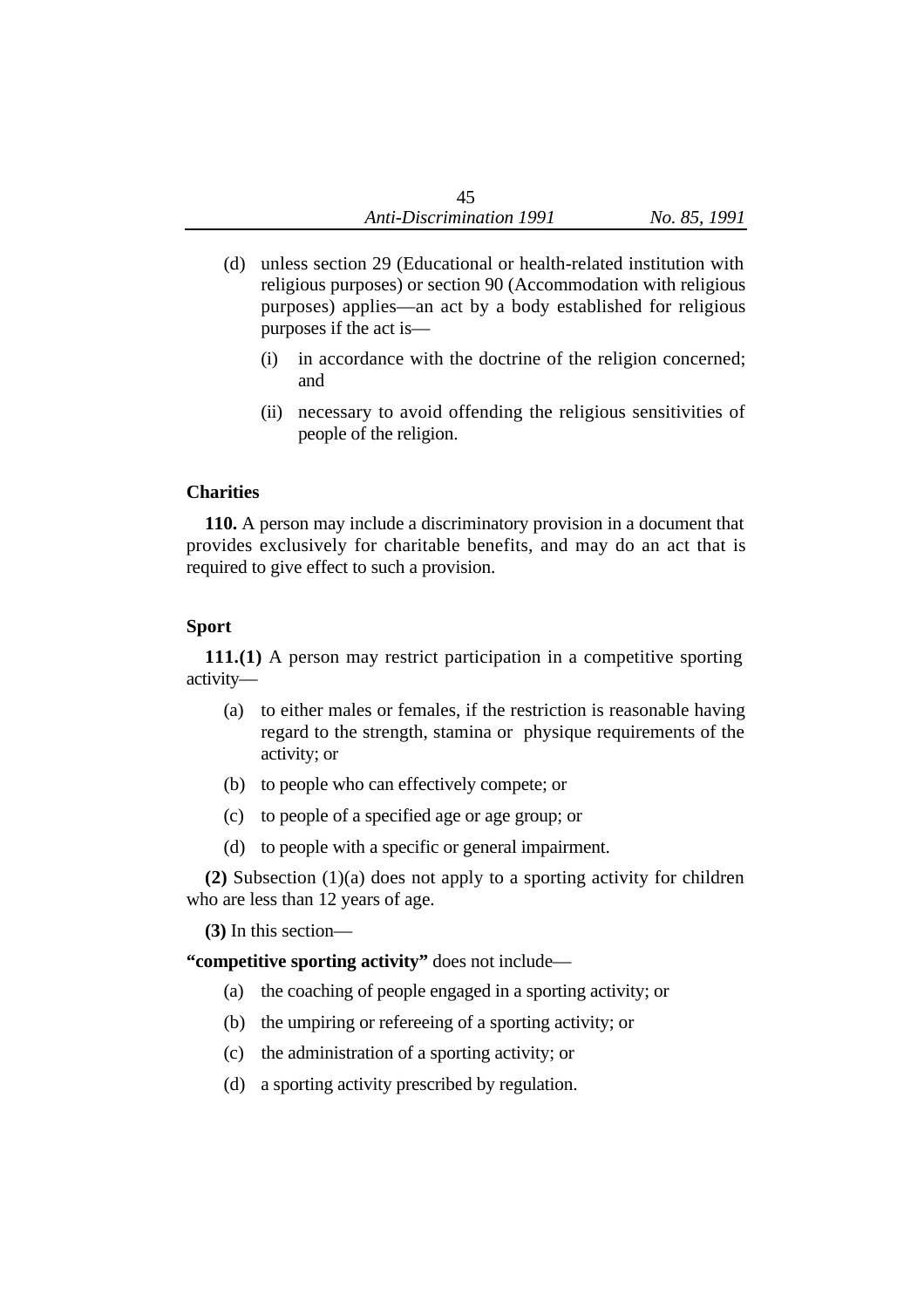# **Legal incapacity**

**112.** A person may discriminate against another person because the other person is subject to a legal incapacity if the incapacity is relevant to the transaction in which they are involved.

*Example*— It is not unlawful for a person to refuse to enter into a contract with a minor, or a person whose estate is being managed under Schedule 5 of the *Mental Health Services Act 1974*, if the contract cannot be legally enforced.

# **Tribunal**

**113.(1)** The Tribunal, on application by—

- (a) a person, on the person's own behalf, or on behalf of the person and another person or other people; or
- (b) 2 or more people, on their own behalf, or on behalf of themselves and another person or other people; or
- (c) a person or people included in a class of people on behalf of the people in that class;

may grant an exemption to the person, people or class of people from the operation of a specified provision of the Act.

**(2)** When requested by the Tribunal, the Commissioner may inquire into an application and report the results of the inquiry and make a recommendation about the application to the Tribunal.

**(3)** An exemption—

- (a) may be granted subject to such terms as the Tribunal provides; and
- (b) may be granted so that it applies only in such circumstances, or in connection with such activities, as the Tribunal determines; and
- (c) is to be granted for a specified period of not more than 5 years.

**(4)** An exemption under subsection (1) may be renewed for further periods of not more than 5 years, on application by the person or people to whom, or in respect of whom, the exemption was granted.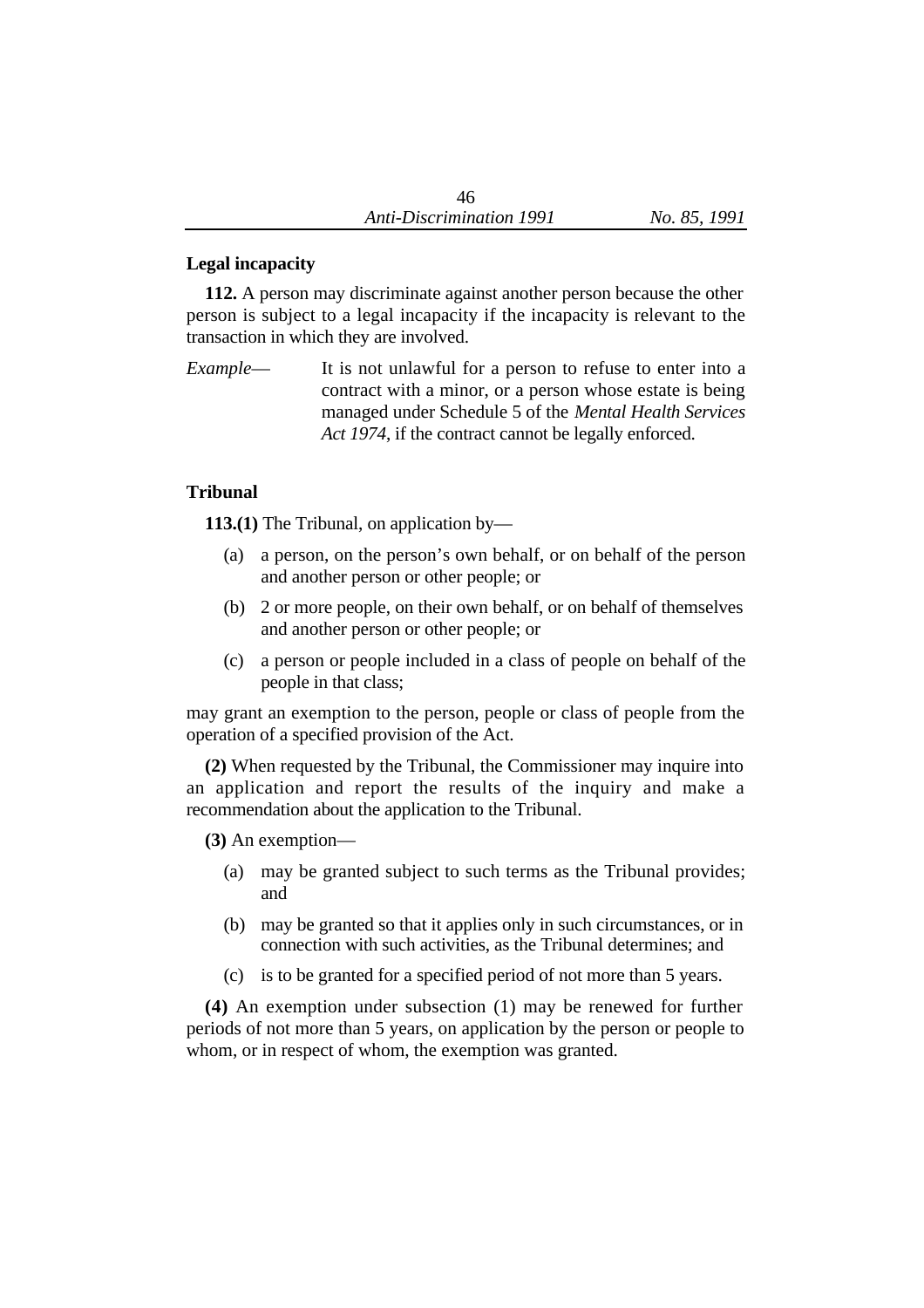# **PART 6—DISCRIMINATION BY WORKER, AGENT, MEMBER ETC. ALSO PROHIBITED**

#### **Discrimination by worker or agent**

**114.** If discrimination by a person or body is unlawful under this Chapter, discrimination by a worker or agent of such a person or body is also unlawful.

## **Discrimination by member of industrial, professional, trade or business organisation**

**115.** If discrimination by an organisation of workers, employers, or people who carry on an industry, profession, trade or business is unlawful under this Chapter, discrimination by a member of such an organisation is also unlawful.

#### **Discrimination by club's committee of management etc.**

**116.** If discrimination by a club is unlawful under this Chapter, discrimination by—

- (a) a committee of management of a club; or
- (b) a member of such a committee;

is also unlawful.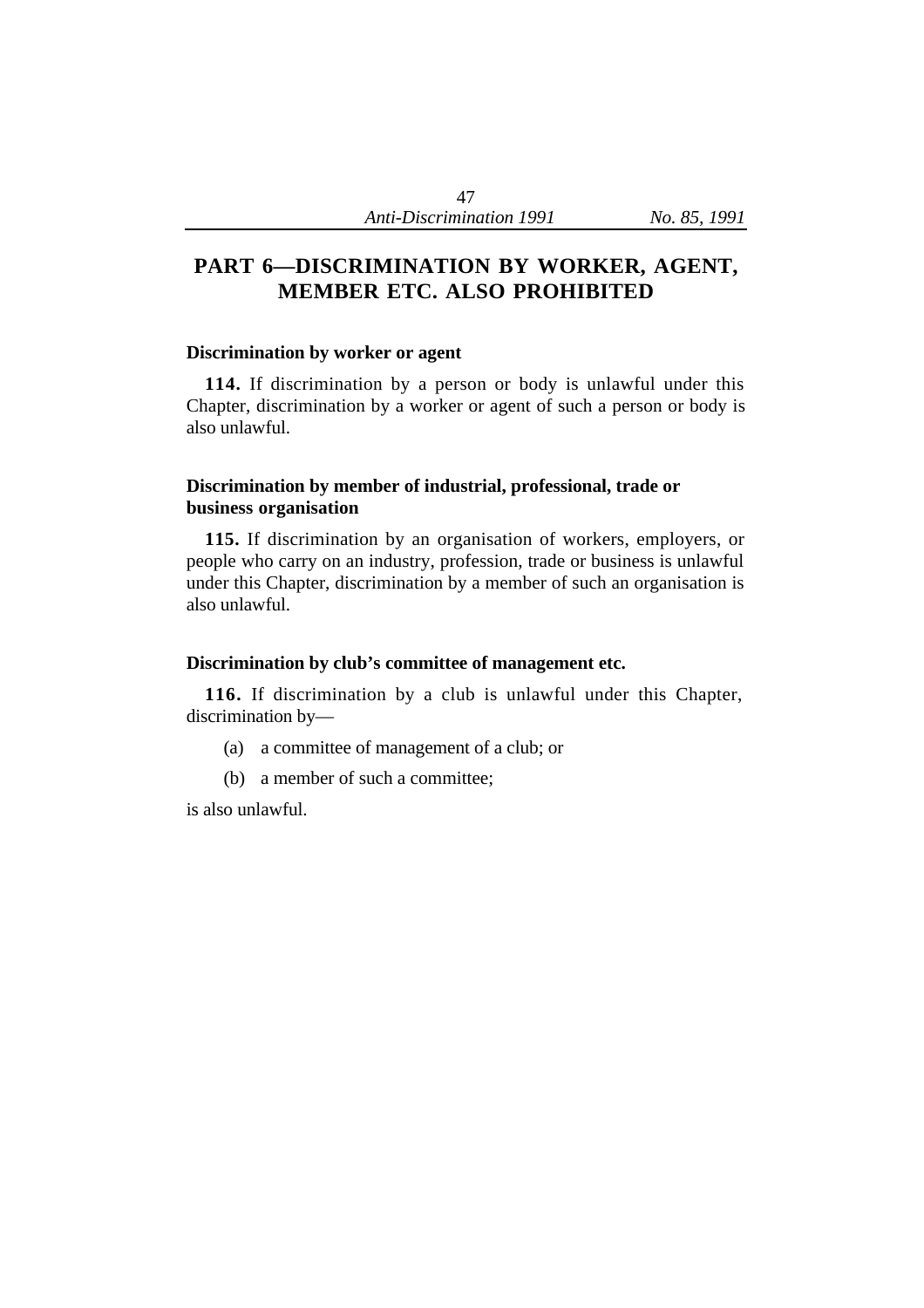# **CHAPTER 3—SEXUAL HARASSMENT PROHIBITED BY THIS ACT (COMPLAINT)**

# **PART 1—ACT'S FREEDOM FROM SEXUAL HARASSMENT PURPOSE**

# **Act's freedom from sexual harassment purpose and how it is to be achieved**

**117.(1)** One of the purposes of the Act is to promote equality of opportunity for everyone by protecting them from sexual harassment.

**(2)** This purpose is to be achieved by—

- (a) prohibiting sexual harassment; and
- (b) allowing a complaint to be made under Chapter 7 against a person who has sexually harassed; and
- (c) using the agencies and procedures established under Chapter 7 to deal with the complaint.

# **PART 2—PROHIBITION OF SEXUAL HARASSMENT**

## **Sexual harassment**

**118.** A person must not sexually harass another person.

## **Meaning of sexual harassment**

**119.** Sexual harassment happens if a person—

(a) subjects another person to an unsolicited act of physical intimacy; or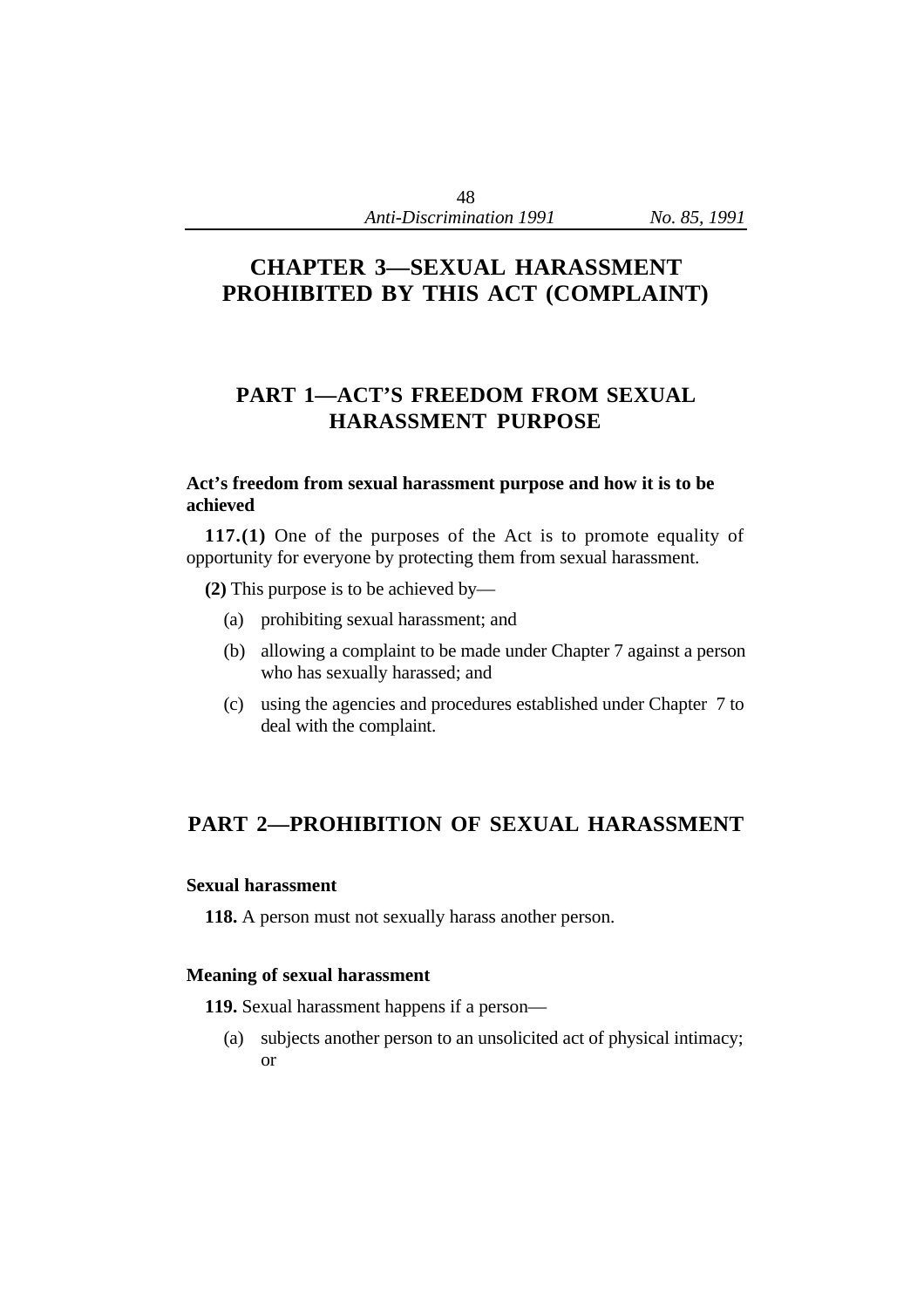- (b) makes an unsolicited demand or request (whether directly or by implication) for sexual favours from the other person; or
- (c) makes a remark with sexual connotations relating to the other person; or
- (d) engages in any other unwelcome conduct of a sexual nature in relation to the other person;

and the person engaging in the conduct described in paragraphs (a), (b), (c) or (d) does so—

- (e) with the intention of offending, humiliating or intimidating the other person; or
- (f) in circumstances where a reasonable person would have anticipated the possibility that the other person would be offended, humiliated or intimidated by the conduct.

*Example of subsection (1)(a)*—

- . Physical contact such as patting, pinching or touching in a sexual way.
- . Unnecessary familiarity such as deliberately brushing against a person.

*Example of subsection (1)(b)*—

. Sexual propositions.

*Examples of subsection (1)(c)*—

- . Unwelcome and uncalled for remarks or insinuations about a person's sex or private life.
- . Suggestive comments about a person's appearance or body.

*Examples of subsection (1)(d)*—

- . Offensive telephone calls.
- . Indecent exposure.

## **Meaning of relevant circumstances**

**120.** The circumstances that are relevant in determining whether a reasonable person would have anticipated the possibility that the other person would be offended, humiliated or intimidated by the conduct or environment include—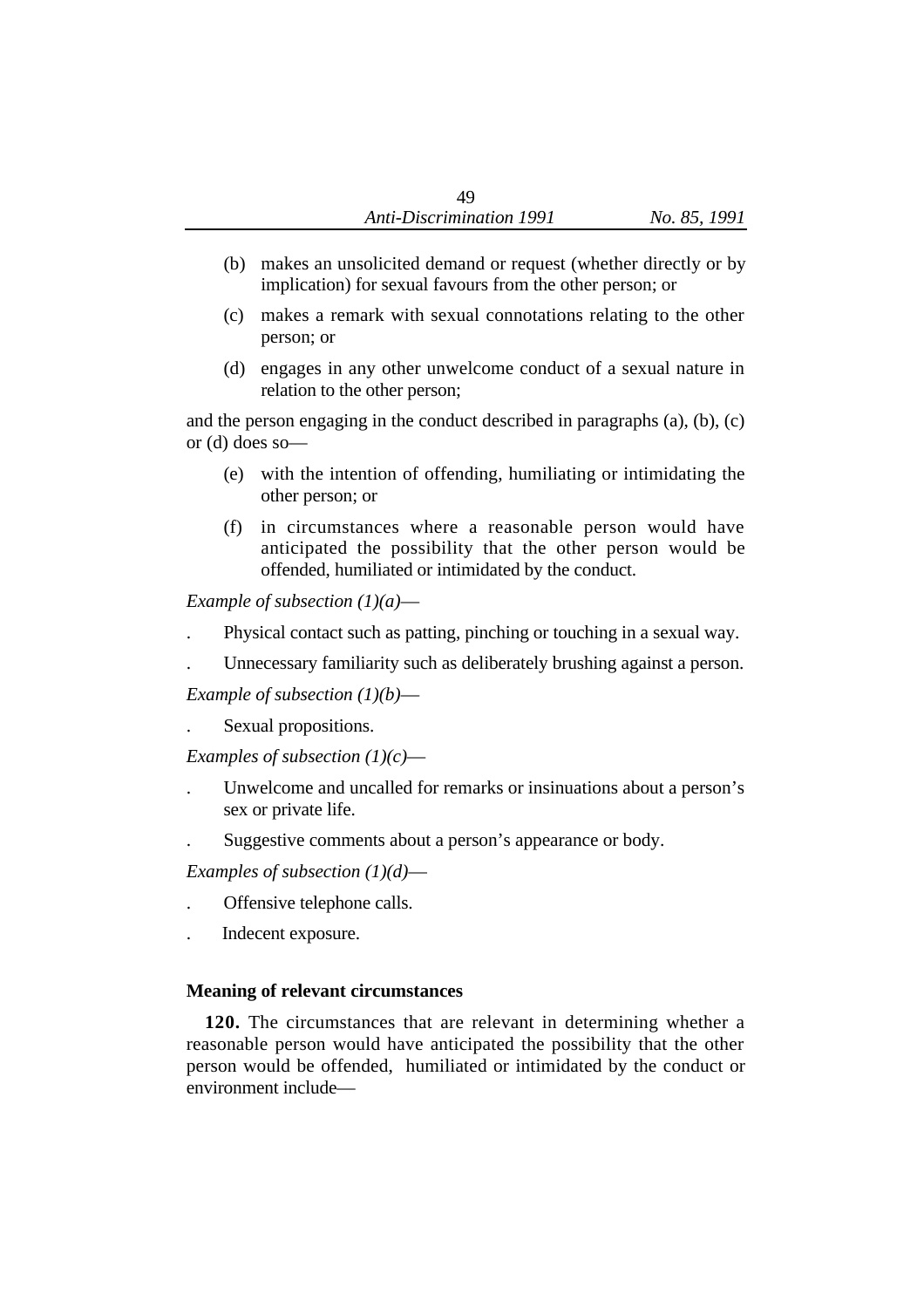- (a) the sex of the other person; and
- (b) the age of the other person; and
- (c) the race of the other person; and
- (d) any impairment that the other person has; and
- (e) the relationship between the other person and the person engaging in the conduct; and
- (f) any other circumstance of the other person.

# **CHAPTER 4—ASSOCIATED OBJECTIONABLE CONDUCT (COMPLAINT)**

# **PART 1—ACT'S FREEDOM FROM ASSOCIATED OBJECTIONABLE CONDUCT PURPOSE**

## **Act's freedom from associated objectionable conduct purpose and how it is to be achieved**

**121.(1)** One of the purposes of the Act is to promote equality of opportunity for everyone by prohibiting certain objectionable conduct that is inconsistent with the other purposes of the Act.

**(2)** This purpose is to be achieved by—

- (a) prohibiting certain conduct; and
- (b) allowing a complaint to be made under Chapter 7 against a person who has engaged in that conduct; and
- (c) using the agencies and procedures established under Chapter 7 to deal with the complaint.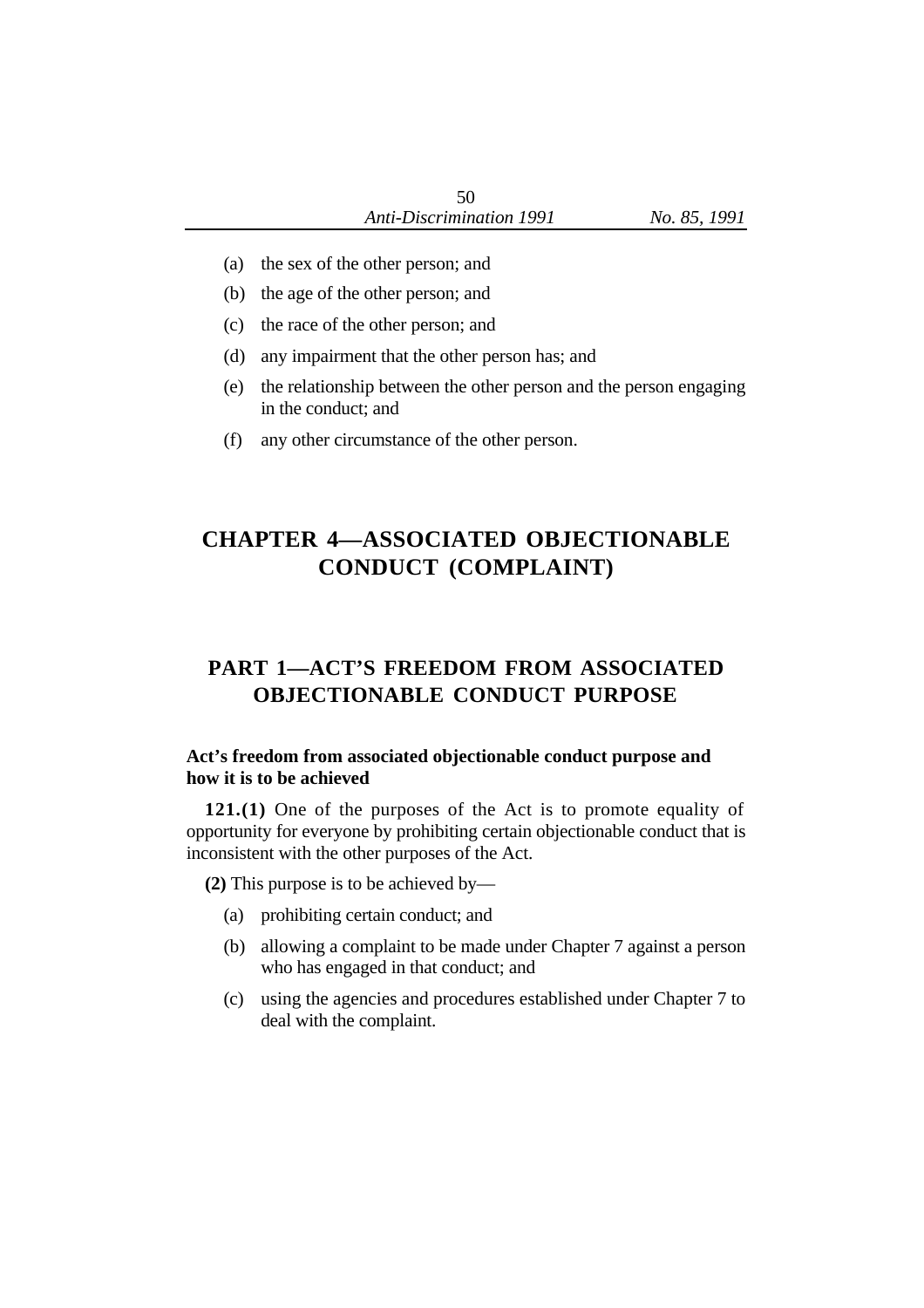# **PART 2—REQUESTING AND ENCOURAGING CONTRAVENTION OF THE ACT**

#### **Request or encouragement of contravention**

**122.** A person must not request or encourage another person to contravene the Act.

## **Liability for contravention**

**123.** If—

- (a) a person requests or encourages another person to contravene the Act; and
- (b) the other person acts, or attempts to act, on the request or encouragement;

both are jointly and severally civilly liable for the contravention, and a proceeding under the Act may be taken against either or both.

# **PART 3—UNLAWFUL REQUESTS FOR INFORMATION**

#### **Unnecessary information**

**124.(1)** A person must not ask another person, either orally or in writing, to supply information on which unlawful discrimination might be based.

**(2)** Subsection (1) does not apply to a request that is necessary to comply with, or is specifically authorised by—

- (a) an existing provision of another Act; or
- (b) an order of a court; or
- (c) an existing provision of an order or award of a court or tribunal having power to fix minimum wages and other terms of employment; or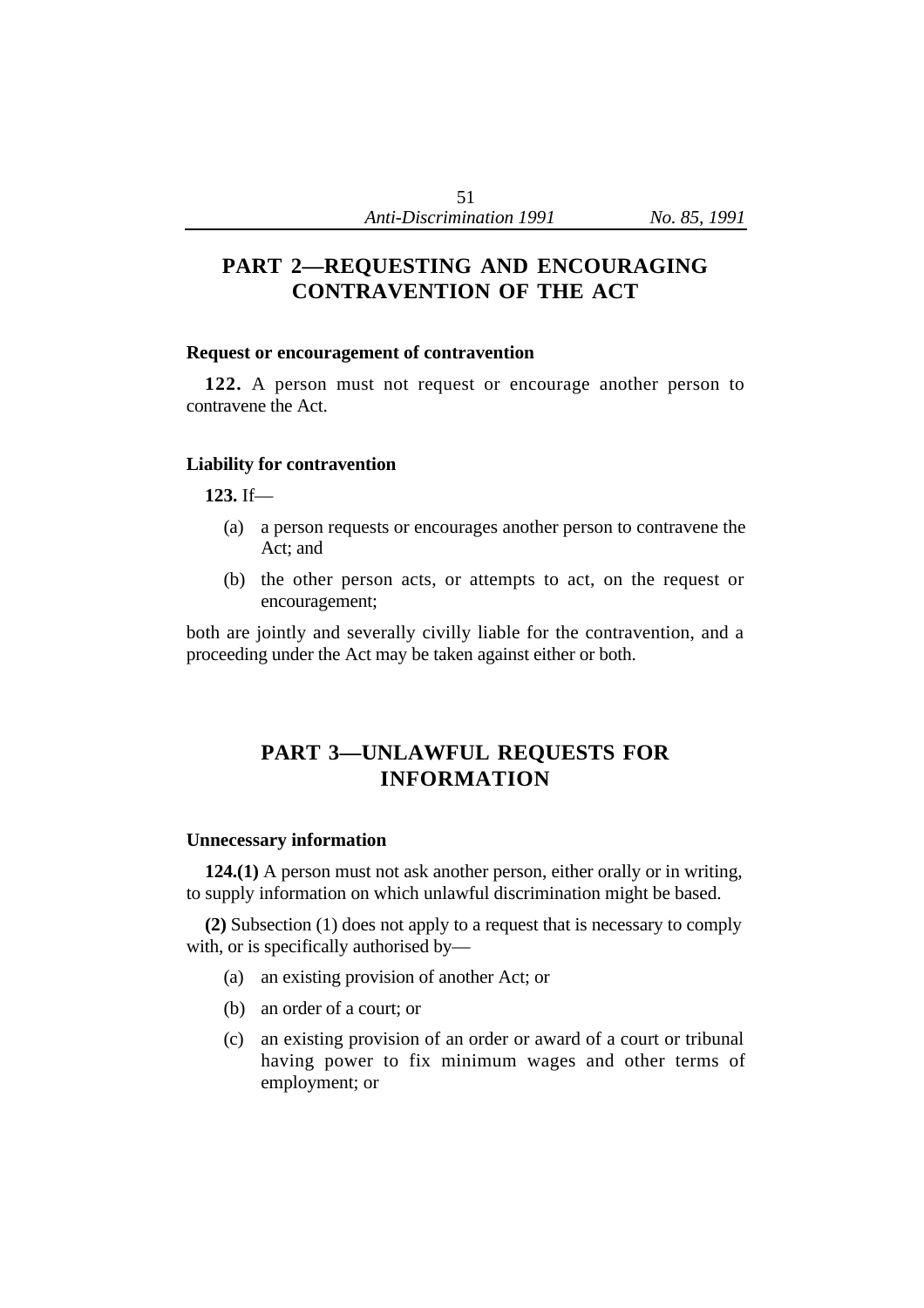- (d) an existing provision of an industrial agreement; or
- (e) an order of the Anti-Discrimination Tribunal.

**(3)** It is a defence to a proceeding for a contravention of subsection (1) if the respondent proves, on the balance of probabilities, that the information was reasonably required for a purpose that did not involve discrimination.

**(4)** In this section—

- **"existing provision"** means a provision in existence at the commencement of this section.
- *Example* An employer would contravene the Act by asking applicants for all jobs whether they have any impairments, but may ask applicants for a job involving heavy lifting whether they have any physical condition that indicates they should not do that work.

# **CHAPTER 5—ASSOCIATED HIGHLY OBJECTIONABLE CONDUCT (COMPLAINT AND PENALTY)**

# **PART 1—ACT'S FREEDOM FROM ASSOCIATED HIGHLY OBJECTIONABLE CONDUCT PURPOSE**

# **Act's freedom from associated highly objectionable conduct purpose and how it is to be achieved**

**125.(1)** One of the purposes of the Act is to promote equality of opportunity for everyone by prohibiting and penalising certain highly objectionable conduct that is inconsistent with the other purposes of the Act.

**(2)** This purpose is to be achieved by—

(a) prohibiting certain conduct; and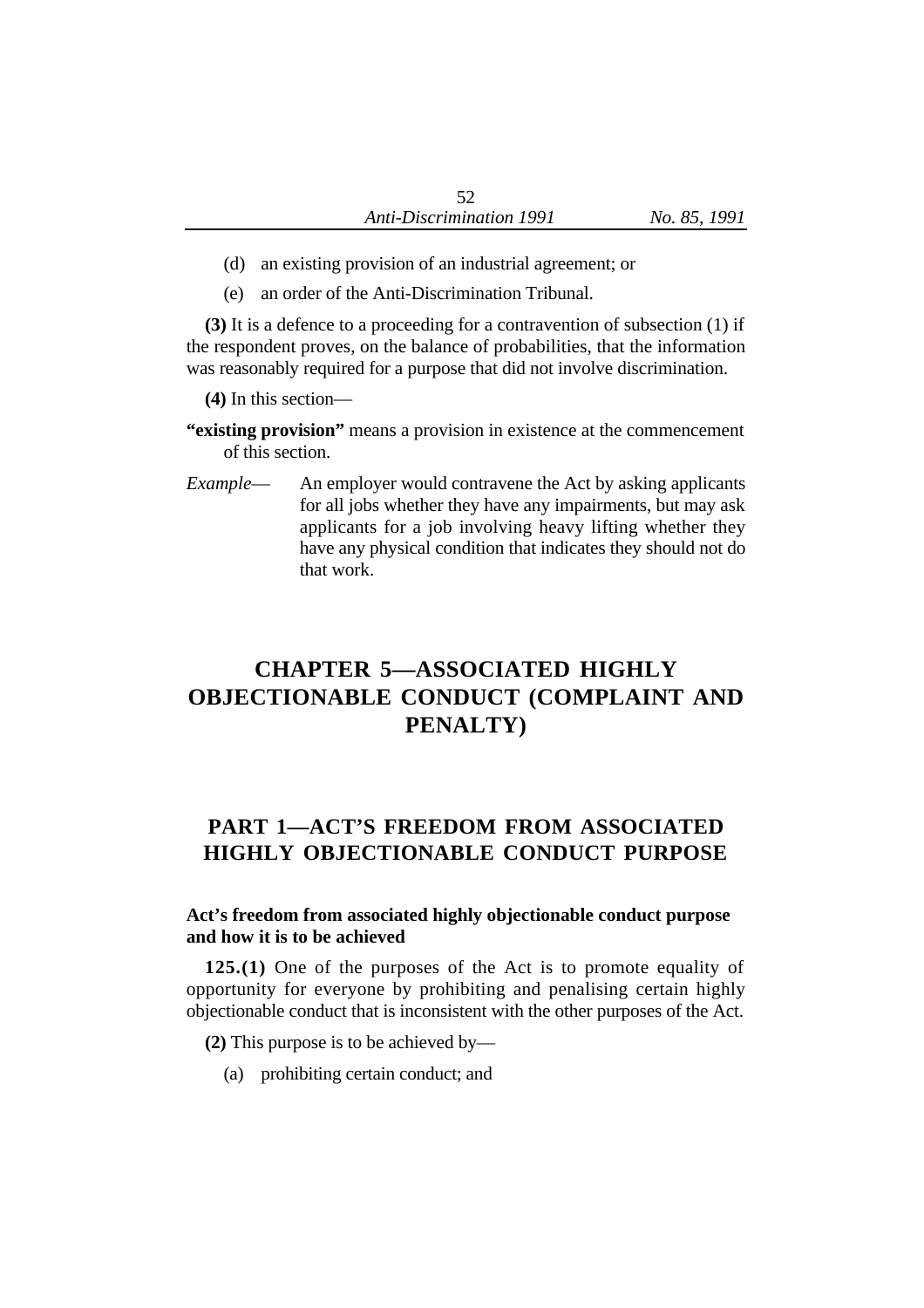- (b) allowing a complaint under Chapter 7 to be made against a person who has engaged in that conduct; and
- (c) making that conduct an offence; and
- (d) using the agencies and procedures established under Chapter 7 to deal with the complaint or offence.

# **PART 2 — INCITEMENT TO RACIAL OR RELIGIOUS HATRED**

#### **Incitement to racial or religious hatred**

**126.** A person must not, by advocating racial or religious hatred or hostility, incite unlawful discrimination or another contravention of the Act.

Maximum penalty—

- (a) in the case of an individual—35 penalty units;
- (b) in the case of a corporation—170 penalty units.

# **PART 3—DISCRIMINATORY ADVERTISING**

#### **Discriminatory advertisements**

**127.(1)** A person must not publish or display an advertisement, or authorise its publication or display, if the advertisement indicates that a person intends to act in a way that contravenes the Act.

Maximum penalty—

- (a) in the case of an individual—35 penalty units;
- (b) in the case of a corporation—170 penalty units.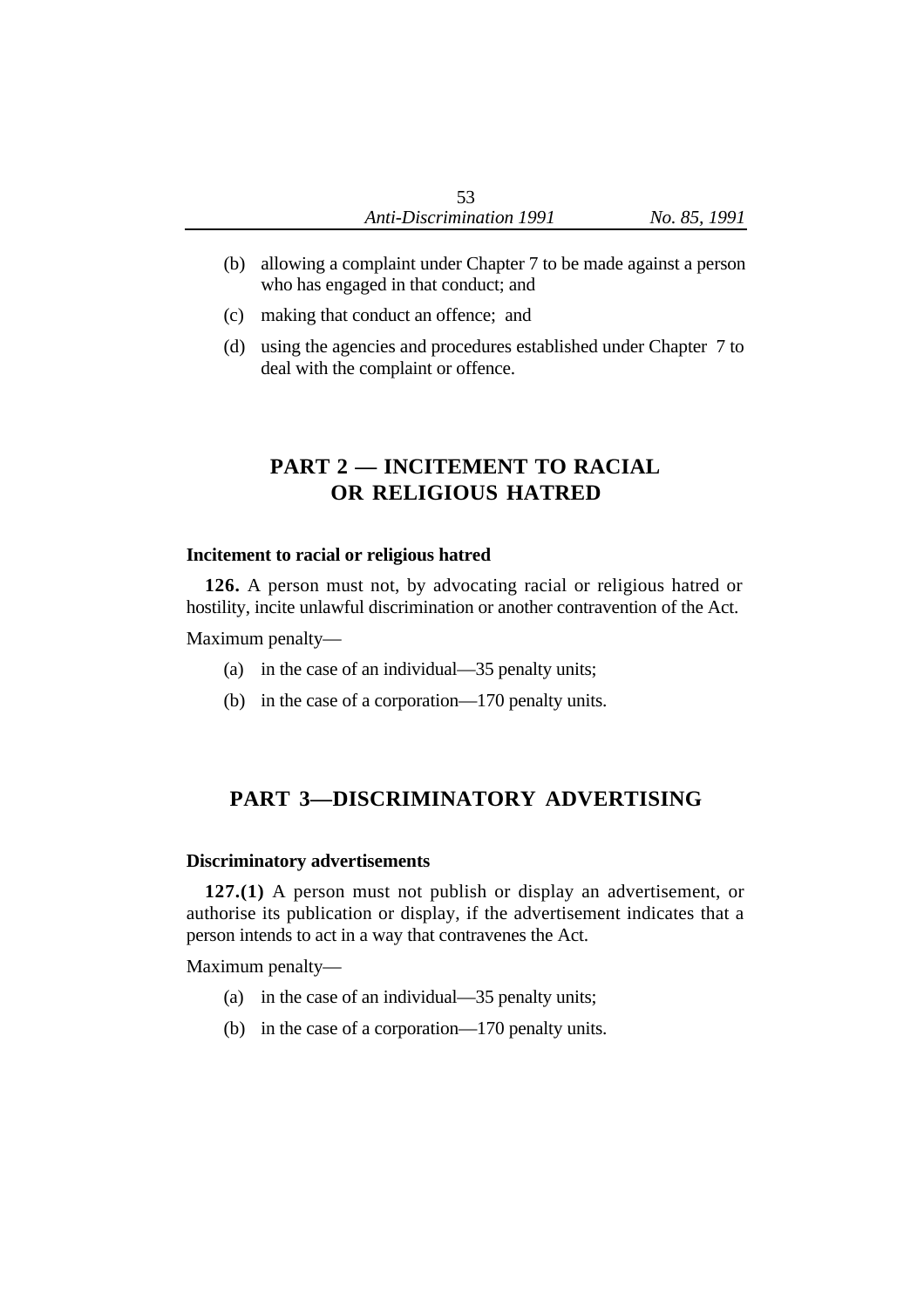**(2)** It is a defence to a complaint made under the Act for a contravention of subsection (1) if the respondent proves, on the balance of probabilities, that the respondent took reasonable precautions to prevent the publication or display happening.

**(3)** It is an excuse to an offence against subsection (1) if the defendant took reasonable precautions to prevent the publication or display happening.

## **Inducement**

**128.** A person must not knowingly or recklessly make a false or misleading statement to another person in order to induce the publication or display of an unlawful advertisement.

Maximum penalty—

- (a) in the case of an individual—35 penalty units;
- (b) in the case of a corporation—170 penalty units.

# **PART 4—VICTIMISATION**

#### **Victimisation**

**129.** A person must not victimise another person.

Maximum penalty—

- (a) in the case of an individual—45 penalty units or imprisonment for 3 months, or both;
- (b) in the case of a corporation—170 penalty units.

## **Meaning of victimisation**

**130.(1)** Victimisation happens if a person (the **"respondent"**) does an act, or threatens to do an act, to the detriment of another person (the **"complainant"**) —

(a) because the complainant, or a person associated with, or related to, the complainant—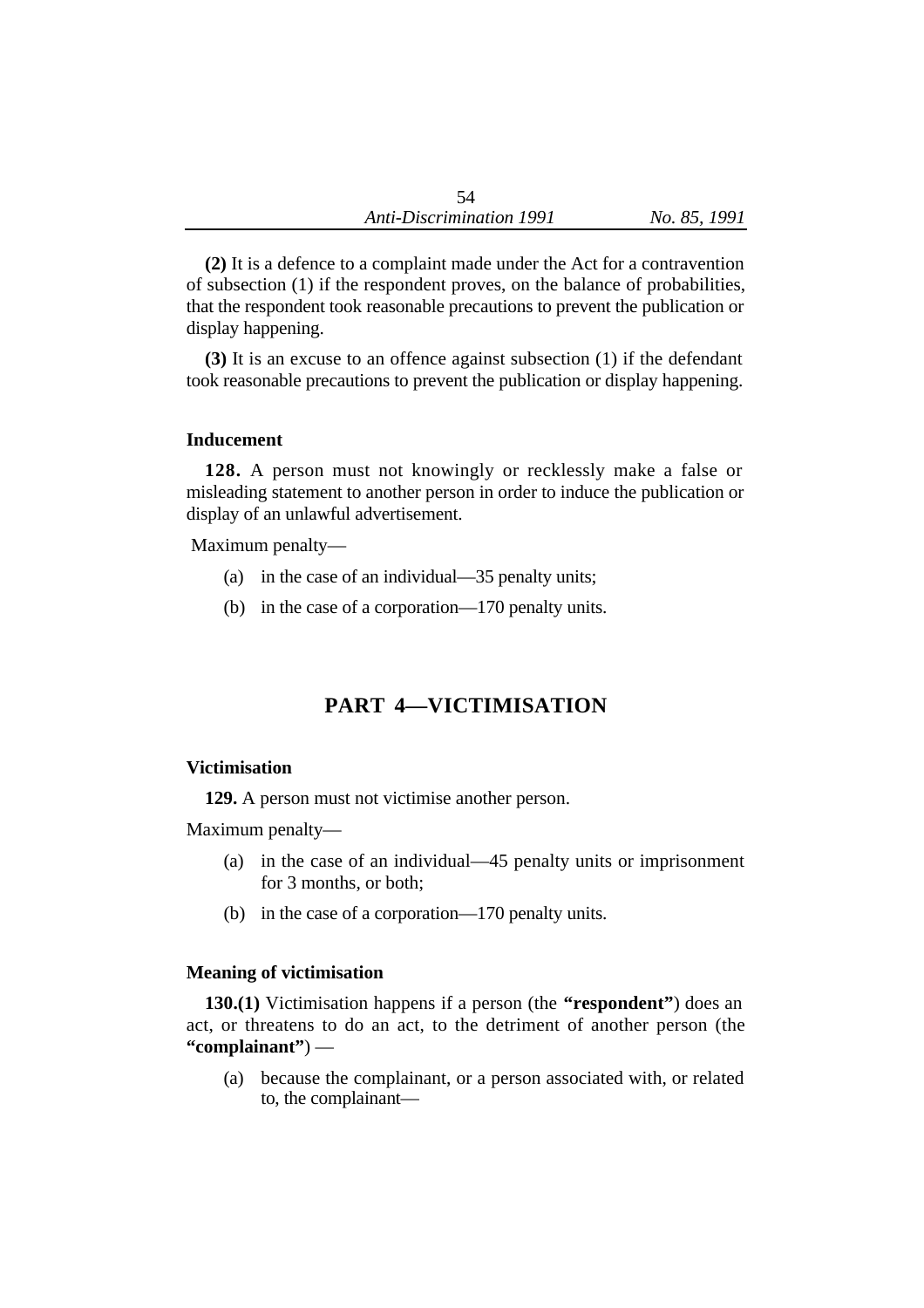- (i) refused to do an act that would amount to a contravention of the Act; or
- (ii) in good faith, alleged, or intends to allege, for the purposes of a proceeding under the Act, that a person committed an act that would amount to a contravention of the Act; or
- (iii) is, has been, or intends to be, involved in a proceeding under the Act against any person; or
- (b) because the respondent believes that the complainant, or a person associated with, or related to, the complainant is doing, has done, or intends to do one of the things mentioned in paragraph (a)(i),  $(ii)$  or  $(iii)$ .

**(2)** In this section, a reference to involvement in a proceeding under the Act includes—

- (a) making a complaint under the Act and continuing with the complaint, whether by investigation, conciliation, hearing or otherwise; and
- (b) involvement in a prosecution for an offence against the Act; and
- (c) supplying information and producing documents to a person who is performing a function under the Act; and
- (d) appearing as a witness in a proceeding under the Act.

## **Victimisation continues even if proceedings etc. do not**

**131.** The application or continued application of section 129 (Victimisation) is not affected by—

(a) the failure or otherwise of the complainant or the person associated with, or related to, the complainant, to do one of the things mentioned in section  $130(1)(a)(i)$ ,(ii) or (iii) (Meaning of victimisation); or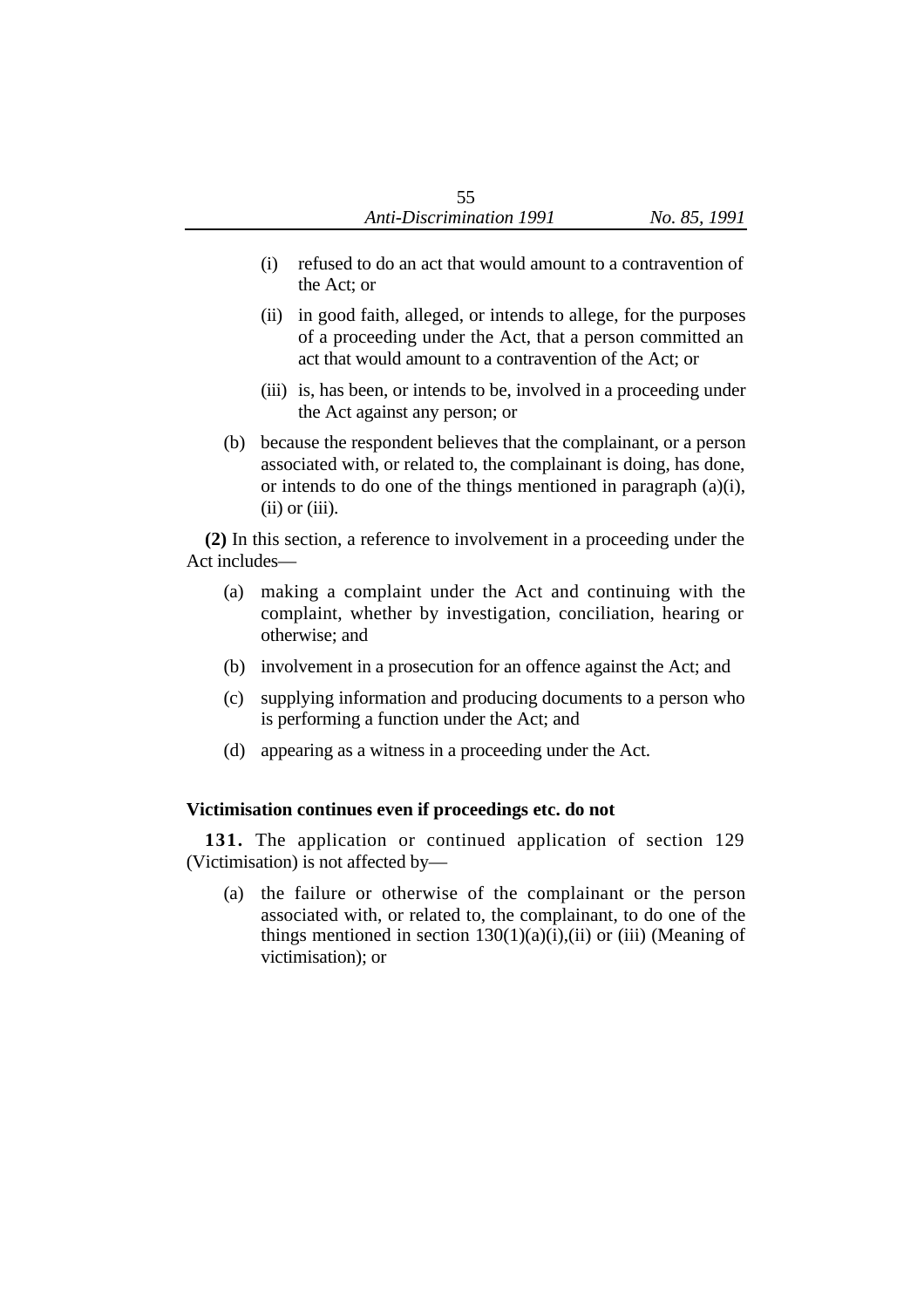(b) the withdrawal, failure to pursue, or determination of a proceeding under the Act.

# **CHAPTER 6—LIABILITY FOR CONTRAVENTIONS OF WORKERS AND AGENTS (COMPLAINT)**

#### **Act's vicarious liability purpose and how it is to be achieved**

**132.(1)** One of the purposes of the Act is to promote equality of opportunity for everyone by making a person liable for certain acts of the person's workers or agents.

**(2)** This purpose is to be achieved by making a person civilly liable for a contravention of the Act by the person's workers or agents.

#### **Vicarious liability**

**133.(1)** If any of a person's workers or agents contravenes the Act in the course of work or while acting as agent, both the person and the worker or agent, as the case may be, are jointly and severally civilly liable for the contravention, and a proceeding under the Act may be taken against either or both.

**(2)** It is a defence to a proceeding for a contravention of the Act arising under subsection (1) if the respondent proves, on the balance of probabilities, that the respondent took reasonable steps to prevent the worker or agent contravening the Act.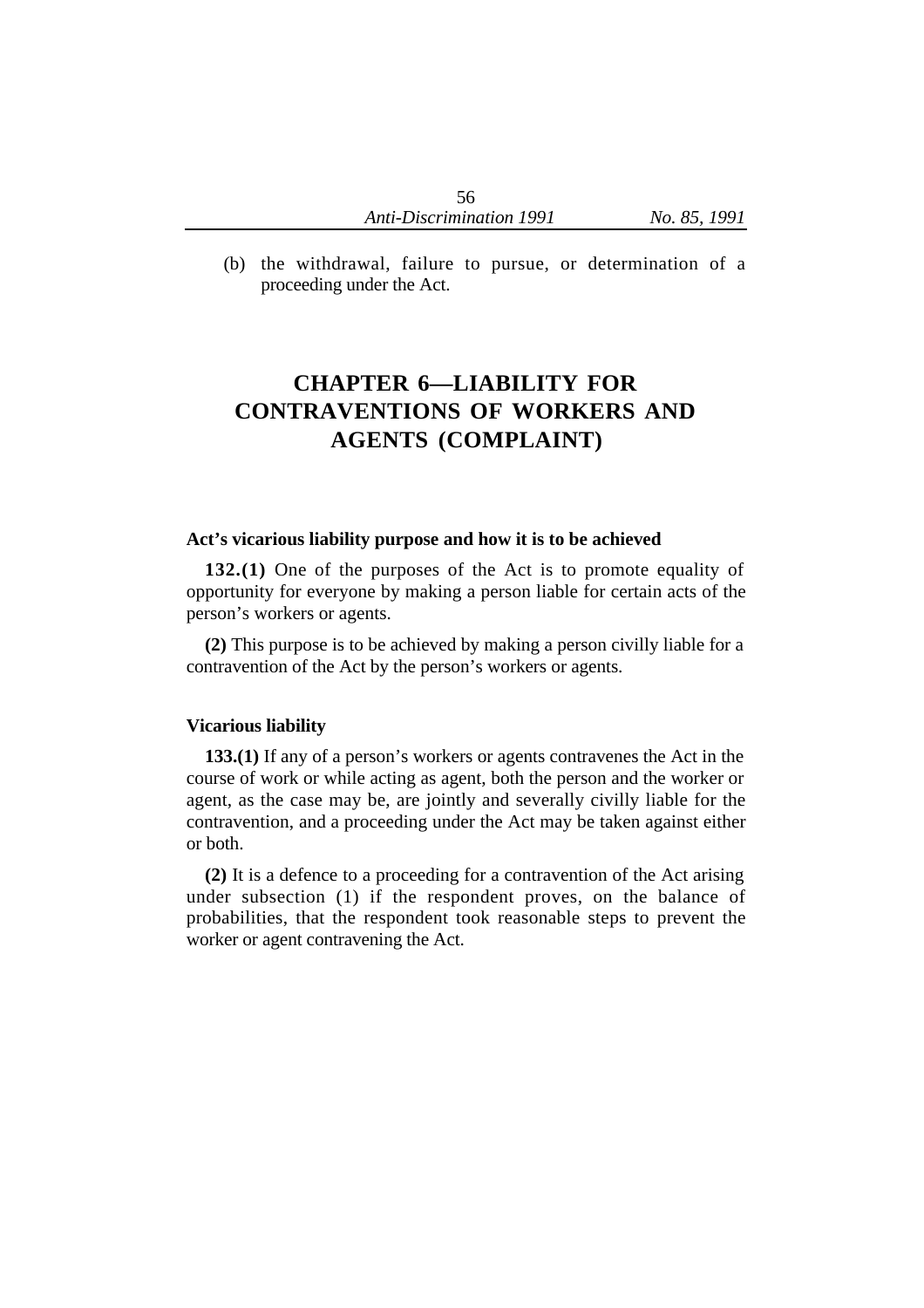# **CHAPTER 7—ENFORCEMENT**

# **PART 1—WHAT THE ANTI-DISCRIMINATION COMMISSION MAY DO**

*Division 1—The complaint process*

*Subdivision A—All complaints*

#### **Who may complain**

**134.(1)** Any of the following people may complain to the Commissioner about an alleged contravention of the Act—

- (a) a person who was subjected to the alleged contravention; or
- (b) an agent of the person; or
- (c) a person authorised in writing by the Commissioner to act on behalf of a person who was subjected to the alleged contravention and who is unable to make or authorise a complaint.
- **(2)** Two or more people may make a complaint jointly.

#### **Complaint may allege more than one contravention**

**135.** A person may make a complaint alleging more than one contravention of the Act.

*Example—* C applies to real estate agent R to rent a house and is asked to fill out a form which includes a question about his country of birth. C is not offered a house, and believes this is on the basis of his national origin. C may make a complaint about being required to answer a question about his national origin contrary to section 124 (Unnecessary information), or a complaint about unlawful discrimination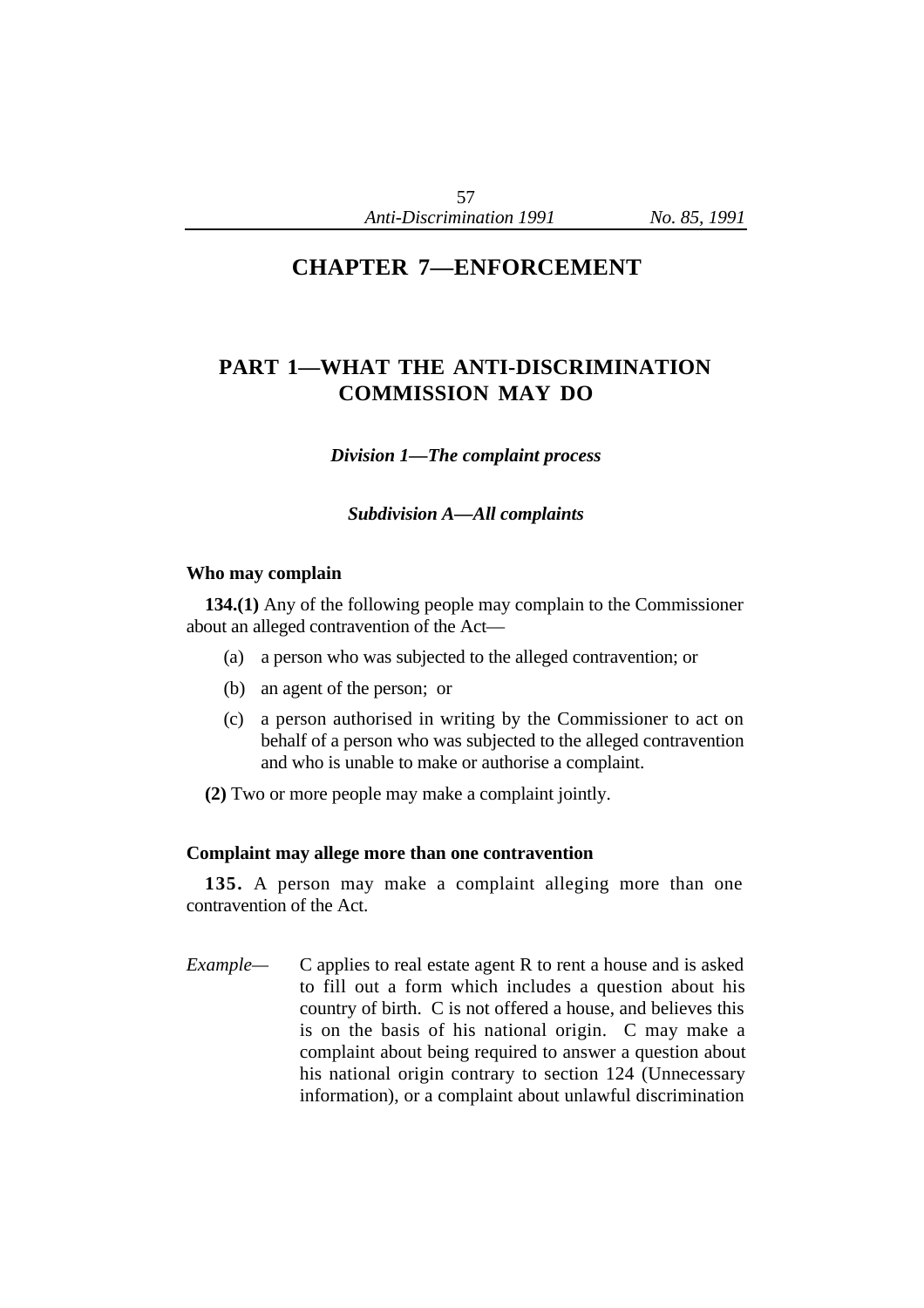under section 82 (Discrimination in pre-accommodation area), or both.

## **Making a complaint**

**136.** A complaint must—

- (a) be in writing; and
- (b) set out reasonably sufficient details to indicate an alleged contravention of the Act; and
- (c) be lodged with, or sent by post to, the Commissioner.

## **Unfair agreements not to complain are not binding**

**137.(1)** The Commissioner may accept a complaint from a person who had previously agreed with another person not to complain, if the Commissioner is of the reasonable opinion that it is fair to accept the complaint.

**(2)** In assessing whether it is fair to accept the complaint, the Commissioner is to consider all the relevant circumstances of the case including—

- (a) the knowledge of the parties who made the agreement; and
- (b) what the person who wishes to complain received in return for the agreement.

## **Time limit on making complaints**

**138.(1)** Subject to subsection (2), a person is only entitled to make a complaint within 1 year of the alleged contravention of the Act.

**(2)** The Commissioner has a discretion to accept a complaint after 1 year has expired if the complainant shows good cause.

## **Commissioner must reject frivolous etc. complaints**

**139.** The Commissioner must reject a complaint if the Commissioner is of the reasonable opinion that the complaint is—

(a) frivolous or vexatious; or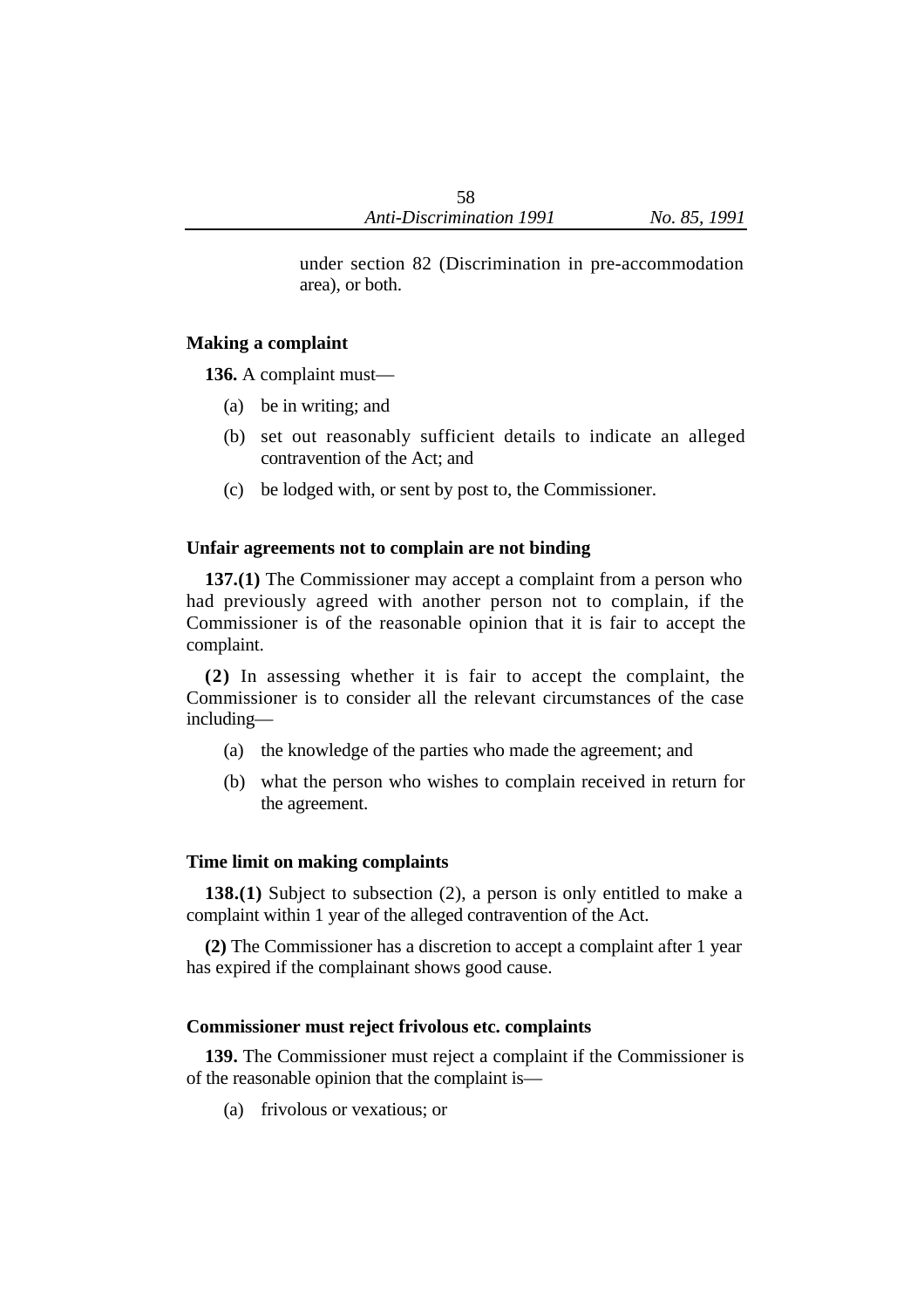(b) misconceived or lacking in substance.

#### **Commissioner may reject or stay complaints dealt with elsewhere**

**140.(1)** The Commissioner may reject or stay a complaint if there are concurrent proceedings in a court or tribunal in relation to the act or omission that is the subject of the complaint.

**(2)** A time limit for doing anything under the Act in relation to a complaint does not run while a complaint is stayed.

#### **Time limit on acceptance or rejection of complaints**

**141.(1)** The Commissioner must decide whether to accept or reject a complaint within 28 days of receiving the complaint.

**(2)** The Commissioner must promptly notify the complainant of the decision.

#### **Reasons for rejected complaints**

**142.(1)** If a complaint is rejected, it lapses and the complainant is not entitled to make a further complaint relating to the act or omission that was the subject of the complaint.

**(2)** If a complaint is rejected, the complainant may, within 28 days of receiving notice of the rejection, ask the Commissioner for written reasons.

**(3)** If requested, the Commissioner must promptly give the complainant written reasons for the rejection.

#### **Respondent is to be notified of accepted complaint**

**143.** If a complaint is accepted, the Commissioner must promptly notify the respondent in writing of the substance of the complaint.

### **Interim orders protecting complainant's interests (before reference to Tribunal)**

**144.(1)** At any time before a complaint is referred to the Tribunal, the complainant or the Commissioner may apply to the Tribunal for an order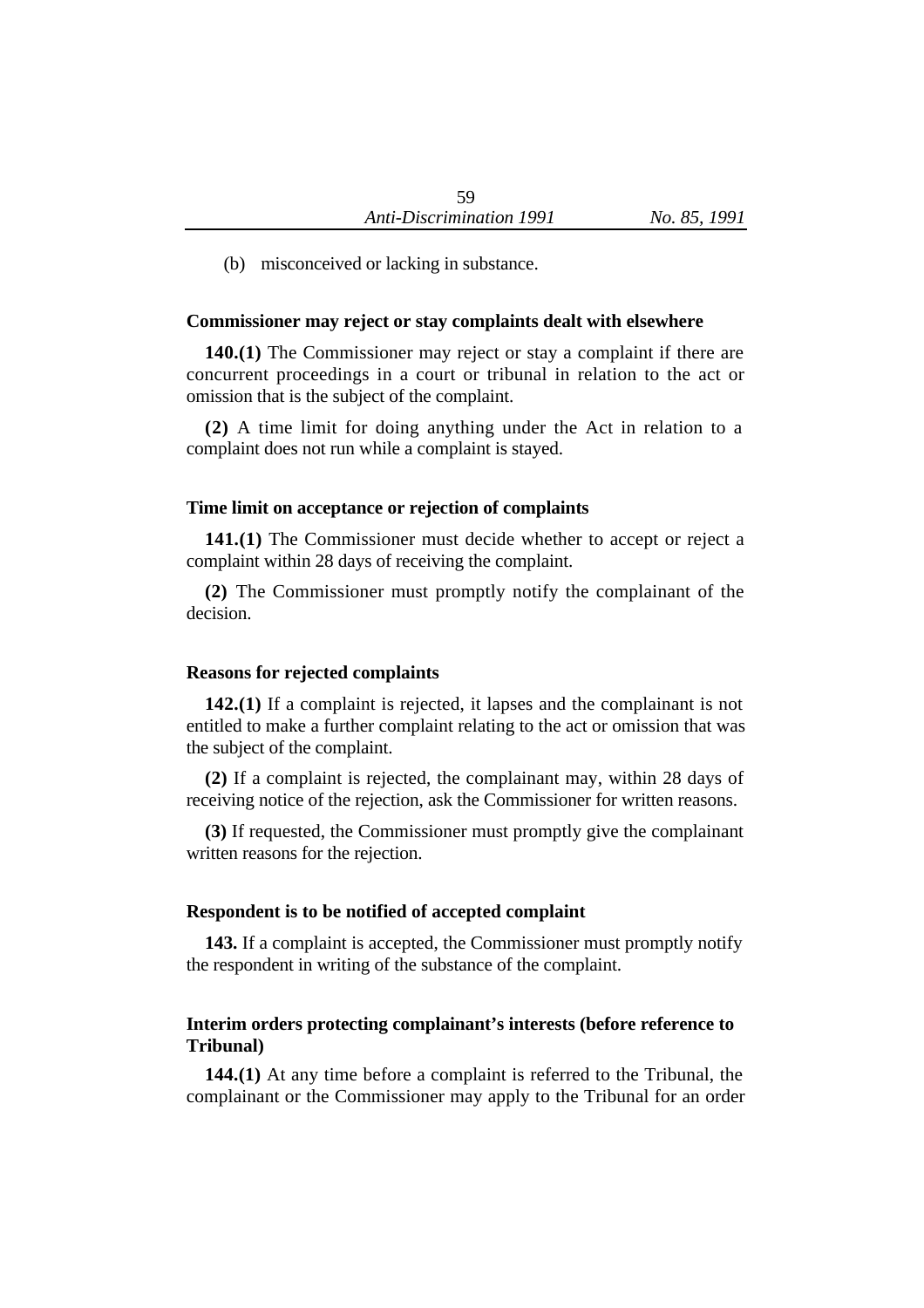prohibiting a person from doing an act that might prejudice—

- (a) the investigation or conciliation of the complaint; or
- (b) an order that the Tribunal might make after a hearing.

**(2)** A party or the Commissioner may apply to the Tribunal for an order varying or revoking an order made under subsection (1).

**(3)** A party or the Commissioner may enforce an order made under this section by filing a copy of it with a court of competent jurisdiction.

**(4)** The order is then enforceable as if it were an order of the court.

**(5)** The Tribunal may apply the rules of the Supreme Court (with any necessary changes) in relation to an application made under this section.

# **Anonymity**

**145.(1)** If, any time before a complaint is referred to the Tribunal, the Commissioner is of the reasonable opinion that the preservation of anonymity of a person who is, or has been, involved in a proceeding under the Act is necessary to protect the work security, privacy or any human right of the person, the Commissioner may give a direction prohibiting the disclosure of the person's identity.

**(2)** A person must comply with a direction.

Maximum penalty—

- (a) in the case of an individual—35 penalty units;
- (b) in the case of a corporation—170 penalty units.

**(3)** It is an excuse to an offence against subsection (2) if the defendant has a reasonable excuse.

**(4)** In this section, a reference to involvement in a proceeding under the Act includes—

- (a) making a complaint under the Act and continuing with the complaint, whether by investigation, conciliation, hearing or otherwise; and
- (b) being a respondent to such a complaint; and
- (c) involvement in a prosecution for an offence against the Act; and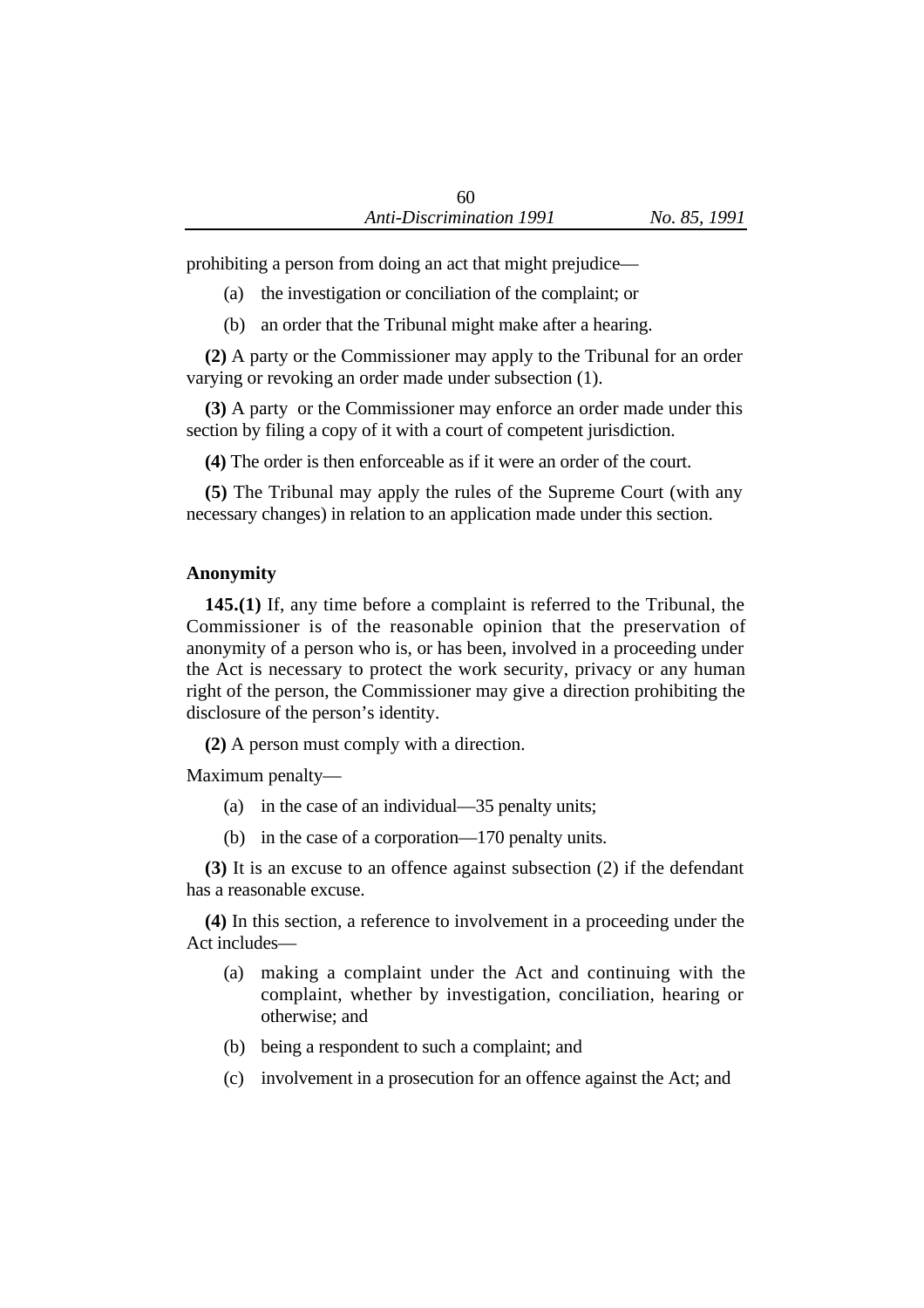- (d) supplying information and producing documents to a person who is performing a function under the Act; and
- (e) appearing as a witness in a proceeding under the Act.

### *Subdivision B—Representative complaints*

#### **Representative complaints**

**146.(1)** If a complaint alleges that a number of people were subjected to the alleged contravention by the respondent, the Commissioner must determine whether the complaint should be dealt with by the Commissioner as a representative complaint.

**(2)** The Tribunal may subsequently make its own determination under section 194.

#### **Criteria for determining whether prima facie representative complaint**

**147.(1)** The Commissioner may deal with a complaint as a representative complaint if the Commissioner is satisfied that—

- (a) the complainant is a member of a class of people, the members of which have been affected, or are reasonably likely to be affected by, the respondent's conduct; and
- (b) the complainant has been affected by the respondent's conduct; and
- (c) the class is so numerous that joinder of all of its members is impracticable; and
- (d) there are questions of law or fact common to all members of the class; and
- (e) the material allegations in the complaint are the same as, or similar or related to, the material allegations in relation to the other members of the class; and
- (f) the respondent has acted on grounds apparently applying to the class as a whole.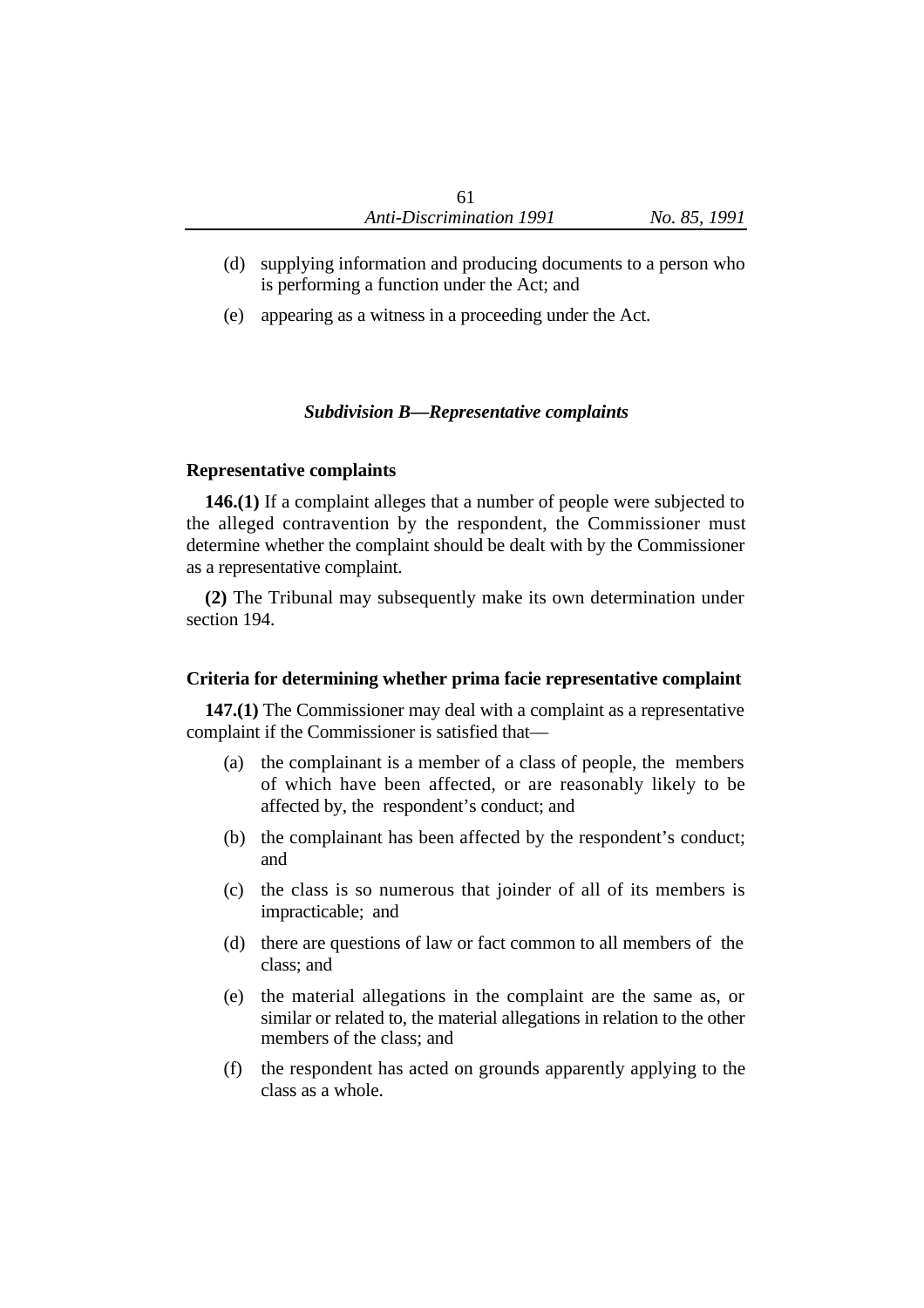- **(2)** If the Commissioner is satisfied that—
	- (a) the complaint is made in good faith as a representative complaint; and
	- (b) the justice of the case demands that the matter be dealt with by means of a representative complaint;

the Commissioner may deal with the complaint as a representative complaint even if the criteria set out in subsection (1) have not been satisfied.

#### **Amendment resulting in representative complaint**

**148.** If the Commissioner is satisfied that a complaint could be dealt with as a representative complaint if the class of complainants is increased, reduced or was otherwise altered, the Commissioner may amend the complaint so that the complaint can be dealt with as a representative complaint.

### **Amendment resulting in non-representative complaint**

**149.** If the Commissioner is satisfied that a complaint has been wrongly made as a representative complaint, the Commissioner may amend the complaint by removing the names of any of the complainants so that the complaint can be dealt with as a complaint otherwise than as a representative complaint.

### **Directions about conduct of representative complaint**

**150.** The Commissioner may give directions concerning the conduct of a representative complaint while it is being dealt with by the Commissioner.

#### **Representative complainant must choose**

**151.(1)** A complainant in relation to a representative complaint must choose whether to—

- (a) proceed before the Commissioner as a party to the representative complaint; or
- (b) make an individual complaint.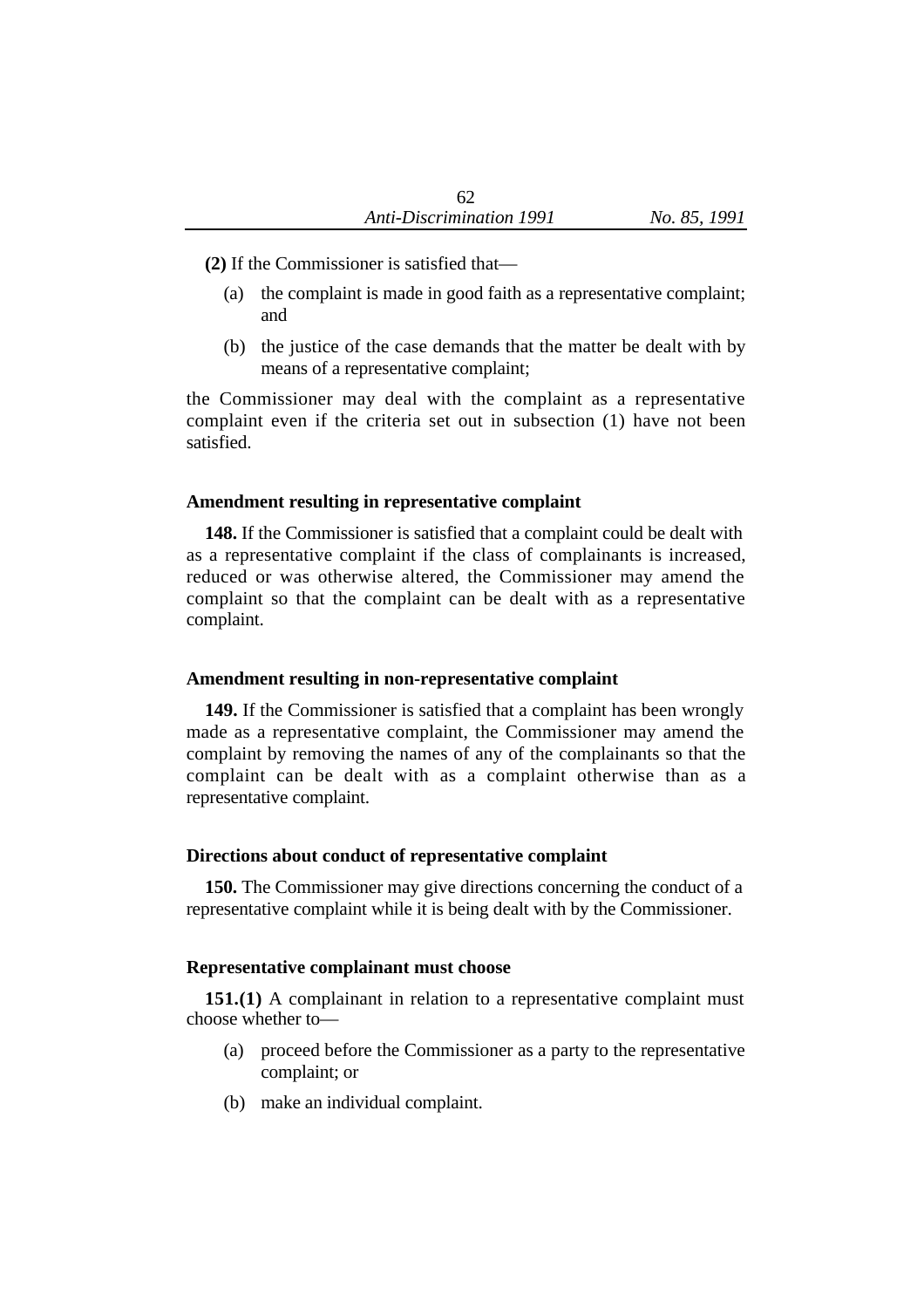**(2)** An election under subsection (1) does not prevent a complainant making a subsequent election under section 199.

# **Non-representative complaint not precluded by representative complaint**

**152.** If a representative complaint is made in respect of certain conduct, a person who is not a complainant in relation to the representative complaint, may make a complaint (other than a representative complaint) in respect of the conduct.

# *Subdivision C—Complaints by dismissed workers*

### **Dismissed worker lodges complaint first**

**153.** If, but for this section—

- (a) a worker is dismissed in circumstances entitling the worker to—
	- (i) lodge a complaint with the Commissioner under the Act; and
	- (ii) apply for industrial relief; and
- (b) the worker does not apply for industrial relief before lodging a complaint;

the worker may only proceed with the complaint and may not later apply for industrial relief in respect of the circumstances.

# **Dismissed worker applies for industrial relief first**

**154.** If—

- (a) a worker is dismissed in circumstances entitling the worker to—
	- (i) lodge a complaint with the Commissioner under the Act; and
	- (ii) apply for industrial relief; and
- (b) the worker applies for industrial relief before lodging a complaint;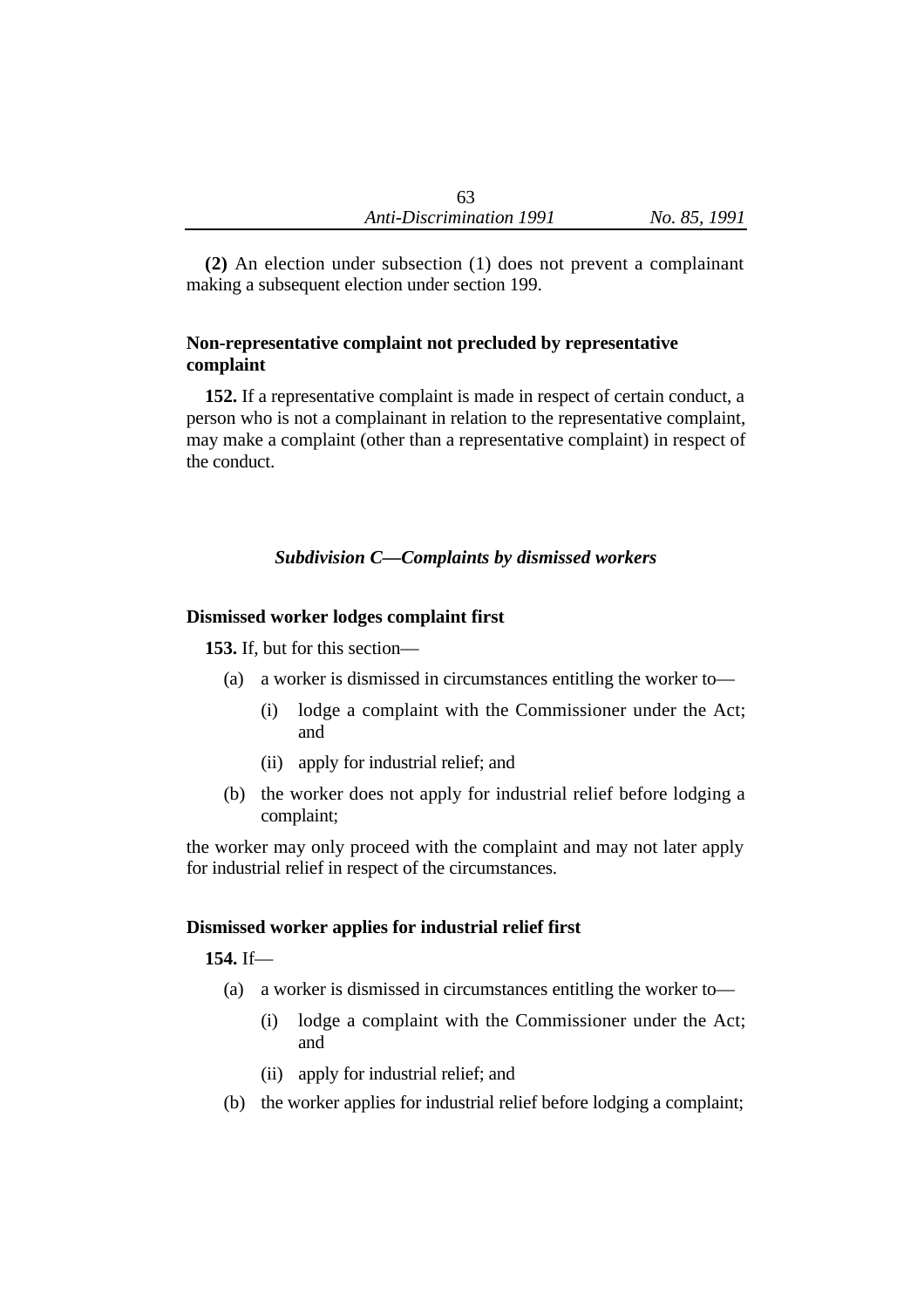the worker may proceed with both the complaint and the application for industrial relief, but the Tribunal may not make an order in respect of the complaint requiring the re-instatement or re-employment of the worker.

### *Division 2—The investigation process*

### **Investigation of complaints**

**155.(1)** The Commissioner must initiate an investigation if—

- (a) requested to do so by the Minister; or
- (b) the Tribunal becomes aware of circumstances that may constitute a contravention of the Act and refers the matter to the Commissioner; or
- (c) the Commissioner accepts a complaint under section 141.

**(2)** The Commissioner may initiate an investigation if—

- (a) during the course of carrying out the Commission's functions, a possible case of a contravention of the Act against a group or class of people is discovered, the matter is of public concern and the Minister agrees; or
- (b) an allegation is made that an offence against the Act has been committed; or
- (c) during the course of carrying out the Commission's functions, a possible offence against the Act is discovered.

**(3)** In conducting an investigation, the Commissioner has the same powers as the Commissioner has in dealing with a complaint of a contravention of the Act.

**(4)** If, after conducting an investigation, the Commissioner is satisfied that a contravention of the Act happened or is likely to happen, the Commissioner is to try to resolve the matter by conciliation.

**(5)** If the matter investigated under subsection  $(1)(a)$ ,  $(1)(b)$  or  $2(a)$ cannot be resolved by conciliation, the Commissioner may refer the matter to the Tribunal as if it were a complaint.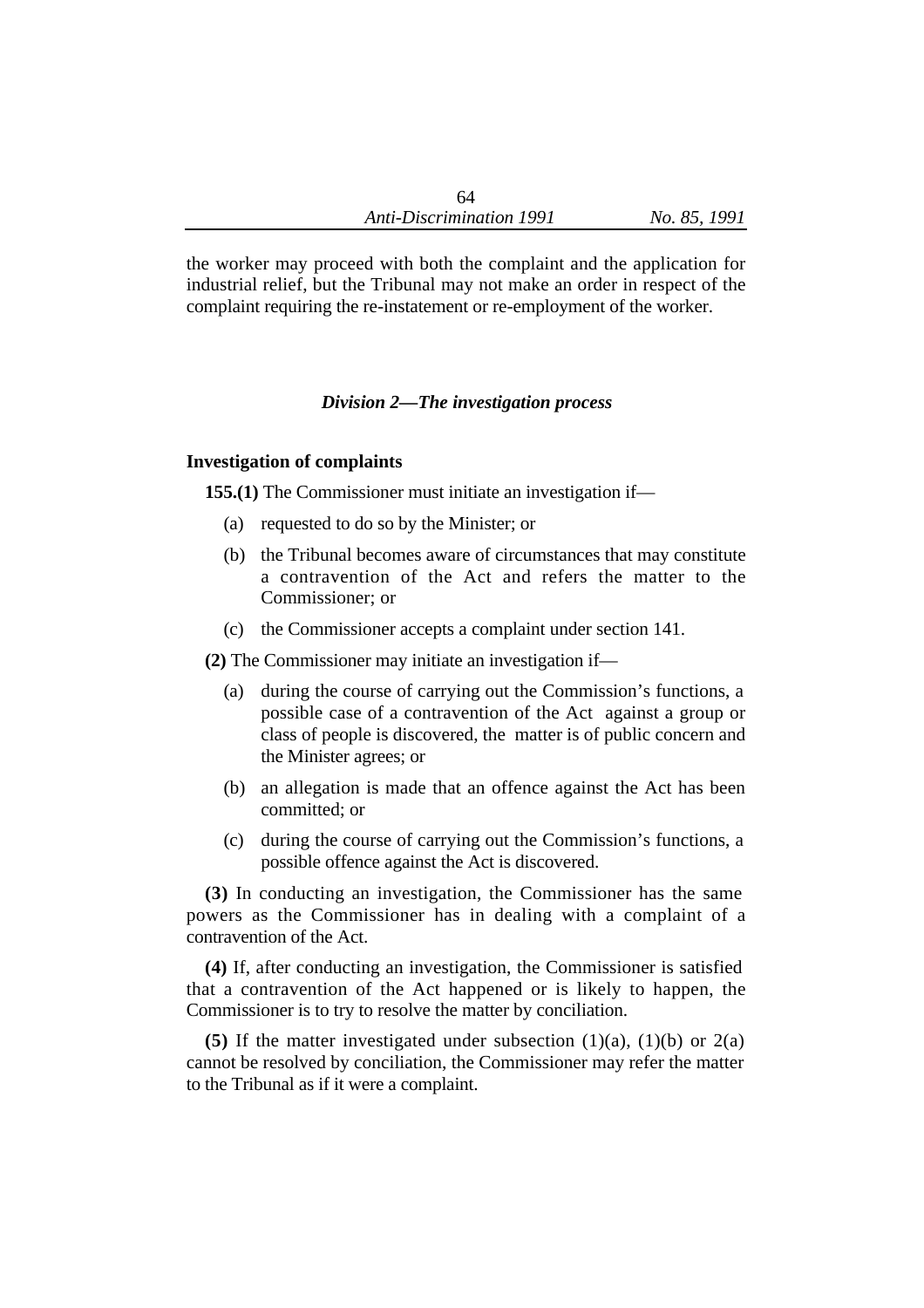**(6)** If the Commissioner refers the matter to the Tribunal under subsection (5), the Commissioner is the complainant.

# **Commissioner may obtain information and documents**

**156.(1)** If the Commissioner has reason to believe that a person—

- (a) published or displayed an advertisement that contravenes the Act; or
- (b) is able to provide information or produce documents relevant to an investigation;

the Commissioner may direct the person in writing—

- (c) to give to the Commissioner by writing signed by the person, or, in the case of a body corporate, by an officer of the body corporate, the specified information; and
- (d) to give to the Commissioner the specified documents or documents of a specified class;

at such place, and within such reasonable period or on such reasonable day and at such time, as are specified in the direction.

**(2)** If documents are given to the Commissioner, the Commissioner—

- (a) may take possession of, and may copy or take extracts from, the documents; and
- (b) may retain possession of the documents for such reasonable period as is necessary for the investigation to which the documents relate; and
- (c) during that period must allow a person who, if they were not in the possession of the Commissioner, would be entitled to inspect any of the documents, to inspect that document at all reasonable times.

**(3)** The Commissioner may enforce the direction by filing a copy of it with a court of competent jurisdiction.

**(4)** The direction is then enforceable as if it were an order of the court.

**(5)** A person is not required to give information or a document if the person objects on the ground of legal professional privilege that the person would be entitled to claim if—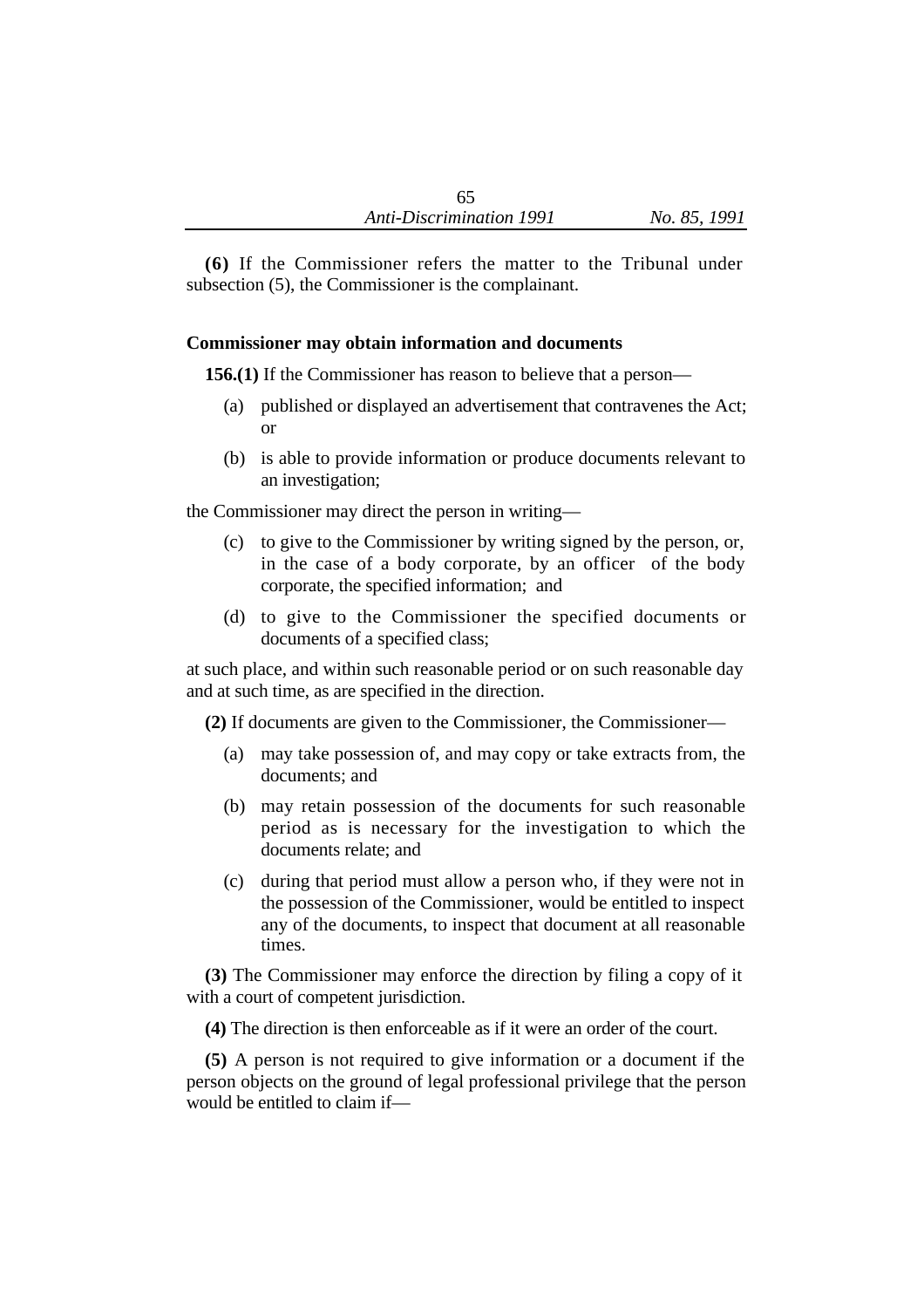- (a) the person were a witness in a prosecution for an offence in the Supreme Court; and
- (b) the person were required to give the information or document in the prosecution.

### **Commissioner may obtain actuarial, statistical or other data**

**157.(1)** If a person has done an act of discrimination that would, but for section 61, 62, 63, 74 or 75, be unlawful, the Commissioner may direct the person to give the Commissioner, within 21 days after service of the direction, any source of the actuarial, statistical or other data on which the act of discrimination was based.

**(2)** The Commissioner may enforce the direction by filing a copy of it with a court of competent jurisdiction.

**(3)**The direction is then enforceable as if it were an order of the court.

# *Division 3—The conciliation process*

# **Conciliation of complaints**

**158.** If the Commissioner believes that a complaint may be resolved by conciliation, the Commissioner must try to resolve it in that way.

### **Attendance at conciliation conference**

**159.(1)** The Commissioner may direct a person to take part in a conciliation conference.

**(2)** The Commissioner may enforce the direction by filing a copy of it with a court of competent jurisdiction.

**(3)** The direction is then enforceable as if it were an order of the court.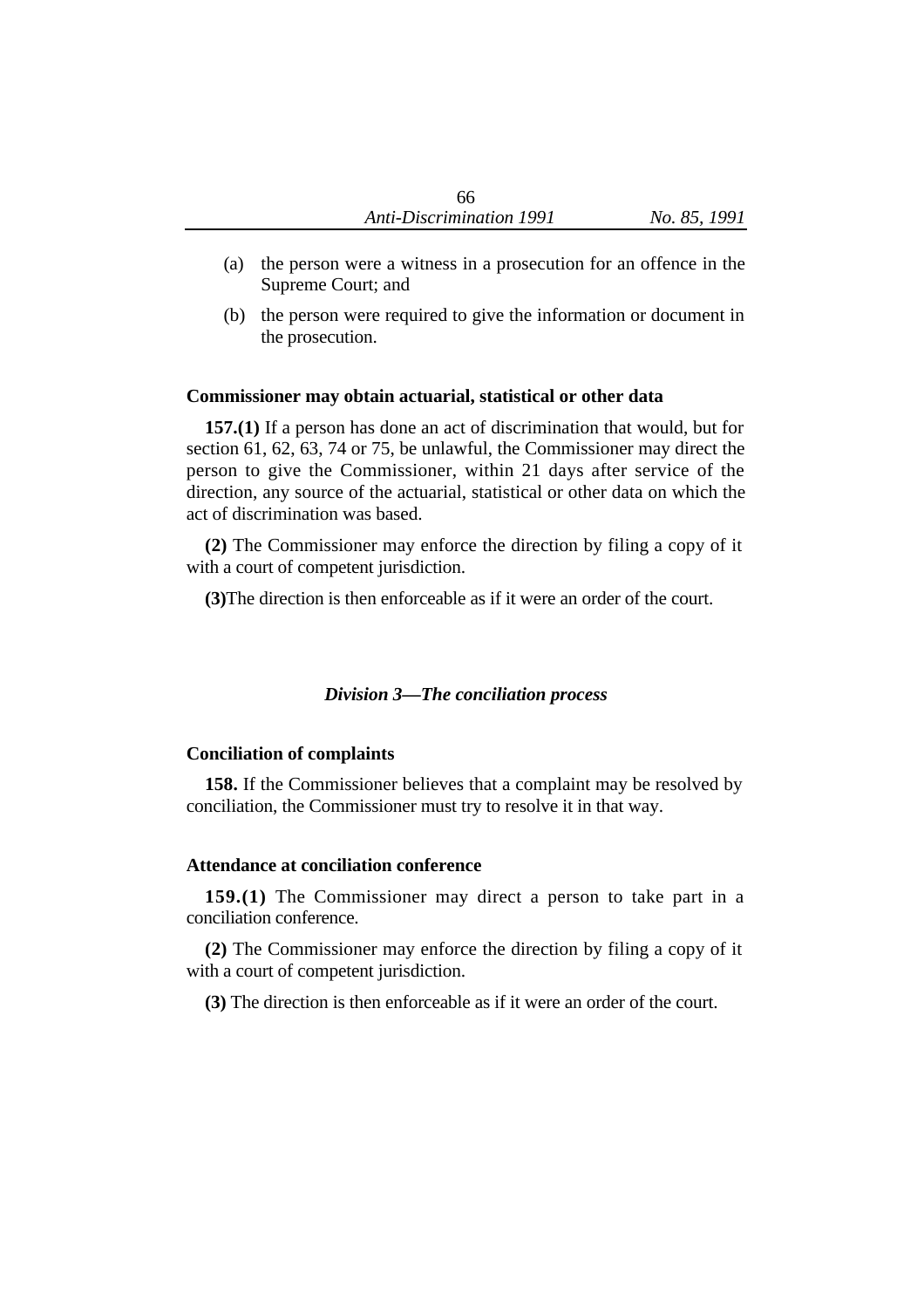### **Party fails to attend conference**

**160.(1)** If a complainant, without reasonable excuse, does not comply with a direction to attend a conciliation conference, the Commissioner may dismiss the complaint and direct the complainant to pay costs to the respondent.

**(2)** If a respondent, without reasonable excuse, does not comply with a direction to attend a conciliation conference, the Commissioner may direct the respondent to pay costs to the complainant.

**(3)** A party may enforce a direction as to costs by filing a copy of it with a court of competent jurisdiction.

**(4)** The direction is then enforceable as if it were an order of the court.

### **Conference to be held in private**

**161.** A conciliation conference must be held in private.

# **Interpreter may be used**

**162.** A person has a right to use a professional or voluntary interpreter at a conciliation conference.

# **Representative may be used with permission**

**163.** A person may be represented by another person at a conciliation conference, with the Commissioner's permission.

# **Resolution by conciliation**

**164.(1)** If the complaint is resolved by conciliation, the Commissioner must record the terms of the agreement and have the document signed by the complainant and the respondent.

**(2)** The Commissioner must provide a copy of the document to each party and file the document with the Tribunal.

**(3)** The agreement is then enforceable as if it were an order of the Tribunal.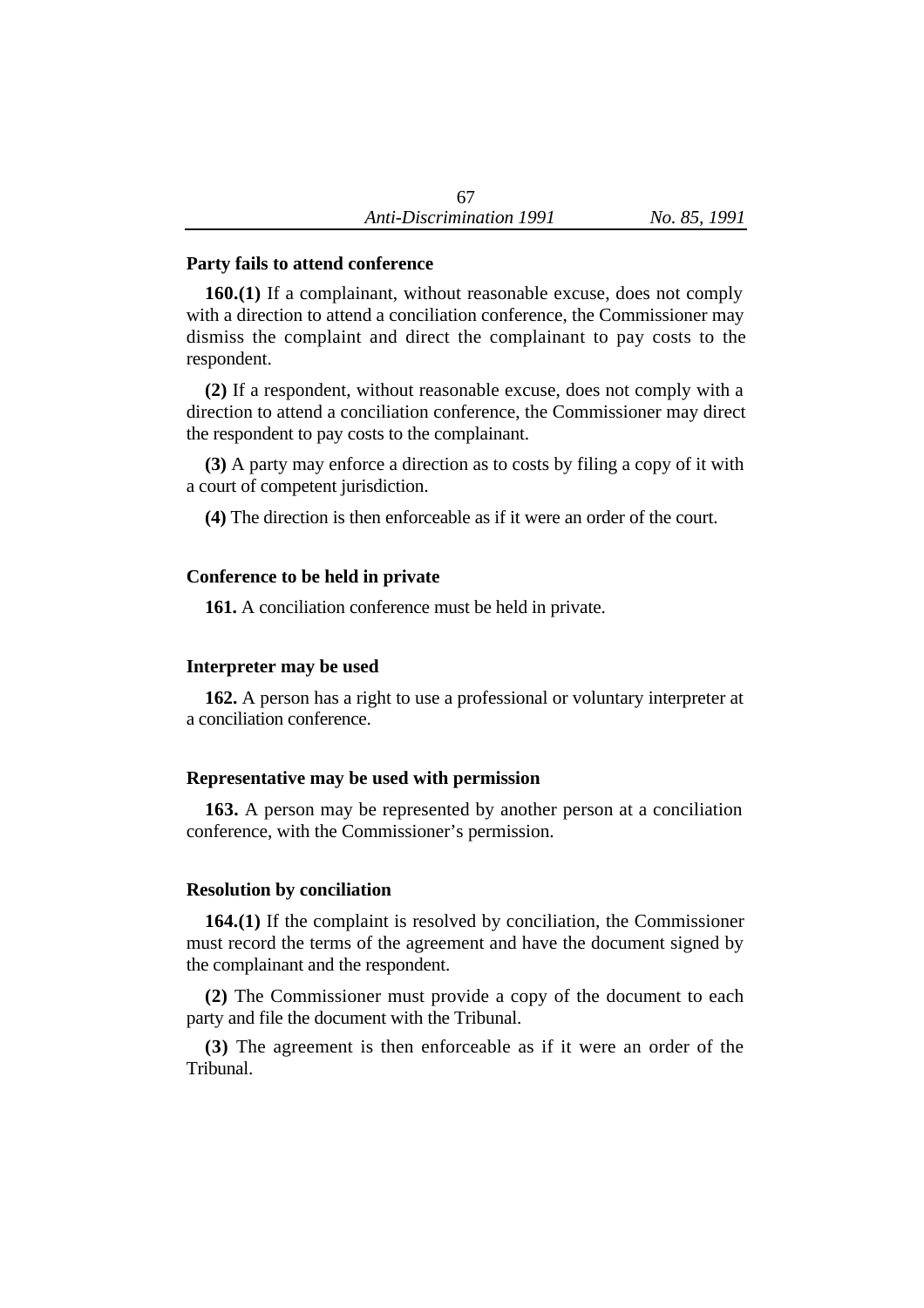# *Division 4—Unconciliated complaints*

### **Complaints which are not resolved by conciliation**

**165.(1)** If the Commissioner believes that a complaint cannot be resolved by conciliation, the Commissioner must promptly tell the complainant and the respondent by written notice.

**(2)** The obligation in subsection (1) arises whether or not conciliation has been attempted.

**(3)** The Commissioner must also tell both parties that either of them may require the Commissioner to refer the matter to the Tribunal and of the procedure for doing so.

### **Complainant may obtain referral of unconciliated complaint**

**166.(1)** A complainant is entitled to require the Commissioner to refer a complaint to the Tribunal by making a written request within 28 days of being notified that the complaint cannot be resolved by conciliation.

**(2)** The Tribunal may extend the time limit if—

- (a) the complainant asks the Tribunal for an extension within the 28 days; and
- (b) the Tribunal considers that there are reasonable grounds for the request; and
- (c) the Tribunal considers that the extension will not cause undue hardship to the respondent.

### **Complainant or respondent may seek referral after 6 months**

**167.(1)** If the Commissioner has not finished dealing with a complaint 6 months after informing the complainant and the respondent that the complaint has been accepted, either the complainant or the respondent may, by written notice, request the Commissioner to refer the complaint to the Tribunal.

**(2)** The Commissioner may defer acting on a request for up to 28 days, if there is a significant prospect that the matter can be resolved by conciliation within that period.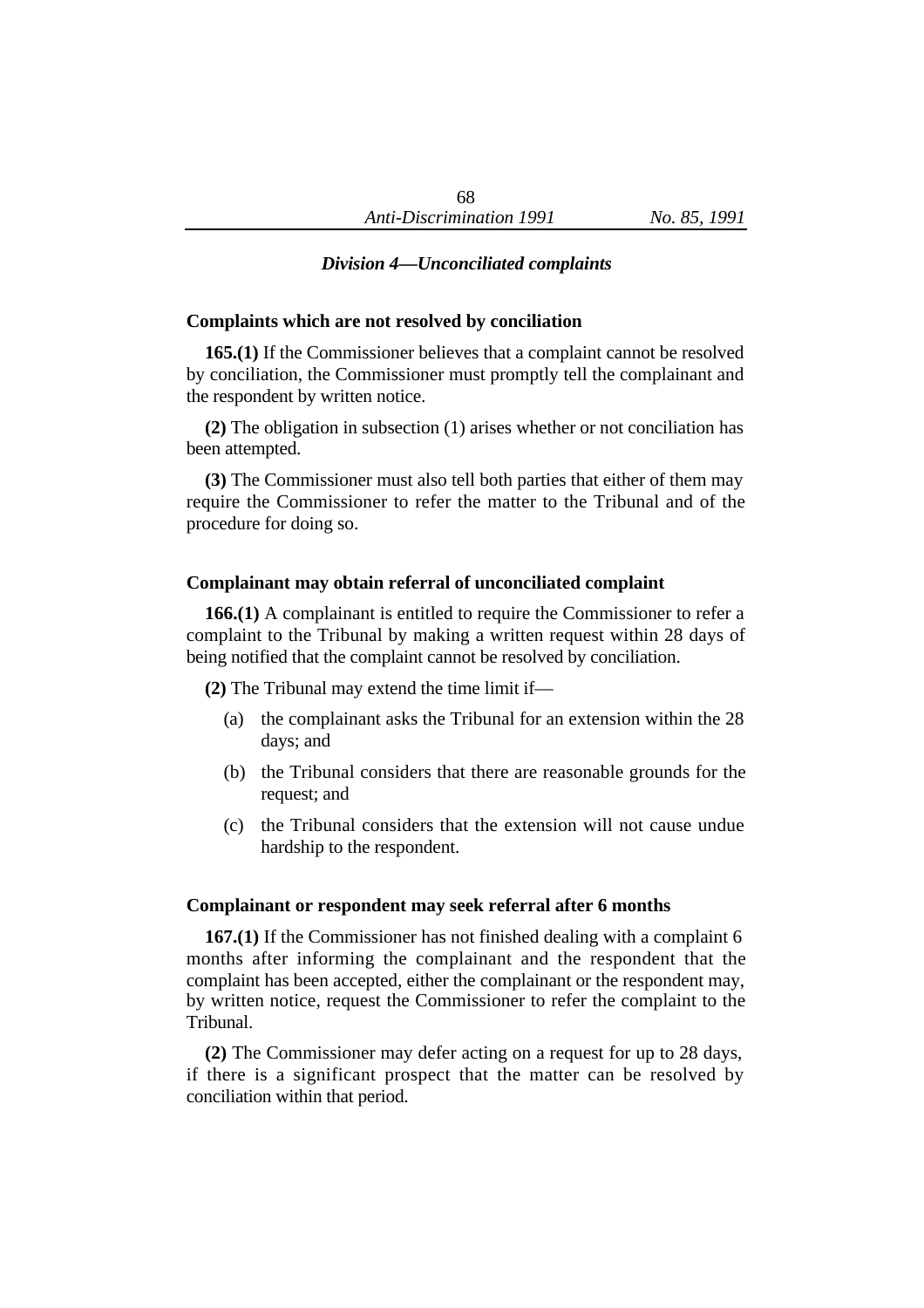**(3)** If the matter is not resolved at the end of 28 days, the procedures in subsection (4) or (5) apply.

**(4)** If the respondent requests the Commissioner to refer the complaint—

- (a) the Commissioner must ask the complainant whether the complainant agrees to the complaint being referred; and
- (b) if the complainant agrees in writing—the Commissioner must refer the complaint to the Tribunal; and
- (c) if the complainant does not agree in writing within 28 days—the complaint lapses, and the complainant cannot make a further complaint relating to the act or omission that was the subject of the complaint; and
- (d) the Commissioner may extend the 28 day period, but only if the complainant asks, in writing, for an extension before the 28 days have passed.

**(5)** If the complainant requests the Commissioner in writing, to refer the complaint, the Commissioner must comply.

**(6)** If the Commissioner refers the complaint to the Tribunal, the Commissioner must promptly give the respondent a copy of the complaint.

# *Division 5—Lapsed or withdrawn complaints or authorisation*

# **Frivolous etc. complaint lapses**

**168.(1)** If, at any time after a complaint is accepted and before it is referred to the Tribunal, the Commissioner is of the reasonable opinion that the complaint is—

- (a) frivolous or vexatious; or
- (b) misconceived or lacking in substance;

the Commissioner must tell the complainant in writing that the complaint will lapse unless the complainant is able to show to the Commissioner's satisfaction within 28 days that the complaint is not frivolous or vexatious or misconceived or lacking in substance.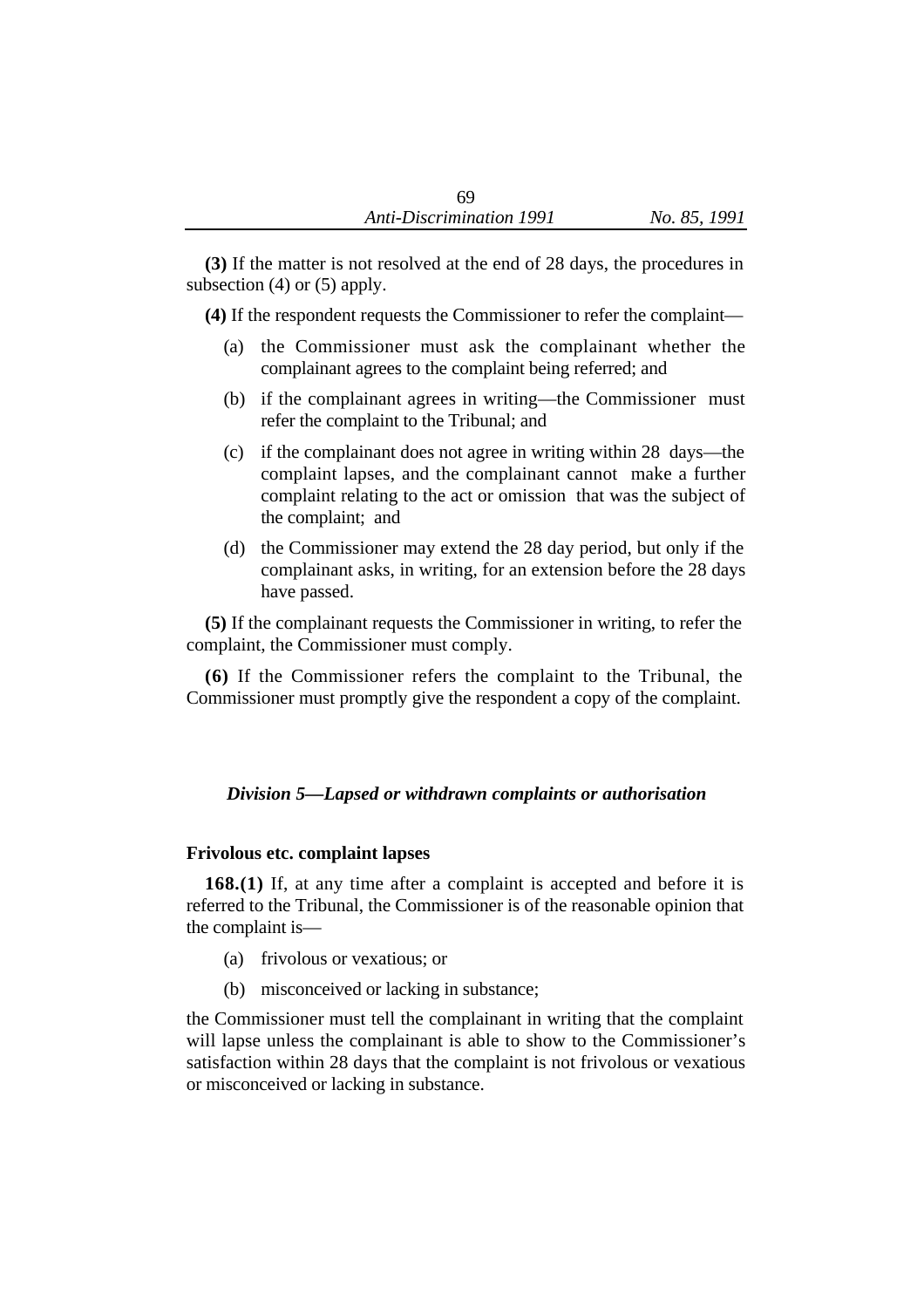**(2)** If, at the end of 28 days, the Commissioner is of the reasonable opinion that the complaint is—

- (a) frivolous or vexatious; or
- (b) misconceived or lacking in substance;

the Commissioner must write to the complainant and respondent as soon as practicable to tell them that the complaint has lapsed.

**(3)** The complaint then lapses.

### **Complaint may lapse if complainant loses interest**

**169.(1)** If the Commissioner is of the reasonable opinion that a complainant has lost interest in continuing with a complaint, the Commissioner must tell the complainant in writing that the complaint will lapse unless the complainant indicates that the complainant wishes to continue with it.

**(2)** If the complainant does not give the indication within 28 days, the complaint lapses, and the Commissioner must write to the complainant and the respondent as soon as practicable to tell them that the complaint has lapsed.

**(3)** Within 28 days of being notified that the complaint has lapsed, the complainant may apply to the Tribunal to review the Commissioner's decision.

**(4)** If the Tribunal is satisfied that the complainant has a genuine interest in continuing with the complaint, the Commissioner must resume dealing with the complaint.

**(5)** The complainant cannot make a further complaint relating to the act or omission that was the subject of the complaint.

### **Complainant may withdraw complaint**

**170.(1)** The Commissioner must not continue to deal with a complaint if the complainant, or the person who authorised the complaint to be made, gives written notice that the person does not want to continue with the complaint.

**(2)** The complaint then lapses.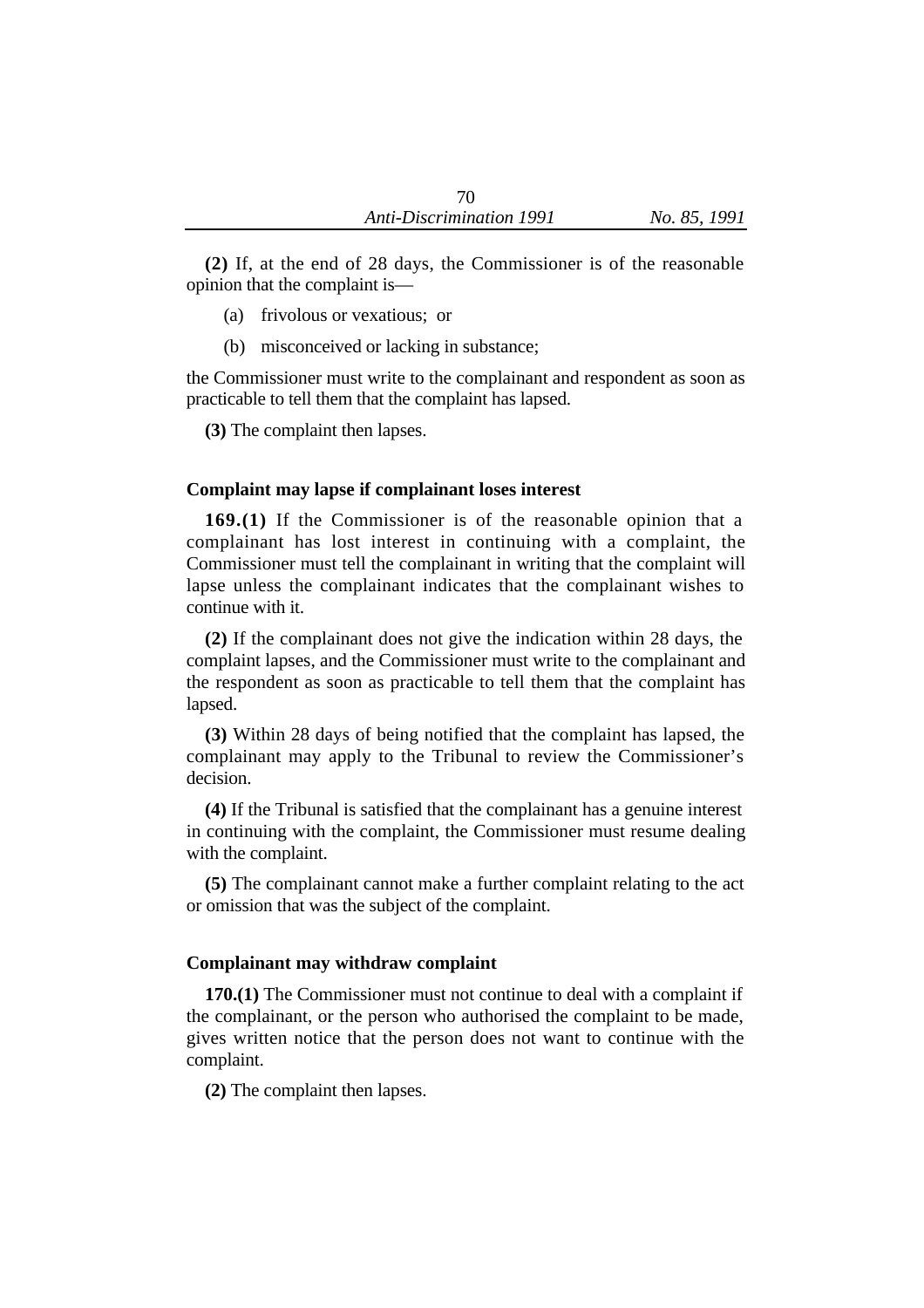**(3)** The Commissioner must write to the respondent as soon as practicable to tell the respondent that the complaint has lapsed.

### **Commissioner may withdraw authorisation**

**171.(1)** The Commissioner may withdraw an authorisation for a person to act on behalf of another person who could not make a complaint if the Commissioner believes there is good reason to do so.

**(2)** The Commissioner may, in writing, authorise another person to act on behalf of the complainant.

**(3)** If no further authorisation has been requested within 28 days of the withdrawal of the original authorisation—

- (a) the complaint lapses; and
- (b) the Commissioner must tell the complainant and the respondent in writing that the complaint has lapsed.

### *Division 6—Miscellaneous*

#### **Commissioner may extend time limits**

**172.** The Commissioner may extend a time limit specified in this Part for the doing of anything (whether by a party or the Commissioner) if the Commissioner is of the reasonable opinion that—

- (a) the extension will not cause undue hardship to any party; and
- (b) there are reasonable grounds for granting the extension.

### **Authentication of documents**

**173.** A document requiring authentication by the Commission or Commissioner is sufficiently authenticated if signed by the Commissioner.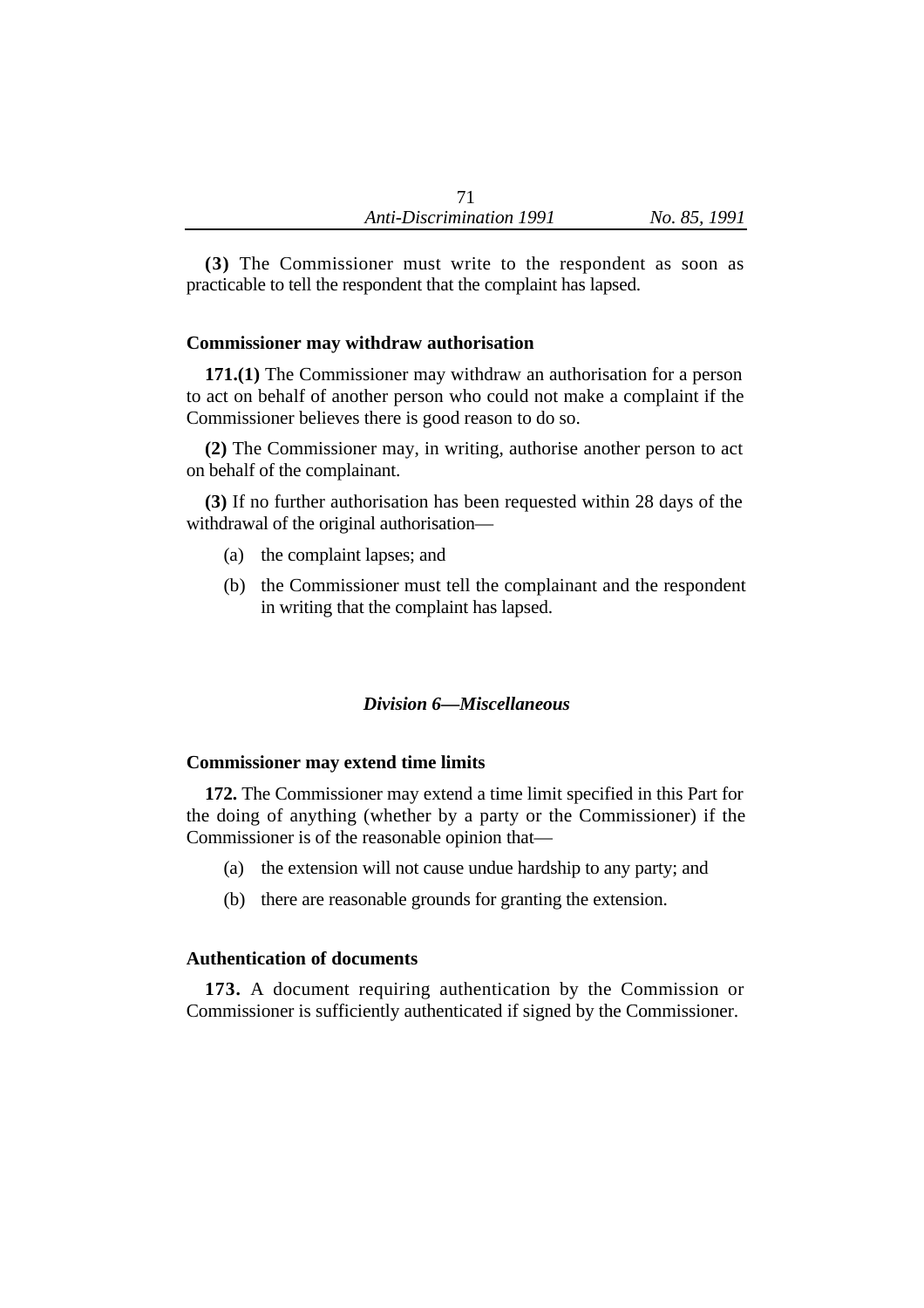### **Judicial notice of Commissioner's signature**

**174.** Judicial notice must be taken of the signature of the Commissioner if it appears on a document issued by the Commission or Commissioner.

# **PART 2—WHAT THE ANTI-DISCRIMINATION TRIBUNAL MAY DO**

*Division 1—The pre-hearing process*

*Subdivision A—All complaints*

### **Time limit on referred complaints**

**175.(1)** The Tribunal must accept a complaint that is referred to it by the Commissioner, unless the complaint was made to the Commissioner more than 1 year after the alleged contravention of the Act.

**(2)** If the complaint was made more than 1 year after the alleged contravention, the Tribunal may deal with the complaint if the Tribunal considers that, on the balance of fairness between the parties, it would be reasonable to do so.

#### **Constitution of Tribunal**

**176.** The Tribunal is constituted by one Member for the purpose of conducting a hearing.

#### **Tribunal may join a person as a party**

**177.** The Tribunal may join a person as a party to a proceeding by giving the person reasonable written notice.

#### **Complaints may be amended**

**178.** The Tribunal may allow a complainant to amend a complaint.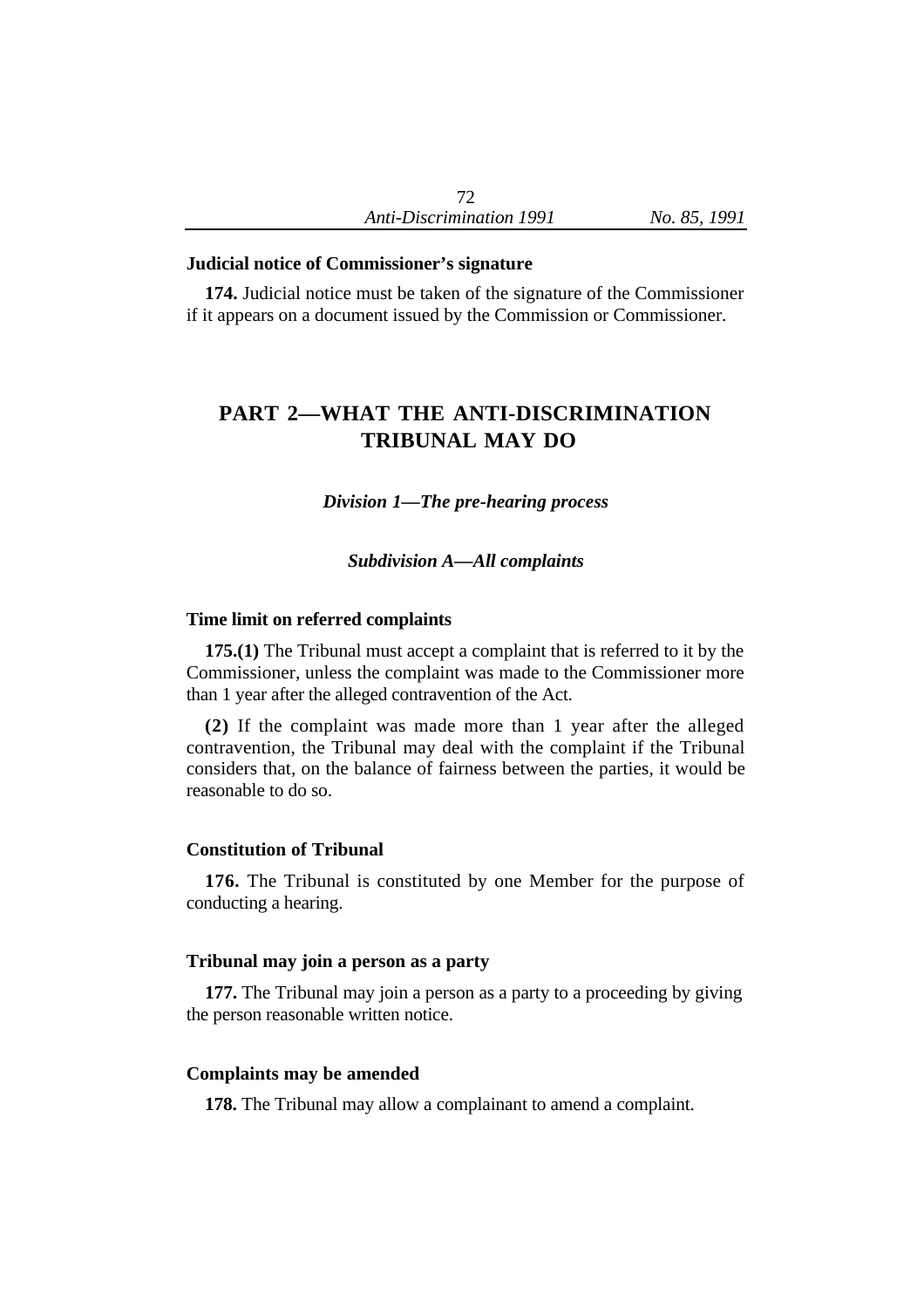# **Complaints may be dealt with jointly**

**179.** The Tribunal may deal with 2 or more complaints jointly if they arise out of substantially the same events.

# **Tribunal powers prior to a hearing (conference)**

**180.(1)** Before it hears a complaint, the Tribunal may order a person to—

- (a) confer with a member of the Tribunal for any purpose related to a proceeding; or
- (b) make a written submission;

at such place, and within such reasonable period or on such reasonable day and at such time, as is specified in the order.

**(2)** The Tribunal may enforce the order by filing a copy of it with a court of competent jurisdiction.

**(3)** The order is then enforceable as if it were an order of the court.

# **Tribunal powers prior to a hearing (information and documents)**

**181.(1)** Before it hears a complaint, the Tribunal may order a person in writing to—

- (a) give a specified document, or documents of a specified class, to the Tribunal; or
- (b) give to the Tribunal in writing signed by the person, or, in the case of a body corporate, by an officer of the body corporate, the specified information;

at such place, and within such reasonable period or on such reasonable day and at such time, as is specified in the order.

**(2)** If documents are given to the Tribunal, the Tribunal—

- (a) may take possession of, and may copy or take extracts from, the documents; and
- (b) may retain possession of the documents for such period as is reasonably necessary; and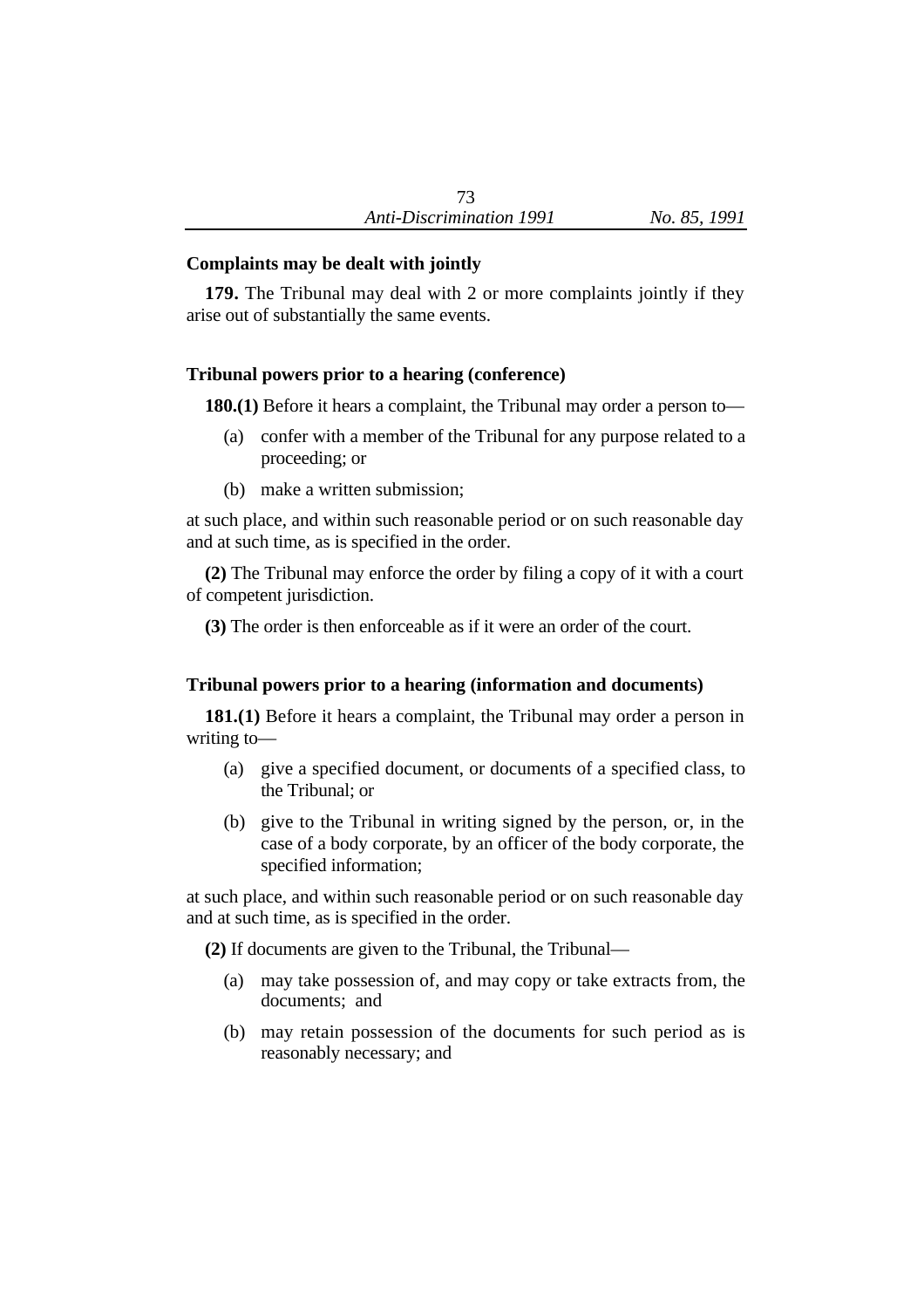(c) during the period, must allow a person who, if the documents were not in the possession of the Tribunal would be entitled to inspect any of them, to inspect that document at all reasonable times.

**(3)** The Tribunal may enforce the order by filing a copy of it with a court of competent jurisdiction.

**(4)** The order is then enforceable as if it were an order of the court.

**(5)** A person is not required to give information or a document if the person objects on the ground of legal professional privilege that the person would be entitled to claim if—

- (a) the person were a witness in a prosecution for an offence in the Supreme Court; and
- (b) the person were required to give the information or document in the prosecution.

#### **Attendance at conference**

**182.(1)** If a complainant, without reasonable excuse, does not comply with an order to attend a conference, the Tribunal may dismiss the complaint and order the complainant to pay costs to the respondent.

**(2)** If a respondent, without reasonable excuse, does not comply with a direction to attend a conference, the Tribunal may direct the respondent to pay costs to the complainant.

**(3)** A party may enforce the order as to costs by filing a copy of it with a court of competent jurisdiction.

**(4)** The order is then enforceable as if it were an order of the court.

#### **Conference to be held in private**

**183.** A conference must be held in private unless the Tribunal directs otherwise.

#### **Interpreter may be used**

**184.** A person has a right to use a professional or voluntary interpreter in a Tribunal proceeding.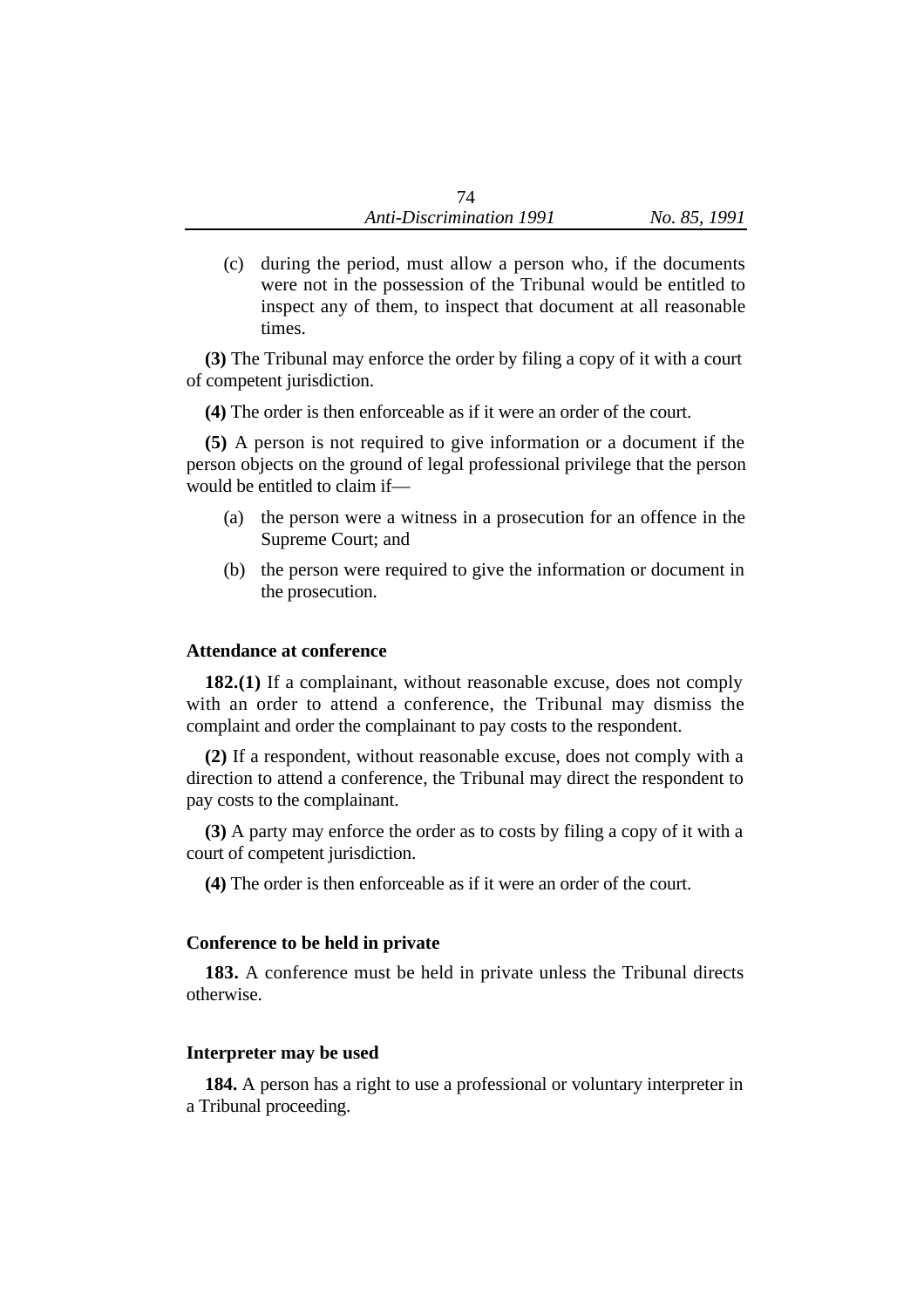### **Solicitor or counsel assisting the Tribunal**

**185.** The Tribunal may make arrangements for a solicitor or counsel to appear at a proceeding to assist the Tribunal.

# **Officer assisting the Tribunal**

**186.(1)** The Tribunal may make arrangements for an officer of the Commission to appear at a proceeding to assist the Tribunal.

**(2)** An officer assisting the Tribunal is subject to the Tribunal's direction and control.

### **Representative may be used in certain cases**

**187.** A complainant or a respondent may be represented before the Tribunal by a solicitor, or counsel or an agent—

- (a) if the Tribunal has made arrangements under section 186 for a solicitor or counsel to appear to assist it; or
- (b) in any other case—with the leave of the Tribunal.

### **Tribunal to refer complaint for conciliation**

**188.** If the Tribunal considers, either before or during a hearing, that a complaint could be resolved by conciliation, the Tribunal may—

- (a) attempt to conciliate the complaint; or
- (b) refer the complaint to the Commissioner for an attempt at conciliation.

### **Resolution before Tribunal order**

**189.(1)** If the complainant and the respondent resolve the complaint before it has been determined by the Tribunal, they must record the terms of the agreement in a document signed by the complainant and the respondent and file the document with the Tribunal.

**(2)** The Tribunal must provide a copy of the document to each party.

**(3)** The agreement is then enforceable as if it were an order of the Tribunal.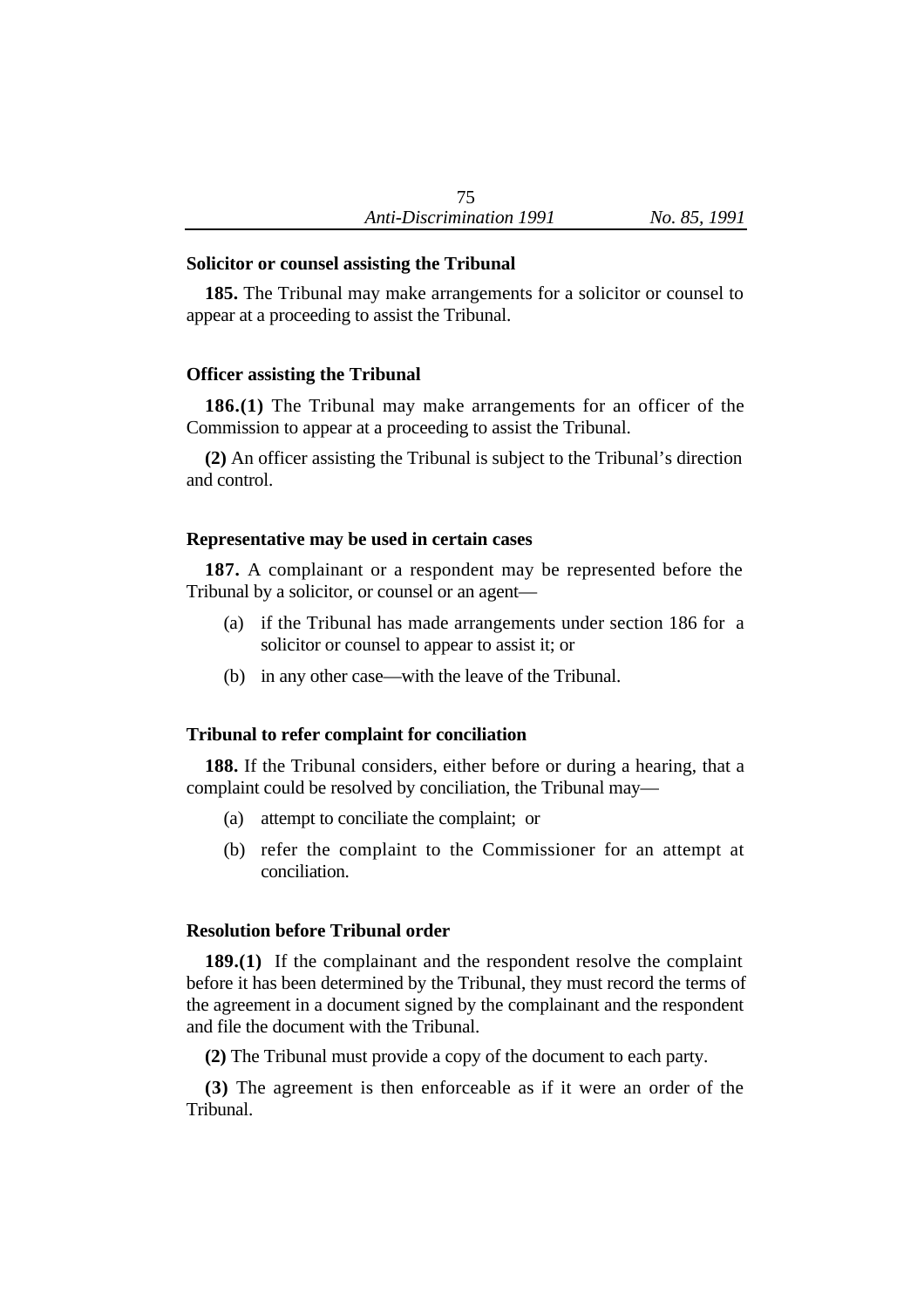# **Interim orders protecting complainant's interests (Tribunal)**

**190.(1)** When a complaint has been referred to the Tribunal, the complainant may apply to the Tribunal for an order prohibiting a person from doing an act that might prejudice an order that the Tribunal might make after a hearing.

**(2)** A party may apply to the Tribunal for an order varying or revoking an order made under subsection (1).

**(3)** A party may enforce an order made under this section by filing a copy of it with a court of competent jurisdiction.

**(4)** The order is then enforceable as if it were an order of the court.

**(5)** The Tribunal may apply the rules of the Supreme Court (with any necessary changes) in relation to an application made under this section.

# **Anonymity**

**191.(1)** If the Tribunal is of the reasonable opinion that the preservation of anonymity of a person who has been involved in a proceeding under the Act is necessary to protect the work security, privacy or any human right of the person, the Tribunal may make an order prohibiting the disclosure of the person's identity.

**(2)** A person must comply with an order.

Maximum penalty—

- (a) in the case of an individual—35 penalty units;
- (b) in the case of a corporation—170 penalty units.

**(3)** In this section, a reference to involvement in a proceeding under the Act includes—

- (a) making a complaint under the Act and continuing with the complaint, whether by investigation, conciliation, hearing or otherwise; and
- (b) being a respondent to such a complaint; and
- (c) involvement in a prosecution for an offence against the Act; and
- (d) giving information or documents to a person who is performing a function under the Act; and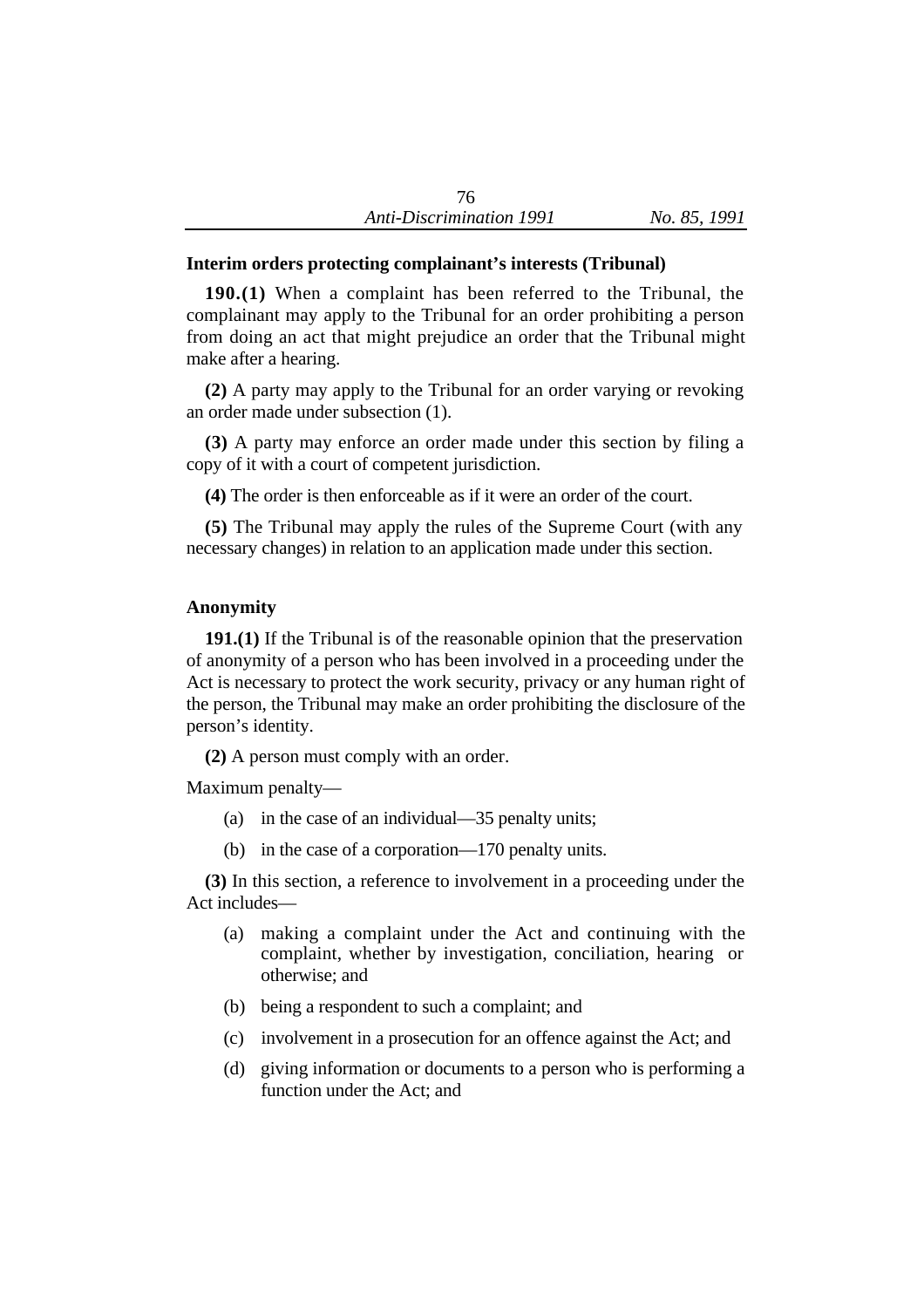(e) appearing as a witness in a proceeding under the Act.

### **Publication of evidence may be restricted**

**192.(1)** The Tribunal may order that any oral or documentary evidence must not be published, except as directed by the Tribunal.

**(2)** A person must not contravene an order.

Maximum penalty—

- (a) in the case of an individual—35 penalty units;
- (b) in the case of a corporation—170 penalty units.

**(3)** It is an excuse to an offence against subsection (2) if the defendant has a reasonable excuse.

### **Complainant may withdraw complaint**

**193.(1)** The Tribunal is not to continue to deal with a complaint if the complainant, or the person who authorised the complaint to be made, gives written notice that the person does not want to continue with the complaint.

**(2)** The complaint then lapses.

**(3)** The Commissioner is to write to the respondent as soon as practicable to tell the respondent that the complaint has lapsed.

#### *Subdivision B—Representative complaints*

#### **Representative complaints**

**194.** If a complaint alleges that the respondent contravened the Act against a number of people, the Tribunal must determine, as a preliminary matter, whether the complaint should be dealt with by it as a representative complaint.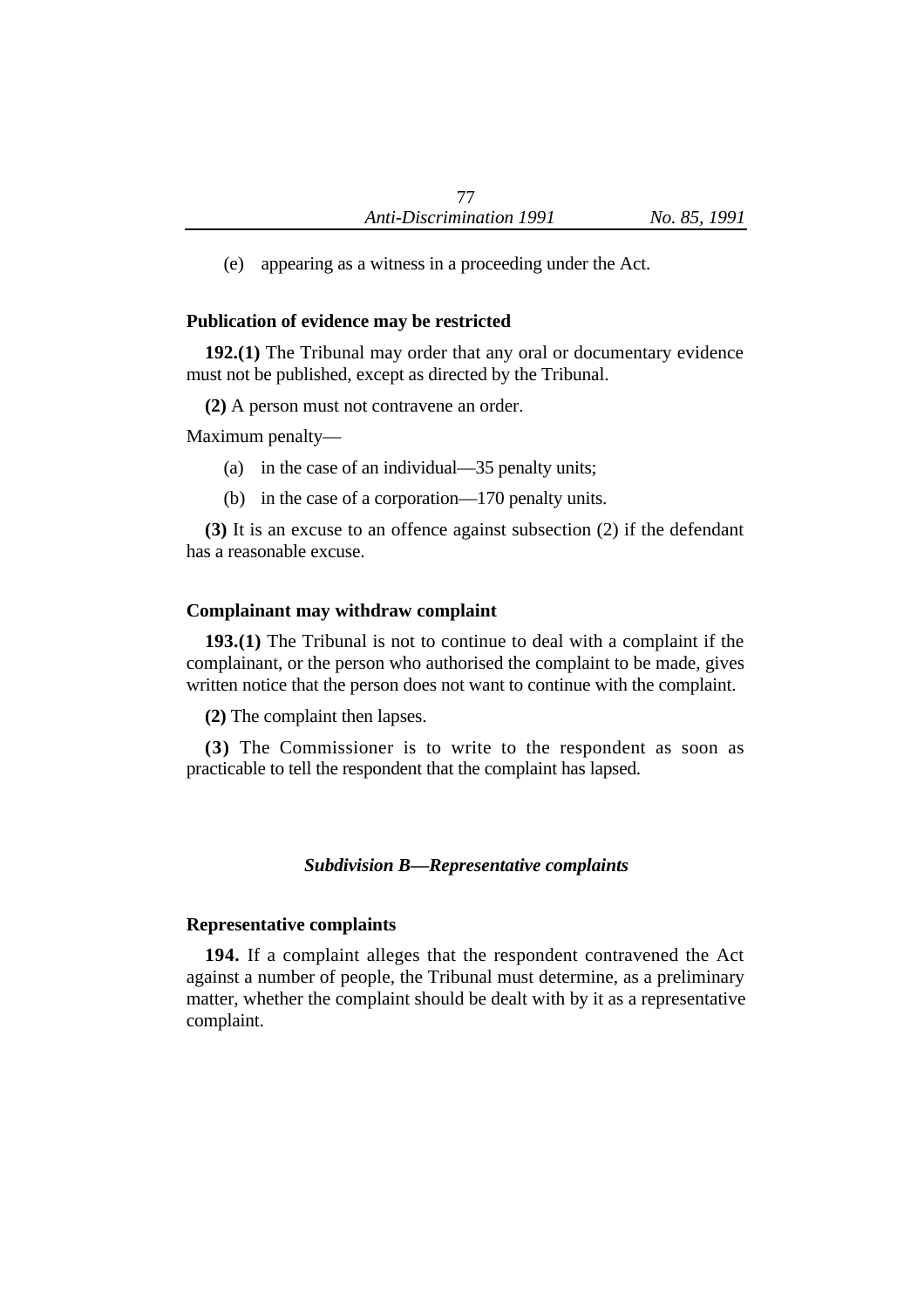### **Criteria for determining whether representative complaint**

**195.(1)** The Tribunal may deal with a complaint as a representative complaint if the Tribunal is satisfied that —

- (a) the complainant is a member of a class of people, the members of which have been affected, or are reasonably likely to be affected by, the respondent's conduct; and
- (b) the complainant has been affected by the respondent's conduct; and
- (c) the class is so numerous that joinder of all of its members is impracticable; and
- (d) there are questions of law or fact common to all members of the class; and
- (e) the material allegations in the complaint are the same as, or similar or related to, the material allegations in relation to the other members of the class; and
- (f) the respondent has acted on grounds apparently applying to the class as a whole.
- **(2)** If the Tribunal is satisfied that—
	- (a) the complaint is made in good faith as a representative complaint; and
	- (b) the justice of the case demands that the matter be dealt with by means of a representative complaint;

the Tribunal may deal with the complaint as a representative complaint even if the criteria set out in subsection (1) have not been satisfied.

### **Amendment resulting in representative complaint**

**196.** If the Tribunal is satisfied that a complaint could be dealt with as a representative complaint if the class of complainants was increased, reduced or otherwise altered, the Tribunal may amend the complaint so that the complaint can be dealt with as a representative complaint.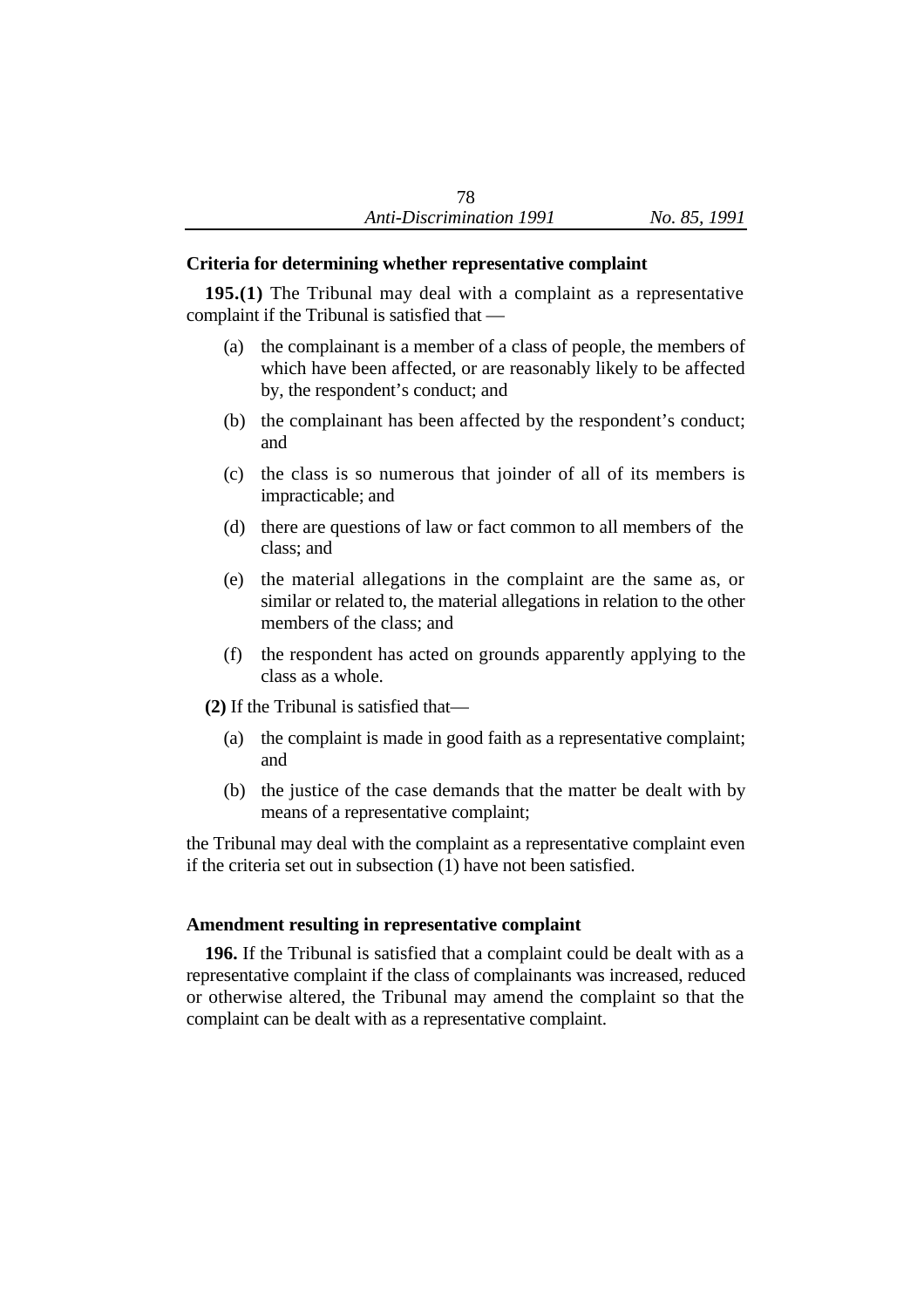### **Amendment resulting in non-representative complaint**

**197.** If the Tribunal is satisfied that a complaint has been wrongly made as a representative complaint, the Tribunal may amend the complaint by removing the names of any of the complainants so that the complaint can be dealt with as a complaint otherwise than as a representative complaint.

# **Directions about conduct of representative complaint**

**198.** The Tribunal may give directions concerning the conduct of a representative complaint.

### **Representative complainant must choose**

**199.** A complainant in relation to a representative complaint must choose whether to—

- (a) proceed before the Tribunal as a party to the representative complaint; or
- (b) make an individual complaint.

# **Non-representative complaint not precluded by representative complaint**

**200.** If a representative complaint is made in respect of certain conduct, a person who is not a complainant in relation to the representative complaint, may make a complaint (other than a representative complaint) in respect of the conduct.

# *Division 2—The hearing process*

# **Tribunal's powers relating to attendance at hearing and evidence**

**201.(1)** The Tribunal may order any person in writing—

- (a) to attend a hearing until excused; or
- (b) to give evidence, on oath or affirmation; or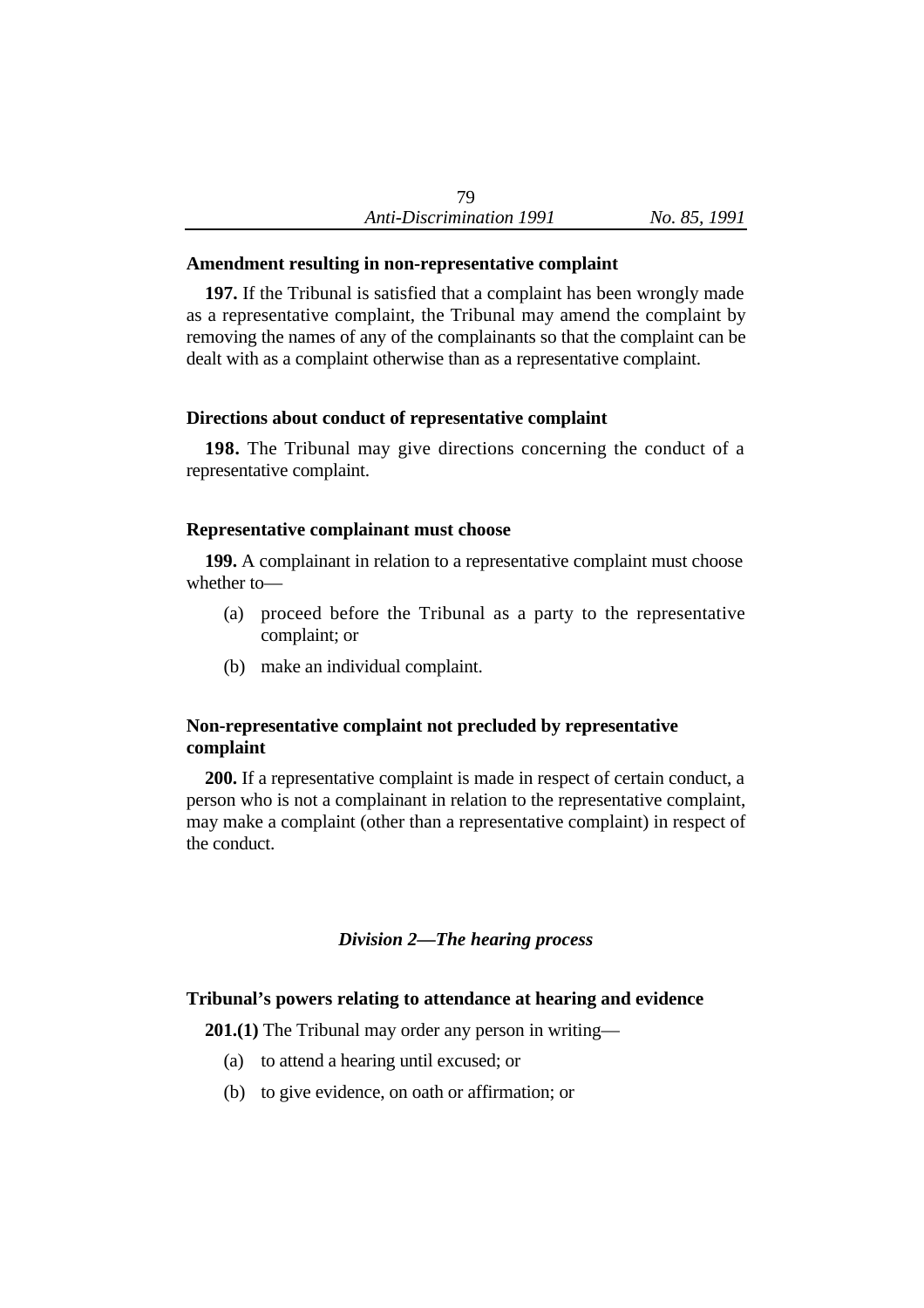(c) to give to the Tribunal a document, or class of documents, specified in the order.

**(2)** If documents are given to the Tribunal, the Tribunal—

- (a) may take possession of, and may copy or take extracts from, the documents; and
- (b) may retain possession of the documents for such period as is reasonably necessary; and
- (c) during that period, must allow a person who, if the documents were not in the possession of the Tribunal, would be entitled to inspect any of them, to inspect that document at all reasonable times.

**(3)** The Tribunal may enforce the order by filing a copy of it with a court of competent jurisdiction.

**(4)** The order is then enforceable as if it were an order of the court.

**(5)** A person is not required to give evidence or a document if the person objects on the ground of legal professional privilege that the person would be entitled to claim if—

- (a) the person were a witness in a prosecution for an offence in the Supreme Court; and
- (b) the person were required to give the evidence or document in the prosecution.

### **Party fails to attend hearing**

**202.(1)** If a complainant, without reasonable excuse, does not attend a hearing, the Tribunal may dismiss the complaint and order the complainant to pay costs to the respondent.

**(2)** If a respondent, without reasonable excuse, does not attend a hearing, the Tribunal may do one or both of the following—

- (a) proceed with the hearing in the respondent's absence;
- (b) make such order as it considers appropriate, including an order that the respondent pay costs to the complainant.

**(3)** A party may enforce an order made under this section by filing a copy of it with a court of competent jurisdiction.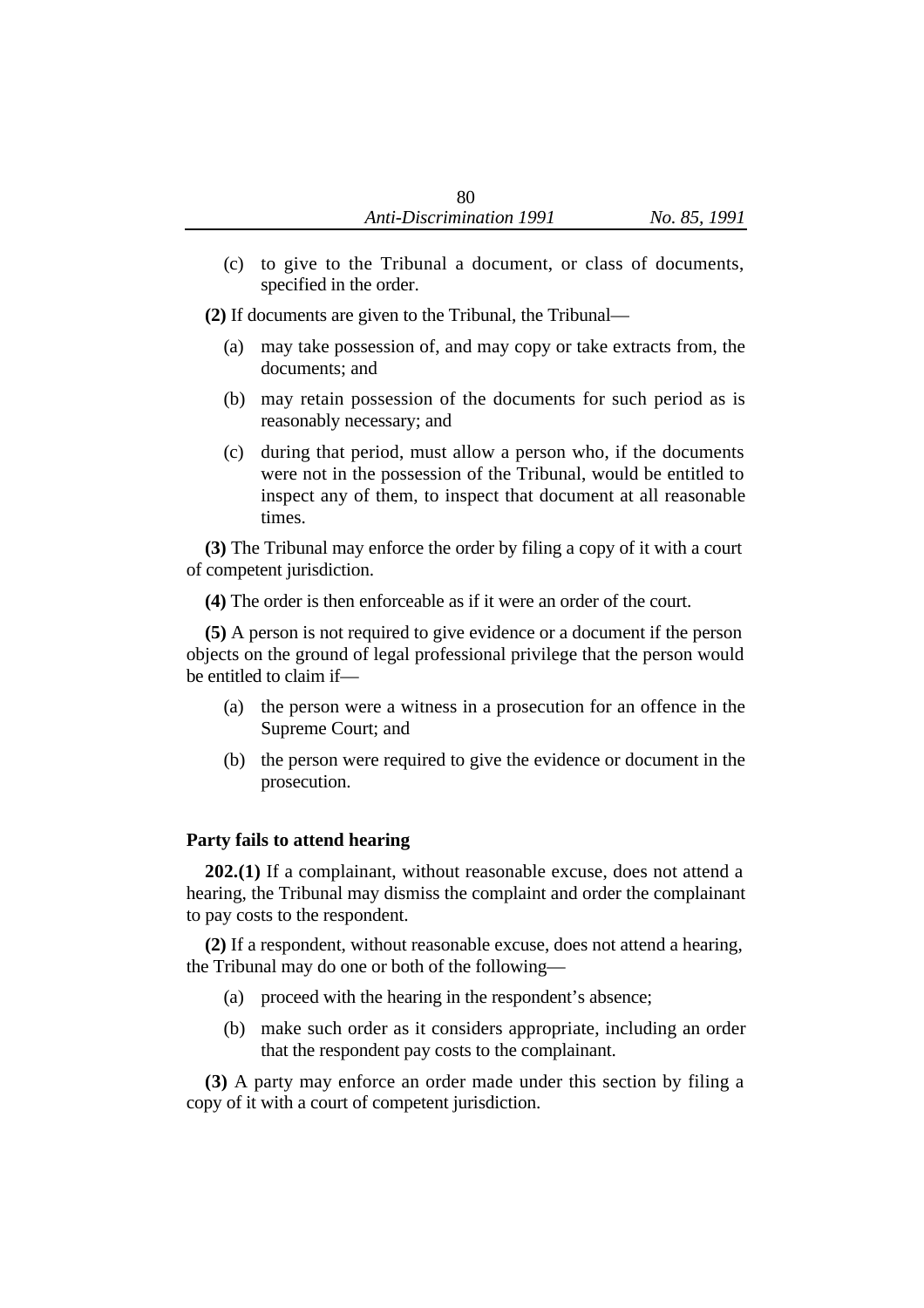**(4)** The order is then enforceable as if it were an order of the court.

### **Hearings to be public**

**203.(1)** Hearings are to be held in public unless the Tribunal directs that all or part of a hearing be conducted in private—

- (a) either of the Tribunal's own motion; or
- (b) at the request of either the complainant or the respondent, if the Tribunal is satisfied that it is appropriate to do so.

### **Burden of proof—general principle**

**204.** It is for the complainant to prove, on the balance of probabilities, that the respondent contravened the Act, subject to the requirements in sections 205 and 206.

### **Burden of proof—indirect discrimination**

**205.** In a case involving an allegation of indirect discrimination, the respondent must prove, on the balance of probabilities, that a term complained of is reasonable.

### **Burden of proof—exemptions**

**206.** If the respondent wishes to rely on an exemption, the respondent must raise the issue and prove, on the balance of probabilities, that it applies.

#### **Commissioner may provide investigation reports**

**207.(1)** The Commissioner may give the Tribunal a report relating to the investigation of a complaint which the Tribunal is hearing.

**(2)** The report must not contain a record of oral statements made by any person in the course of conciliation.

**(3)** The Commissioner must give a copy of the report provided to the Tribunal, to the complainant and the respondent.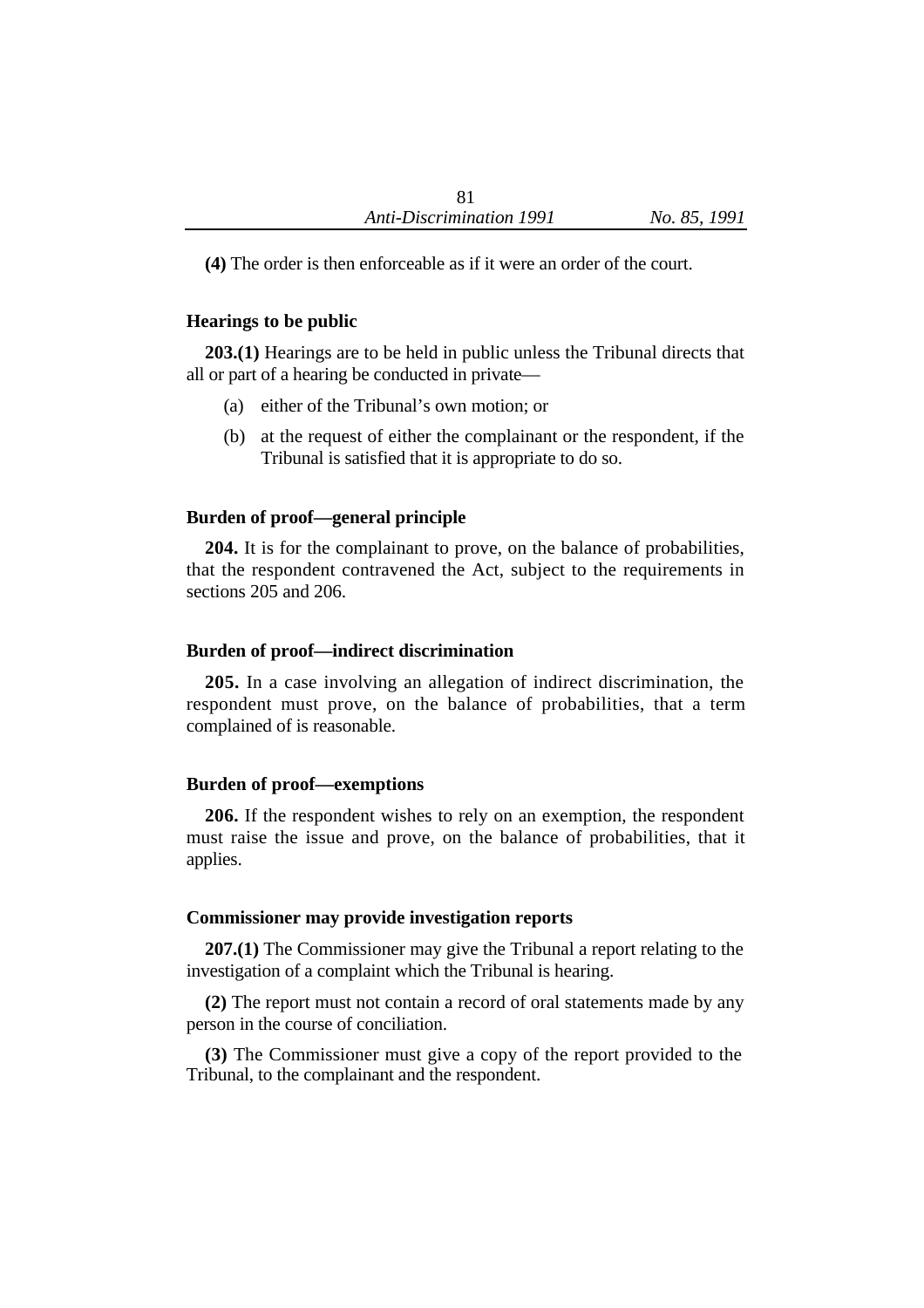### **Evaluation of evidence**

**208.(1)** The Tribunal is not bound by the rules of evidence and—

- (a) may inform itself on any matter as it considers appropriate; and
- (b) must act according to equity, good conscience and the substantial merits of the case without regard to technicalities and legal forms; and
- (c) may give directions relating to procedure that, in its opinion, will enable costs or delay to be reduced and will help to achieve a prompt hearing of the matters at issue between the parties; and
- (d) may draw conclusions of fact from any proceeding before a court or tribunal; and
- (e) may adopt any findings or decisions of a court or tribunal that may be relevant to the hearing; and
- (f) may receive in evidence a report of the Commissioner, but only if the Commissioner has provided a copy to each party to the hearing; and
- (g) may permit any person with an interest in the proceeding to give evidence; and
- (h) may hold a hearing in the absence of a party who was given reasonable notice to attend, but failed to do so without providing a good reason; and
- (i) may permit the Commissioner to give evidence on any issue arising in the course of a proceeding that relates to the administration of the Act.

**(2)** Nothing said or done in the course of conciliation can be admitted as evidence in a hearing before the Tribunal.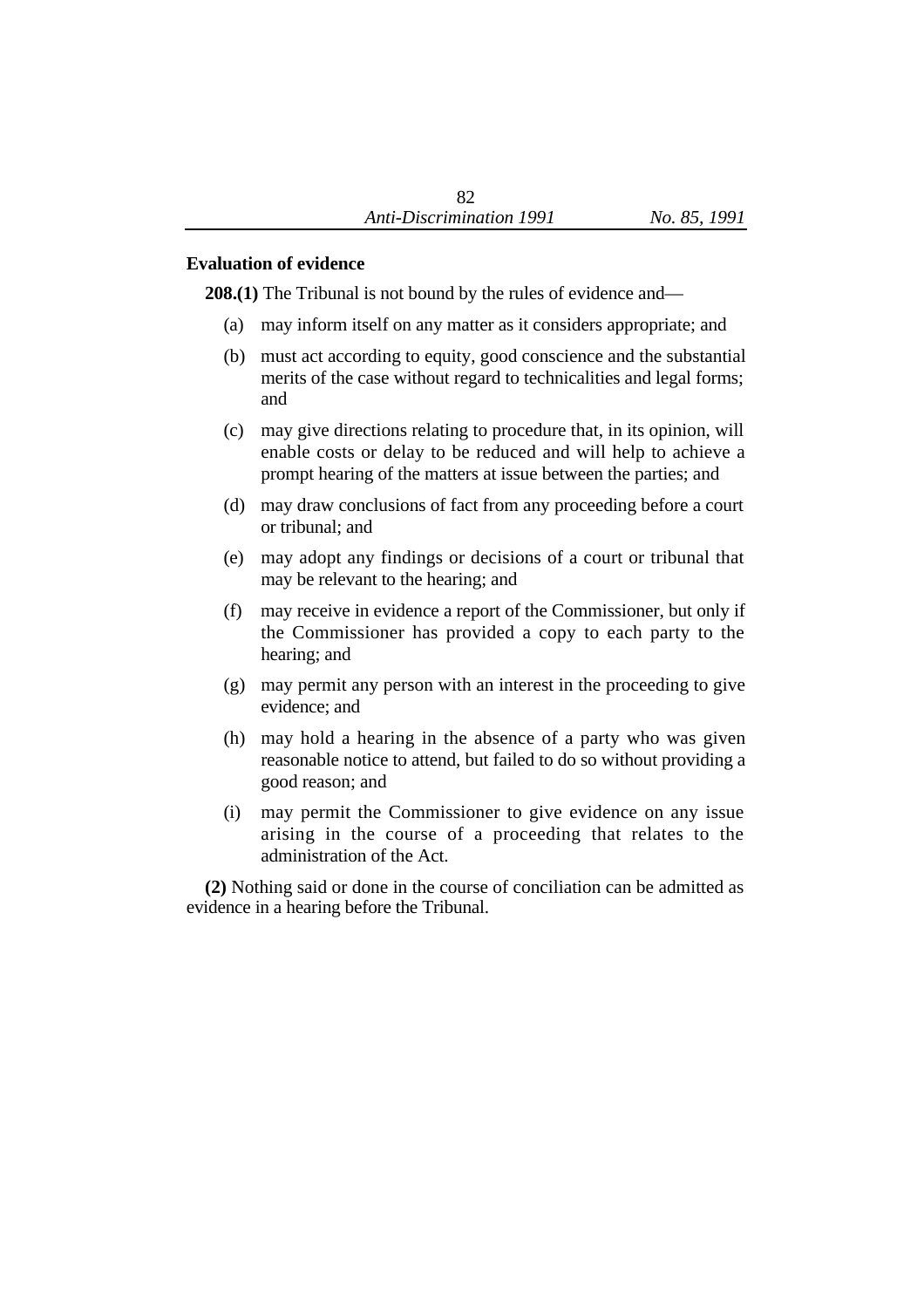### *Division 3—The post-hearing process*

#### **Orders the Tribunal may make if complaint is proven**

**209.(1)** If the Tribunal decides that the respondent contravened the Act, the Tribunal may make one or more of the following orders—

- (a) an order requiring the respondent not to commit a further contravention of the Act against the complainant or another person specified in the order;
- (b) an order requiring the respondent to pay to the complainant or another person, within a specified period, an amount the Tribunal considers appropriate as compensation for loss or damage caused by the contravention;
- (c) an order requiring the respondent to do specified things to redress loss or damage suffered by the complainant and another person because of the contravention;
- (d) an order declaring void all or part of an agreement made in connection with a contravention of this Act, either from the time the agreement was made or subsequently.

**(2)** A respondent must comply with an order of the Tribunal under subsection  $(1)(a)$ ,  $(b)$  or  $(c)$ .

Maximum penalty—

- (a) in the case of an individual—35 penalty units;
- (b) in the case of a corporation—170 penalty units.

**(3)** An order may be made under subsection (1)(b) in favour of a person on whose behalf a representative complaint was made, without the necessity for the person to make an individual complaint, if on the evidence before it the Tribunal is able to assess the loss or damage of the person.

**(4)** If, in respect of a representative complaint—

- (a) the Tribunal decides that the respondent contravened the Act; but
- (b) the Tribunal is unable, on the evidence before it at the hearing of the representative complaint, to assess the loss or damage of a person on whose behalf the complaint was made;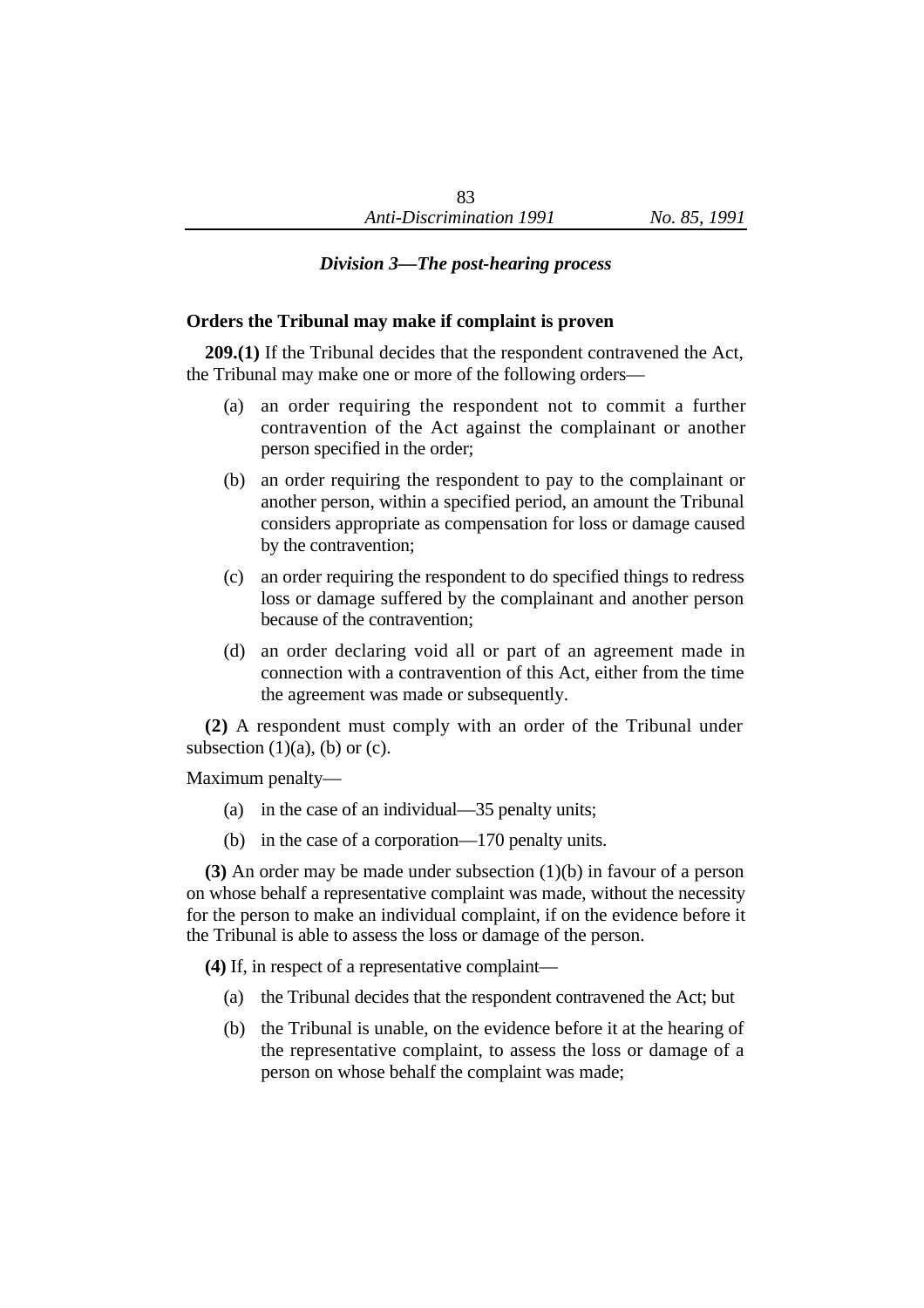the person may subsequently make a request for the Tribunal to assess the person's loss or damage.

**(5)** In this section, the specified things a respondent may be required to do, include, but are not limited to—

- (a) employing, re-instating or re-employing a person; or
- (b) promoting a person; or
- (c) moving a person to a specified position within a specified time.

**(6)** In this section—

**"damage"**, in relation to a person, includes the offence, em ba rra ssm en t, humiliation, and intimidation suffered by the person.

# **Tribunal may dismiss complaint**

**210.** After a hearing, the Tribunal may make an order dismissing a complaint.

# **Written reasons for orders**

**211.(1)** The complainant or the respondent may ask the Tribunal for written reasons for an order.

**(2)** If requested, the Tribunal must provide the written reasons within 28 days of receiving a request.

# **Enforcement of orders**

**212.(1)** A person may enforce an order of the Tribunal (other than an order entitling the person to payment) by filing with a court of competent jurisdiction a copy of the order certified as a true copy by the Commissioner.

**(2)** A person who is entitled to payment under an order may enforce the order by filing with a court of competent jurisdiction—

- (a) a copy of the order, certified as a true copy by the Commissioner; and
- (b) an affidavit stating the amount remaining unpaid.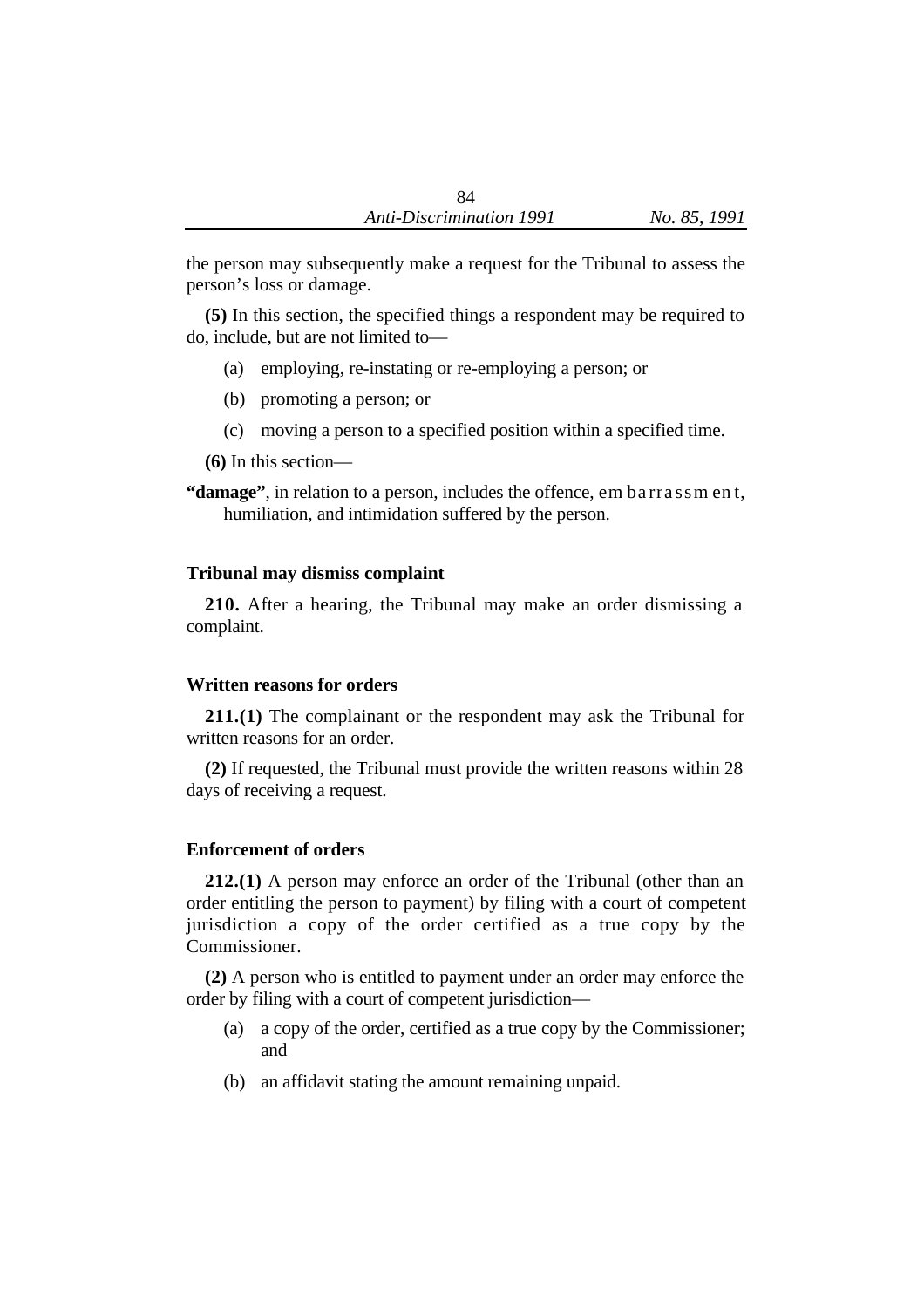**(3)** An order is then enforceable as if it were an order of the court.

#### **Costs**

**213.** The Tribunal may order a party to pay such costs as the Tribunal considers reasonable.

### *Division 4—Miscellaneous*

#### **Authentication of documents**

**214.** A document requiring authentication by the Tribunal is sufficiently authenticated if signed by a Member or the Registrar.

#### **Judicial notice of certain signatures**

**215.** Judicial notice must be taken of the signature of a Member or the Registrar if it appears on a document issued by the Tribunal.

# **PART 3—WHAT THE SUPREME COURT MAY DO**

#### **Supreme Court opinions**

**216.(1)** If a question of law arises in a Tribunal proceeding, the Tribunal may ask the Supreme Court for its opinion, and must act in accordance with its opinion.

**(2)** The Supreme Court may make rules for cases where the Tribunal asks for its opinion, including rules with respect to costs in such cases.

#### **Appeals against Tribunal decisions**

**217.(1)** A party to a proceeding before the Tribunal may appeal to the Supreme Court against a Tribunal decision on a question of law.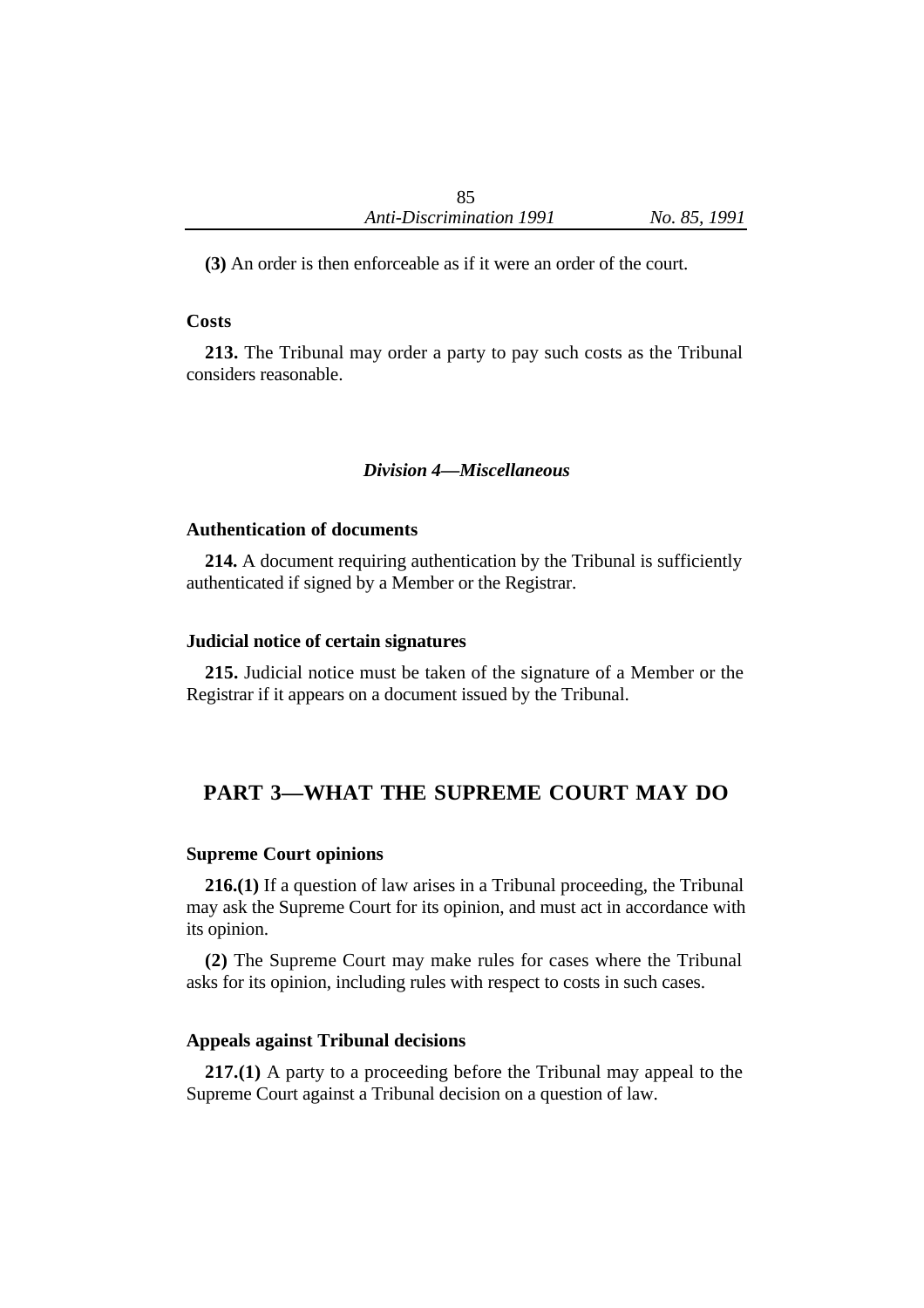- **(2)** An appeal may only be made—
- (a) within 28 days after the day on which the decision was made; or
- (b) if the Tribunal did not give written reasons at the time the decision was made, and the party making the appeal subsequently asked it to do so — within 28 days after the day on which the party received the reasons in writing.

**(3)** A request to the Tribunal to give written reasons may only be made within 28 days after the day on which the decision was made.

### **Powers of Supreme Court**

**218.** The Supreme Court on the hearing of an appeal may—

- (a) affirm, vary or quash the order or decision appealed against; or
- (b) substitute, or make, in addition, any order or decision that should have been made in the first instance; or
- (c) remit the matter to the Tribunal for further hearing or consideration or for rehearing; or
- (d) make any order as to costs or any other matter that to the court considers appropriate.

# **PART 4—OFFENCES (NO COMPLAINT)**

# *Division 1—Creation of offences to assist in enforcement*

### **Creation of offences**

**219.** A number of offences are created under the Act to assist in the enforcement of the Act's purposes.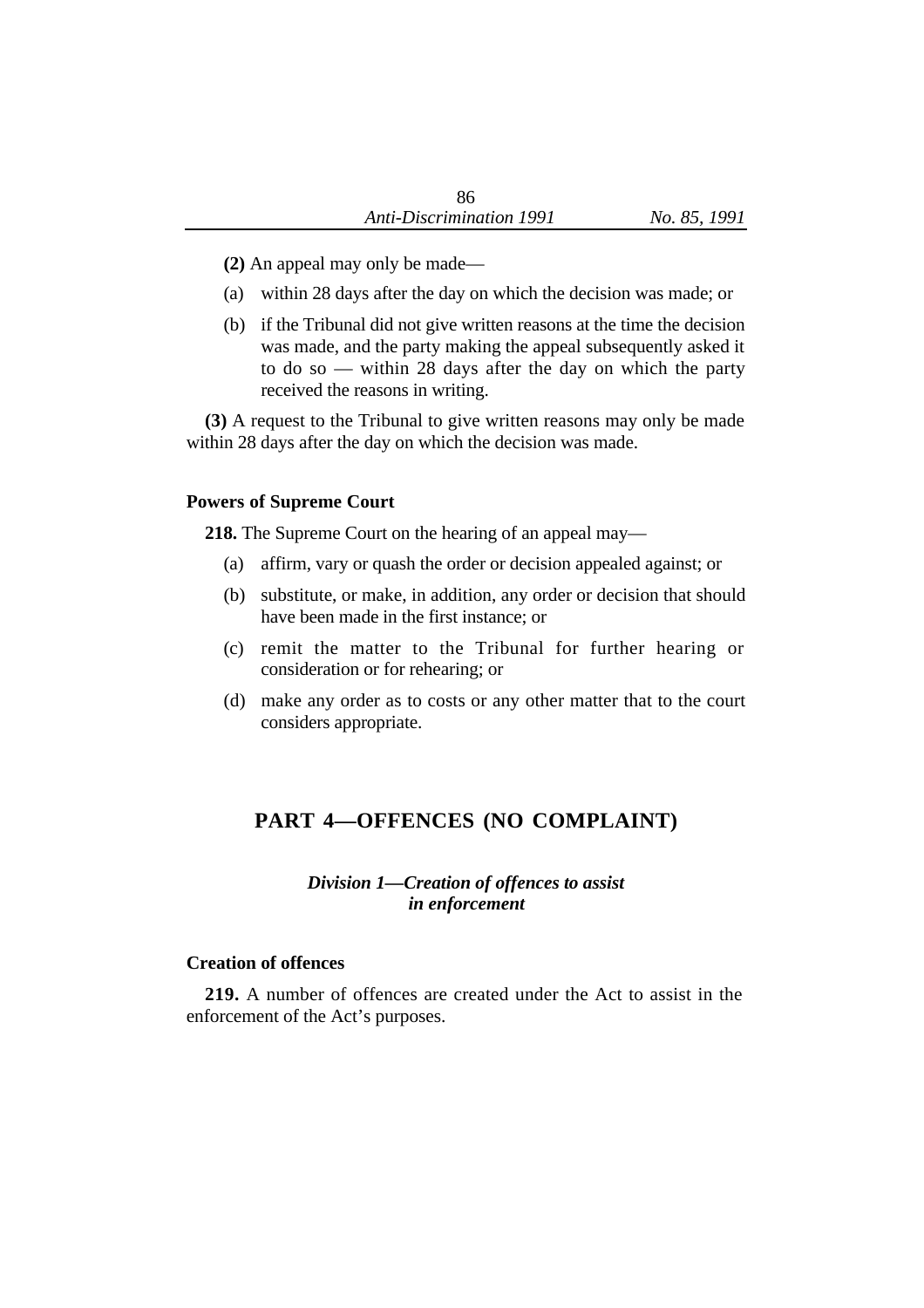# *Division 2—Improper communication offence*

### **Improper communication of official information**

**220.(1)** A person—

- (a) who is or has been—
	- (i) the Commissioner; or
	- (ii) a Member of the Tribunal; or
	- (iii) the Registrar; or
	- (iv) a member of the staff of the Commission or the Tribunal; or
	- (v) a person acting under the direction or authority of the Commissioner or a Member of the Tribunal; or
	- (vi) a person acting under a delegation under section 244; and
- (b) who, in that capacity, acquired information about a person's affairs or has custody of, or access to, a document about a person's affairs;

must not—

- (c) make a record of the information; or
- (d) communicate the information or produce the document to another person.

Maximum penalty—

- (a) in the case of an individual—85 penalty units or imprisonment for 12 months, or both;
- (b) in the case of a corporation—170 penalty units.

**(2)** Subsection (1) does not apply to making a record of information, communicating information or producing a document if—

- (a) that is required for the performance of a function in connection with this Act; or
- (b) that is required or permitted by another Act (whether of the Commonwealth or a State).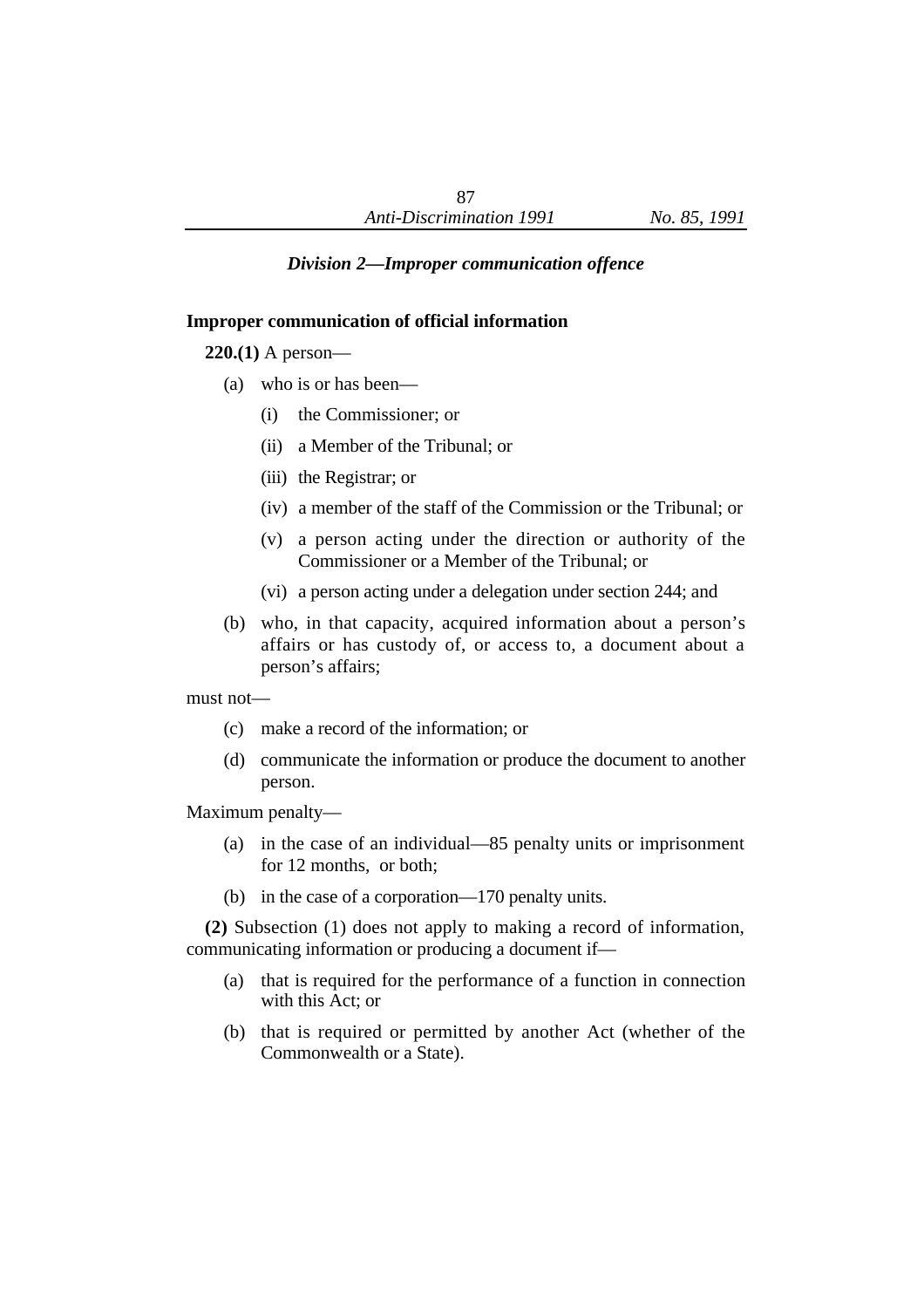**(3)** Subsection (1) does not apply to communicating information or producing a document to a person in accordance with an arrangement under Part 3 of Chapter 9 (Commonwealth/State arrangement).

**(4)** In this section—

**"produce"** includes permit access to.

# *Division 3—Offences against the Commissioner, the Tribunal and their staff*

### **False or misleading information**

**221.** A person must not knowingly or recklessly provide false or misleading information to a person performing a function under the Act.

Maximum penalty—

- (a) in the case of an individual—45 penalty units or imprisonment for 3 months, or both;
- (b) in the case of a corporation—170 penalty units.

### **Obstruction**

**222.** A person must not consciously hinder or use insulting language towards a person who is performing a function under this Act.

Maximum penalty—

- (a) in the case of an individual—35 penalty units;
- (b) in the case of a corporation—170 penalty units.

#### **Contempt of Commission**

**223.(1)** In addition to the acts or omissions for which a penalty or civil consequence is expressly provided in Part 1, a person must not do another act in relation to the Commission that would constitute a contempt of court.

**(2)** For the purposes of the law relating to contempt of court, the Commission is to be treated as a court.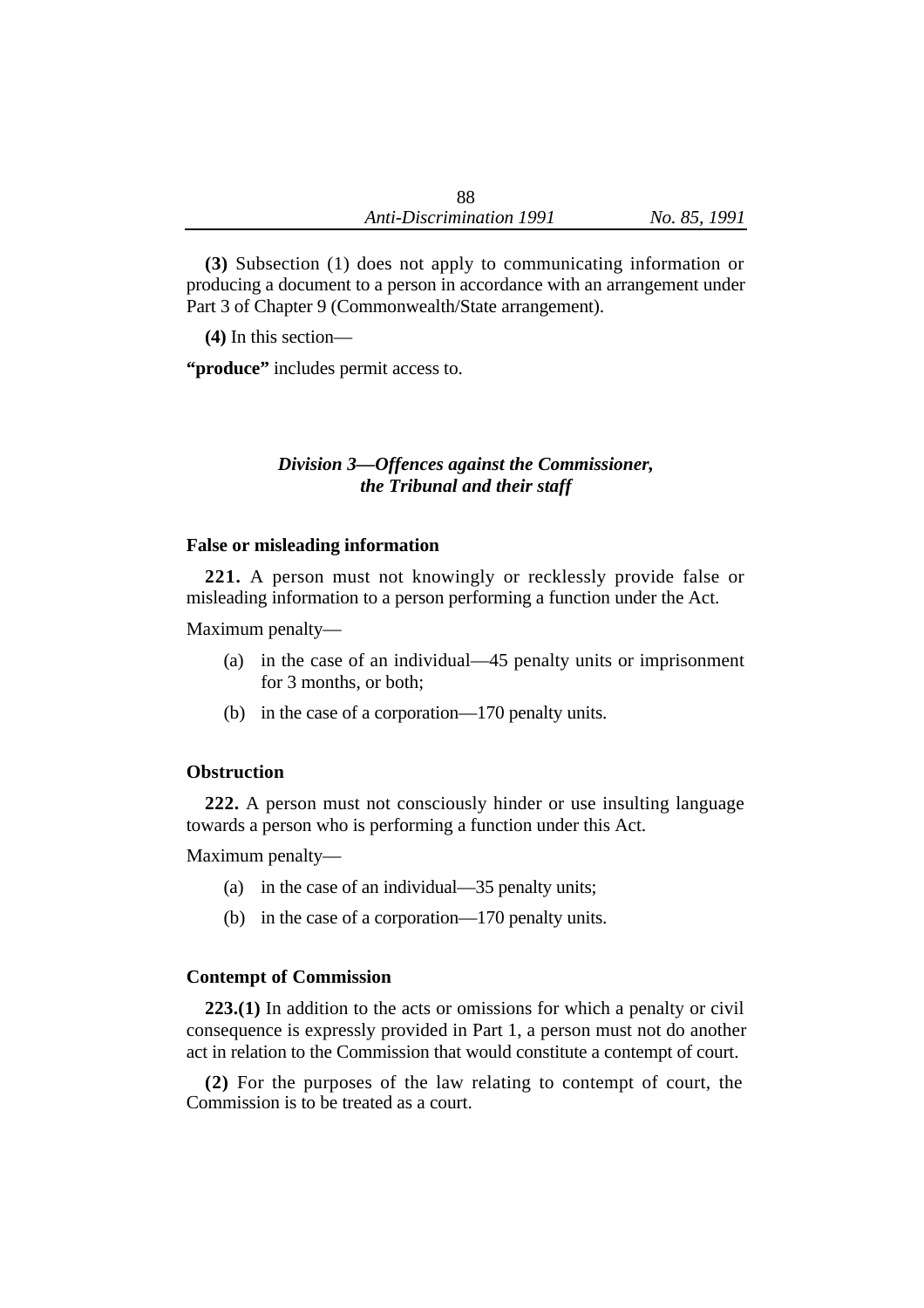### **Contempt of Tribunal**

**224.(1)** In addition to the acts or omissions for which a penalty or civil consequence is expressly provided in Part 2, a person must not do another act in relation to the Tribunal that would constitute a contempt of court.

**(2)** For the purposes of the law relating to contempt of court, the Tribunal is to be treated as a court.

*Example—* Creating or taking part in a disturbance in or near a place where the Tribunal is sitting.

### *Division 4—Miscellaneous offence*

# **Separation of guide dog from visually, hearing or mobility impaired person**

**225.(1)** A person must not impose a term that would result in another person with a visual, hearing or mobility impairment being separated from the other person's guide dog.

**(2)** In this section—

**"term"** includes condition, requirement or practice, whether or not written.

Maximum penalty—

- (a) in the case of an individual—35 penalty units;
- (b) in the case of a corporation—170 penalty units.

# *Division 5—Procedure*

### **Proceedings for offences**

**226.(1)** A prosecution for an offence against the Act is to be by way of summary proceeding under the *Justices Act 1886* on complaint of—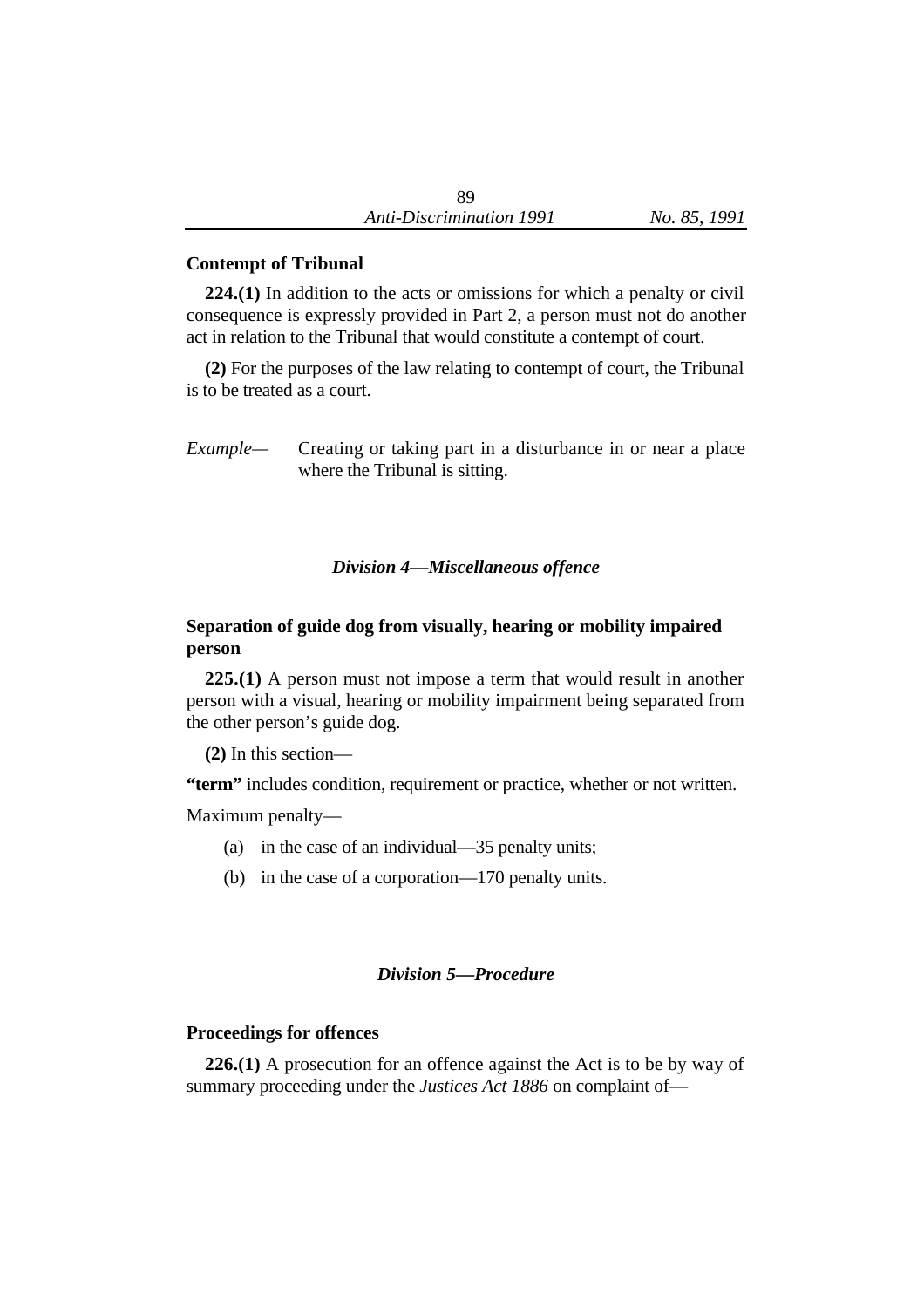- (a) the Commissioner; or
- (b) a person authorised by the Commissioner for that purpose.

**(2)** A proceeding for an offence against the Act is to be taken—

- (a) within 1 year after the offence is committed; or
- (b) within 6 months after the offence comes to the Commissioner's knowledge;

whichever period ends last, but a proceeding is not to be taken more than 2 years after the offence is committed.

**(3)** In addition to the places where a complaint for an offence against the Act may be heard under section 139 of the *Justices Act 1886,* the complaint may also be heard at a place within the Magistrates Courts' district in which the defendant resides.

**(4)** The authority of a person referred to in subsection (1)(b) to make a complaint is to be presumed until the contrary is proved.

# **PART 5—PROCEEDINGS INVOLVING UNINCORPORATED ASSOCIATION**

# **Unincorporated association represented by committee member**

**227.(1)** If a proceeding under this Act involves an unincorporated association—

- (a) the president; or
- (b) the secretary; or
- (c) another member of the committee of management;

is to be the nominal party.

**(2)** If the nominal party ceases to hold office, the person's successor (whether or not acting) is to be substituted as the nominal party.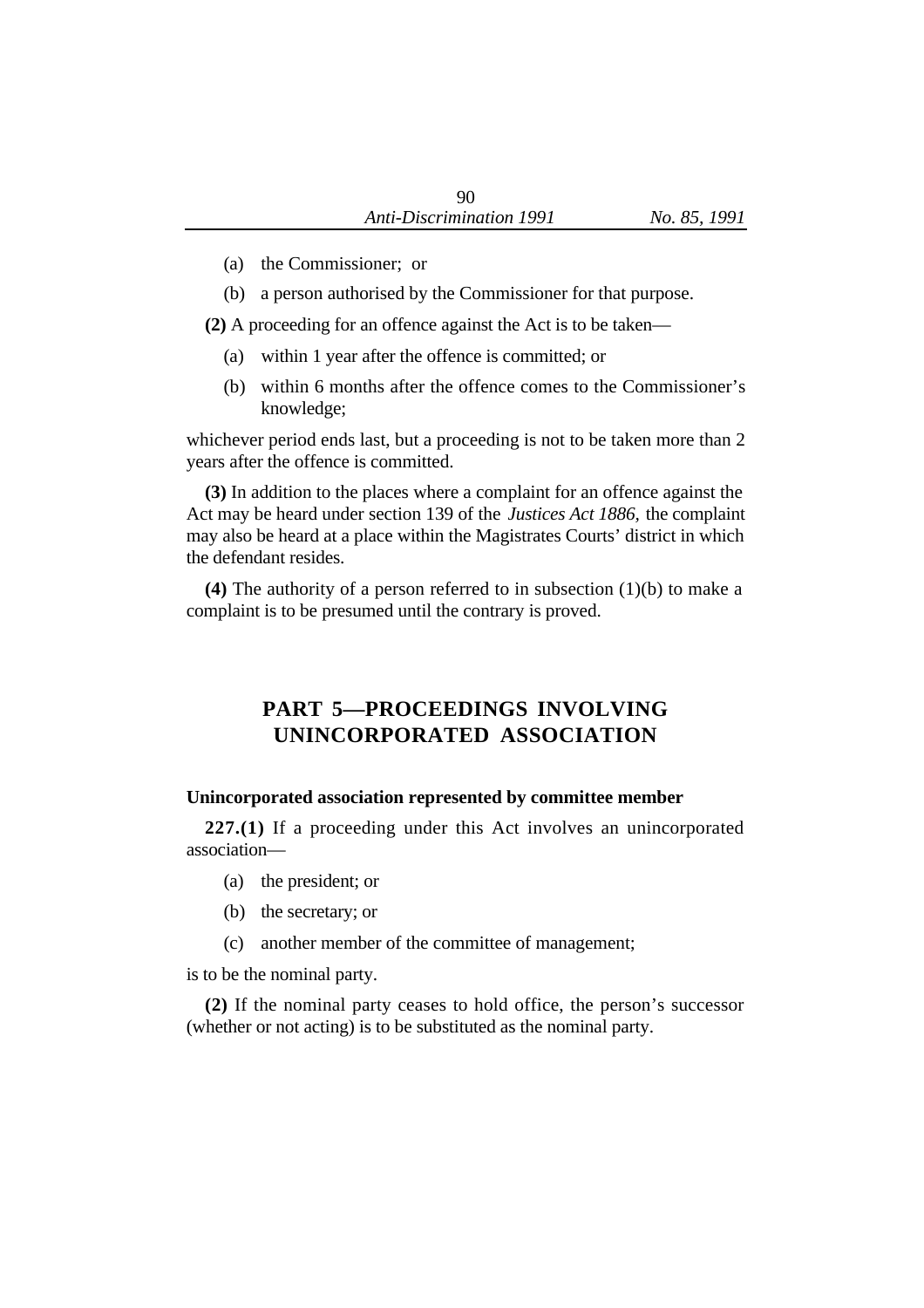# **CHAPTER 8—OPINIONS**

#### **Commissioner may seek Tribunal opinion**

**228.** If a person asks the Commissioner for advice about how the Act applies in a specific situation, the Commissioner may ask the Tribunal for its opinion.

#### **Tribunal has discretion**

**229.** The Tribunal has a discretion whether or not to provide an opinion.

#### **Tribunal may request further information**

**230.** If the Tribunal decides to provide an opinion, it may require the person who requested the advice to provide information relevant to the matter.

#### **No complaint if compliance with opinion**

**231.** A person may not make a complaint under this Act against a person acting in accordance with an opinion provided by the Tribunal in response to a request for advice from the person.

#### **Revocation of opinion**

**232.** The Tribunal may revoke an opinion if—

- (a) it formed the opinion on the basis of false or misleading information; or
- (b) the Supreme Court or the High Court makes a contrary ruling on a question of law covered by the opinion.

#### **Appeal from opinion**

**233.** The Commissioner, or a person with a relevant interest, may appeal, against a Tribunal opinion, to the Supreme Court on a question of law.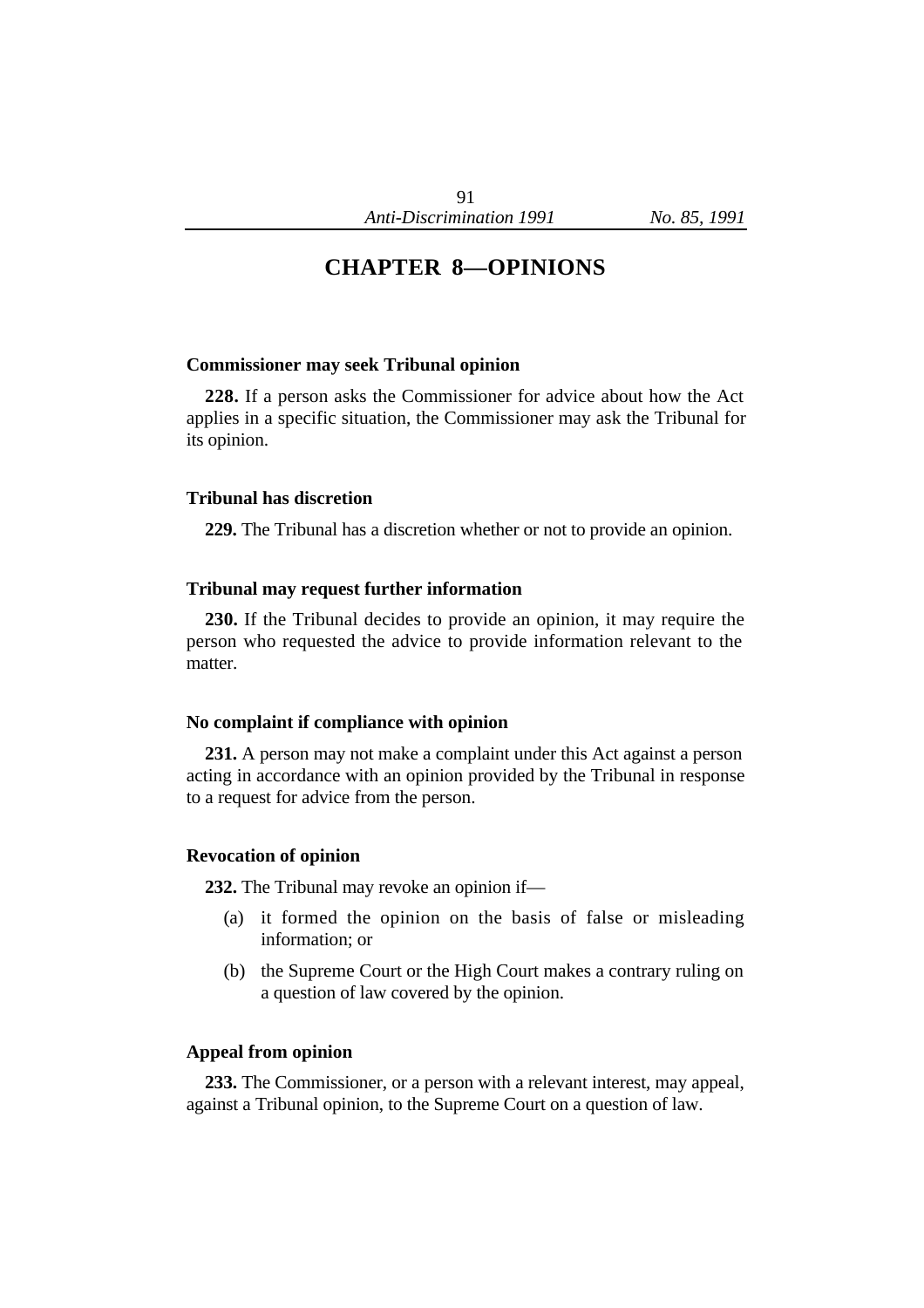# **CHAPTER 9—ADMINISTRATION**

# **PART 1—THE ANTI-DISCRIMINATION COMMISSION**

# **The Anti-Discrimination Commission and Commissioner**

**234.(1)** An Anti-Discrimination Commission is established.

**(2)** There is to be an Anti-Discrimination Commissioner.

**(3)** The Commission consists of the Commissioner and the staff of the Commission.

### **Commission's functions**

**235.** The Commission has the following functions—

- (a) to inquire into complaints and, where possible, to effect conciliation;
- (b) to carry out investigations relating to contraventions of the Act;
- (c) to examine Acts and, when requested by the Minister, proposed Acts, to determine whether they are, or would be, inconsistent with the purposes of the Act, and to report to the Minister the results of the examination;
- (d) to undertake research and educational programs to promote the purposes of the Act, and to coordinate programs undertaken by other people or authorities on behalf of the State;
- (e) to consult with various organisations to ascertain means of improving services and conditions affecting groups that are subjected to contraventions of the Act;
- (f) when requested by the Minister, to research and develop additional grounds of discrimination and to make recommendations for the inclusion of such grounds in the Act;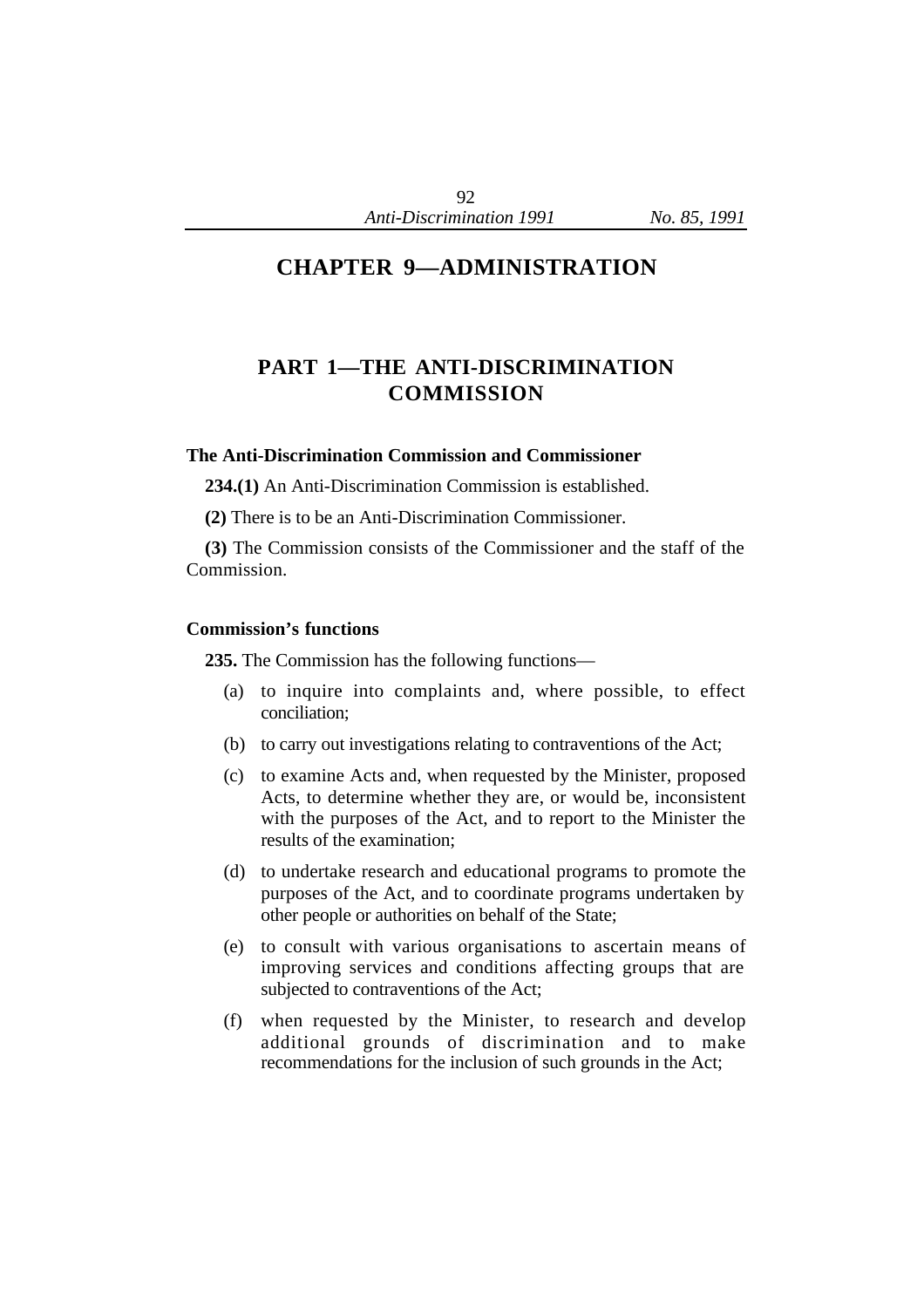- (g) such functions as are conferred on the Commission under another Act;
- (h) such functions as are conferred on the Commission under an arrangement with the Commonwealth under Part 3;
- (i) to promote an understanding and acceptance, and the public discussion, of human rights in Queensland;
- (j) if the Commission considers it appropriate to do so—to intervene in a proceeding that involves human rights issues with the leave of the court hearing the proceeding and subject to any conditions imposed by the court;
- (k) such other functions as the Minister determines;
- (l) to take any action incidental or conducive to the discharge of the above functions.

### **Commissioner's powers**

**236.(1)** The Commissioner has the powers given by the Act.

**(2)** The Commissioner also has power to do all things that are necessary or convenient to be done for or in connection with the performance of the Commission's functions.

### **Financial administration**

**237.** For the purposes of the *Financial Administration and Audit Act 1977,* the Commission is a statutory body within the meaning of that Act.

# **Appointment of Commissioner**

**238.(1)** The Commissioner is to be appointed by the Governor in Council.

**(2)** Subject to sections 242 and 243, the Commissioner holds office for such term (not longer than 7 years) as is specified in the instrument of appointment.

**(3)** The *Public Service Management and Employment Act 1988* does not apply to the appointment of the Commissioner.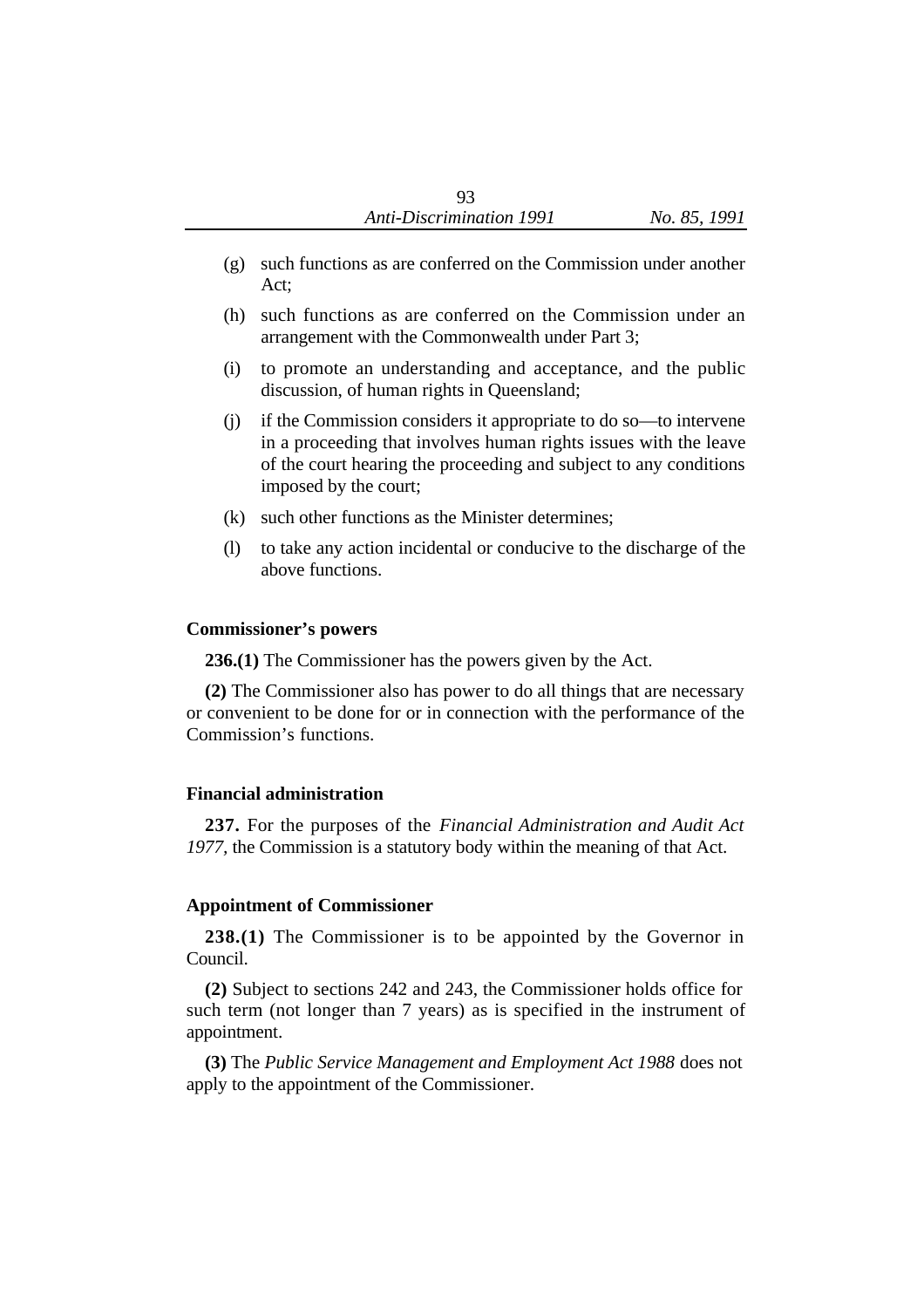### **Terms of appointment**

**239.(1)** The Commissioner is to be paid such remuneration and allowances as are determined by the Governor in Council.

**(2)** The Commissioner holds office on such terms, not provided for by the Act, as are determined by the Governor in Council.

### **Preservation of rights**

**240.** If an officer of the public service within the meaning of the *Public Service Management and Employment Act 1988* is appointed as the Commissioner, the person retains—

- (a) any long service leave and other leave entitlements accrued or accruing; and
- (b) any other rights and entitlements accrued or accruing under that Act and any other Act;

as if the person's service as Commissioner were a continuation of the person's service as an officer of the public service.

#### **Leave of absence**

**241.** The Minister may grant leave of absence to the Commissioner on such terms as the Minister considers appropriate.

#### **Resignation**

**242.** The Commissioner may resign by signed notice delivered to the Governor.

### **Termination of appointment**

**243.(1)** The Governor in Council may terminate the appointment of the Commissioner if the Commissioner—

(a) becomes physically or mentally incapable of satisfactorily performing the duties of office; or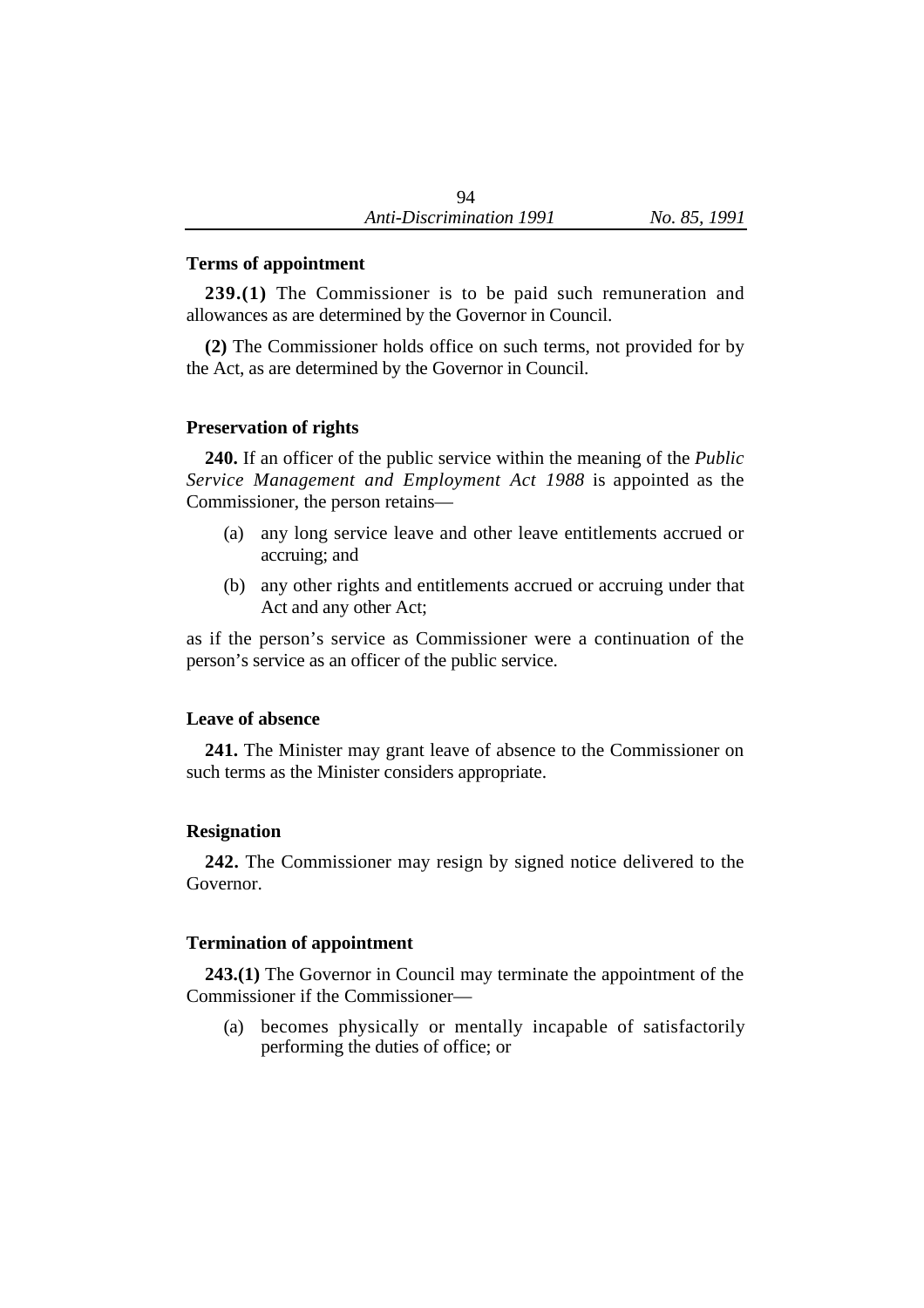- (b) is guilty of misconduct of a kind that could warrant dismissal from the public service if the Anti-Discrimination Commissioner were an officer of the public service; or
- (c) is absent, without the Minister's leave and without reasonable excuse, for 14 consecutive days or 28 days in any 12 months.

**(2)** The Governor in Council must terminate the appointment of the Commissioner if the Commissioner—

- (a) is convicted of an indictable offence (whether in Queensland or elsewhere); or
- (b) becomes bankrupt, applies to take the benefit of any law for the relief of bankrupt or insolvent debtors, compounds with creditors or makes an assignment of remuneration for their benefit; or
- (c) engages in paid employment outside the duties of office without the Minister's approval.

## **Delegation of power by Commissioner**

**244.** The Commissioner may delegate to a person powers under—

- (a) this or any other Act; or
- (b) an arrangement made by the Minister with a Commonwealth Minister.

## **Acting Commissioner**

**245.** The Governor in Council may appoint a person to act as Commissioner—

- (a) during a vacancy in the office; or
- (b) during any period, or during all periods, when the Commissioner is absent from duty or from the State or is, for any other reason, unable to perform the duties of the office.

## **Commission staff**

**246.(1)** The staff of the Commission are to be appointed under the *Public Service Management and Employment Act 1988.*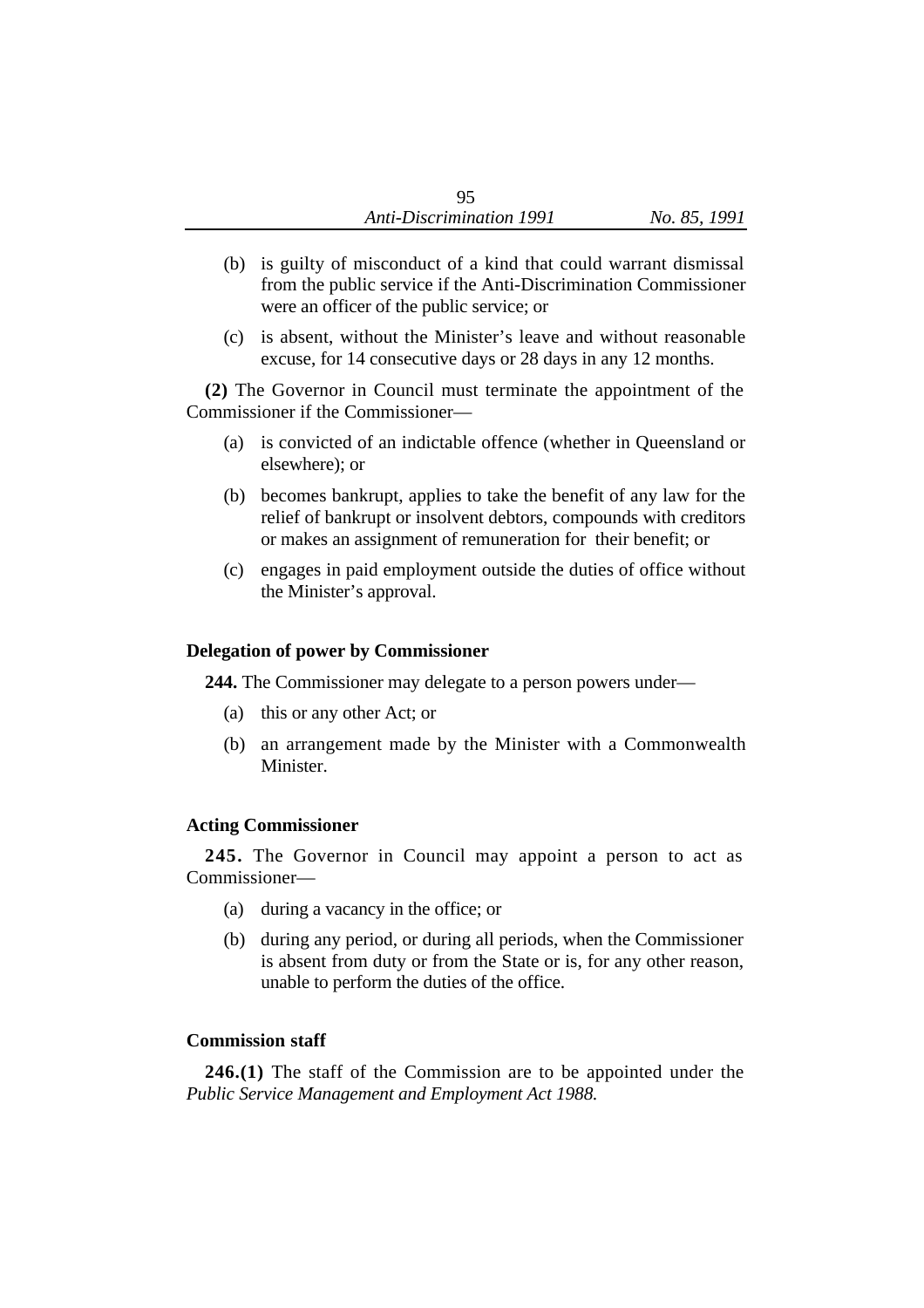**(2)** The Commissioner has all the functions and powers of the chief executive of a department, so far as the functions and powers relate to the organisational unit comprising the staff of the Commission, as if —

- (a) that unit were a department within the meaning of the *Public Service Management and Employment Act 1988*; and
- (b) the Commissioner were the chief executive of that department.

## **PART 2—THE ANTI-DISCRIMINATION TRIBUNAL**

## **The Anti-Discrimination Tribunal and Members**

**247.(1)** An Anti-Discrimination Tribunal is established.

**(2)** There are to be such number of Members as are appointed under the Act.

## **Tribunal's functions**

**248.** The Tribunal has the following functions—

- (a) to hear and determine complaints that the Act has been contravened;
- (b) to grant exemptions from the Act;
- (c) to provide opinions about the application of the Act;
- (d) any other functions conferred on the Tribunal under the Act;
- (e) any other functions conferred on the Tribunal under another Act;
- (f) to take any action incidental or conducive to the discharge of the above functions.

## **Tribunal's powers**

**249.(1)** The Tribunal has the powers given by the Act.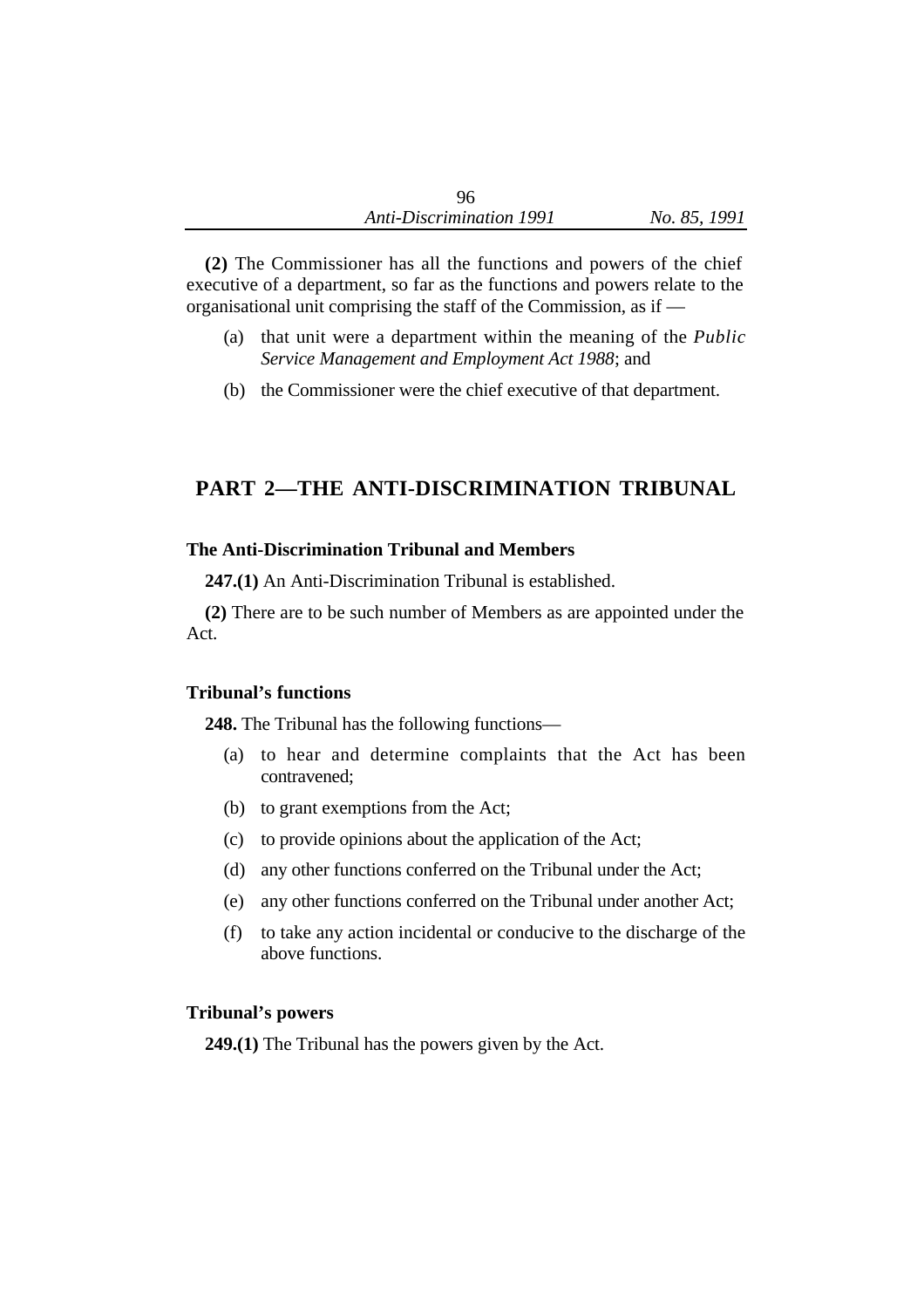**(2)** The Tribunal also has power to do all things that are necessary or convenient to be done for or in connection with the performance of the Tribunal's functions.

**(3)** The Tribunal may make rules for the effective and efficient performance of its functions.

**(4)** Section 28A of the *Acts Interpretation Act 1954* applies to a rule made by the Tribunal as if the rule were a regulation.

#### **Appointment of Members**

**250.(1)** The Members are to be appointed by the Governor in Council.

**(2)** A person is not eligible for appointment as a Member unless the person is a barrister, solicitor, barrister and solicitor or legal practitioner of not less than 5 years standing, of the High Court or the Supreme Court of the State or another State.

**(3)** Subject to sections 254 and 255, a Member holds office for such term (not longer than 7 years) as is specified in the instrument of appointment.

**(4)** Members are to be appointed on a part-time basis.

**(5)** The *Public Service Management and Employment Act 1988* does not apply to the appointment of Members.

#### **Arrangement of business**

**251.(1)** The Governor in Council may appoint a Member to be the appointed Member for the purposes of this section.

**(2)** The appointed Member may give directions as to—

- (a) the arrangement of the business of the Tribunal; and
- (b) the Member who is to constitute the Tribunal for the purpose of conducting a particular hearing.

#### **Terms of appointment**

**252.(1)** A Member is to be paid such remuneration and allowances as are determined by the Governor in Council.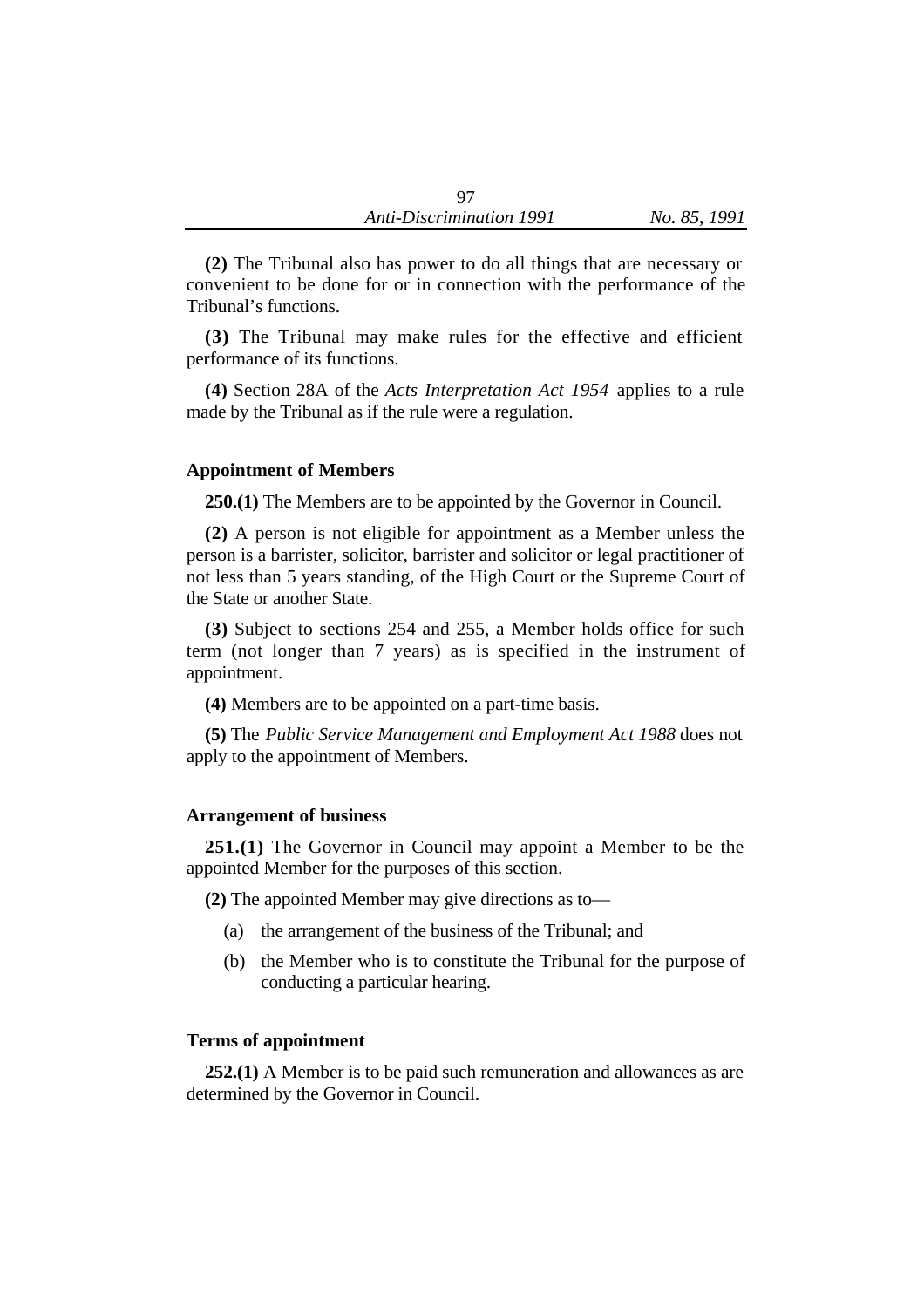**(2)** A Member holds office on such terms, not provided for by this Act, as are determined by the Governor in Council.

## **Leave of absence**

**253.** The Minister may grant leave of absence to a Member on such terms as the Minister considers appropriate.

## **Resignation**

**254.** A Member may resign by signed notice delivered to the Governor.

## **Termination of appointment**

**255.(1)** The Governor in Council may terminate the appointment of a Member if the Member—

- (a) becomes physically or mentally incapable of satisfactorily performing the duties of office*;* or
- (b) is guilty of misconduct of a kind that could warrant dismissal from the public service if the Member were an officer of the public service.

**(2)** The Governor in Council must terminate the appointment of a Member if the Member—

- (a) is convicted of an indictable offence (whether in Queensland or elsewhere); or
- (b) becomes bankrupt, applies to take the benefit of any law for the relief of bankrupt or insolvent debtors, compounds with creditors or makes an assignment of remuneration for their benefit.

## **Acting Member**

**256.** The Governor in Council may appoint a person to act as a Member—

(a) during a vacancy in the office; or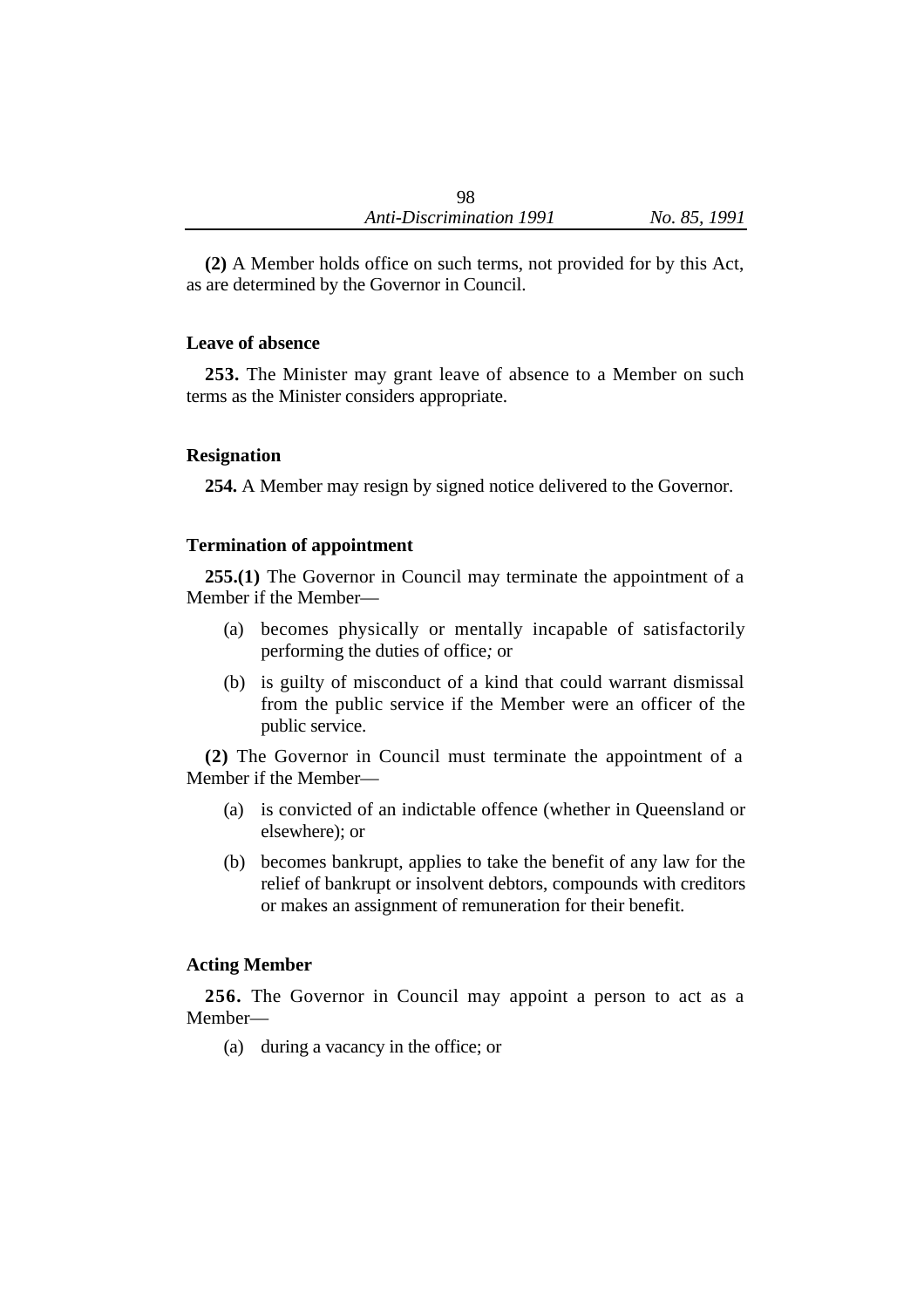(b) during any period or during all periods, when one of the Members is absent from duty or from the State or is, for any other reason, unable to perform the duties of the office.

## **Registrar and Tribunal staff**

**257.(1)** A Registrar of the Anti-Discrimination Tribunal, and such other staff as may be necessary to enable the Tribunal to exercise its functions, may be appointed under the *Public Service Management and Employment Act 1988.*

**(2)** The office of Registrar may be held in conjunction with any other office in the public service.

# **PART 3—COMMONWEALTH/STATE ARRANGEMENT**

## **Performance of functions**

**258.** The Minister may make an arrangement with a Commonwealth Minister for or in relation to—

- (a) the performance on a joint basis of any functions of the Commission or the Registrar of the Tribunal; or
- (b) the performance by the Commonwealth or a Commonwealth instrumentality on behalf of the State of any functions of the Commission or the Registrar; or
- (c) the performance by the Commission or the Registrar of functions on behalf of the Commonwealth.

#### **Necessary provisions**

**259.** An arrangement under this Part may contain such incidental or supplementary provisions as the Minister and the Commonwealth Minister with whom the arrangement is made, consider necessary.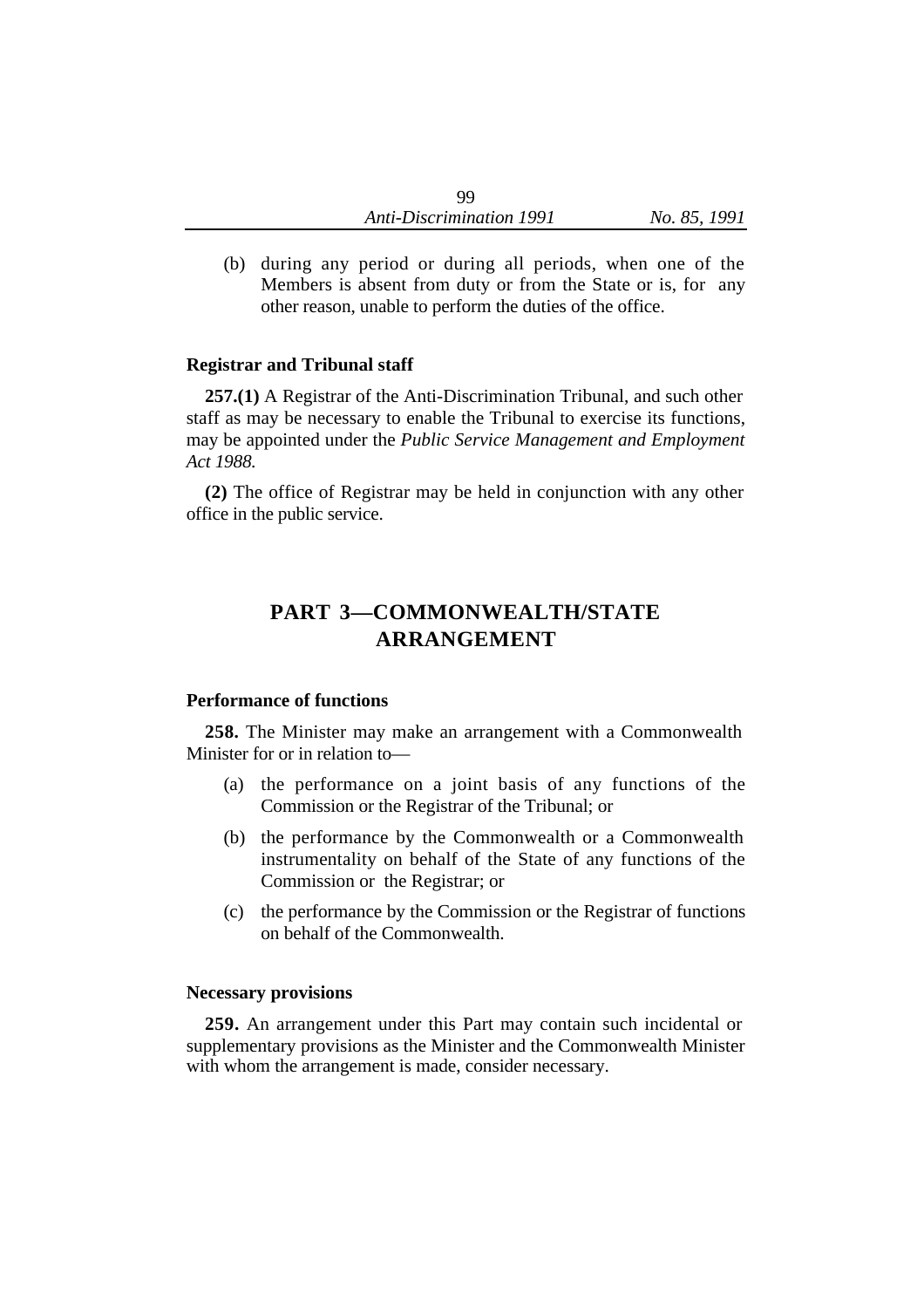#### **Act performed under arrangement**

**260.** An act done by or in relation to the Commonwealth, or a Commonwealth instrumentality, acting (whether on a joint basis or otherwise) under an arrangement made under this Part is taken to have been done by or in relation to the Commission.

#### **Alterations**

**261.** The Minister may arrange with the Commonwealth Minister with whom an arrangement is in force under this Part for the variation or revocation of the arrangement.

#### **Form of alterations**

**262.** An arrangement under this Part, or the variation or revocation of such an arrangement, is to be in writing, and a copy of each instrument by which an arrangement under this Part is made, varied or revoked, is to be published in the Gazette.

#### **Arrangement to prevail**

**263.** To the extent that an arrangement made under this Part is inconsistent with sections 237 to 243, 245, 246 and 257, the arrangement is to prevail.

## **CHAPTER 10—MISCELLANEOUS**

#### **No communication of official information to court**

**264.(1)** A person—

- (a) who is or has been—
	- (i) the Commissioner; or
	- (ii) a Member of the Tribunal; or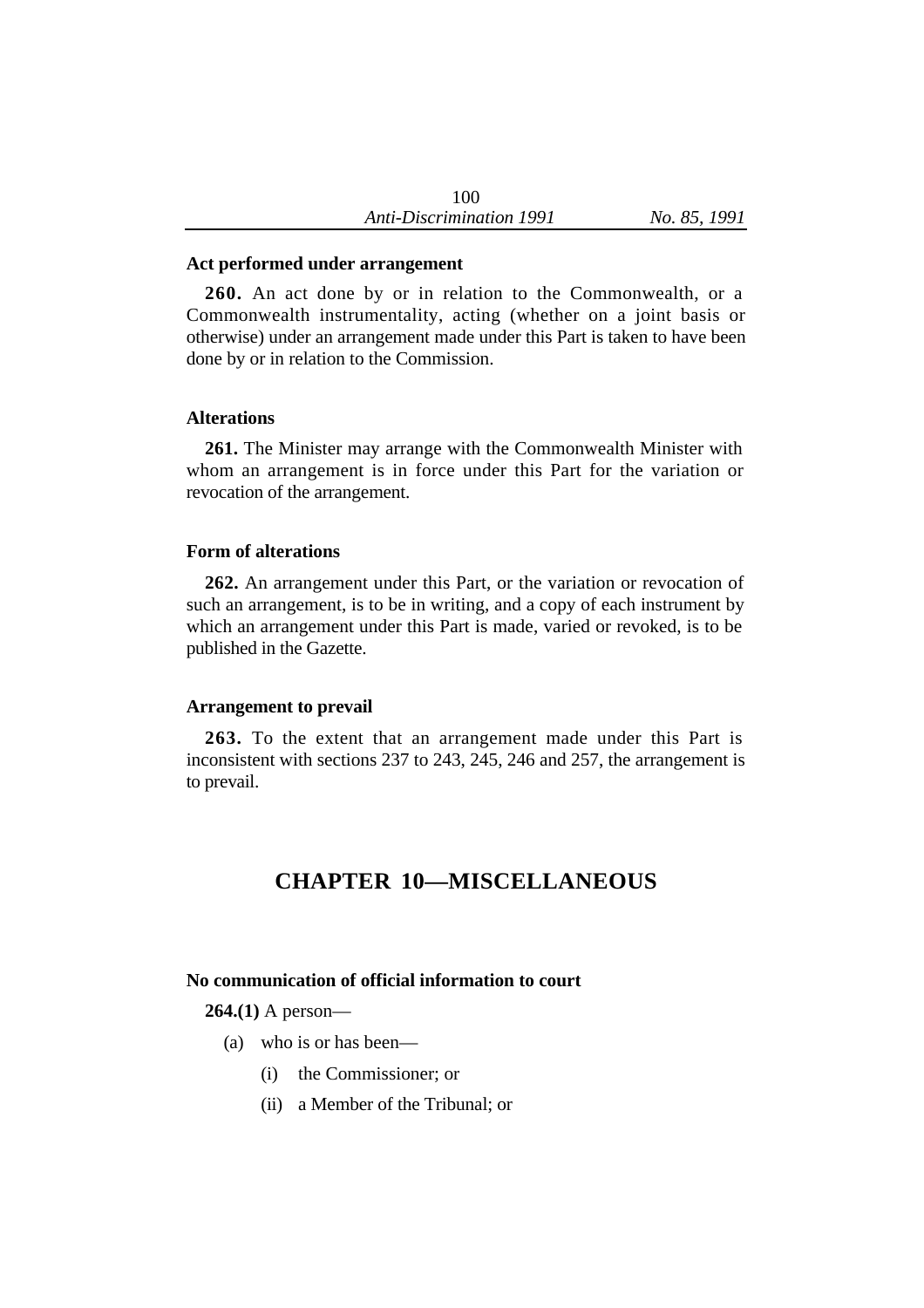- (iii) the Registrar; or
- (iv) a member of the staff of the Commission or the Tribunal; or
- (v) a person acting under the direction or authority of the Commissioner or a Member of the Tribunal; or
- (vi) a person acting under a delegation under section 244; and
- (b) who, in that capacity, acquired information about a person's affairs or has access to, or custody of, a document about a person's affairs;

may not be required—

- (c) to give to a court the information ; or
- (d) to produce in a court the document.

**(2)** Subsection (1) does not apply if giving the information or producing the document—

- (a) is required for the performance of a function in connection with this Act; or
- (b) is required or permitted by another Act (whether of the Commonwealth or a State).

**(3)** In this section—

**"court"** includes any tribunal, authority or person having power to require the production of documents or the answering of questions;

**"produce"** includes permit access to.

#### **Protection from civil actions—exercise of functions etc.**

**265.(1)** A person who is or has been—

- (a) the Commissioner; or
- (b) a Member of the Tribunal; or
- (c) the Registrar; or
- (d) a member of the staff of the Commission or the Tribunal; or
- (e) a person acting under the direction or authority of the Commissioner or a Member of the Tribunal; or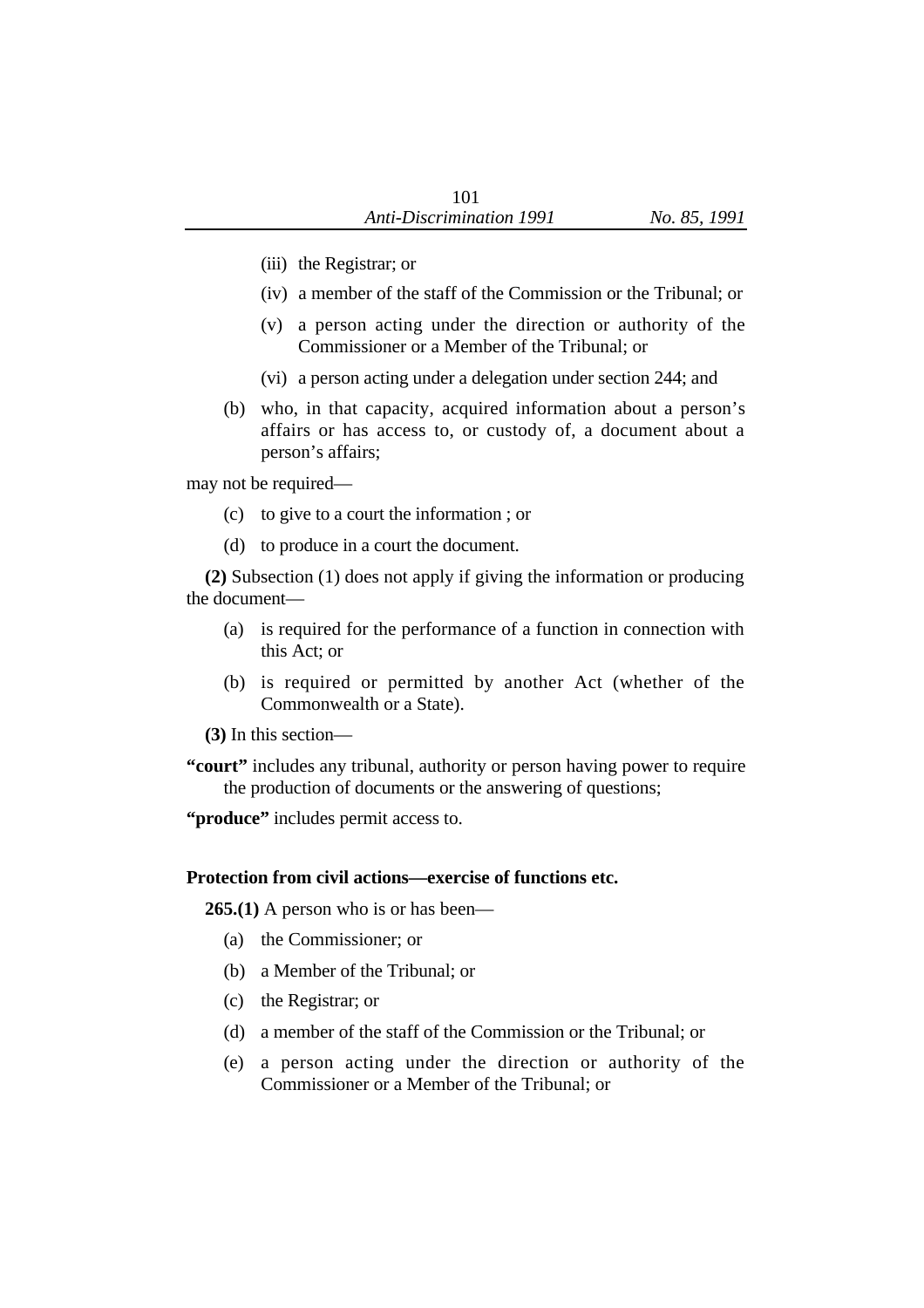(f) a person acting under a delegation under section 244;

incurs no civil liability for an honest act or omission in—

- (g) the performance or purported performance of functions under the Act; or
- (h) the exercise or purported exercise of powers under the Act.

**(2)** A liability that would, but for this section, attach to a person mentioned in subsection (1) attaches instead to the State.

## **Protection from civil actions—complaint etc.**

**266.** If—

- (a) a complaint has been made to the Commissioner; or
- (b) a submission has been made or a document, information or evidence given to the Commissioner or Tribunal;

a person incurs no civil liability in respect of loss, damage or injury of any kind suffered by another person merely because the complaint or submission was made or the document, information or evidence given.

## **Regulations**

**267.(1)** The Governor in Council may make regulations with respect to any matter that—

- (a) is required or permitted to be prescribed by the Act; or
- (b) is necessary or convenient to be prescribed for carrying out or giving effect to the Act.

**(2)** Without limiting subsection (1), the regulations may make provision with respect to—

- (a) the exercise of the Commissioner's powers; and
- (b) the Tribunal's procedure; and
- (c) the fees to be paid in respect of making a complaint under Chapter 7;
- (d) costs; and